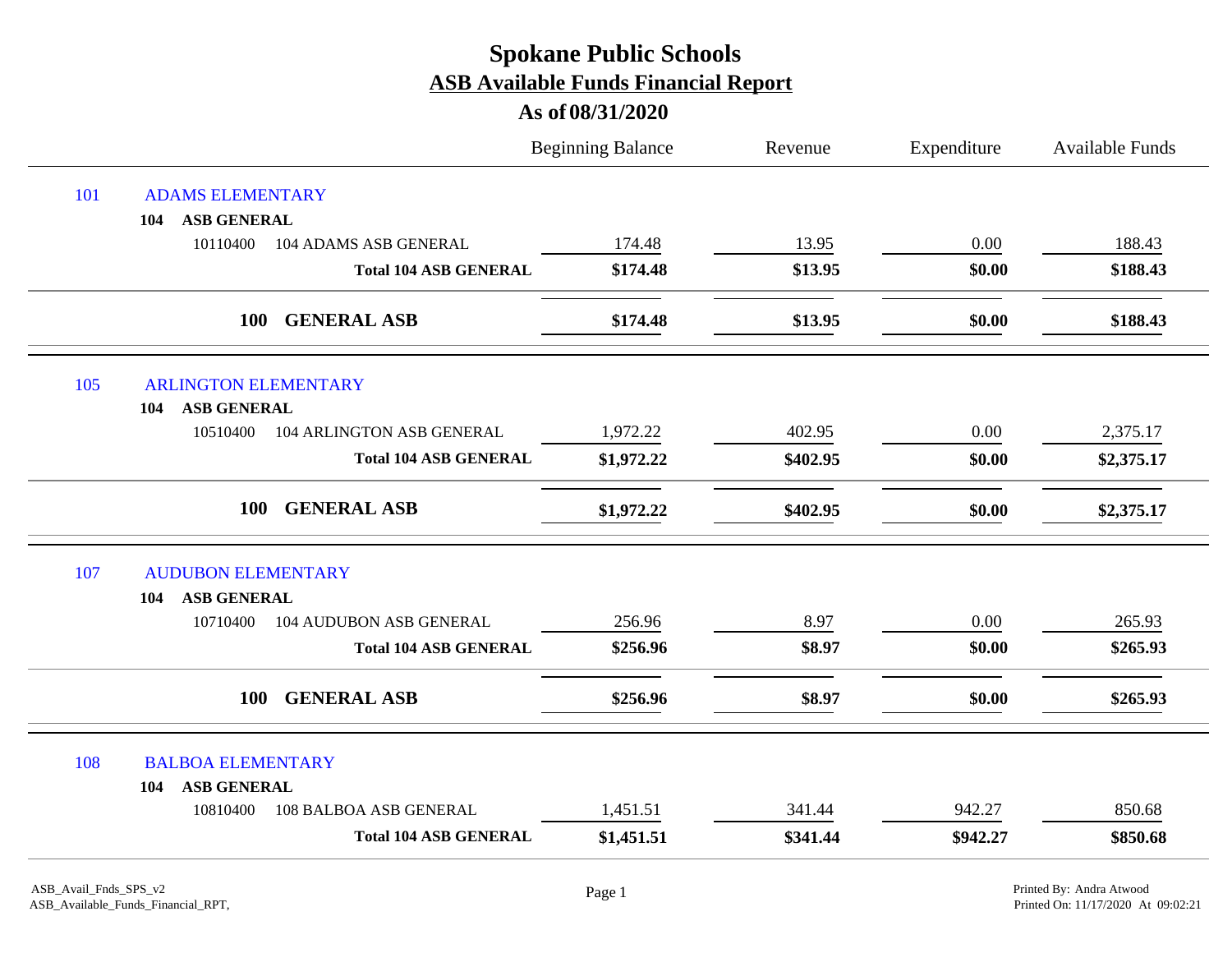#### **As of 08/31/2020**

|     |                                                       | <b>Beginning Balance</b> | Revenue    | Expenditure | <b>Available Funds</b> |
|-----|-------------------------------------------------------|--------------------------|------------|-------------|------------------------|
|     | <b>GENERAL ASB</b><br><b>100</b>                      | \$1,451.51               | \$341.44   | \$942.27    | \$850.68               |
| 111 | <b>BEMISS ELEMENTARY</b>                              |                          |            |             |                        |
|     | ASB GENERAL<br>104                                    |                          |            |             |                        |
|     | 11110400<br><b>104 BEMISS ASB GENERAL</b>             | 2,795.51                 | 175.08     | 1,376.62    | 1,593.97               |
|     | <b>Total 104 ASB GENERAL</b>                          | \$2,795.51               | \$175.08   | \$1,376.62  | \$1,593.97             |
|     | <b>GENERAL ASB</b><br><b>100</b>                      | \$2,795.51               | \$175.08   | \$1,376.62  | \$1,593.97             |
| 113 | <b>BROWNE ELEMENTARY</b><br><b>ASB GENERAL</b><br>104 |                          |            |             |                        |
|     | <b>104 BROWNE ASB GENERAL</b><br>11310400             | 2,126.54                 | 1,490.21   | 1,118.47    | 2,498.28               |
|     | <b>Total 104 ASB GENERAL</b>                          | \$2,126.54               | \$1,490.21 | \$1,118.47  | \$2,498.28             |
|     | <b>GENERAL ASB</b><br><b>100</b>                      | \$2,126.54               | \$1,490.21 | \$1,118.47  | \$2,498.28             |
| 121 | <b>COOPER ELEMENTARY</b>                              |                          |            |             |                        |
|     | <b>ASB GENERAL</b><br>104                             |                          |            |             |                        |
|     | 104 COOPER ASB GENERAL<br>12110400                    | 1,969.30                 | 545.67     | 294.93      | 2,220.04               |
|     | <b>Total 104 ASB GENERAL</b>                          | \$1,969.30               | \$545.67   | \$294.93    | \$2,220.04             |
|     | <b>GENERAL ASB</b><br><b>100</b>                      | \$1,969.30               | \$545.67   | \$294.93    | \$2,220.04             |

#### 129 FINCH ELEMENTARY

**104 ASB GENERAL**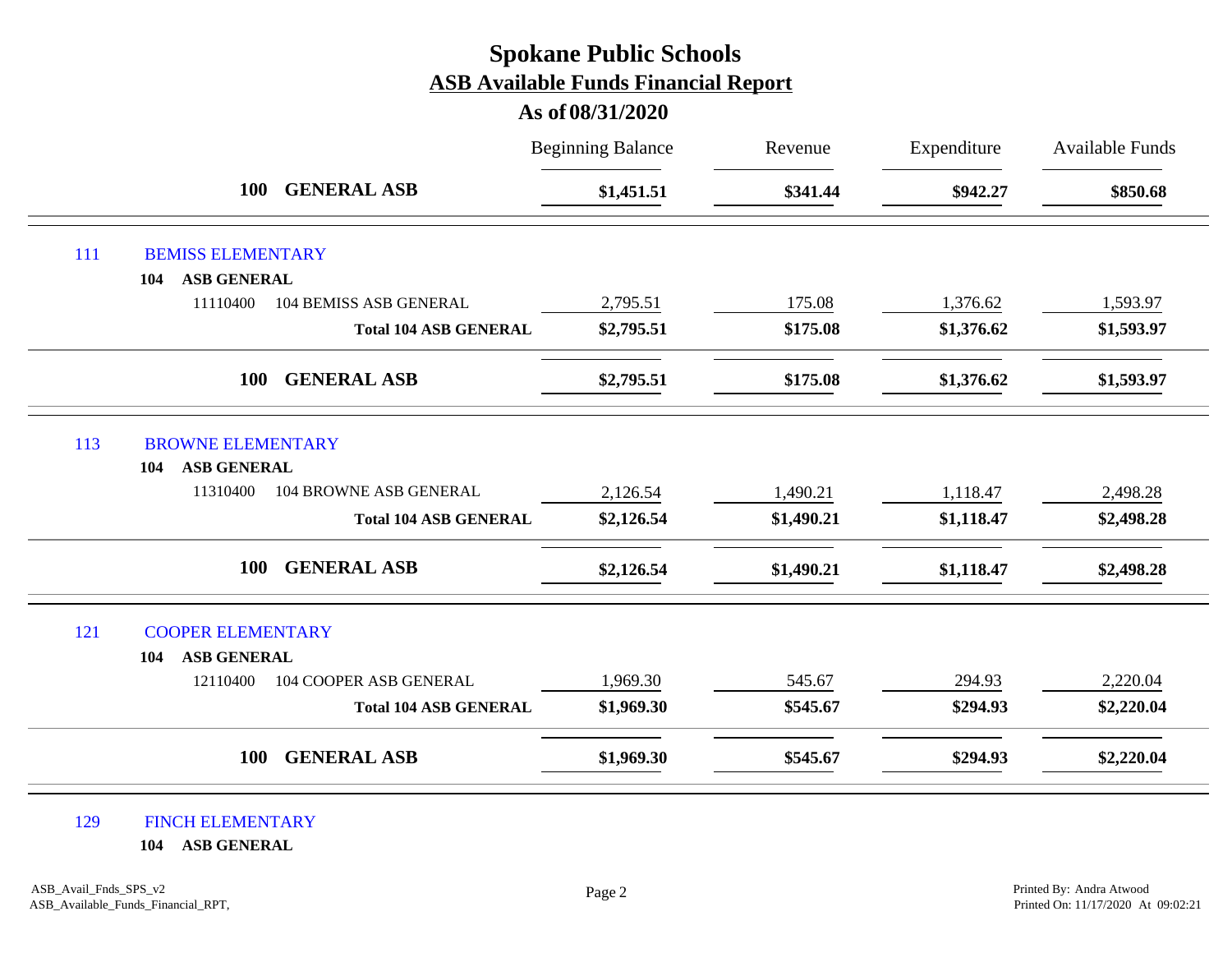|     |                                             | <b>Beginning Balance</b> | Revenue    | Expenditure | <b>Available Funds</b> |
|-----|---------------------------------------------|--------------------------|------------|-------------|------------------------|
|     | 12910400<br><b>104 FINCH ASB GENERAL</b>    | 350.87                   | 1,894.96   | 1,195.17    | 1,050.66               |
|     | <b>Total 104 ASB GENERAL</b>                | \$350.87                 | \$1,894.96 | \$1,195.17  | \$1,050.66             |
|     | <b>GENERAL ASB</b><br>100                   | \$350.87                 | \$1,894.96 | \$1,195.17  | \$1,050.66             |
| 131 | <b>FRANKLIN ELEMENTARY</b>                  |                          |            |             |                        |
|     | <b>ASB GENERAL</b><br>104                   |                          |            |             |                        |
|     | 13110400<br><b>104 FRANKLIN ASB GENERAL</b> | 4,189.53                 | 9,993.34   | 8,083.60    | 6,099.27               |
|     | <b>Total 104 ASB GENERAL</b>                | \$4,189.53               | \$9,993.34 | \$8,083.60  | \$6,099.27             |
|     | <b>GENERAL ASB</b><br>100                   | \$4,189.53               | \$9,993.34 | \$8,083.60  | \$6,099.27             |
| 133 | <b>GARFIELD ELEMENTARY</b>                  |                          |            |             |                        |
|     | <b>ASB GENERAL</b><br>104                   |                          |            |             |                        |
|     | 104 GARFIELD ASB GENERAL<br>13310400        | 684.74                   | 27.34      | 0.00        | 712.08                 |
|     | <b>Total 104 ASB GENERAL</b>                | \$684.74                 | \$27.34    | \$0.00      | \$712.08               |
|     | <b>GENERAL ASB</b><br>100                   | \$684.74                 | \$27.34    | \$0.00      | \$712.08               |
| 137 | <b>GRANT ELEMENTARY</b>                     |                          |            |             |                        |
|     | <b>ASB GENERAL</b><br>104                   |                          |            |             |                        |
|     | <b>104 GRANT ASB GENERAL</b><br>13710400    | 4,799.89                 | 1,688.40   | 2,430.12    | 4,058.17               |
|     | <b>Total 104 ASB GENERAL</b>                | \$4,799.89               | \$1,688.40 | \$2,430.12  | \$4,058.17             |
|     | <b>GENERAL ASB</b><br>100                   | \$4,799.89               | \$1,688.40 | \$2,430.12  | \$4,058.17             |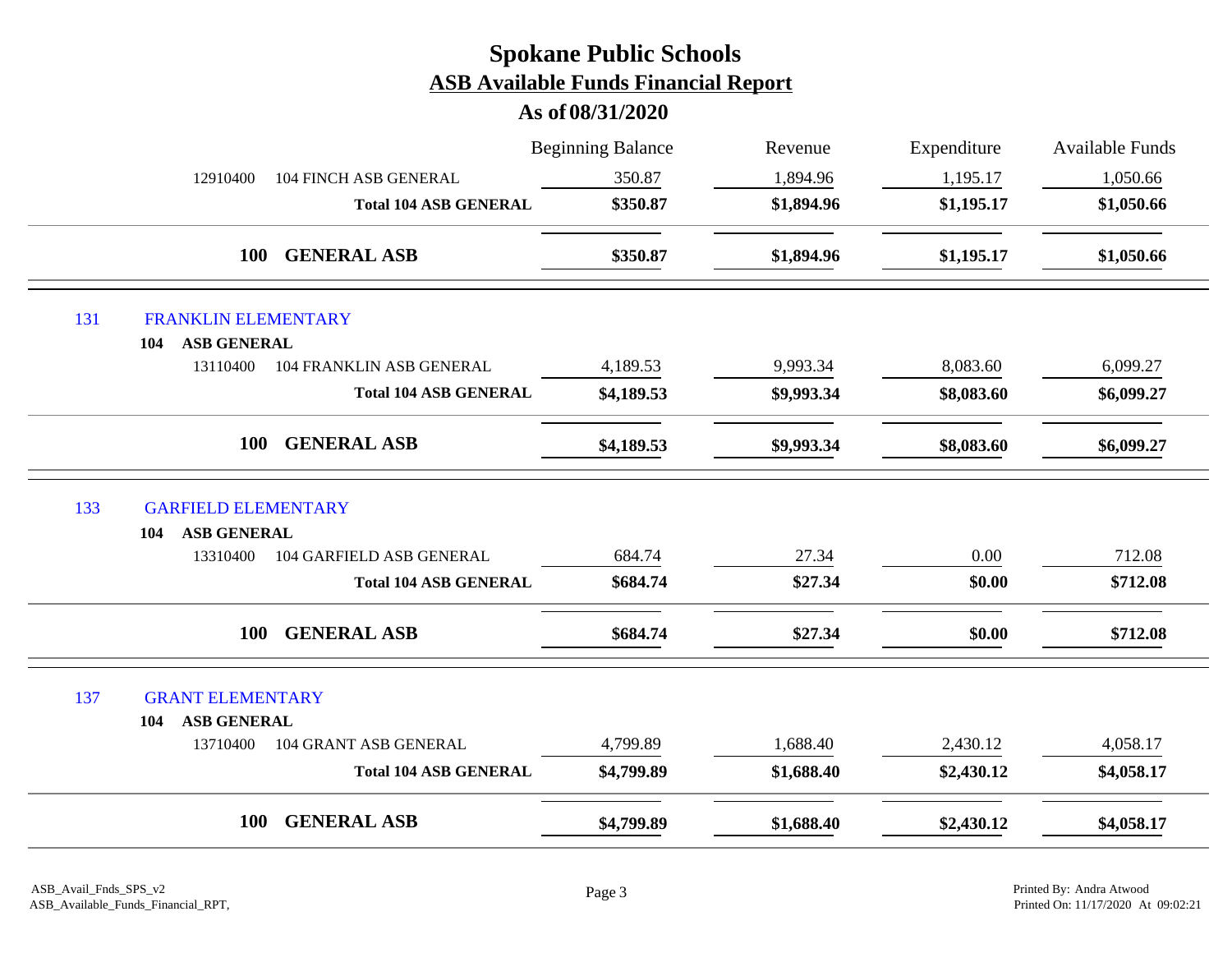|     |                                                 | <b>Beginning Balance</b> | Revenue     | Expenditure | <b>Available Funds</b> |
|-----|-------------------------------------------------|--------------------------|-------------|-------------|------------------------|
| 139 | <b>HAMBLEN ELEMENTARY</b>                       |                          |             |             |                        |
|     | <b>ASB GENERAL</b><br>104                       |                          |             |             |                        |
|     | 13910400<br>139 HAMBLEN ASB GENERAL             | 607.21                   | 88.92       | 0.00        | 696.13                 |
|     | <b>Total 104 ASB GENERAL</b>                    | \$607.21                 | \$88.92     | \$0.00      | \$696.13               |
|     | 100<br><b>GENERAL ASB</b>                       | \$607.21                 | \$88.92     | \$0.00      | \$696.13               |
| 145 | <b>HOLMES ELEMENTARY</b>                        |                          |             |             |                        |
|     | <b>ASB GENERAL</b><br>104                       |                          |             |             |                        |
|     | <b>145 HOLMES ASB GENERAL</b><br>14510400       | 13,407.34                | 11,097.74   | 6,547.07    | 17,958.01              |
|     | <b>Total 104 ASB GENERAL</b>                    | \$13,407.34              | \$11,097.74 | \$6,547.07  | \$17,958.01            |
|     | <b>GENERAL ASB</b><br>100                       | \$13,407.34              | \$11,097.74 | \$6,547.07  | \$17,958.01            |
| 147 | <b>HUTTON ELEMENTARY</b>                        |                          |             |             |                        |
|     | <b>ASB GENERAL</b><br>104                       |                          |             |             |                        |
|     | <b>147 HUTTON ASB GENERAL</b><br>14710400       | 751.61                   | 479.16      | 926.54      | 304.23                 |
|     | <b>Total 104 ASB GENERAL</b>                    | \$751.61                 | \$479.16    | \$926.54    | \$304.23               |
|     | <b>GENERAL ASB</b><br>100                       | \$751.61                 | \$479.16    | \$926.54    | \$304.23               |
| 148 | <b>INDIAN TRAIL ELEMENTARY</b>                  |                          |             |             |                        |
|     | <b>ASB GENERAL</b><br>104                       |                          |             |             |                        |
|     | 14810400<br><b>148 INDIAN TRAIL GENERAL ASB</b> | 20,482.15                | 16,958.42   | 8,617.59    | 28,822.98              |
|     | <b>Total 104 ASB GENERAL</b>                    | \$20,482.15              | \$16,958.42 | \$8,617.59  | \$28,822.98            |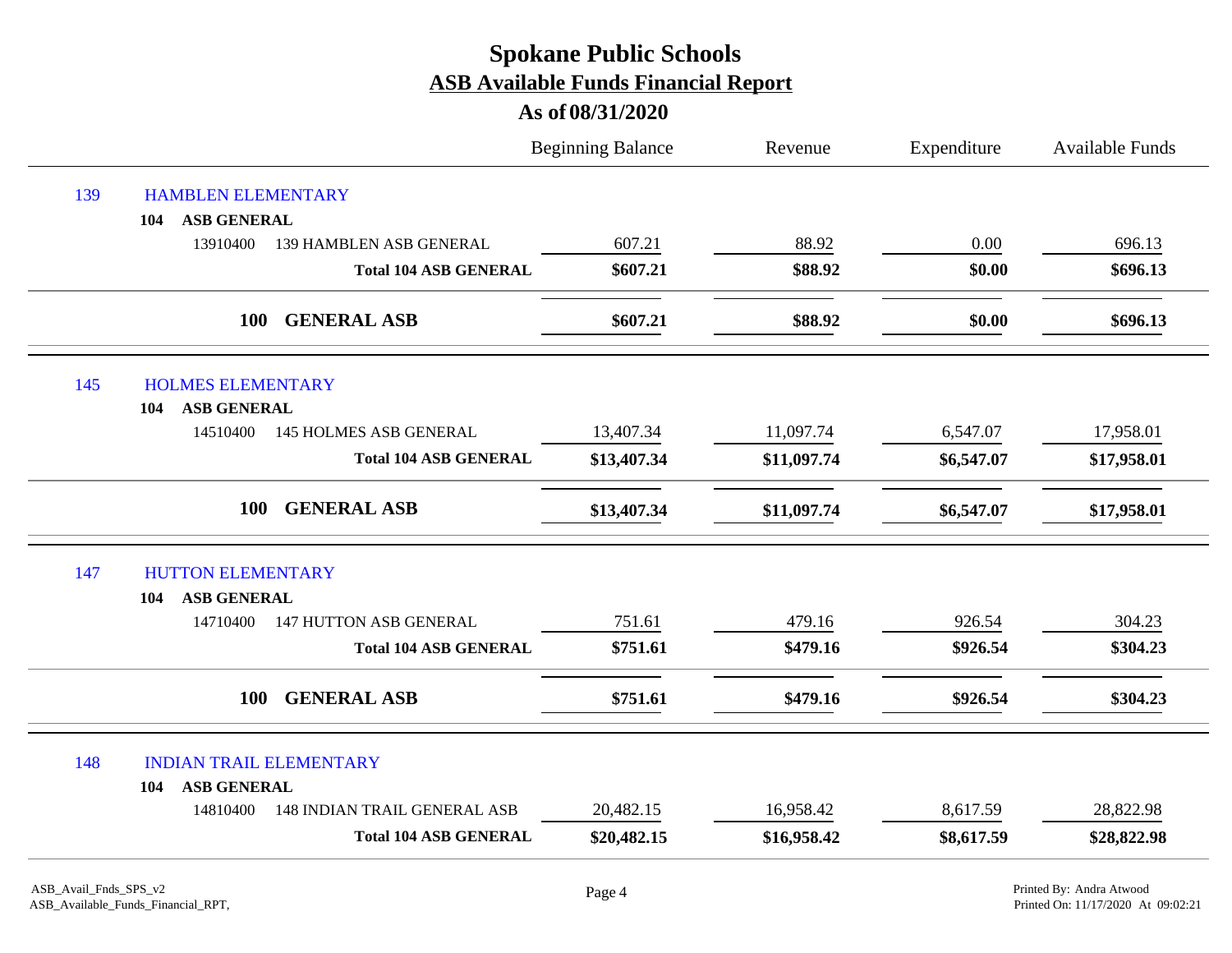#### **As of 08/31/2020**

|     |                                                    | <b>Beginning Balance</b> | Revenue     | Expenditure | <b>Available Funds</b> |
|-----|----------------------------------------------------|--------------------------|-------------|-------------|------------------------|
|     | <b>GENERAL ASB</b><br><b>100</b>                   | \$20,482.15              | \$16,958.42 | \$8,617.59  | \$28,822.98            |
| 151 | <b>JEFFERSON ELEMENTARY</b>                        |                          |             |             |                        |
|     | <b>ASB GENERAL</b><br>104                          |                          |             |             |                        |
|     | 15110400<br>151 JEFFERSON GENERAL ASB              | 16,520.82                | 4,103.52    | 1,517.81    | 19,106.53              |
|     | <b>Total 104 ASB GENERAL</b>                       | \$16,520.82              | \$4,103.52  | \$1,517.81  | \$19,106.53            |
|     | <b>GENERAL ASB</b><br><b>100</b>                   | \$16,520.82              | \$4,103.52  | \$1,517.81  | \$19,106.53            |
| 153 | <b>LIDGERWOOD ELEMENTARY</b><br>ASB GENERAL<br>104 |                          |             |             |                        |
|     | 15310400<br>153 LIDGERWOOD ASB GENERAL             | 375.23                   | 105.74      | 0.00        | 480.97                 |
|     | <b>Total 104 ASB GENERAL</b>                       | \$375.23                 | \$105.74    | \$0.00      | \$480.97               |
|     | <b>GENERAL ASB</b><br><b>100</b>                   | \$375.23                 | \$105.74    | \$0.00      | \$480.97               |
| 157 | <b>LINCOLN HEIGHTS ELEMENTARY</b>                  |                          |             |             |                        |
|     | <b>ASB GENERAL</b><br>104                          |                          |             |             |                        |
|     | 157 LINCOLN HEIGHT GENERAL ASB<br>15710400         | 1,838.22                 | 51.13       | 0.00        | 1,889.35               |
|     | <b>Total 104 ASB GENERAL</b>                       | \$1,838.22               | \$51.13     | \$0.00      | \$1,889.35             |
|     | <b>GENERAL ASB</b><br><b>100</b>                   | \$1,838.22               | \$51.13     | \$0.00      | \$1,889.35             |

#### 159 LINWOOD ELEMENTARY

**104 ASB GENERAL**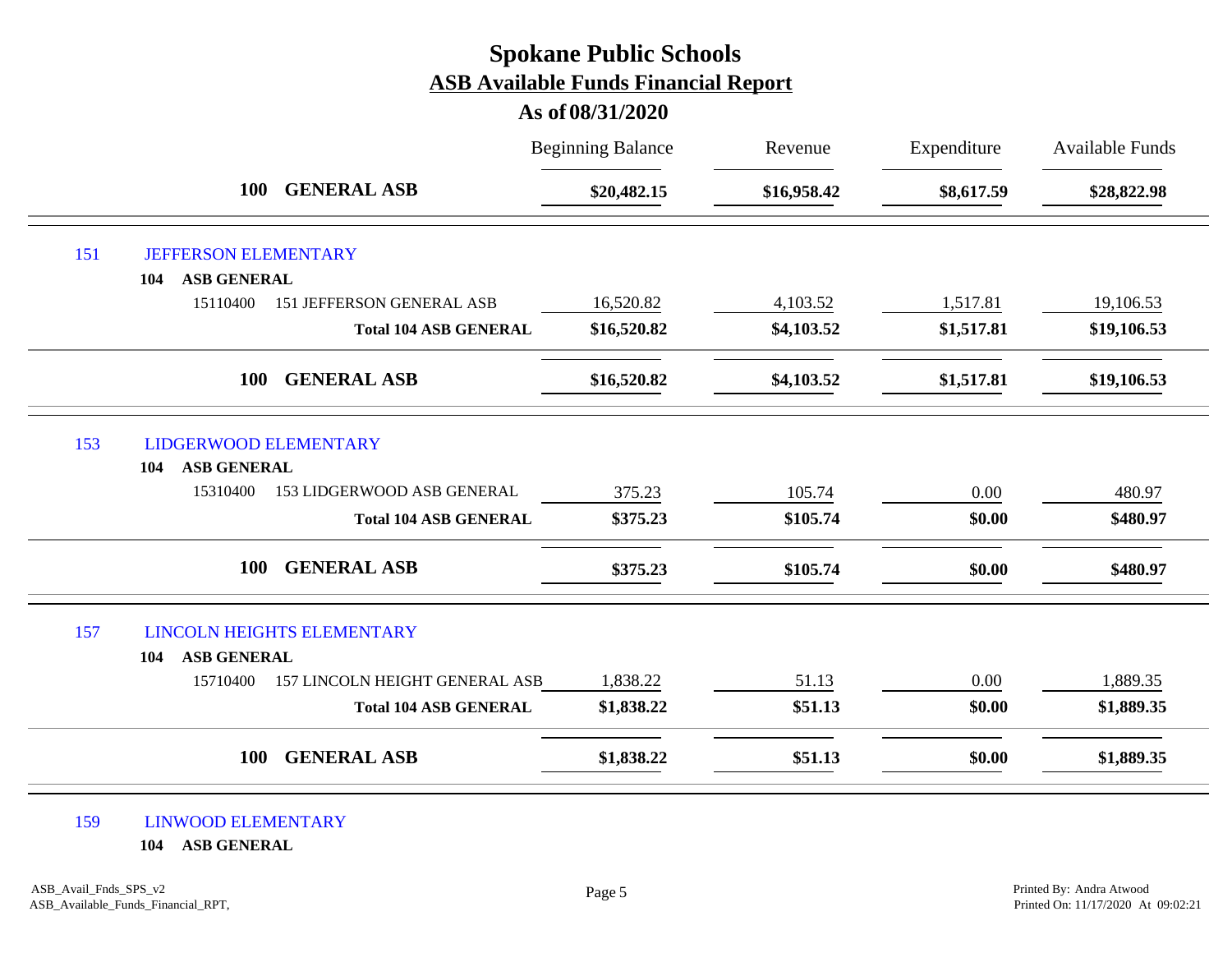|                                                               |                                   | <b>Beginning Balance</b> | Revenue    | Expenditure | Available Funds |
|---------------------------------------------------------------|-----------------------------------|--------------------------|------------|-------------|-----------------|
| 15910400                                                      | <b>159 LINWOOD GENERAL ASB</b>    | 1,690.88                 | 5,665.96   | 4,256.40    | 3,100.44        |
|                                                               | <b>Total 104 ASB GENERAL</b>      | \$1,690.88               | \$5,665.96 | \$4,256.40  | \$3,100.44      |
| <b>100</b>                                                    | <b>GENERAL ASB</b>                | \$1,690.88               | \$5,665.96 | \$4,256.40  | \$3,100.44      |
| 161<br><b>LOGAN ELEMENTARY</b>                                |                                   |                          |            |             |                 |
| <b>ASB GENERAL</b><br>104                                     |                                   |                          |            |             |                 |
| 16110400                                                      | 161 LOGAN ASB GENERAL             | 873.95                   | 2,845.01   | 1,882.50    | 1,836.46        |
|                                                               | <b>Total 104 ASB GENERAL</b>      | \$873.95                 | \$2,845.01 | \$1,882.50  | \$1,836.46      |
| 100                                                           | <b>GENERAL ASB</b>                | \$873.95                 | \$2,845.01 | \$1,882.50  | \$1,836.46      |
| <b>LONGFELLOW ELEMENTARY</b><br>165                           |                                   |                          |            |             |                 |
| <b>ASB GENERAL</b><br>104                                     |                                   |                          |            |             |                 |
| 16510400                                                      | <b>165 LONGFELLOW ASB GENERAL</b> | 79.15                    | 19.38      | 0.00        | 98.53           |
|                                                               | <b>Total 104 ASB GENERAL</b>      | \$79.15                  | \$19.38    | \$0.00      | \$98.53         |
| <b>100</b>                                                    | <b>GENERAL ASB</b>                | \$79.15                  | \$19.38    | \$0.00      | \$98.53         |
| 167<br><b>MADISON ELEMENTARY</b><br><b>ASB GENERAL</b><br>104 |                                   |                          |            |             |                 |
| 16710400                                                      | <b>167 MADISON ASB GENERAL</b>    | 227.92                   | 11.41      | $0.00\,$    | 239.33          |
|                                                               | <b>Total 104 ASB GENERAL</b>      | \$227.92                 | \$11.41    | \$0.00      | \$239.33        |
| 100                                                           | <b>GENERAL ASB</b>                | \$227.92                 | \$11.41    | \$0.00      | \$239.33        |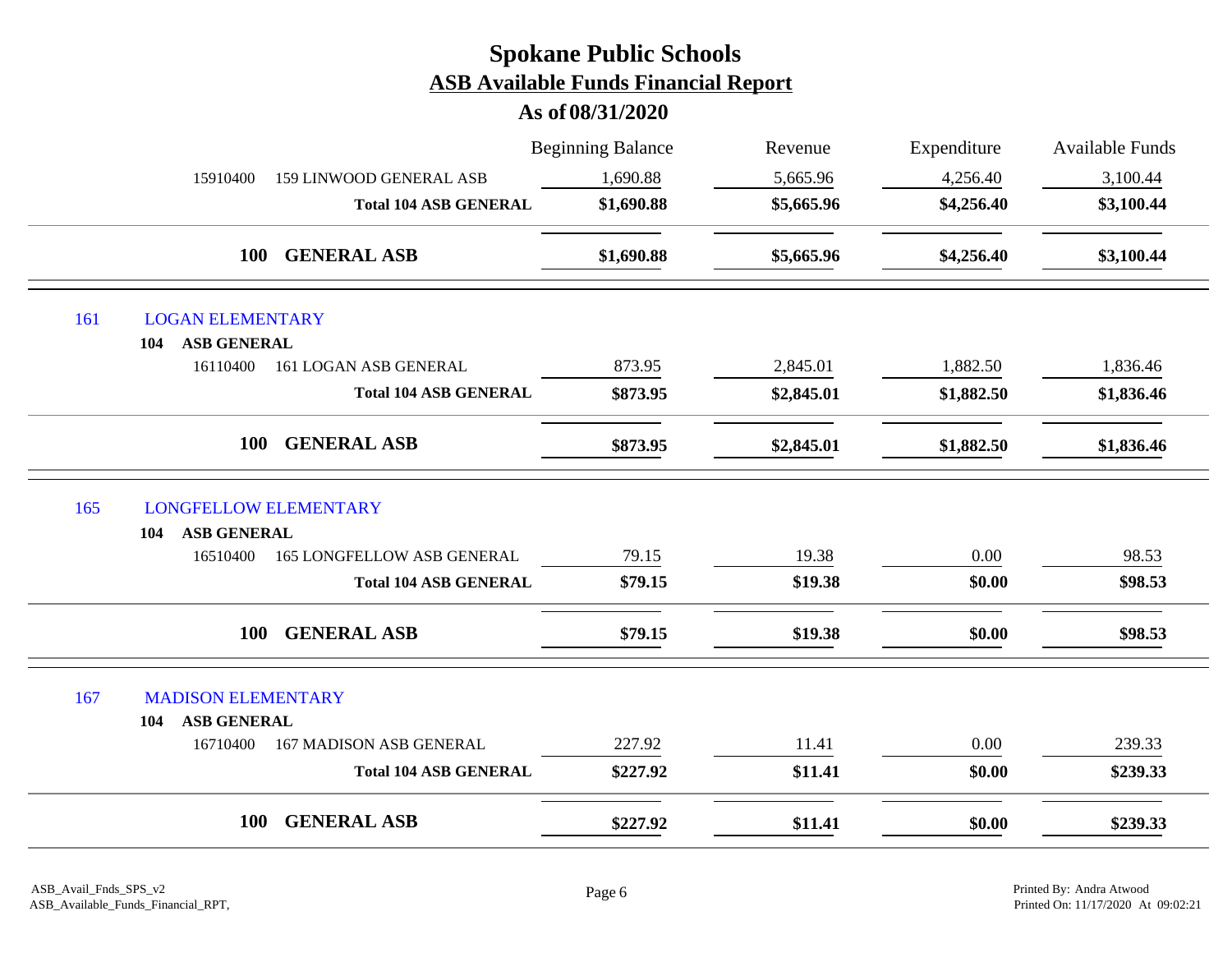|     |                                              | <b>Beginning Balance</b> | Revenue  | Expenditure | <b>Available Funds</b> |
|-----|----------------------------------------------|--------------------------|----------|-------------|------------------------|
| 168 | MORAN PRAIRIE ELEMENTARY                     |                          |          |             |                        |
|     | <b>ASB GENERAL</b><br>104                    |                          |          |             |                        |
|     | 16810400<br>168 MORAN PRAIRIE ASB GENERAL    | 4,760.53                 | 74.87    | 1,495.62    | 3,339.78               |
|     | <b>Total 104 ASB GENERAL</b>                 | \$4,760.53               | \$74.87  | \$1,495.62  | \$3,339.78             |
|     | 100<br><b>GENERAL ASB</b>                    | \$4,760.53               | \$74.87  | \$1,495.62  | \$3,339.78             |
| 169 | <b>MULLAN ROAD ELEMENTARY</b>                |                          |          |             |                        |
|     | <b>ASB GENERAL</b><br>104                    |                          |          |             |                        |
|     | 16910400<br>169 MULLAN ROAD ASB GENERAL      | 94.37                    | 0.00     | 0.00        | 94.37                  |
|     | <b>Total 104 ASB GENERAL</b>                 | \$94.37                  | \$0.00   | \$0.00      | \$94.37                |
|     | <b>100</b><br><b>GENERAL ASB</b>             | \$94.37                  | \$0.00   | \$0.00      | \$94.37                |
| 175 | <b>REGAL ELEMENTARY</b>                      |                          |          |             |                        |
|     | <b>ASB GENERAL</b><br>104                    |                          |          |             |                        |
|     | 17510400<br>175 REGAL ASB GENERAL            | 35.31                    | 1.39     | 0.00        | 36.70                  |
|     | <b>Total 104 ASB GENERAL</b>                 | \$35.31                  | \$1.39   | \$0.00      | \$36.70                |
|     | <b>GENERAL ASB</b><br><b>100</b>             | \$35.31                  | \$1.39   | \$0.00      | \$36.70                |
| 177 | <b>RIDGEVIEW ELEMENTARY</b>                  |                          |          |             |                        |
|     | <b>ASB GENERAL</b><br>104                    |                          |          |             |                        |
|     | <b>104 RIDGEVIEW ASB GENERAL</b><br>17710400 | 4,466.89                 | 268.14   | 2,053.39    | 2,681.64               |
|     | <b>Total 104 ASB GENERAL</b>                 | \$4,466.89               | \$268.14 | \$2,053.39  | \$2,681.64             |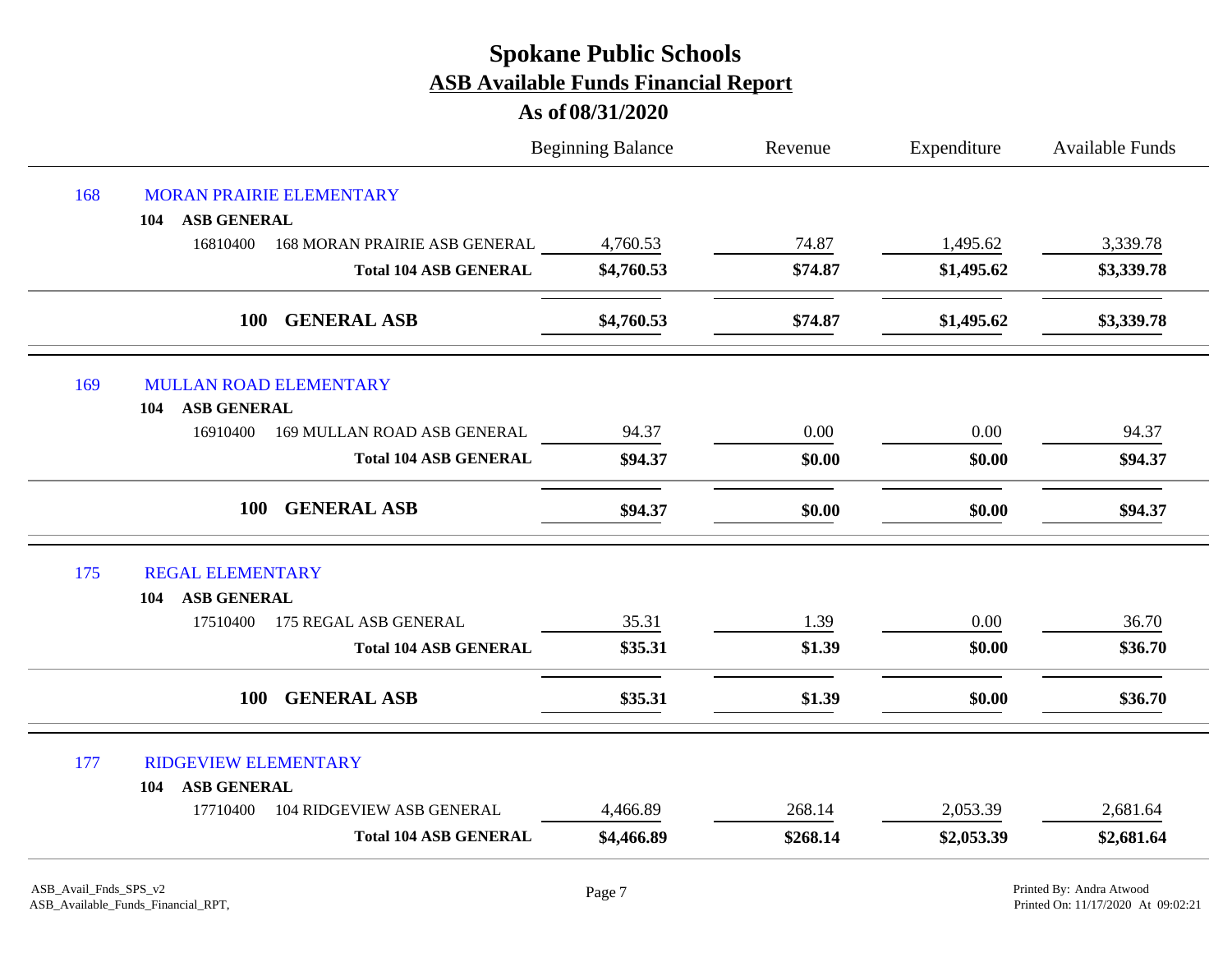#### **As of 08/31/2020**

|     |                                                         | <b>Beginning Balance</b> | Revenue    | Expenditure | <b>Available Funds</b> |
|-----|---------------------------------------------------------|--------------------------|------------|-------------|------------------------|
|     | <b>GENERAL ASB</b><br><b>100</b>                        | \$4,466.89               | \$268.14   | \$2,053.39  | \$2,681.64             |
| 181 | ROOSEVELT ELEMENTARY                                    |                          |            |             |                        |
|     | <b>ASB GENERAL</b><br>104                               |                          |            |             |                        |
|     | 18110400<br>181 ROOSEVELT ASB GENERAL                   | 2,837.37                 | 164.79     | 242.84      | 2,759.32               |
|     | <b>Total 104 ASB GENERAL</b>                            | \$2,837.37               | \$164.79   | \$242.84    | \$2,759.32             |
|     | <b>GENERAL ASB</b><br><b>100</b>                        | \$2,837.37               | \$164.79   | \$242.84    | \$2,759.32             |
| 183 | <b>SHERIDAN ELEMENTARY</b><br><b>ASB GENERAL</b><br>104 |                          |            |             |                        |
|     | 18310400<br><b>183 SHERIDAN ASB GENERAL</b>             | 2,013.99                 | 3,255.49   | 2,791.05    | 2,478.43               |
|     | <b>Total 104 ASB GENERAL</b>                            | \$2,013.99               | \$3,255.49 | \$2,791.05  | \$2,478.43             |
|     | <b>GENERAL ASB</b><br><b>100</b>                        | \$2,013.99               | \$3,255.49 | \$2,791.05  | \$2,478.43             |
| 187 | <b>STEVENS ELEMENTARY</b>                               |                          |            |             |                        |
|     | <b>ASB GENERAL</b><br>104                               |                          |            |             |                        |
|     | <b>187 STEVENS ASB GENERAL</b><br>18710400              | 1,913.21                 | 74.37      | 0.00        | 1,987.58               |
|     | <b>Total 104 ASB GENERAL</b>                            | \$1,913.21               | \$74.37    | \$0.00      | \$1,987.58             |
|     | <b>GENERAL ASB</b><br><b>100</b>                        | \$1,913.21               | \$74.37    | \$0.00      | \$1,987.58             |

#### 191 WESTVIEW ELEMENTARY

**104 ASB GENERAL**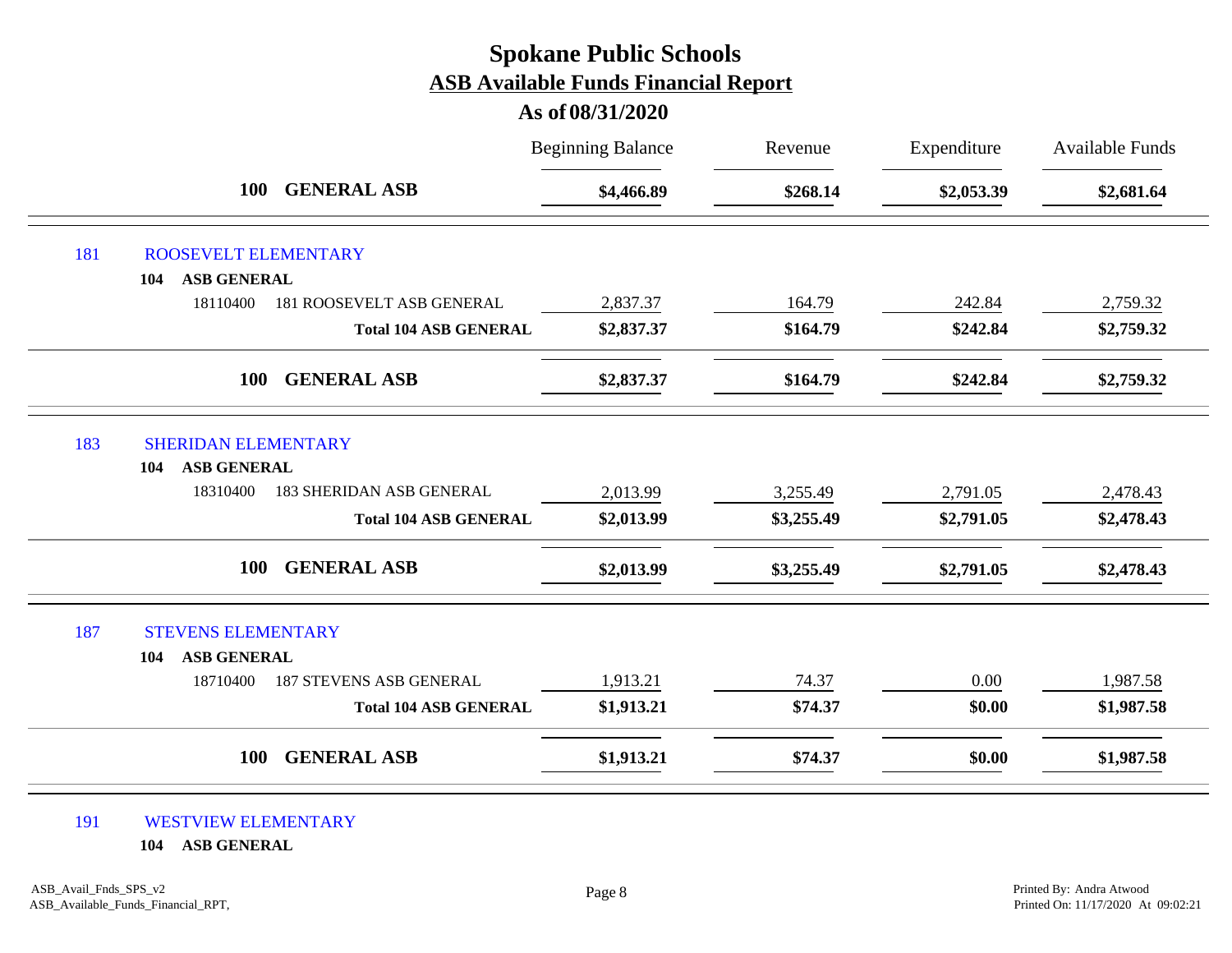|     |                                              | <b>Beginning Balance</b> | Revenue  | Expenditure | Available Funds |
|-----|----------------------------------------------|--------------------------|----------|-------------|-----------------|
|     | 19110400<br>191 WESTVIEW ASB GENERAL         | 6,293.45                 | 130.60   | 0.00        | 6,424.05        |
|     | <b>Total 104 ASB GENERAL</b>                 | \$6,293.45               | \$130.60 | \$0.00      | \$6,424.05      |
|     | <b>GENERAL ASB</b><br><b>100</b>             | \$6,293.45               | \$130.60 | \$0.00      | \$6,424.05      |
| 193 | <b>WHITMAN ELEMENTARY</b>                    |                          |          |             |                 |
|     | <b>ASB GENERAL</b><br>104                    |                          |          |             |                 |
|     | 19310400<br>193 WHITMAN ASB GENERAL          | 1,872.23                 | 827.40   | 410.52      | 2,289.11        |
|     | <b>Total 104 ASB GENERAL</b>                 | \$1,872.23               | \$827.40 | \$410.52    | \$2,289.11      |
|     | <b>GENERAL ASB</b><br>100                    | \$1,872.23               | \$827.40 | \$410.52    | \$2,289.11      |
| 197 | <b>WILLARD ELEMENTARY</b>                    |                          |          |             |                 |
|     | <b>ASB GENERAL</b><br>104                    |                          |          |             |                 |
|     | 197 WILLARD ASB GENERAL<br>19710400          | 1,201.78                 | 24.17    | 0.00        | 1,225.95        |
|     | <b>Total 104 ASB GENERAL</b>                 | \$1,201.78               | \$24.17  | \$0.00      | \$1,225.95      |
|     | <b>GENERAL ASB</b><br><b>100</b>             | \$1,201.78               | \$24.17  | \$0.00      | \$1,225.95      |
| 198 | <b>WOODRIDGE ELEMENTARY</b>                  |                          |          |             |                 |
|     | <b>ASB GENERAL</b><br>104                    |                          |          |             |                 |
|     | <b>198 WOODRIDGE ASB GENERAL</b><br>19810400 | 5,811.03                 | 626.82   | 2,673.46    | 3,764.39        |
|     | <b>Total 104 ASB GENERAL</b>                 | \$5,811.03               | \$626.82 | \$2,673.46  | \$3,764.39      |
|     | <b>GENERAL ASB</b><br><b>100</b>             | \$5,811.03               | \$626.82 | \$2,673.46  | \$3,764.39      |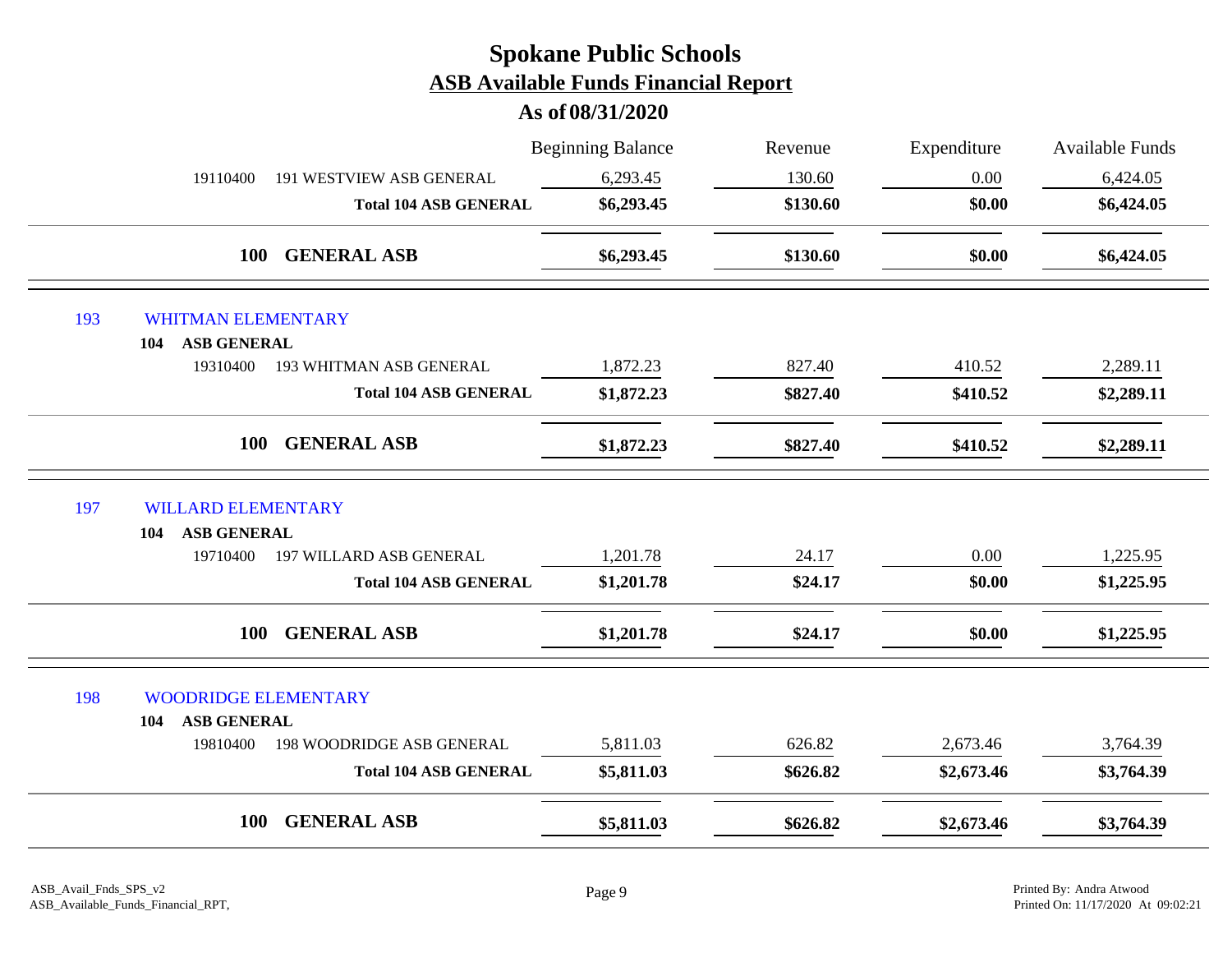|     |     |                          |                                   | <b>Beginning Balance</b> | Revenue    | Expenditure  | <b>Available Funds</b> |
|-----|-----|--------------------------|-----------------------------------|--------------------------|------------|--------------|------------------------|
| 199 |     | <b>WILSON ELEMENTARY</b> |                                   |                          |            |              |                        |
|     | 104 | <b>ASB GENERAL</b>       |                                   |                          |            |              |                        |
|     |     | 19910400                 | 199 WILSON ASB GENERAL            | 19.92                    | 5.92       | 0.00         | 25.84                  |
|     |     |                          | <b>Total 104 ASB GENERAL</b>      | \$19.92                  | \$5.92     | \$0.00       | \$25.84                |
|     |     | <b>100</b>               | <b>GENERAL ASB</b>                | \$19.92                  | \$5.92     | \$0.00       | \$25.84                |
| 203 |     |                          | <b>GLOVER MIDDLE SCHOOL</b>       |                          |            |              |                        |
|     | 102 | <b>ASB RESERVE</b>       |                                   |                          |            |              |                        |
|     |     | 20310200                 | 102 ASB RESERVE                   | 0.66                     | 0.00       | 0.00         | 0.66                   |
|     |     |                          | <b>Total 102 ASB RESERVE</b>      | \$0.66                   | \$0.00     | \$0.00       | \$0.66                 |
|     | 104 | <b>ASB GENERAL</b>       |                                   |                          |            |              |                        |
|     |     | 20310400                 | 104 ASB GENERAL                   | 8,733.82                 | 727.27     | 2,307.72     | 7,153.37               |
|     |     | 20310401                 | 10401 ASB GENERAL, WYLDLIFE       | 3.00                     | 0.00       | 0.00         | 3.00                   |
|     |     |                          | <b>Total 104 ASB GENERAL</b>      | \$8,736.82               | \$727.27   | \$2,307.72   | \$7,156.37             |
|     | 107 | <b>ASB BOOKROOM</b>      |                                   |                          |            |              |                        |
|     |     | 20310700                 | 107 ASB BOOKROOM                  | 115.26                   | 993.05     | 918.13       | 190.18                 |
|     |     |                          | <b>Total 107 ASB BOOKROOM</b>     | \$115.26                 | \$993.05   | \$918.13     | \$190.18               |
|     | 109 | <b>ASB MEMBERSHIP</b>    |                                   |                          |            |              |                        |
|     |     | 20310900                 | <b>109 ASB MEMBERSHIP</b>         | 3,276.00                 | 1,989.00   | 2,710.56     | 2,554.44               |
|     |     |                          | <b>Total 109 ASB MEMBERSHIP</b>   | \$3,276.00               | \$1,989.00 | \$2,710.56   | \$2,554.44             |
|     | 112 | <b>ASB CONVOCATIONS</b>  |                                   |                          |            |              |                        |
|     |     | 20311200                 | <b>112 ASB CONVOCATIONS</b>       | 132.04                   | 104.00     | $-273.89$    | 509.93                 |
|     |     |                          | <b>Total 112 ASB CONVOCATIONS</b> | \$132.04                 | \$104.00   | $(\$273.89)$ | \$509.93               |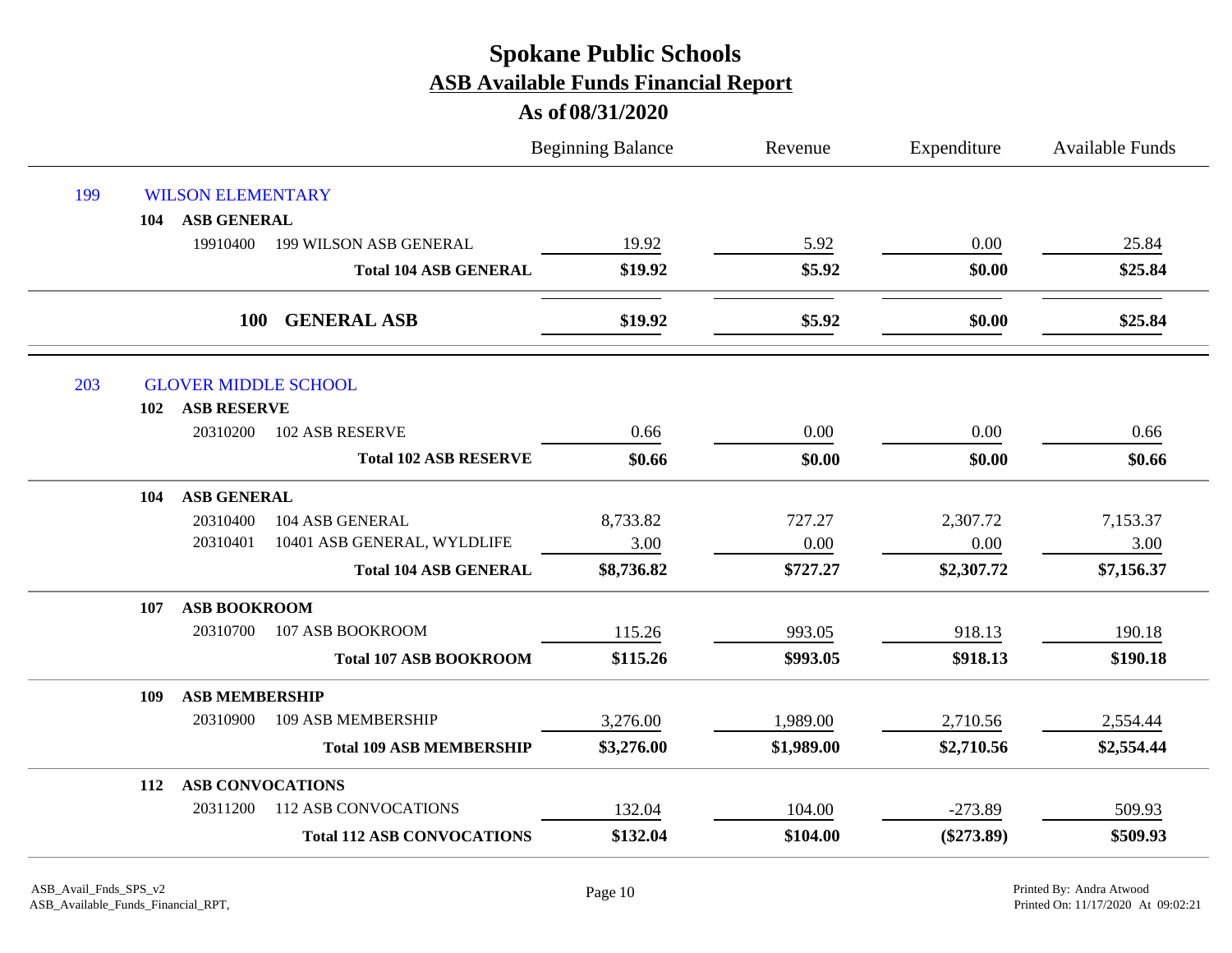### **As of 08/31/2020**

|            |                      |                                             | <b>Beginning Balance</b> | Revenue     | Expenditure    | Available Funds |
|------------|----------------------|---------------------------------------------|--------------------------|-------------|----------------|-----------------|
| <b>120</b> | <b>ASB GUIDANCE</b>  |                                             |                          |             |                |                 |
|            | 20312000             | 120 ASB POSITIVE SCHOOL CLIMAT              | 2,323.99                 | 17.84       | 0.00           | 2,341.83        |
|            | 20312001             | 12001 SERVICE LEARN COMPONENT               | 939.77                   | 0.00        | 0.00           | 939.77          |
|            |                      | <b>Total 120 ASB GUIDANCE</b>               | \$3,263.76               | \$17.84     | \$0.00         | \$3,281.60      |
| 131        | <b>ASB YEARBOOK</b>  |                                             |                          |             |                |                 |
|            | 20313100             | <b>131 ASB YEARBOOK</b>                     | $-2,228.88$              | 4,800.00    | 2,952.38       | $-381.26$       |
|            |                      | <b>Total 131 ASB YEARBOOK</b>               | $(\$2,228.88)$           | \$4,800.00  | \$2,952.38     | $(\$381.26)$    |
| 165        | <b>ASB NEWSPAPER</b> |                                             |                          |             |                |                 |
|            | 20316500             | <b>165 ASB NEWSPAPER</b>                    | 0.00                     | 0.00        | 0.00           | 0.00            |
|            |                      | <b>Total 165 ASB NEWSPAPER</b>              | \$0.00                   | \$0.00      | \$0.00         | \$0.00          |
| 170        |                      | ASB ALL SCHOOL FUNDRAISER                   |                          |             |                |                 |
|            |                      | 20317000 170 ASB ALL SCHOOL FUNDRAISER      | 1,974.26                 | 2,769.25    | 4,065.41       | 678.10          |
|            |                      | <b>Total 170 ASB ALL SCHOOL FUNDRAISER</b>  | \$1,974.26               | \$2,769.25  | \$4,065.41     | \$678.10        |
|            | 100                  | <b>GENERAL ASB</b>                          | \$15,269.92              | \$11,400.41 | \$12,680.31    | \$13,990.02     |
| 205        |                      | <b>GENERAL ATHLETICS</b>                    |                          |             |                |                 |
|            | 20320500             | <b>205 ASB GENERAL ATHLETICS</b>            | 6,545.05                 | 667.86      | $-3,237.52$    | 10,450.43       |
|            |                      | <b>Total 205 GENERAL ATHLETICS</b>          | \$6,545.05               | \$667.86    | $(\$3,237.52)$ | \$10,450.43     |
|            | 200                  | <b>ATHLETICS</b>                            | \$6,545.05               | \$667.86    | $(\$3,237.52)$ | \$10,450.43     |
| 300        |                      | ASB GENERAL CLASS ACTIVITY                  |                          |             |                |                 |
|            |                      | 20330000 300 ASB GENERAL CLASS              | 0.47                     | 0.00        | 0.00           | 0.47            |
|            |                      | <b>Total 300 ASB GENERAL CLASS ACTIVITY</b> | \$0.47                   | \$0.00      | \$0.00         | \$0.47          |

**307 ASB MS SPECIAL ED PRE-VOC**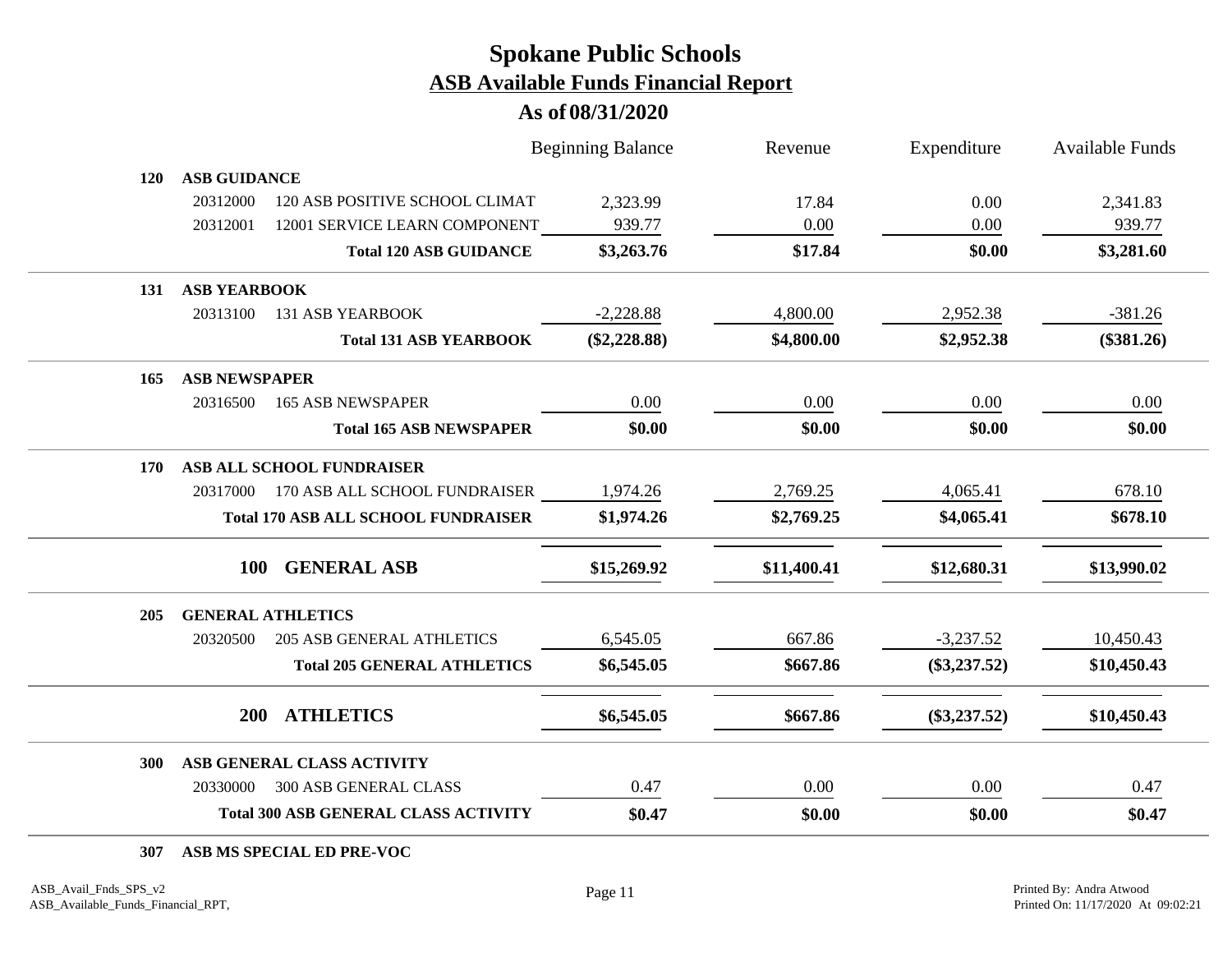|                                                             |                       |                                            | <b>Beginning Balance</b> | Revenue  | Expenditure  | <b>Available Funds</b>                                         |
|-------------------------------------------------------------|-----------------------|--------------------------------------------|--------------------------|----------|--------------|----------------------------------------------------------------|
|                                                             | 20330700              | 307 ASB SPECIAL ED PRE VOC                 | 202.57                   | 10.70    | $-100.00$    | 313.27                                                         |
|                                                             |                       | <b>Total 307 ASB MS SPECIAL ED PRE-VOC</b> | \$202.57                 | \$10.70  | $(\$100.00)$ | \$313.27                                                       |
| 315                                                         | <b>DRAMA CLUB</b>     |                                            |                          |          |              |                                                                |
|                                                             | 20331500              | 315 ASB DRAMA                              | 828.82                   | 0.00     | 0.00         | 828.82                                                         |
|                                                             |                       | <b>Total 315 DRAMA CLUB</b>                | \$828.82                 | \$0.00   | \$0.00       | \$828.82                                                       |
| 346                                                         |                       | MATH, ENGINEERING, SCIENCE CLUB            |                          |          |              |                                                                |
|                                                             |                       | 20334600 346 ASB MESA CLUB                 | 706.31                   | 0.00     | 0.00         | 706.31                                                         |
|                                                             |                       | Total 346 MATH, ENGINEERING, SCIENCE CLUB  | \$706.31                 | \$0.00   | \$0.00       | \$706.31                                                       |
| 356                                                         | <b>BAND CLUB</b>      |                                            |                          |          |              |                                                                |
|                                                             | 20335600              | 356 ASB BAND                               | 132.94                   | 298.03   | 165.45       | 265.52                                                         |
|                                                             |                       | <b>Total 356 BAND CLUB</b>                 | \$132.94                 | \$298.03 | \$165.45     | \$265.52                                                       |
| 358                                                         | <b>CHORAL CLUB</b>    |                                            |                          |          |              |                                                                |
|                                                             | 20335800              | <b>358 ASB CHORAL</b>                      | 1,120.25                 | 484.03   | 582.96       | 1,021.32                                                       |
|                                                             |                       | <b>Total 358 CHORAL CLUB</b>               | \$1,120.25               | \$484.03 | \$582.96     | \$1,021.32                                                     |
|                                                             |                       | 300 CLASS                                  | \$2,991.36               | \$792.76 | \$648.41     | \$3,135.71                                                     |
| 420                                                         | <b>ASB LEADERSHIP</b> |                                            |                          |          |              |                                                                |
|                                                             | 20342000              | <b>420 ASB LEADERSHIP</b>                  | 321.46                   | 0.00     | $-400.00$    | 721.46                                                         |
|                                                             |                       | <b>Total 420 ASB LEADERSHIP</b>            | \$321.46                 | \$0.00   | $(\$400.00)$ | \$721.46                                                       |
| 426                                                         |                       | WA DRUG FREE YOUTH                         |                          |          |              |                                                                |
|                                                             | 20342600              | 42600 WA DRUG FREE YOUTH                   | 151.41                   | 0.00     | 0.00         | 151.41                                                         |
|                                                             |                       | <b>Total 426 WA DRUG FREE YOUTH</b>        | \$151.41                 | \$0.00   | \$0.00       | \$151.41                                                       |
| 460                                                         | <b>MATH CLUB</b>      |                                            |                          |          |              |                                                                |
|                                                             | 20346000              | <b>460 ASB MATH CLUB</b>                   | 0.00                     | 54.00    | 0.00         | 54.00                                                          |
| ASB_Avail_Fnds_SPS_v2<br>ASB_Available_Funds_Financial_RPT, |                       |                                            | Page 12                  |          |              | Printed By: Andra Atwood<br>Printed On: 11/17/2020 At 09:02:21 |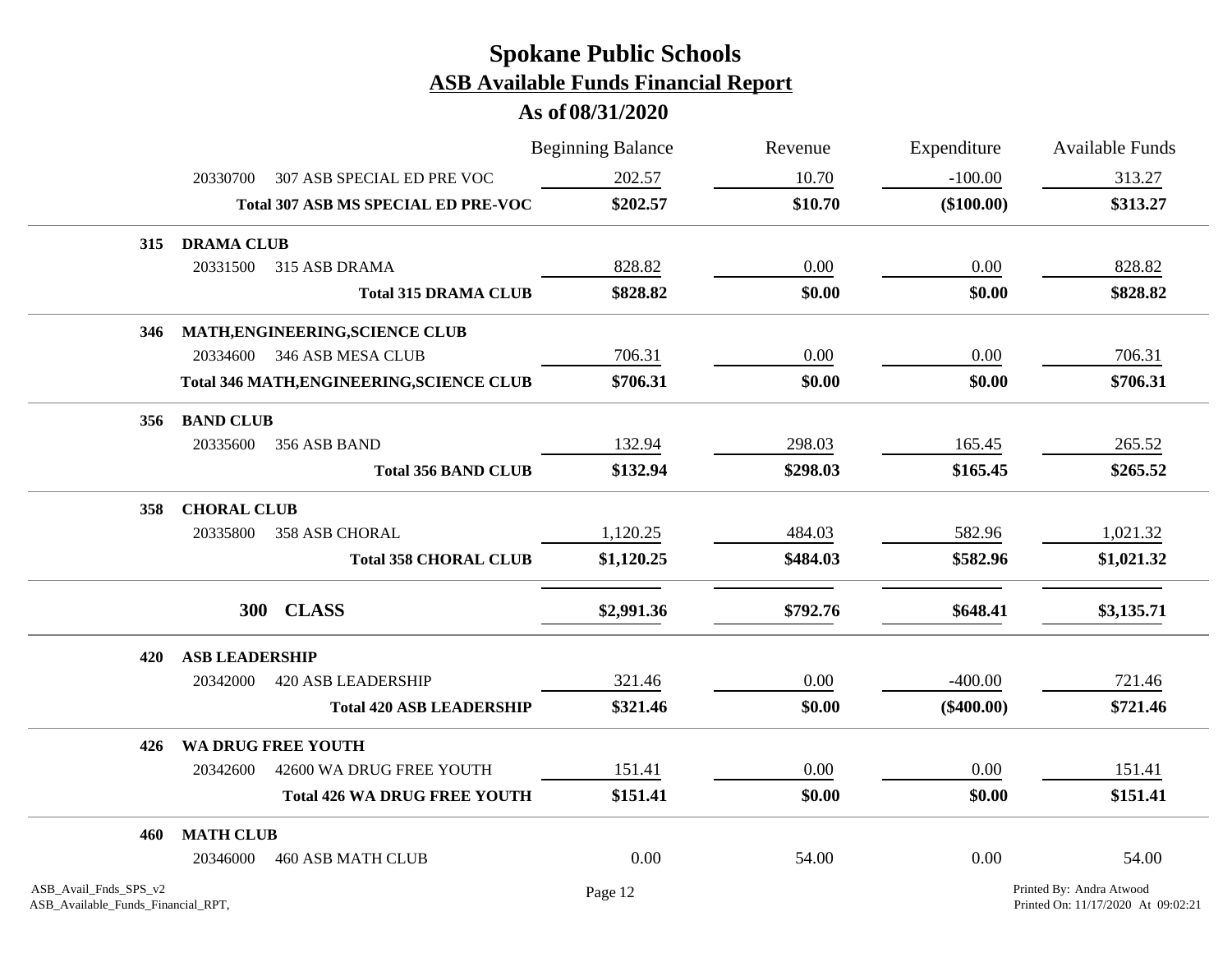|     |                                   |                                          | <b>Beginning Balance</b> | Revenue<br>\$54.00 | Expenditure<br>\$0.00 | <b>Available Funds</b><br>\$54.00 |
|-----|-----------------------------------|------------------------------------------|--------------------------|--------------------|-----------------------|-----------------------------------|
|     |                                   | <b>Total 460 MATH CLUB</b>               | \$0.00                   |                    |                       |                                   |
|     | <b>DRILL TEAM</b><br>466          |                                          |                          |                    |                       |                                   |
|     | 20346600                          | <b>466 ASB DRILL TEAM</b>                | 1,580.36                 | 373.17             | 1.53                  | 1,952.00                          |
|     |                                   | <b>Total 466 DRILL TEAM</b>              | \$1,580.36               | \$373.17           | \$1.53                | \$1,952.00                        |
|     | 478                               | <b>HEALTH AND FITNESS CLUB</b>           |                          |                    |                       |                                   |
|     | 20347800                          | 478 ASB HEALTH AND FITNESS               | 318.32                   | 0.00               | $-500.00$             | 818.32                            |
|     |                                   | <b>Total 478 HEALTH AND FITNESS CLUB</b> | \$318.32                 | \$0.00             | $(\$500.00)$          | \$818.32                          |
|     |                                   | 400 CLUBS                                | \$2,371.55               | \$427.17           | $(\$898.47)$          | \$3,697.19                        |
| 210 | <b>CHASE MIDDLE SCHOOL</b>        |                                          |                          |                    |                       |                                   |
|     | <b>ASB GENERAL</b><br>104         |                                          |                          |                    |                       |                                   |
|     | 21010400                          | 104 ASB GENERAL                          | 4,632.10                 | 2,381.66           | 450.67                | 6,563.09                          |
|     | 21010401                          | 10401 ASB GNL SPIRIT PAKS                | 4,040.82                 | 782.00             | 674.09                | 4,148.73                          |
|     | 21010402                          | 10402 ASB GENERAL NEWSPAPER              | 0.00                     | 0.00               | 0.00                  | 0.00                              |
|     |                                   | <b>Total 104 ASB GENERAL</b>             | \$8,672.92               | \$3,163.66         | \$1,124.76            | \$10,711.82                       |
|     | 108                               | <b>ASB MISCELLANEOUS</b>                 |                          |                    |                       |                                   |
|     | 21010800                          | <b>108 ASB MISCELLANEOUS</b>             | 1,981.07                 | 0.00               | $-339.59$             | 2,320.66                          |
|     |                                   | <b>Total 108 ASB MISCELLANEOUS</b>       | \$1,981.07               | \$0.00             | $(\$339.59)$          | \$2,320.66                        |
|     | <b>ASB MEMBERSHIP</b><br>109      |                                          |                          |                    |                       |                                   |
|     | 21010900                          | 109 ASB MEMBERSHIP                       | 844.68                   | 3,902.00           | 2,534.48              | 2,212.20                          |
|     |                                   | <b>Total 109 ASB MEMBERSHIP</b>          | \$844.68                 | \$3,902.00         | \$2,534.48            | \$2,212.20                        |
|     | <b>ASB GUIDANCE</b><br><b>120</b> |                                          |                          |                    |                       |                                   |
|     | 21012000                          | 120 ASB WEB CLUB                         | 4,679.47                 | 0.00               | 74.15                 | 4,605.32                          |
|     | 21012001                          | 12001 WEB REWARD DAY                     | $-819.27$                | 0.00               | 0.00                  | $-819.27$                         |
|     |                                   |                                          |                          |                    |                       |                                   |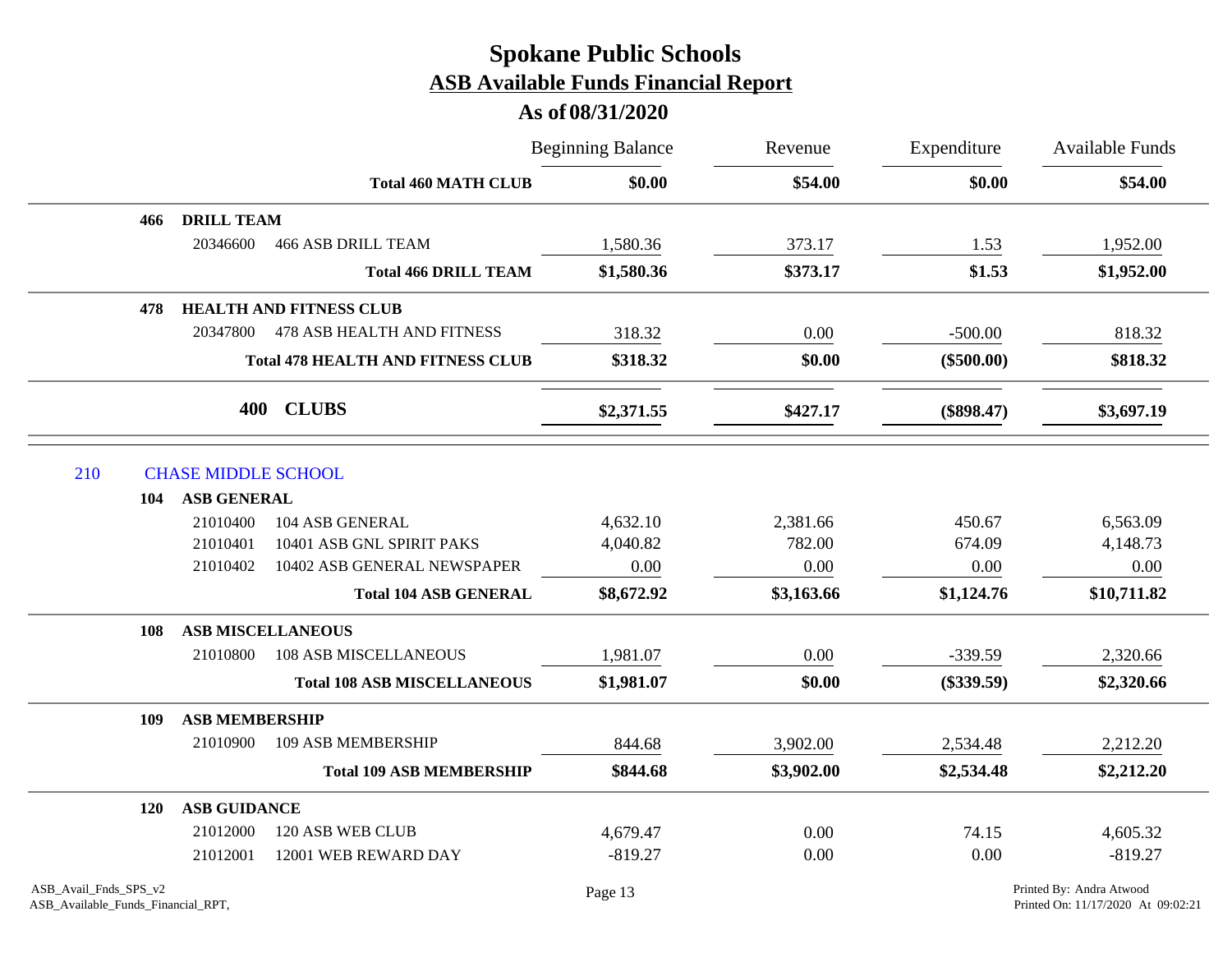|     |                                            |                                  | <b>Beginning Balance</b> | Revenue     | Expenditure    | <b>Available Funds</b> |
|-----|--------------------------------------------|----------------------------------|--------------------------|-------------|----------------|------------------------|
|     | 21012002                                   | 12002 WEB T-SHIRT                | $-187.20$                | 0.00        | 405.76         | $-592.96$              |
|     | 21012003                                   | 12003 WEB HARVEST FAIR           | 2,079.91                 | 968.00      | 376.21         | 2,671.70               |
|     |                                            | <b>Total 120 ASB GUIDANCE</b>    | \$5,752.91               | \$968.00    | \$856.12       | \$5,864.79             |
| 131 | <b>ASB YEARBOOK</b>                        |                                  |                          |             |                |                        |
|     | 21013100                                   | <b>131 ASB YEARBOOK</b>          | 3,622.62                 | 9,114.00    | $-2,826.71$    | 15,563.33              |
|     | 21013101                                   | 131 ASB YEARBOOK CD SALES        | 0.00                     | 0.00        | 0.00           | 0.00                   |
|     |                                            | <b>Total 131 ASB YEARBOOK</b>    | \$3,622.62               | \$9,114.00  | $(\$2,826.71)$ | \$15,563.33            |
| 170 |                                            | ASB ALL SCHOOL FUNDRAISER        |                          |             |                |                        |
|     | 21017000                                   | 170 ASB CHASE 3000               | 706.62                   | 14,837.21   | 6,959.95       | 8,583.88               |
|     | 21017002                                   | 17002 ALL SCHL FNDRS FUN DAY     | 0.00                     | 0.00        | 0.00           | 0.00                   |
|     | <b>Total 170 ASB ALL SCHOOL FUNDRAISER</b> |                                  | \$706.62                 | \$14,837.21 | \$6,959.95     | \$8,583.88             |
| 191 | <b>ASB AWARDS</b>                          |                                  |                          |             |                |                        |
|     | 21019100                                   | 191 ASB AWARDS                   | 5,071.09                 | 0.00        | 141.70         | 4,929.39               |
|     | 21019102                                   | 19102 ASB STUDENT OF THE MONTH   | 486.40                   | 0.00        | 137.71         | 348.69                 |
|     |                                            | <b>Total 191 ASB AWARDS</b>      | \$5,557.49               | \$0.00      | \$279.41       | \$5,278.08             |
|     | <b>100</b>                                 | <b>GENERAL ASB</b>               | \$27,138.31              | \$31,984.87 | \$8,588.42     | \$50,534.76            |
| 205 |                                            | <b>GENERAL ATHLETICS</b>         |                          |             |                |                        |
|     | 21020500                                   | <b>205 ASB GENERAL ATHLETICS</b> | 7,211.56                 | 0.00        | 547.70         | 6,663.86               |
|     | 21020501                                   | 20501 WRESTLING T-SHIRTS         | 64.05                    | 25.00       | 147.82         | $-58.77$               |
|     | 21020502                                   | 20502 ASB GEN ATHL BASEBALL      | 1,172.48                 | 0.00        | 1,380.55       | $-208.07$              |
|     | 21020503                                   | 20503 ASB GEN ATHL SOFTBALL      | 812.39                   | 0.00        | 0.00           | 812.39                 |
|     | 21020504                                   | 20504 ASB ATHLE 7TH VOLLEYBALL   | 1,434.02                 | 1,536.00    | 1,402.94       | 1,567.08               |
|     | 21020505                                   | 20505 ASB ATHLE 7TH BASKETBALL   | 865.05                   | 90.00       | 465.14         | 489.91                 |
|     | 21020506                                   | 20506 ASB GEN ATHL, SMACKDOWN    | 9,525.22                 | 2,925.70    | 695.28         | 11,755.64              |
|     | 21020507                                   | 20507 ASB GEN ATHL, SPOKALOO     | 1,835.41                 | 0.00        | 0.00           | 1,835.41               |
|     | 21020508                                   | 20508 ASB GEN ATHL, TRACK        | 799.43                   | 0.00        | 0.00           | 799.43                 |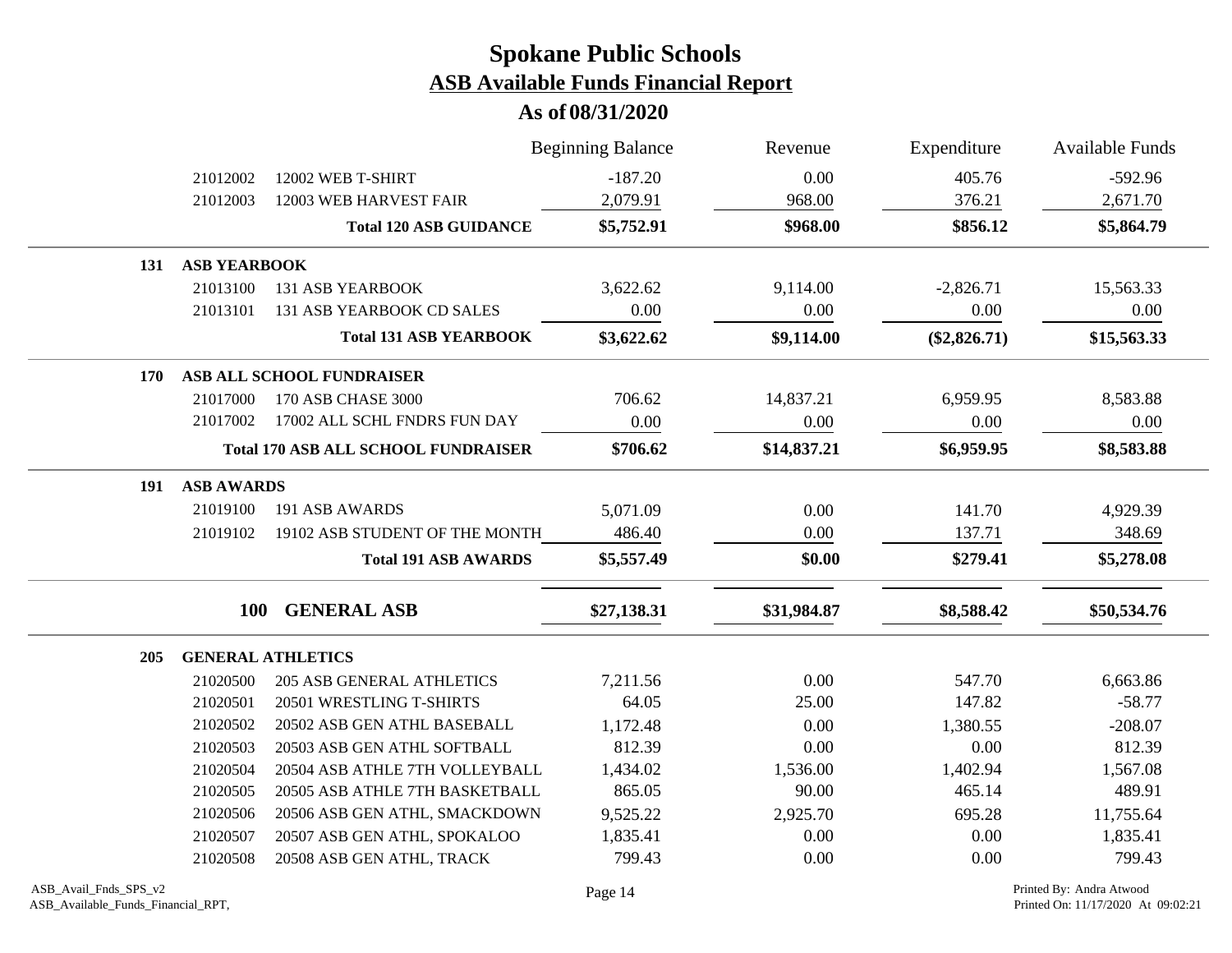|            |                      |                                    | <b>Beginning Balance</b> | Revenue    | Expenditure  | <b>Available Funds</b> |
|------------|----------------------|------------------------------------|--------------------------|------------|--------------|------------------------|
|            | 21020509             | 20509 ASB ATHLE CROSSCOUNTRY       | 147.16                   | 0.00       | 0.00         | 147.16                 |
|            | 21020510             | 20510 ASB ATHLE 8TH BASKETBALL     | 52.17                    | 0.00       | 0.00         | 52.17                  |
|            | 21020511             | 20511 ASB ATHLE 8TH VOLLEYBALL     | 373.00                   | $0.00\,$   | 0.00         | 373.00                 |
|            |                      | <b>Total 205 GENERAL ATHLETICS</b> | \$24,291.94              | \$4,576.70 | \$4,639.43   | \$24,229.21            |
| 240        | <b>FOOTBALL</b>      |                                    |                          |            |              |                        |
|            | 21024000             | 240 FOOTBALL - FLAG                | 577.70                   | 150.00     | 60.07        | 667.63                 |
|            |                      | <b>Total 240 FOOTBALL</b>          | \$577.70                 | \$150.00   | \$60.07      | \$667.63               |
|            |                      | 200 ATHLETICS                      | \$24,869.64              | \$4,726.70 | \$4,699.50   | \$24,896.84            |
| <b>302</b> | <b>ASB 8TH GRADE</b> |                                    |                          |            |              |                        |
|            | 21030200             | <b>302 ASB 8TH GRADE DANCE</b>     | 1,673.71                 | 0.00       | 0.00         | 1,673.71               |
|            |                      | <b>Total 302 ASB 8TH GRADE</b>     | \$1,673.71               | \$0.00     | \$0.00       | \$1,673.71             |
| <b>304</b> | <b>ART CLUB</b>      |                                    |                          |            |              |                        |
|            | 21030400             | <b>304 ASB ART CLUB</b>            | 418.55                   | 0.00       | 0.00         | 418.55                 |
|            |                      | <b>Total 304 ART CLUB</b>          | \$418.55                 | \$0.00     | \$0.00       | \$418.55               |
| 315        | <b>DRAMA CLUB</b>    |                                    |                          |            |              |                        |
|            | 21031500             | 315 ASB DRAMA                      | 1,287.21                 | 615.00     | $-322.20$    | 2,224.41               |
|            | 21031501             | 31501 ASB DRAMA BOOKS              | 0.00                     | 0.00       | 0.00         | 0.00                   |
|            |                      | <b>Total 315 DRAMA CLUB</b>        | \$1,287.21               | \$615.00   | $(\$322.20)$ | \$2,224.41             |
| 356        | <b>BAND CLUB</b>     |                                    |                          |            |              |                        |
|            | 21035600             | 356 ASB BAND                       | $-240.80$                | 125.00     | $-215.48$    | 99.68                  |
|            | 21035601             | 35601 BAND CLEANING                | 1,871.91                 | 720.00     | 1,354.72     | 1,237.19               |
|            | 21035602             | 35602 BAND JAZZ                    | 60.75                    | 0.00       | 0.00         | 60.75                  |
|            | 21035603             | 35603 BAND CANDY GRAM SALE         | 294.05                   | 10.00      | 294.35       | 9.70                   |
|            | 21035604             | 35604 JAVA JAZZ                    | 70.00                    | 3,990.10   | 830.46       | 3,229.64               |
|            | 21035605             | 35605 BAND TSHIRTS                 | 424.42                   | 770.00     | 522.86       | 671.56                 |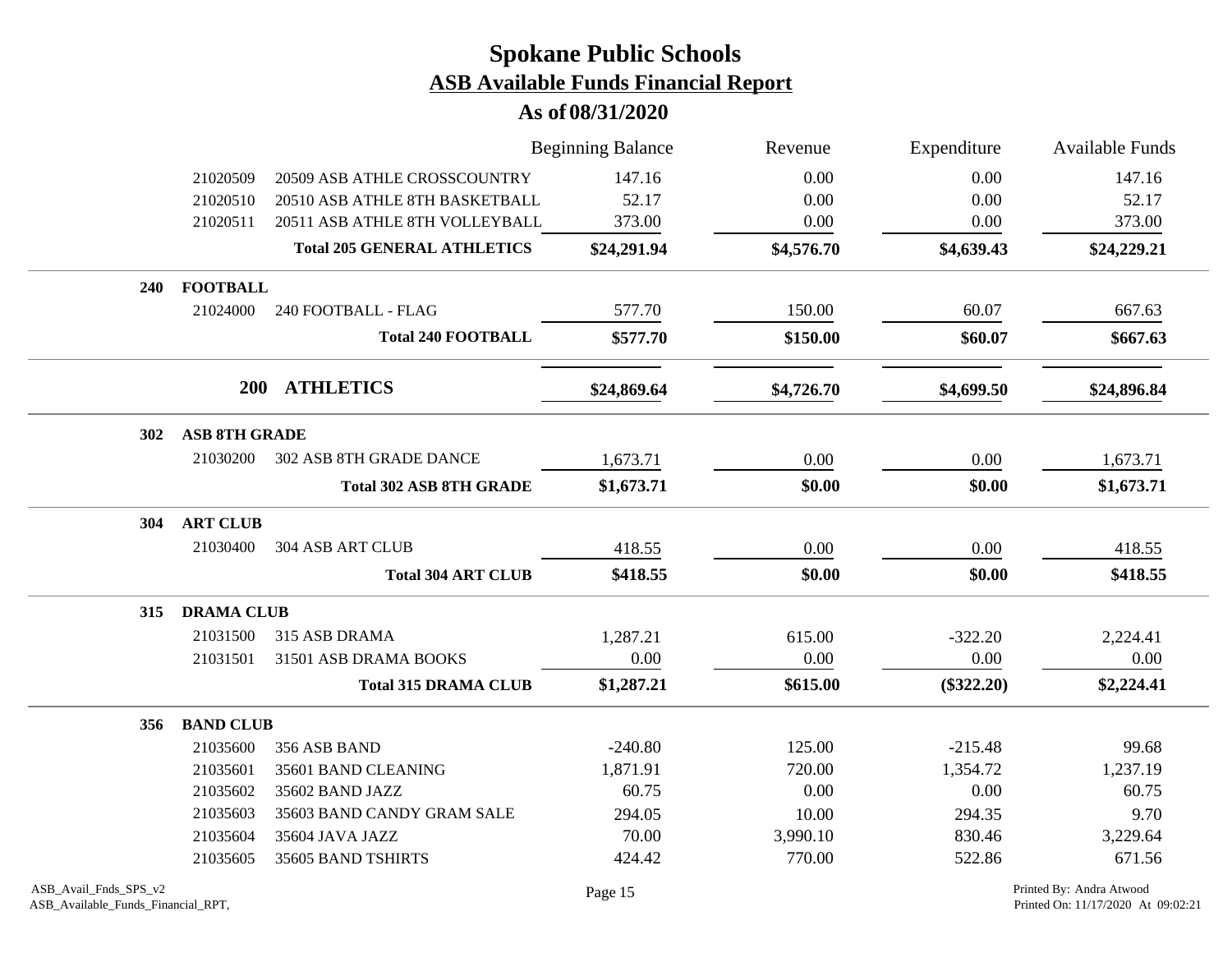|     |                          |                                    | <b>Beginning Balance</b> | Revenue    | Expenditure | <b>Available Funds</b> |
|-----|--------------------------|------------------------------------|--------------------------|------------|-------------|------------------------|
|     | 21035606                 | 35606 BAND POLOS                   | 300.00                   | 0.00       | 300.00      | 0.00                   |
|     |                          | <b>Total 356 BAND CLUB</b>         | \$2,780.33               | \$5,615.10 | \$3,086.91  | \$5,308.52             |
| 357 | <b>ORCHESTRA CLUB</b>    |                                    |                          |            |             |                        |
|     | 21035700                 | <b>357 ASB ORCHESTRA</b>           | 2,417.96                 | 75.00      | 347.77      | 2,145.19               |
|     | 21035701                 | 35701 ORCHESTRA T-SHIRTS           | 1,028.59                 | 290.00     | 274.27      | 1,044.32               |
|     | 21035702                 | 35702 ASB ORCHESTRA HEADBANDS      | 256.00                   | 0.00       | 0.00        | 256.00                 |
|     | 21035703                 | 35703 ORCHESTRA CANDY GRAMS        | 0.00                     | 0.00       | 0.00        | 0.00                   |
|     | 21035705                 | 35705 ORCHESTRA CLEANING           | 1,426.08                 | 460.00     | 3.82        | 1,882.26               |
|     |                          | <b>Total 357 ORCHESTRA CLUB</b>    | \$5,128.63               | \$825.00   | \$625.86    | \$5,327.77             |
| 358 | <b>CHORAL CLUB</b>       |                                    |                          |            |             |                        |
|     | 21035800                 | <b>358 ASB CHORAL</b>              | 2,276.03                 | 0.00       | 184.87      | 2,091.16               |
|     | 21035801                 | 35801 CHORAL CLEANING              | 1,785.19                 | 140.00     | 1.15        | 1,924.04               |
|     | 21035802                 | 35802 ASB CHORAL HEADBANDS         | 195.00                   | 0.00       | 0.00        | 195.00                 |
|     | 21035805                 | 35805 CHOIR T-SHIRTS               | 934.85                   | 10.00      | 0.59        | 944.26                 |
|     |                          | <b>Total 358 CHORAL CLUB</b>       | \$5,191.07               | \$150.00   | \$186.61    | \$5,154.46             |
|     |                          | 300 CLASS                          | \$16,479.50              | \$7,205.10 | \$3,577.18  | \$20,107.42            |
| 402 | <b>ASB LITERARY CLUB</b> |                                    |                          |            |             |                        |
|     | 21040200                 | <b>402 ASB LITERARY CLUB</b>       | 0.00                     | 0.00       | 0.00        | 0.00                   |
|     |                          | <b>Total 402 ASB LITERARY CLUB</b> | \$0.00                   | \$0.00     | \$0.00      | \$0.00                 |
| 466 | <b>DRILL TEAM</b>        |                                    |                          |            |             |                        |
|     | 21046600                 | <b>466 ASB DRILL TEAM</b>          | 3,117.86                 | 250.00     | 468.14      | 2,899.72               |
|     | 21046601                 | <b>466 ASB DRILL TEAM CAMP</b>     | 0.00                     | 0.00       | 0.00        | 0.00                   |
|     |                          | <b>Total 466 DRILL TEAM</b>        | \$3,117.86               | \$250.00   | \$468.14    | \$2,899.72             |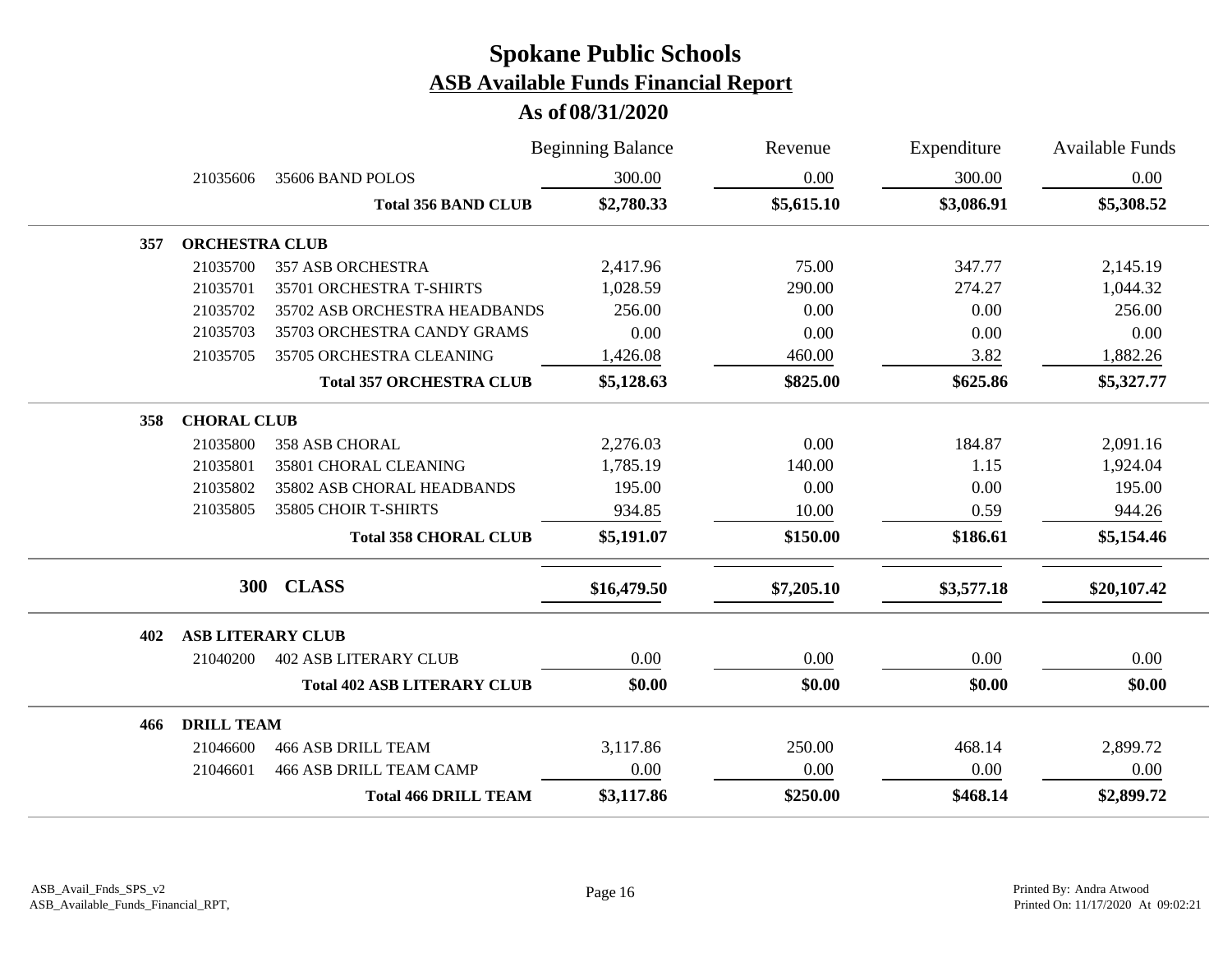|                                                             |                       |                                       | <b>Beginning Balance</b> | Revenue    | Expenditure     | <b>Available Funds</b>                                         |
|-------------------------------------------------------------|-----------------------|---------------------------------------|--------------------------|------------|-----------------|----------------------------------------------------------------|
|                                                             |                       | 400 CLUBS                             | \$3,117.86               | \$250.00   | \$468.14        | \$2,899.72                                                     |
| 250                                                         |                       | <b>SACAJAWEA MIDDLE SCHOOL</b>        |                          |            |                 |                                                                |
| 102                                                         | <b>ASB RESERVE</b>    |                                       |                          |            |                 |                                                                |
|                                                             | 25010200              | <b>102 ASB RESERVE</b>                | 13,336.02                | 0.00       | $-10,578.40$    | 23,914.42                                                      |
|                                                             |                       | <b>Total 102 ASB RESERVE</b>          | \$13,336.02              | \$0.00     | $(\$10,578.40)$ | \$23,914.42                                                    |
| 104                                                         | ASB GENERAL           |                                       |                          |            |                 |                                                                |
|                                                             | 25010400              | 10400 ASB GENERAL                     | 5,181.30                 | 2,144.05   | 3,830.01        | 3,495.34                                                       |
|                                                             | 25010402              | 10402 ASB READERBOARD                 | 161.00                   | 0.00       | 0.00            | 161.00                                                         |
|                                                             | 25010404              | 10404 SPIRITWEAR PATCHES              | 0.00                     | 0.00       | 0.00            | 0.00                                                           |
|                                                             | 25010455              | 10455 ASB POP MACHINE                 | 0.00                     | 0.00       | 0.00            | 0.00                                                           |
|                                                             | 25010475              | 10475 ASB T-SHIRTS                    | $-2,151.68$              | 597.00     | 6.43            | $-1,561.11$                                                    |
|                                                             | 25010480              | 10480 ASB HOODY ACCOUNT               | 512.23                   | 214.01     | 98.01           | 628.23                                                         |
|                                                             |                       | <b>Total 104 ASB GENERAL</b>          | \$3,702.85               | \$2,955.06 | \$3,934.45      | \$2,723.46                                                     |
| 107                                                         | <b>ASB BOOKROOM</b>   |                                       |                          |            |                 |                                                                |
|                                                             | 25010700              | 107 ASB BOOKROOM                      | 685.30                   | 0.00       | 0.00            | 685.30                                                         |
|                                                             |                       | <b>Total 107 ASB BOOKROOM</b>         | \$685.30                 | \$0.00     | \$0.00          | \$685.30                                                       |
| 108                                                         |                       | <b>ASB MISCELLANEOUS</b>              |                          |            |                 |                                                                |
|                                                             | 25010800              | <b>108 ASB MISCELLANEOUS</b>          | 0.00                     | 0.00       | 0.00            | 0.00                                                           |
|                                                             |                       | <b>Total 108 ASB MISCELLANEOUS</b>    | \$0.00                   | \$0.00     | \$0.00          | \$0.00                                                         |
| 109                                                         | <b>ASB MEMBERSHIP</b> |                                       |                          |            |                 |                                                                |
|                                                             | 25010900              | 109 ASB MEMBERSHIP                    | 3,680.24                 | 4,650.00   | 8,078.41        | 251.83                                                         |
|                                                             |                       | <b>Total 109 ASB MEMBERSHIP</b>       | \$3,680.24               | \$4,650.00 | \$8,078.41      | \$251.83                                                       |
| 120                                                         | <b>ASB GUIDANCE</b>   |                                       |                          |            |                 |                                                                |
|                                                             | 25012000              | <b>120 ASB HONOR LEVEL ACTIVITIES</b> | 505.51                   | 0.00       | 0.00            | 505.51                                                         |
| ASB_Avail_Fnds_SPS_v2<br>ASB_Available_Funds_Financial_RPT, |                       |                                       | Page 17                  |            |                 | Printed By: Andra Atwood<br>Printed On: 11/17/2020 At 09:02:21 |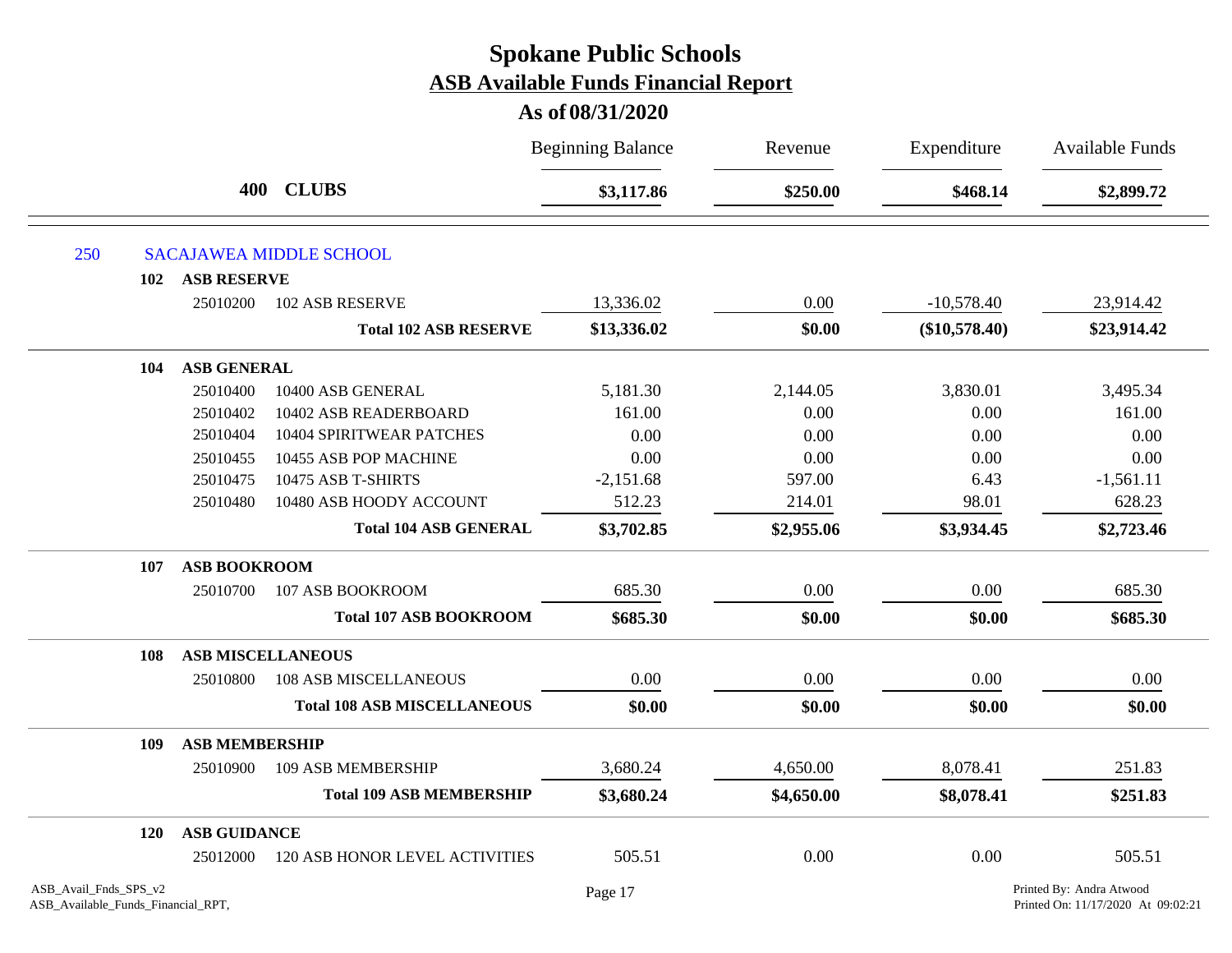|                       |                          |                                            | <b>Beginning Balance</b> | Revenue     | Expenditure<br>\$0.00 | <b>Available Funds</b><br>\$505.51 |
|-----------------------|--------------------------|--------------------------------------------|--------------------------|-------------|-----------------------|------------------------------------|
|                       |                          | <b>Total 120 ASB GUIDANCE</b>              | \$505.51                 | \$0.00      |                       |                                    |
| 131                   | <b>ASB YEARBOOK</b>      |                                            |                          |             |                       |                                    |
|                       | 25013100                 | <b>131 ASB YEARBOOK</b>                    | 3,954.35                 | 9,896.50    | 15,266.40             | $-1,415.55$                        |
|                       |                          | <b>Total 131 ASB YEARBOOK</b>              | \$3,954.35               | \$9,896.50  | \$15,266.40           | $(\$1,415.55)$                     |
| 140                   | <b>ASB CONCESSIONS</b>   |                                            |                          |             |                       |                                    |
|                       | 25014000                 | <b>140 ASB CONCESSIONS</b>                 | 0.00                     | 0.00        | 0.00                  | 0.00                               |
|                       |                          | <b>Total 140 ASB CONCESSIONS</b>           | \$0.00                   | \$0.00      | \$0.00                | \$0.00                             |
| 170                   |                          | ASB ALL SCHOOL FUNDRAISER                  |                          |             |                       |                                    |
|                       |                          | 25017000 170 ASB ALL SCHOOL FUNDRAISER     | 1,861.87                 | 16,724.66   | 18,526.55             | 59.98                              |
|                       |                          | <b>Total 170 ASB ALL SCHOOL FUNDRAISER</b> | \$1,861.87               | \$16,724.66 | \$18,526.55           | \$59.98                            |
| 182                   |                          | <b>ASB SPECIAL PROJECTS</b>                |                          |             |                       |                                    |
|                       | 25018200                 | <b>182 ASB SPECIAL PROJECTS</b>            | 0.00                     | 0.00        | 0.00                  | 0.00                               |
|                       |                          | <b>Total 182 ASB SPECIAL PROJECTS</b>      | \$0.00                   | \$0.00      | \$0.00                | \$0.00                             |
|                       | <b>100</b>               | <b>GENERAL ASB</b>                         | \$27,726.14              | \$34,226.22 | \$35,227.41           | \$26,724.95                        |
| 205                   | <b>GENERAL ATHLETICS</b> |                                            |                          |             |                       |                                    |
|                       | 25020500                 | <b>205 ASB GENRAL ATHLETICS</b>            | 2,783.40                 | 320.00      | 1,696.11              | 1,407.29                           |
|                       | 25020502                 | 20502 ATHLETIC AWARDS                      | 0.00                     | 0.00        | 0.00                  | 0.00                               |
|                       |                          | <b>Total 205 GENERAL ATHLETICS</b>         | \$2,783.40               | \$320.00    | \$1,696.11            | \$1,407.29                         |
| 208                   |                          | <b>ASB ATHLETIC OFFICIALS</b>              |                          |             |                       |                                    |
|                       | 25020800                 | <b>208 ASB ATHLETIC OFFICIALS</b>          | 2.24                     | 0.00        | $-10,398.80$          | 10,401.04                          |
|                       |                          | <b>Total 208 ASB ATHLETIC OFFICIALS</b>    | \$2.24                   | \$0.00      | $(\$10,398.80)$       | \$10,401.04                        |
| 209                   |                          | <b>ASB ATHLETIC UNIFORMS</b>               |                          |             |                       |                                    |
|                       | 25020900                 | <b>209 ASB ATHLETIC UNIFORMS</b>           | 17.88                    | 73.00       | $-1,881.17$           | 1,972.05                           |
| ASB_Avail_Fnds_SPS_v2 |                          |                                            | Page 18                  |             |                       | Printed By: Andra Atwood           |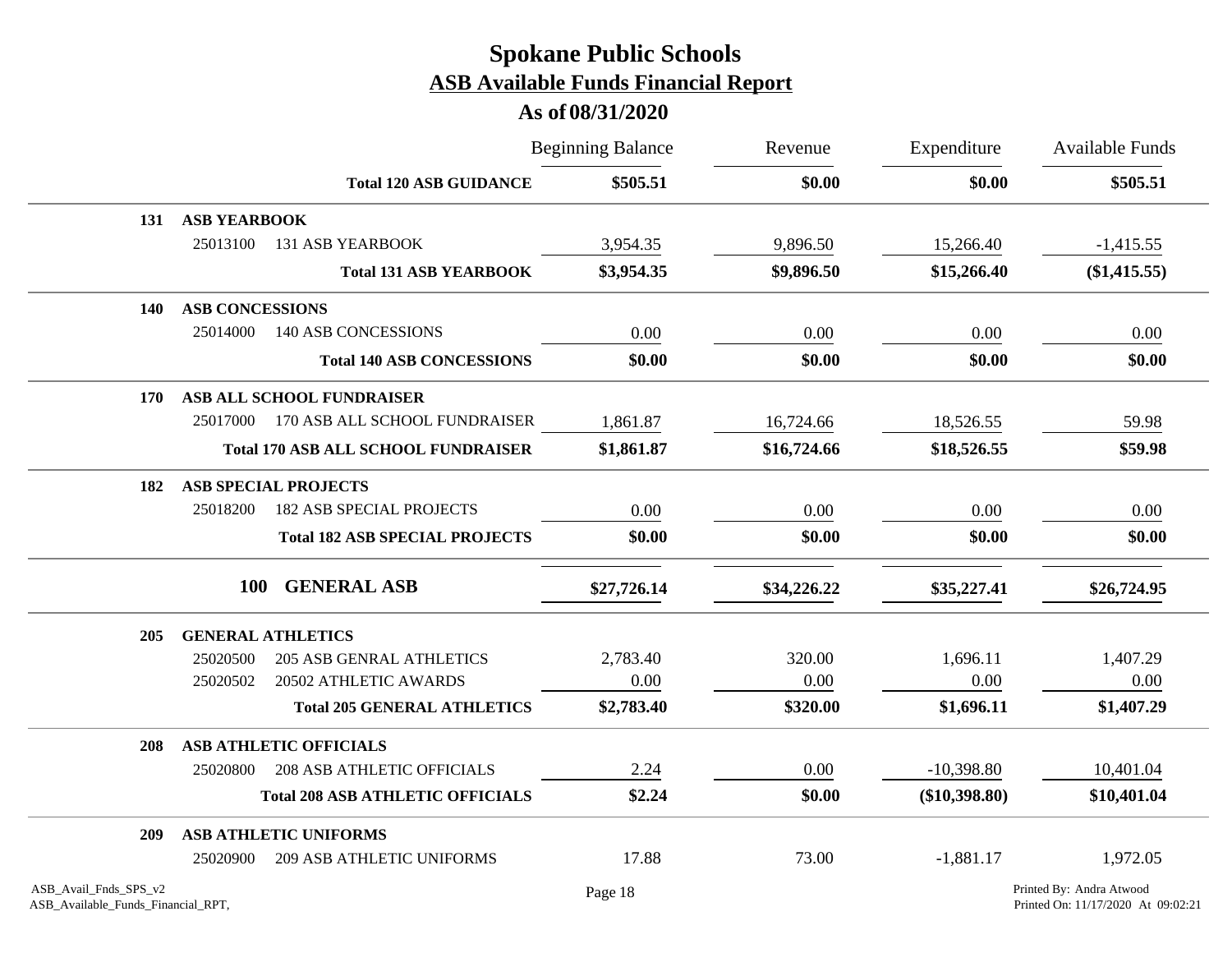### **As of 08/31/2020**

|            |                                            | <b>Beginning Balance</b> | Revenue    | Expenditure  | <b>Available Funds</b> |
|------------|--------------------------------------------|--------------------------|------------|--------------|------------------------|
|            | <b>Total 209 ASB ATHLETIC UNIFORMS</b>     | \$17.88                  | \$73.00    | (\$1,881.17) | \$1,972.05             |
| 227        | <b>BASEBALL</b>                            |                          |            |              |                        |
|            | 25022700<br>227 ASB BASEBALL               | 9.41                     | 0.00       | 0.00         | 9.41                   |
|            | <b>Total 227 BASEBALL</b>                  | \$9.41                   | \$0.00     | \$0.00       | \$9.41                 |
| <b>230</b> | <b>BOYS BASKETBALL</b>                     |                          |            |              |                        |
|            | 25023000<br>230 ASB BOYS BASETBALL         | 617.91                   | 0.00       | 534.80       | 83.11                  |
|            | <b>Total 230 BOYS BASKETBALL</b>           | \$617.91                 | \$0.00     | \$534.80     | \$83.11                |
| 231        | <b>GIRLS BASKETBALL</b>                    |                          |            |              |                        |
|            | 25023100<br>231 ASB GIRLS BASKETBALL       | 325.00                   | 0.00       | 261.36       | 63.64                  |
|            | <b>Total 231 GIRLS BASKETBALL</b>          | \$325.00                 | \$0.00     | \$261.36     | \$63.64                |
| 251        | SPOK-A-LOO                                 |                          |            |              |                        |
|            | 25025100<br>251 ASB SPOK-A-LOO             | 74.88                    | 0.00       | 74.88        | 0.00                   |
|            | Total 251 SPOK-A-LOO                       | \$74.88                  | \$0.00     | \$74.88      | \$0.00                 |
| <b>270</b> | <b>GIRLS' SOFTBALL</b>                     |                          |            |              |                        |
|            | 25027000<br>270 ASB SOFTBALL               | 494.07                   | 0.00       | 195.60       | 298.47                 |
|            | <b>Total 270 GIRLS' SOFTBALL</b>           | \$494.07                 | \$0.00     | \$195.60     | \$298.47               |
| 286        | MIDDLE SCHOOL TRACK                        |                          |            |              |                        |
|            | 25028600<br><b>286 MIDDLE SCHOOL TRACK</b> | 996.49                   | 1,201.27   | 1,312.90     | 884.86                 |
|            | <b>Total 286 MIDDLE SCHOOL TRACK</b>       | \$996.49                 | \$1,201.27 | \$1,312.90   | \$884.86               |
| <b>290</b> | <b>GIRLS' VOLLEYBALL</b>                   |                          |            |              |                        |
|            | 25029000<br>290 GIRLS' VOLLEYBALL          | 830.00                   | 436.05     | 1,057.71     | 208.34                 |
|            | <b>Total 290 GIRLS' VOLLEYBALL</b>         | \$830.00                 | \$436.05   | \$1,057.71   | \$208.34               |

**294 BOYS' WRESTLING**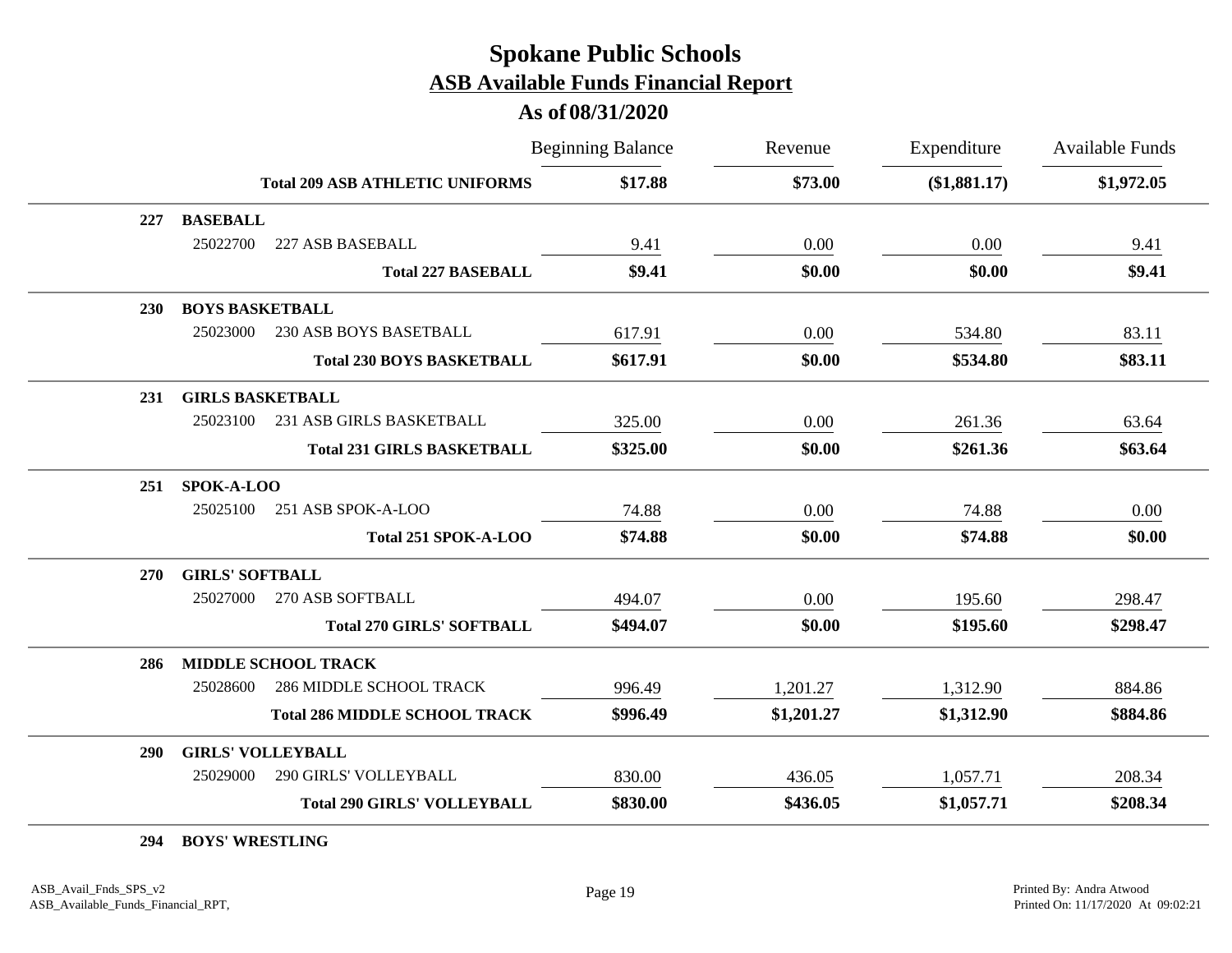|     |                       | <b>Beginning Balance</b>                   |            | Revenue    | Expenditure    | <b>Available Funds</b> |
|-----|-----------------------|--------------------------------------------|------------|------------|----------------|------------------------|
|     | 25029400              | <b>294 ASB WRESTLING</b>                   | 804.80     | 190.00     | 890.68         | 104.12                 |
|     |                       | <b>Total 294 BOYS' WRESTLING</b>           | \$804.80   | \$190.00   | \$890.68       | \$104.12               |
|     |                       | 200 ATHLETICS                              | \$6,956.08 | \$2,220.32 | $(\$6,255.93)$ | \$15,432.33            |
| 304 | <b>ART CLUB</b>       |                                            |            |            |                |                        |
|     | 25030400              | 250 ART CLUB                               | 700.68     | 0.00       | 600.00         | 100.68                 |
|     |                       | <b>Total 304 ART CLUB</b>                  | \$700.68   | \$0.00     | \$600.00       | \$100.68               |
| 307 |                       | ASB MS SPECIAL ED PRE-VOC                  |            |            |                |                        |
|     | 25030700              | 307 ASB SPECIAL ED PRE VOC                 | 755.00     | 0.00       | 0.00           | 755.00                 |
|     |                       | <b>Total 307 ASB MS SPECIAL ED PRE-VOC</b> | \$755.00   | \$0.00     | \$0.00         | \$755.00               |
| 315 | <b>DRAMA CLUB</b>     |                                            |            |            |                |                        |
|     | 25031500              | 315 ASB DRAMA CLUB                         | 1,055.66   | 0.00       | 1,055.66       | 0.00                   |
|     |                       | <b>Total 315 DRAMA CLUB</b>                | \$1,055.66 | \$0.00     | \$1,055.66     | \$0.00                 |
| 356 | <b>BAND CLUB</b>      |                                            |            |            |                |                        |
|     | 25035600              | 356 ASB BAND                               | 667.54     | 39.50      | $-2,093.58$    | 2,800.62               |
|     | 25035610              | 35610 BAND UNIFORM CLEANING                | 3,773.24   | 1,930.00   | 2,587.42       | 3,115.82               |
|     | 25035612              | 35612 ASB BAND SHIRTS                      | 0.00       | 0.00       | 0.00           | 0.00                   |
|     | 25035615              | 35615 BAND IN AND OUT                      | 0.00       | 0.00       | 0.00           | 0.00                   |
|     | 25035620              | 35620 BAND SPECIAL                         | 4,917.75   | 580.00     | 5,497.75       | 0.00                   |
|     | 25035630              | 35630 BAND SILVERWOOD                      | 0.00       | 0.00       | 0.00           | 0.00                   |
|     |                       | <b>Total 356 BAND CLUB</b>                 | \$9,358.53 | \$2,549.50 | \$5,991.59     | \$5,916.44             |
| 357 | <b>ORCHESTRA CLUB</b> |                                            |            |            |                |                        |
|     | 25035700              | <b>357 ASB ORCHESTRA</b>                   | 1,735.05   | 0.00       | $-6,508.62$    | 8,243.67               |
|     | 25035710              | 35710 ORCHESTRA CLEANING                   | 3,486.57   | 805.50     | 779.75         | 3,512.32               |
|     | 25035715              | 35715 ORCHESTRA IN AND OUT                 | 6,156.32   | 105.00     | 6,261.32       | 0.00                   |
|     | 25035720              | 35720 ORCHESTRA SPECIAL                    | 591.94     | 0.00       | 591.94         | 0.00                   |
|     |                       |                                            |            |            |                |                        |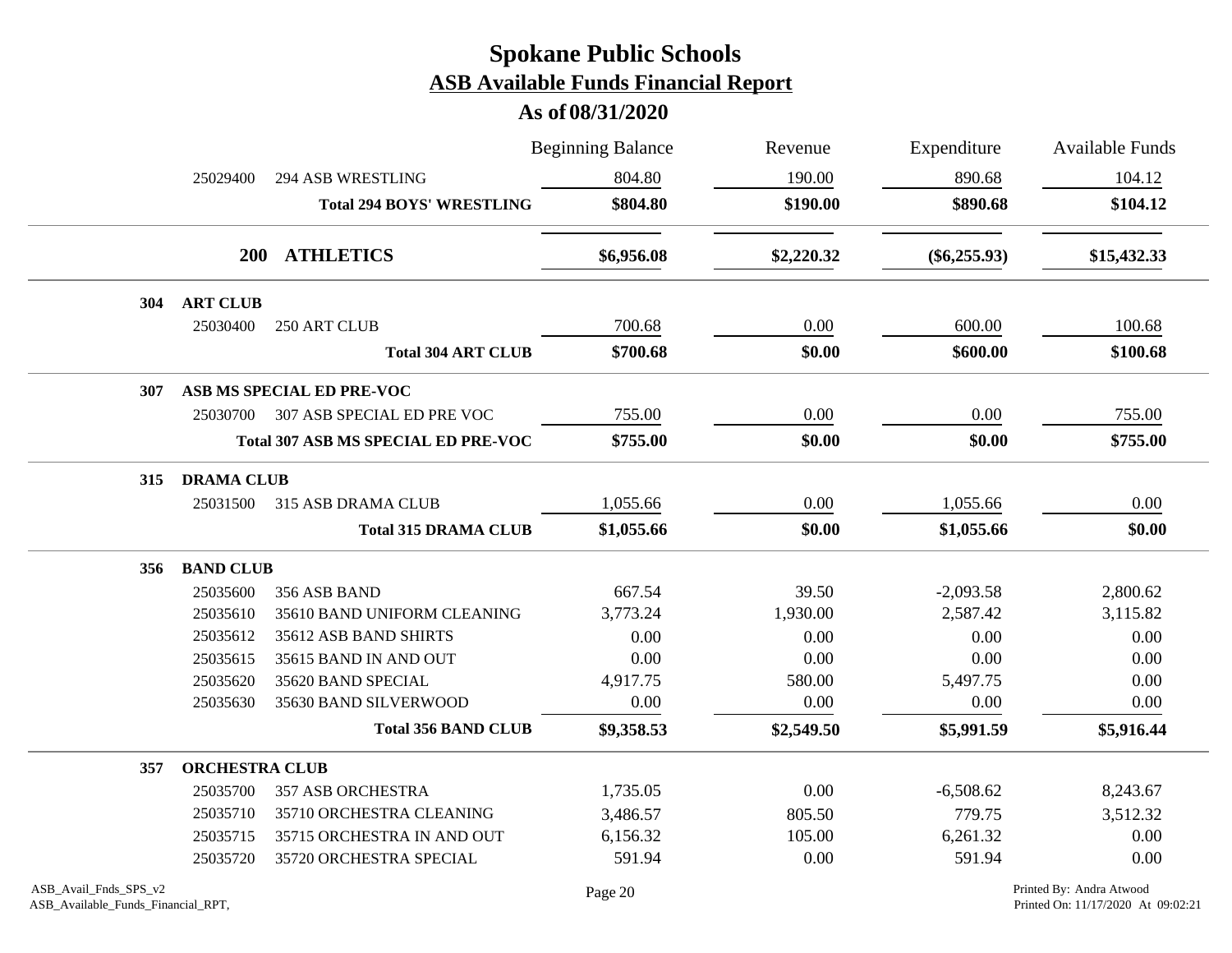|     |                          |                                    | <b>Beginning Balance</b> | Revenue    | Expenditure  | <b>Available Funds</b> |
|-----|--------------------------|------------------------------------|--------------------------|------------|--------------|------------------------|
|     |                          | <b>Total 357 ORCHESTRA CLUB</b>    | \$11,969.88              | \$910.50   | \$1,124.39   | \$11,755.99            |
| 358 | <b>CHORAL CLUB</b>       |                                    |                          |            |              |                        |
|     | 25035800                 | 358 ASB CHORAL                     | 2,803.47                 | 0.00       | 171.04       | 2,632.43               |
|     | 25035810                 | 35810 CHORAL CLEANING              | 4,041.93                 | 1,465.00   | 1,268.70     | 4,238.23               |
|     | 25035815                 | 35815 CHORAL IN AND OUT            | $-0.30$                  | 30.00      | 30.00        | $-0.30$                |
|     | 25035820                 | 358120 CHORAL SPECIAL              | 0.00                     | 0.00       | 0.00         | 0.00                   |
|     |                          | <b>Total 358 CHORAL CLUB</b>       | \$6,845.10               | \$1,495.00 | \$1,469.74   | \$6,870.36             |
| 373 | <b>ASB CYBERPATRIOTS</b> |                                    |                          |            |              |                        |
|     | 25037300                 | 373 ASB CYBER PATRIOTS             | 530.14                   | 0.00       | 0.00         | 530.14                 |
|     |                          | <b>Total 373 ASB CYBERPATRIOTS</b> | \$530.14                 | \$0.00     | \$0.00       | \$530.14               |
| 382 | <b>ASB COMPUTER</b>      |                                    |                          |            |              |                        |
|     | 25038200                 | <b>382 ASB COMPUTER</b>            | 1,614.64                 | 0.00       | 1,614.64     | 0.00                   |
|     |                          | <b>Total 382 ASB COMPUTER</b>      | \$1,614.64               | \$0.00     | \$1,614.64   | \$0.00                 |
|     | 300                      | <b>CLASS</b>                       | \$32,829.63              | \$4,955.00 | \$11,856.02  | \$25,928.61            |
| 404 | <b>ASB GAME CLUB</b>     |                                    |                          |            |              |                        |
|     | 25040400                 | 404 ASB BOARD GAME                 | 111.35                   | 0.00       | $-200.00$    | 311.35                 |
|     |                          | <b>Total 404 ASB GAME CLUB</b>     | \$111.35                 | \$0.00     | $(\$200.00)$ | \$311.35               |
| 408 | <b>ASB INVENT CLUB</b>   |                                    |                          |            |              |                        |
|     | 25040800                 | <b>408 ASB MAKERSPACE CLUB</b>     | 502.36                   | 542.00     | 413.37       | 630.99                 |
|     |                          | <b>Total 408 ASB INVENT CLUB</b>   | \$502.36                 | \$542.00   | \$413.37     | \$630.99               |
| 425 | <b>ASB INTERACT CLUB</b> |                                    |                          |            |              |                        |
|     | 25042500                 | 42500 ASB IDENTITY CLUB            | 0.00                     | 0.00       | 0.00         | 0.00                   |
|     |                          | <b>Total 425 ASB INTERACT CLUB</b> | \$0.00                   | \$0.00     | \$0.00       | \$0.00                 |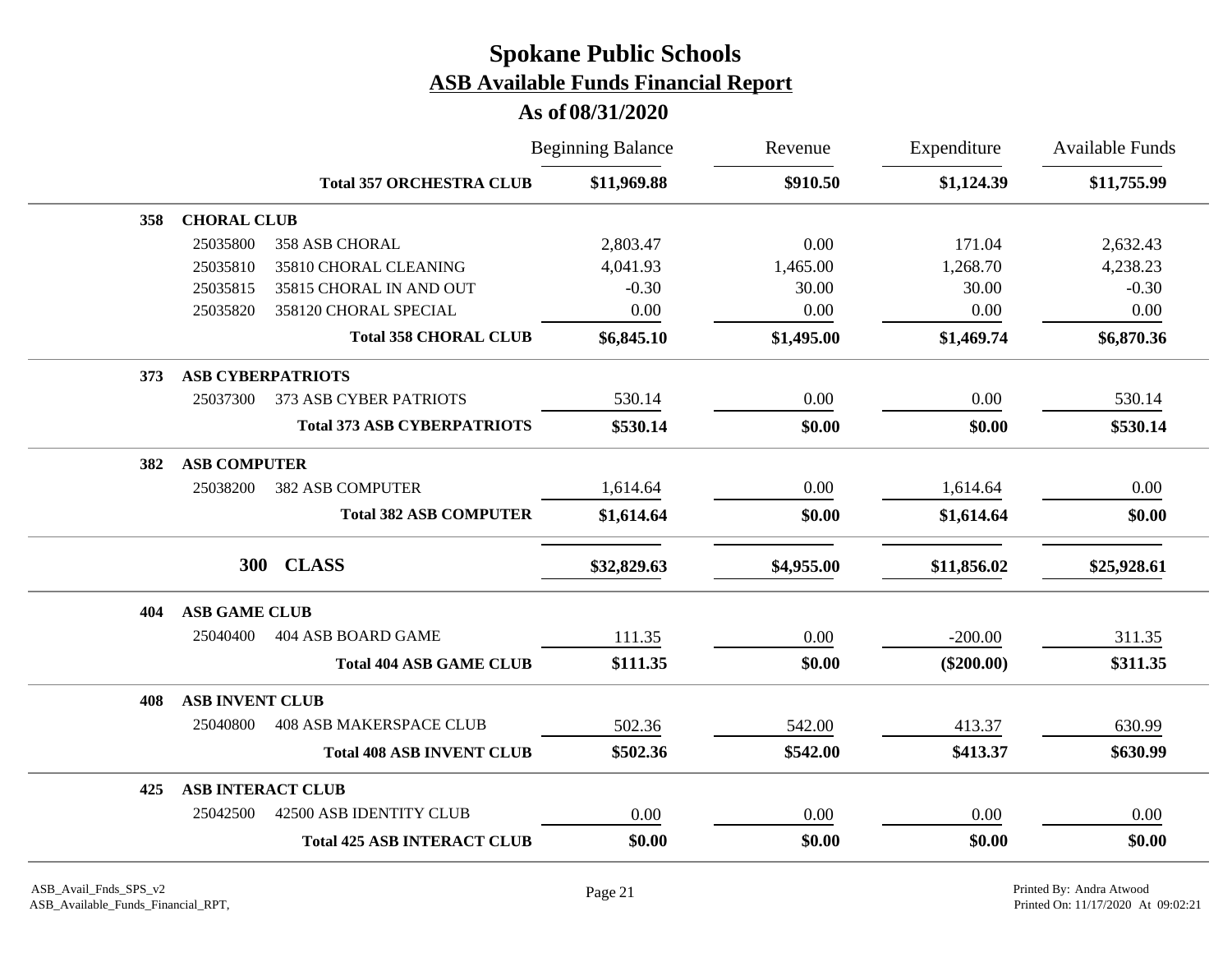|     |                      |                                           | <b>Beginning Balance</b> | Revenue    | Expenditure  | <b>Available Funds</b> |
|-----|----------------------|-------------------------------------------|--------------------------|------------|--------------|------------------------|
| 432 |                      | <b>ASB YOUNG LAWYERS</b>                  |                          |            |              |                        |
|     | 25043200             | <b>432 YOUNG LAWYERS</b>                  | 0.00                     | 0.00       | 0.00         | 0.00                   |
|     |                      | <b>Total 432 ASB YOUNG LAWYERS</b>        | \$0.00                   | \$0.00     | \$0.00       | \$0.00                 |
| 450 |                      | <b>INTERNATIONAL FOOD</b>                 |                          |            |              |                        |
|     | 25045000             | 450 TRY THE WORLD CLUB                    | 0.00                     | 0.00       | $-537.00$    | 537.00                 |
|     |                      | <b>Total 450 INTERNATIONAL FOOD</b>       | \$0.00                   | \$0.00     | $(\$537.00)$ | \$537.00               |
| 457 |                      | ASB VIRTUAL REALITY CLUB                  |                          |            |              |                        |
|     | 25045700             | <b>457 ASB VIRTUAL REALITY CLUB</b>       | 0.00                     | 0.00       | $-684.97$    | 684.97                 |
|     |                      | <b>Total 457 ASB VIRTUAL REALITY CLUB</b> | \$0.00                   | \$0.00     | $(\$684.97)$ | \$684.97               |
| 458 | <b>FASHION CLUB</b>  |                                           |                          |            |              |                        |
|     | 25045800             | 45800 SEWING & DESIGN CLUB                | 0.00                     | 0.00       | 0.00         | 0.00                   |
|     |                      | <b>Total 458 FASHION CLUB</b>             | \$0.00                   | \$0.00     | \$0.00       | \$0.00                 |
| 462 | <b>ROBOTICS CLUB</b> |                                           |                          |            |              |                        |
|     | 25046200             | <b>46200 ROBOTICS CLUB</b>                | 782.25                   | 0.00       | 782.25       | 0.00                   |
|     |                      | <b>Total 462 ROBOTICS CLUB</b>            | \$782.25                 | \$0.00     | \$782.25     | \$0.00                 |
| 466 | <b>DRILL TEAM</b>    |                                           |                          |            |              |                        |
|     | 25046600             | <b>466 ASB DRILL TEAM</b>                 | 924.52                   | 0.00       | 92.55        | 831.97                 |
|     | 25046605             | <b>466 DRILL TEAM SHIRT ACCOUNT</b>       | 323.59                   | 1,387.50   | 1,107.77     | 603.32                 |
|     | 25046610             | 46610 DRILL TEAM CLEANING                 | 1,975.63                 | 0.00       | 0.00         | 1,975.63               |
|     | 25046625             | 46646 ASB DRILL TEAM PARADE               | 1,334.44                 | 0.00       | 0.00         | 1,334.44               |
|     | 25046646             | 46646 DRILL TEAM B                        | 0.00                     | 0.00       | 0.00         | 0.00                   |
|     | 25046666             | 46666 COLORGUARD                          | 0.00                     | 0.00       | 0.00         | 0.00                   |
|     |                      | <b>Total 466 DRILL TEAM</b>               | \$4,558.18               | \$1,387.50 | \$1,200.32   | \$4,745.36             |
| 477 | <b>ASB DANCE</b>     |                                           |                          |            |              |                        |
|     | 25047700             | 477 HIP HOP CLUB                          | 0.00                     | 0.00       | 0.00         | 0.00                   |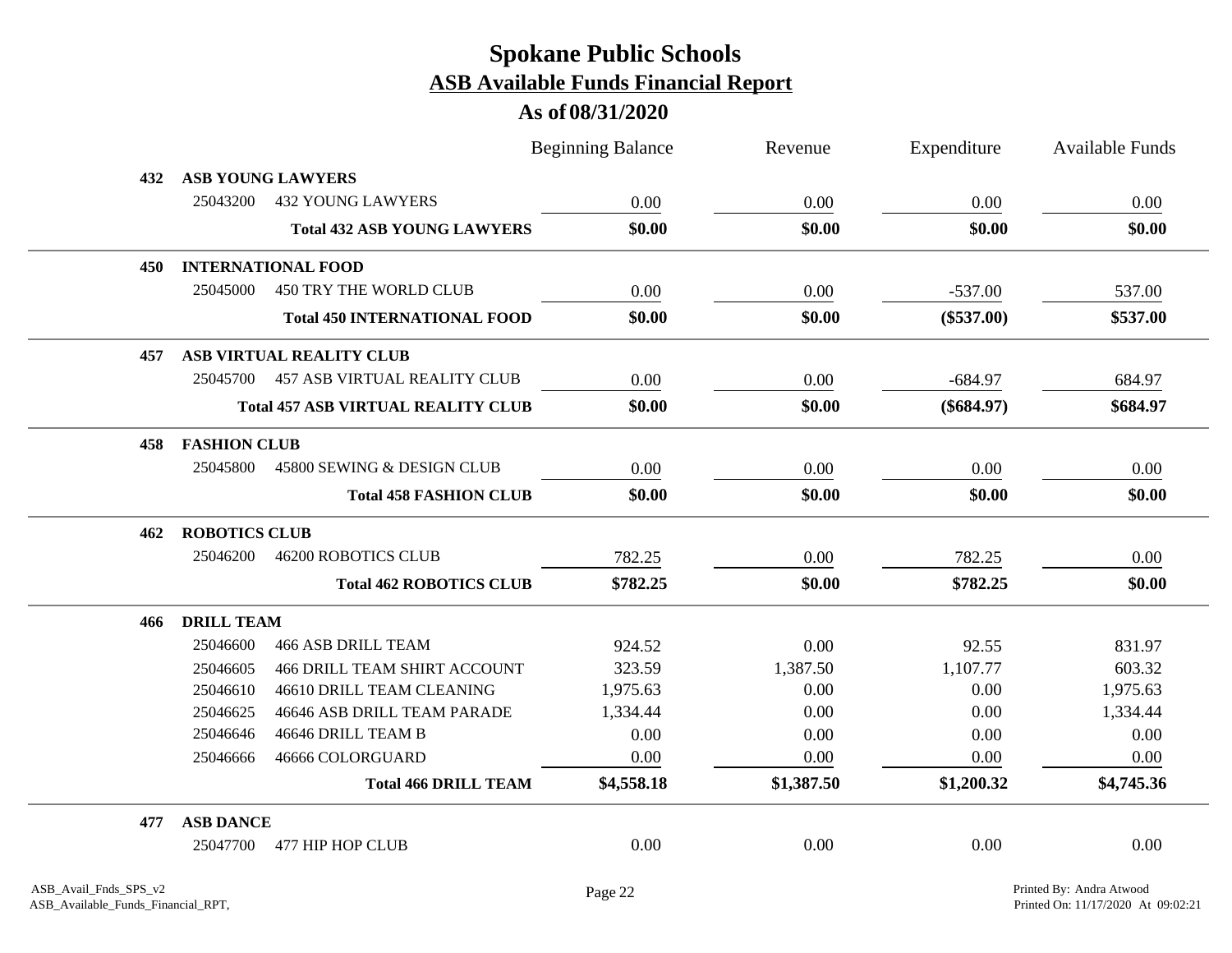|     |                              |                                 | <b>Beginning Balance</b> | Revenue    | Expenditure | Available Funds |
|-----|------------------------------|---------------------------------|--------------------------|------------|-------------|-----------------|
|     |                              | <b>Total 477 ASB DANCE</b>      | \$0.00                   | \$0.00     | \$0.00      | \$0.00          |
|     |                              | 400 CLUBS                       | \$5,954.14               | \$1,929.50 | \$973.97    | \$6,909.67      |
| 252 | <b>SALK MIDDLE SCHOOL</b>    |                                 |                          |            |             |                 |
|     | <b>ASB RESERVE</b><br>102    |                                 |                          |            |             |                 |
|     | 25210200                     | <b>252 ASB RESERVE</b>          | 2,004.00                 | 0.00       | 0.00        | 2,004.00        |
|     |                              | <b>Total 102 ASB RESERVE</b>    | \$2,004.00               | \$0.00     | \$0.00      | \$2,004.00      |
|     | <b>ASB GENERAL</b><br>104    |                                 |                          |            |             |                 |
|     | 25210400                     | 104 ASB GENERAL                 | 1,322.41                 | 9,920.83   | 3,836.57    | 7,406.67        |
|     | 25210401                     | 104 ASB 7TH GRADE CELEBRATION   | 64.17                    | 0.00       | 0.00        | 64.17           |
|     | 25210402                     | 104 ASB 8TH GRADE CELEBRATION   | 113.74                   | 0.00       | $-1,641.81$ | 1,755.55        |
|     |                              | <b>Total 104 ASB GENERAL</b>    | \$1,500.32               | \$9,920.83 | \$2,194.76  | \$9,226.39      |
|     | <b>ASB BOOKROOM</b><br>107   |                                 |                          |            |             |                 |
|     | 25210700                     | 107 ASB BOOKROOM                | 0.00                     | 0.00       | 0.00        | 0.00            |
|     |                              | <b>Total 107 ASB BOOKROOM</b>   | \$0.00                   | \$0.00     | \$0.00      | \$0.00          |
|     | <b>ASB MEMBERSHIP</b><br>109 |                                 |                          |            |             |                 |
|     | 25210900                     | 109 ASB MEMBERSHIP              | 10,160.06                | 2,900.00   | 280.46      | 12,779.60       |
|     |                              | <b>Total 109 ASB MEMBERSHIP</b> | \$10,160.06              | \$2,900.00 | \$280.46    | \$12,779.60     |
|     | <b>ASB YEARBOOK</b><br>131   |                                 |                          |            |             |                 |
|     | 25213100                     | <b>131 ASB YEARBOOK</b>         | 19,756.45                | 6,845.00   | 10,925.28   | 15,676.17       |
|     |                              | <b>Total 131 ASB YEARBOOK</b>   | \$19,756.45              | \$6,845.00 | \$10,925.28 | \$15,676.17     |
|     | 170                          | ASB ALL SCHOOL FUNDRAISER       |                          |            |             |                 |
|     | 25217000                     | 170 ALL SCHOOL FUNDRAISER       | 0.00                     | 0.00       | 0.00        | 0.00            |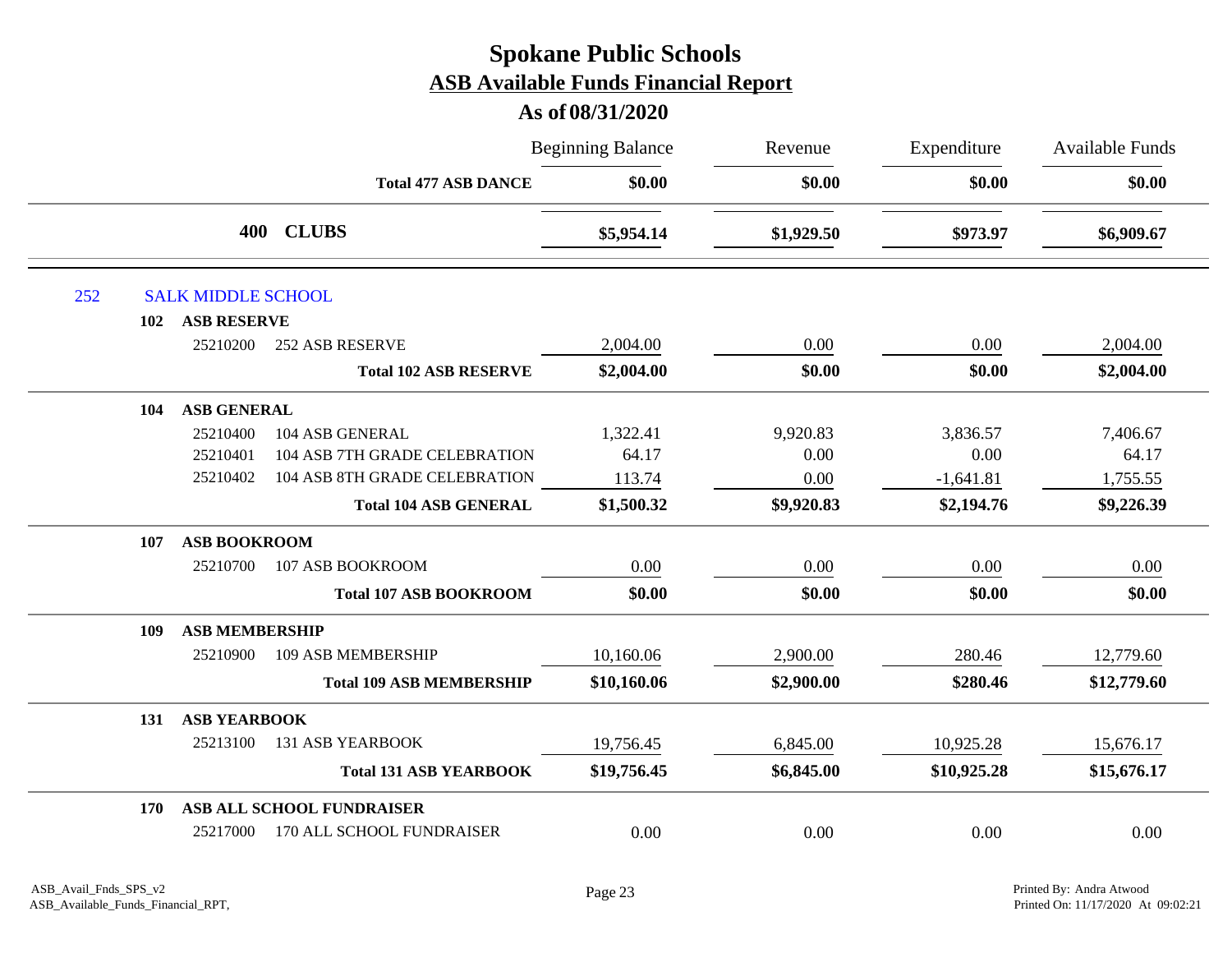|     |                          |                                             | <b>Beginning Balance</b> | Revenue     | Expenditure | <b>Available Funds</b> |
|-----|--------------------------|---------------------------------------------|--------------------------|-------------|-------------|------------------------|
|     |                          | <b>Total 170 ASB ALL SCHOOL FUNDRAISER</b>  | \$0.00                   | \$0.00      | \$0.00      | \$0.00                 |
| 191 | <b>ASB AWARDS</b>        |                                             |                          |             |             |                        |
|     | 25219100                 | 191 ASB AWARDS                              | 0.00                     | 0.00        | 0.00        | 0.00                   |
|     |                          | <b>Total 191 ASB AWARDS</b>                 | \$0.00                   | \$0.00      | \$0.00      | \$0.00                 |
|     |                          | 100 GENERAL ASB                             | \$33,420.83              | \$19,665.83 | \$13,400.50 | \$39,686.16            |
| 202 |                          | ASB ATHLETIC EQUIPMENT                      |                          |             |             |                        |
|     | 25220200                 | 202 ASB ATHLETIC EQUIPMENT                  | 0.00                     | 0.00        | 0.00        | 0.00                   |
|     |                          | <b>Total 202 ASB ATHLETIC EQUIPMENT</b>     | \$0.00                   | \$0.00      | \$0.00      | \$0.00                 |
| 205 | <b>GENERAL ATHLETICS</b> |                                             |                          |             |             |                        |
|     | 25220500                 | <b>205 ASB GENERAL ATHLETICS</b>            | 913.61                   | 264.31      | 1,546.03    | $-368.11$              |
|     |                          | <b>Total 205 GENERAL ATHLETICS</b>          | \$913.61                 | \$264.31    | \$1,546.03  | $(\$368.11)$           |
| 209 |                          | <b>ASB ATHLETIC UNIFORMS</b>                |                          |             |             |                        |
|     | 25220900                 | <b>252 ATHLETIC UNIFORMS</b>                | 0.00                     | 0.00        | 0.00        | 0.00                   |
|     |                          | <b>Total 209 ASB ATHLETIC UNIFORMS</b>      | \$0.00                   | \$0.00      | \$0.00      | \$0.00                 |
| 251 | SPOK-A-LOO               |                                             |                          |             |             |                        |
|     | 25225100                 | 25100 SALK SPOKALOO                         | 0.00                     | 0.00        | 0.00        | 0.00                   |
|     |                          | Total 251 SPOK-A-LOO                        | \$0.00                   | \$0.00      | \$0.00      | \$0.00                 |
|     | <b>200</b>               | <b>ATHLETICS</b>                            | \$913.61                 | \$264.31    | \$1,546.03  | $(\$368.11)$           |
| 300 |                          | ASB GENERAL CLASS ACTIVITY                  |                          |             |             |                        |
|     | 25230000                 | 300 ASB GENERAL CLASS ACTIVITY              | 0.00                     | 0.00        | 0.00        | 0.00                   |
|     |                          | <b>Total 300 ASB GENERAL CLASS ACTIVITY</b> | \$0.00                   | \$0.00      | \$0.00      | \$0.00                 |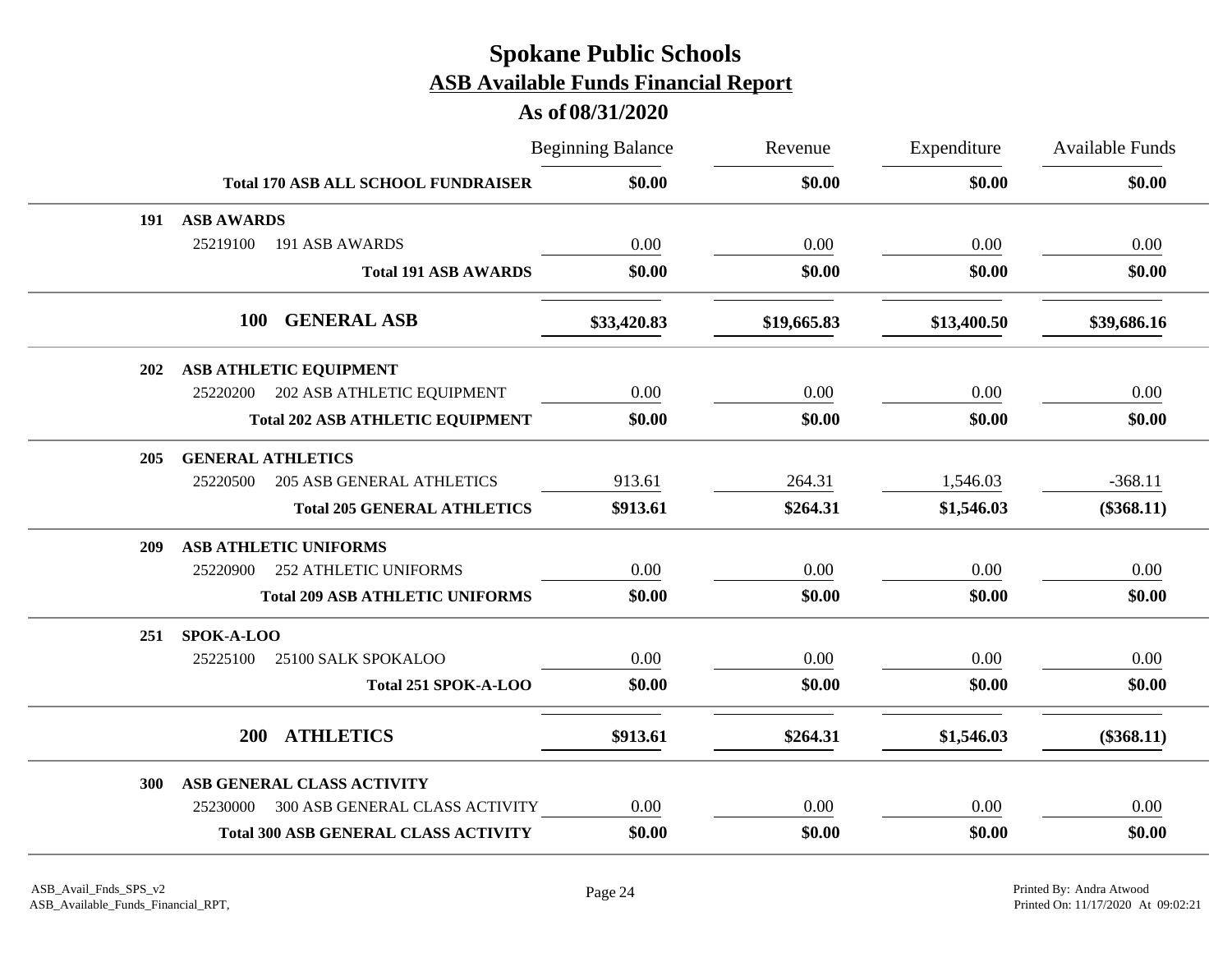|                              |                                            | <b>Beginning Balance</b> | Revenue    | Expenditure | <b>Available Funds</b> |
|------------------------------|--------------------------------------------|--------------------------|------------|-------------|------------------------|
| <b>ART CLUB</b><br>304       |                                            |                          |            |             |                        |
| 25230400                     | 304 ASB ART CLUB                           | 0.00                     | 0.00       | 0.00        | $0.00\,$               |
|                              | <b>Total 304 ART CLUB</b>                  | \$0.00                   | \$0.00     | \$0.00      | \$0.00                 |
| 307                          | ASB MS SPECIAL ED PRE-VOC                  |                          |            |             |                        |
| 25230700                     | 307 ASB SPECIAL ED PRE VOC                 | 0.00                     | 0.00       | 0.00        | 0.00                   |
|                              | <b>Total 307 ASB MS SPECIAL ED PRE-VOC</b> | \$0.00                   | \$0.00     | \$0.00      | \$0.00                 |
| <b>BAND CLUB</b><br>356      |                                            |                          |            |             |                        |
| 25235600                     | 356 ASB BAND                               | 1,678.72                 | 988.00     | 940.84      | 1,725.88               |
| 25235601                     | 35601 AUCTION/SPAGHETTI DINNER             | 0.00                     | 0.00       | 0.00        | 0.00                   |
| 25235602                     | 35602 BAND FUNDRAISING                     | 0.00                     | 0.00       | 0.00        | 0.00                   |
| 25235603                     | 35603 SPRING FUNDRAISER                    | $-6.00$                  | 0.00       | 0.00        | $-6.00$                |
| 25235604                     | 35604 BAND UNIFORMS                        | 0.00                     | 0.00       | 0.00        | 0.00                   |
|                              | <b>Total 356 BAND CLUB</b>                 | \$1,672.72               | \$988.00   | \$940.84    | \$1,719.88             |
| <b>ORCHESTRA CLUB</b><br>357 |                                            |                          |            |             |                        |
| 25235700                     | <b>357 ASB ORCHESTRA</b>                   | 1,443.16                 | 638.00     | 836.00      | 1,245.16               |
|                              | <b>Total 357 ORCHESTRA CLUB</b>            | \$1,443.16               | \$638.00   | \$836.00    | \$1,245.16             |
| <b>CHORAL CLUB</b><br>358    |                                            |                          |            |             |                        |
| 25235800                     | <b>358 ASB CHORAL</b>                      | 1,496.62                 | 626.00     | 859.92      | 1,262.70               |
| 25235801                     | 35801 CHORAL HAWAII TRIP                   | $-12.00$                 | 0.00       | 0.00        | $-12.00$               |
| 25235802                     | 35802 CHOIR HAWAII TRIP 2                  | 0.00                     | 0.00       | 0.00        | 0.00                   |
|                              | <b>Total 358 CHORAL CLUB</b>               | \$1,484.62               | \$626.00   | \$859.92    | \$1,250.70             |
|                              | 300 CLASS                                  | \$4,600.50               | \$2,252.00 | \$2,636.76  | \$4,215.74             |
| <b>ASB GAME CLUB</b><br>404  |                                            |                          |            |             |                        |
| 25240400                     | 40400 ASB TABLE TOP GAMES                  | 186.32                   | 0.00       | 79.88       | 106.44                 |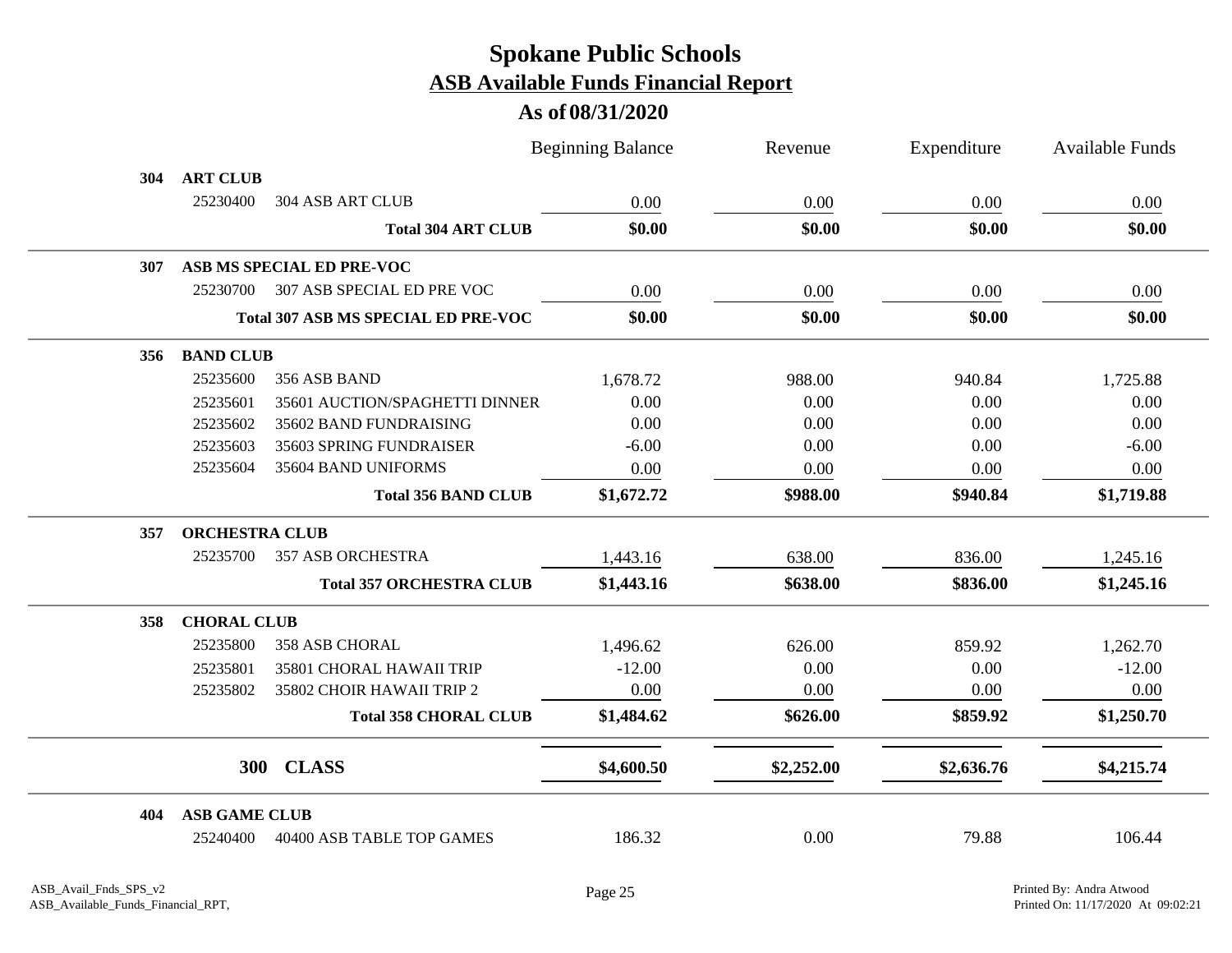### **As of 08/31/2020**

|     |                                        |                                        | <b>Beginning Balance</b> |            | Expenditure | Available Funds |
|-----|----------------------------------------|----------------------------------------|--------------------------|------------|-------------|-----------------|
|     |                                        | <b>Total 404 ASB GAME CLUB</b>         | \$186.32                 | \$0.00     | \$79.88     | \$106.44        |
| 428 | <b>MOM/DAD NIGHT</b>                   |                                        |                          |            |             |                 |
|     | 25242800                               | 428 ASB MOM/DAD NIGHT                  | 1,529.28                 | 666.96     | 371.80      | 1,824.44        |
|     |                                        | <b>Total 428 MOM/DAD NIGHT</b>         | \$1,529.28               | \$666.96   | \$371.80    | \$1,824.44      |
| 460 | <b>MATH CLUB</b>                       |                                        |                          |            |             |                 |
|     | 25246000<br>252 ASB MATH IS COOL       |                                        | 744.31                   | 852.00     | 1,193.52    | 402.79          |
|     |                                        | <b>Total 460 MATH CLUB</b>             | \$744.31                 | \$852.00   | \$1,193.52  | \$402.79        |
| 462 | <b>ROBOTICS CLUB</b>                   |                                        |                          |            |             |                 |
|     | 25246200<br><b>46200 ROBOTICS CLUB</b> |                                        | 0.00                     | 0.00       | 0.00        | 0.00            |
|     |                                        | <b>Total 462 ROBOTICS CLUB</b>         | \$0.00                   | \$0.00     | \$0.00      | \$0.00          |
| 466 | <b>DRILL TEAM</b>                      |                                        |                          |            |             |                 |
|     | 25246600<br><b>466 ASB DRILL TEAM</b>  |                                        | 0.00                     | 0.00       | 0.00        | 0.00            |
|     | 25246601                               | 46601 DRILL TEAM FUNDRAISING           | 0.00                     | 0.00       | 0.00        | 0.00            |
|     |                                        | <b>Total 466 DRILL TEAM</b>            | \$0.00                   | \$0.00     | \$0.00      | \$0.00          |
| 467 | <b>FLAG GIRLS</b>                      |                                        |                          |            |             |                 |
|     | 25246700<br>252 ASB FLAG GIRLS         |                                        | 0.00                     | 0.00       | 0.00        | 0.00            |
|     |                                        | <b>Total 467 FLAG GIRLS</b>            | \$0.00                   | \$0.00     | \$0.00      | \$0.00          |
| 474 | <b>SERVICE LEARNING CLUB</b>           |                                        |                          |            |             |                 |
|     | 25247400                               | 47400 COMMUNITY INVOLVEMENT            | 301.54                   | 0.00       | 70.46       | 231.08          |
|     |                                        | <b>Total 474 SERVICE LEARNING CLUB</b> | \$301.54                 | \$0.00     | \$70.46     | \$231.08        |
|     | <b>CLUBS</b><br>400                    |                                        | \$2,761.45               | \$1,518.96 | \$1,715.66  | \$2,564.75      |

#### 255 SHAW MIDDLE SCHOOL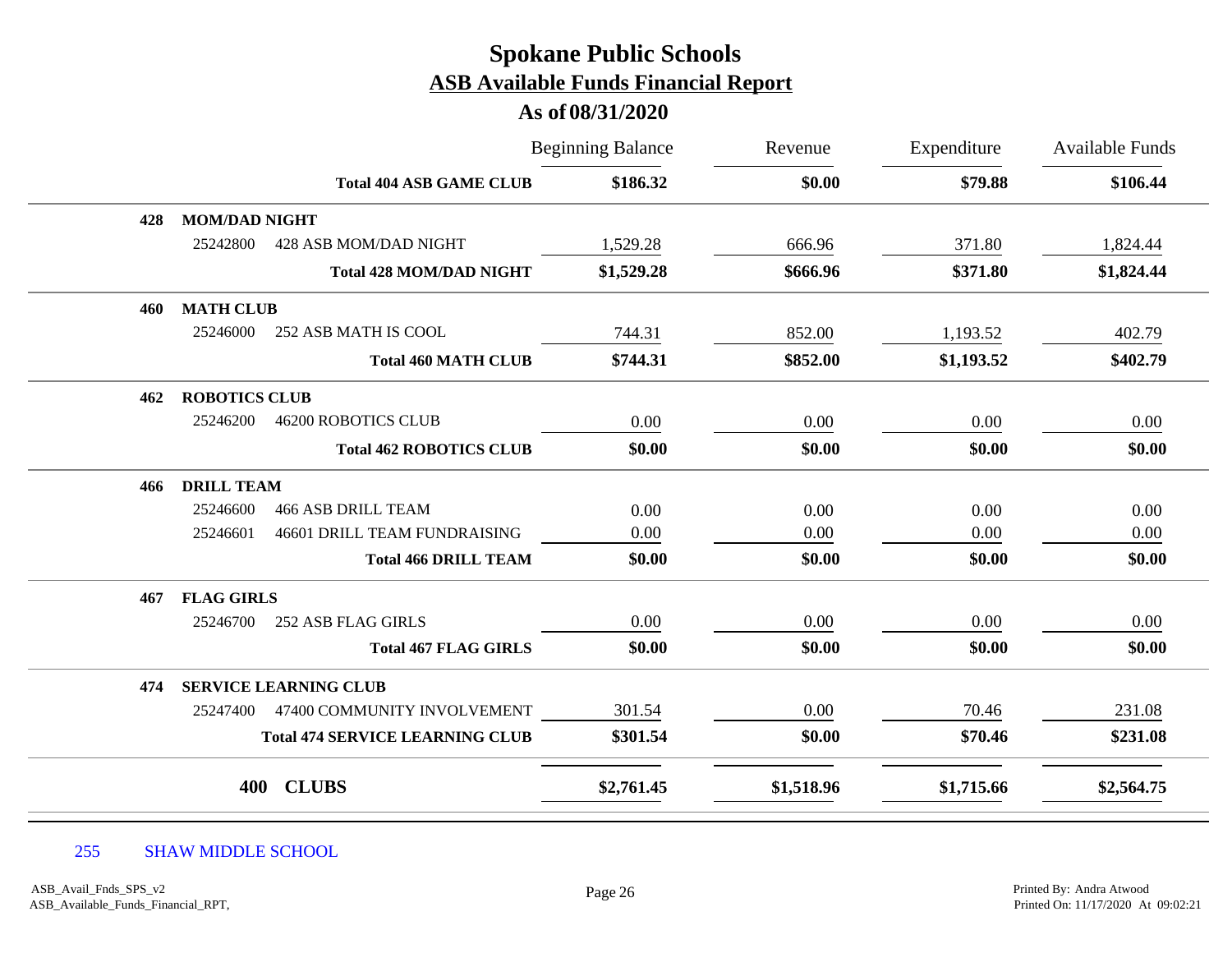|     |                        |                                            | <b>Beginning Balance</b> | Revenue    | Expenditure | <b>Available Funds</b> |
|-----|------------------------|--------------------------------------------|--------------------------|------------|-------------|------------------------|
| 104 | <b>ASB GENERAL</b>     |                                            |                          |            |             |                        |
|     | 25510400               | 104 ASB GENERAL                            | 23,163.25                | 1,445.98   | 2,227.97    | 22,381.26              |
|     |                        | <b>Total 104 ASB GENERAL</b>               | \$23,163.25              | \$1,445.98 | \$2,227.97  | \$22,381.26            |
| 107 | <b>ASB BOOKROOM</b>    |                                            |                          |            |             |                        |
|     | 25510700               | 107 ASB BOOKROOM                           | $-143.31$                | 0.00       | 0.00        | $-143.31$              |
|     | 25510701               | 10701 STUDENT STORE                        | 1,240.99                 | 0.75       | 0.00        | 1,241.74               |
|     | 25510702               | 10702 T-SHIRT SALES                        | 2,261.98                 | 64.00      | 1.04        | 2,324.94               |
|     | 25510703               | 10703 BASEBALL CAPS SALES                  | 692.85                   | 0.00       | 0.00        | 692.85                 |
|     | 25510704               | 10704 SHAW BUTTONS                         | 88.00                    | 0.00       | 0.00        | 88.00                  |
|     |                        | <b>Total 107 ASB BOOKROOM</b>              | \$4,140.51               | \$64.75    | \$1.04      | \$4,204.22             |
| 109 | <b>ASB MEMBERSHIP</b>  |                                            |                          |            |             |                        |
|     | 25510900               | 109 ASB MEMBERSHIP                         | 3,614.22                 | 632.00     | 1.19        | 4,245.03               |
|     |                        | <b>Total 109 ASB MEMBERSHIP</b>            | \$3,614.22               | \$632.00   | \$1.19      | \$4,245.03             |
| 131 | <b>ASB YEARBOOK</b>    |                                            |                          |            |             |                        |
|     | 25513100               | <b>131 ASB YEARBOOK</b>                    | 84.98                    | 4,312.00   | 71.45       | 4,325.53               |
|     |                        | <b>Total 131 ASB YEARBOOK</b>              | \$84.98                  | \$4,312.00 | \$71.45     | \$4,325.53             |
| 140 | <b>ASB CONCESSIONS</b> |                                            |                          |            |             |                        |
|     | 25514000               | 140 ASB CONCESSIONS                        | 4,097.75                 | 1,196.75   | 811.58      | 4,482.92               |
|     |                        | <b>Total 140 ASB CONCESSIONS</b>           | \$4,097.75               | \$1,196.75 | \$811.58    | \$4,482.92             |
| 165 | <b>ASB NEWSPAPER</b>   |                                            |                          |            |             |                        |
|     | 25516500               | <b>165 ASB NEWSPAPER</b>                   | 0.00                     | 0.00       | 0.00        | 0.00                   |
|     |                        | <b>Total 165 ASB NEWSPAPER</b>             | \$0.00                   | \$0.00     | \$0.00      | \$0.00                 |
| 170 |                        | ASB ALL SCHOOL FUNDRAISER                  |                          |            |             |                        |
|     | 25517000               | 17000 ALL SCHOOL FUNDRAISER                | 0.00                     | 0.00       | 0.00        | 0.00                   |
|     |                        | <b>Total 170 ASB ALL SCHOOL FUNDRAISER</b> | \$0.00                   | \$0.00     | \$0.00      | \$0.00                 |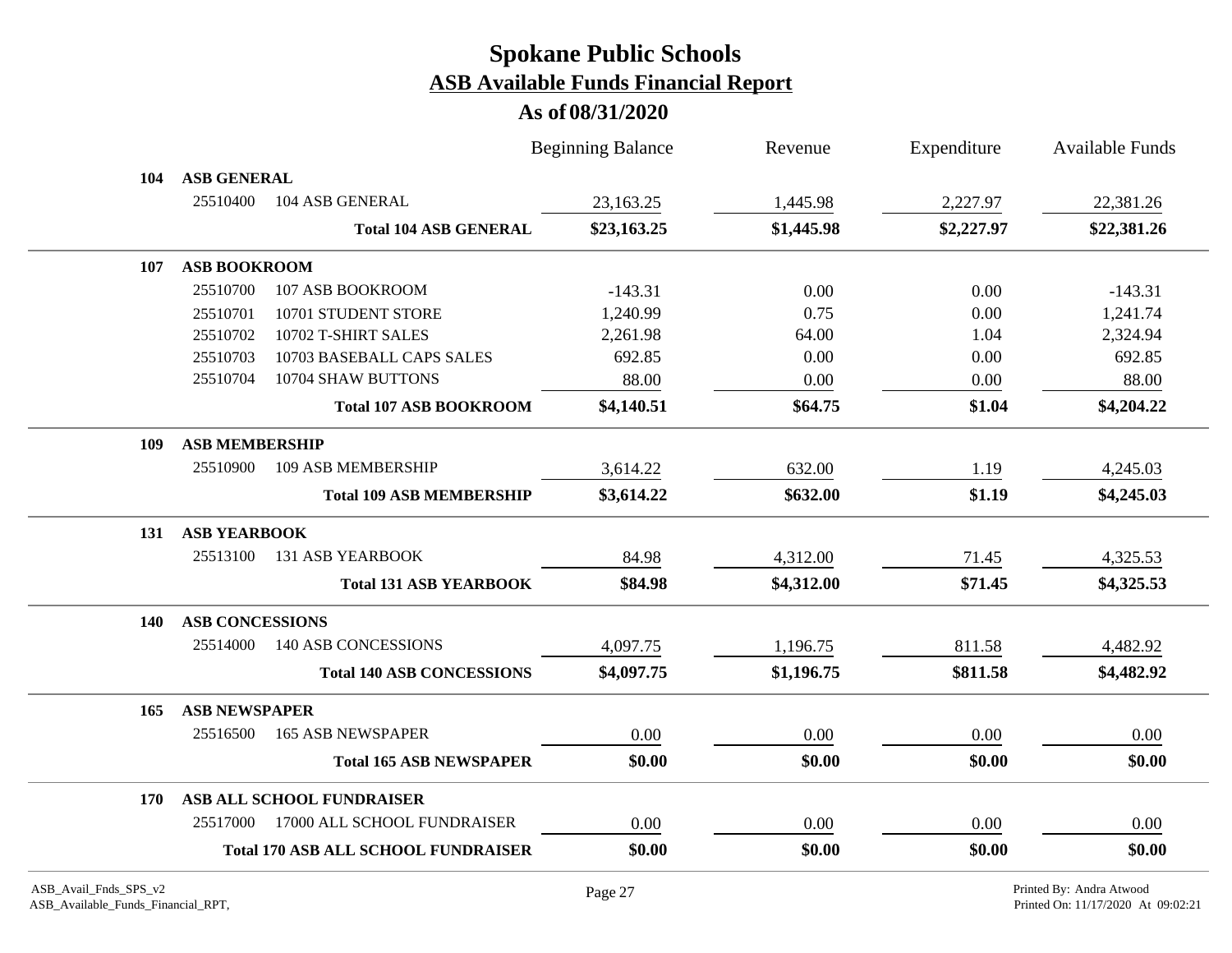|                                                             |                        |                                             | <b>Beginning Balance</b> | Revenue    | Expenditure | <b>Available Funds</b>                                         |
|-------------------------------------------------------------|------------------------|---------------------------------------------|--------------------------|------------|-------------|----------------------------------------------------------------|
|                                                             |                        | 100 GENERAL ASB                             | \$35,100.71              | \$7,651.48 | \$3,113.23  | \$39,638.96                                                    |
| 205                                                         |                        | <b>GENERAL ATHLETICS</b>                    |                          |            |             |                                                                |
|                                                             | 25520500               | <b>205 ASB GENERAL ATHLETICS</b>            | 488.95                   | 38.00      | 191.53      | 335.42                                                         |
|                                                             |                        | <b>Total 205 GENERAL ATHLETICS</b>          | \$488.95                 | \$38.00    | \$191.53    | \$335.42                                                       |
| 209                                                         |                        | <b>ASB ATHLETIC UNIFORMS</b>                |                          |            |             |                                                                |
|                                                             | 25520900               | <b>209 ASB ATHLETIC UNIFORMS</b>            | 0.00                     | 0.00       | 0.00        | 0.00                                                           |
|                                                             |                        | <b>Total 209 ASB ATHLETIC UNIFORMS</b>      | \$0.00                   | \$0.00     | \$0.00      | \$0.00                                                         |
| 294                                                         | <b>BOYS' WRESTLING</b> |                                             |                          |            |             |                                                                |
|                                                             | 25529400               | 29400 WRESTLING                             | 0.00                     | 0.00       | 0.00        | 0.00                                                           |
|                                                             |                        | <b>Total 294 BOYS' WRESTLING</b>            | \$0.00                   | \$0.00     | \$0.00      | \$0.00                                                         |
|                                                             |                        | 200 ATHLETICS                               | \$488.95                 | \$38.00    | \$191.53    | \$335.42                                                       |
| 300                                                         |                        | ASB GENERAL CLASS ACTIVITY                  |                          |            |             |                                                                |
|                                                             |                        | 25530000 300 ASB GENRAL CLASS ACCOUNT       | 0.00                     | 0.00       | 0.00        | 0.00                                                           |
|                                                             |                        | <b>Total 300 ASB GENERAL CLASS ACTIVITY</b> | \$0.00                   | \$0.00     | \$0.00      | \$0.00                                                         |
| 307                                                         |                        | ASB MS SPECIAL ED PRE-VOC                   |                          |            |             |                                                                |
|                                                             | 25530700               | 307 ASB SPECIAL ED PRE VOC                  | 0.00                     | 0.00       | 0.00        | 0.00                                                           |
|                                                             |                        | <b>Total 307 ASB MS SPECIAL ED PRE-VOC</b>  | \$0.00                   | \$0.00     | \$0.00      | \$0.00                                                         |
| 315                                                         | <b>DRAMA CLUB</b>      |                                             |                          |            |             |                                                                |
|                                                             | 25531500               | <b>255 ASB THEATRE ARTS</b>                 | 0.00                     | 0.00       | 0.00        | 0.00                                                           |
|                                                             |                        | <b>Total 315 DRAMA CLUB</b>                 | \$0.00                   | \$0.00     | \$0.00      | \$0.00                                                         |
| 323                                                         | <b>HORTICULTURE</b>    |                                             |                          |            |             |                                                                |
|                                                             | 25532300               | 323 ASB TAKE ROOT                           | 0.00                     | 0.00       | 0.00        | 0.00                                                           |
| ASB_Avail_Fnds_SPS_v2<br>ASB_Available_Funds_Financial_RPT, |                        |                                             | Page 28                  |            |             | Printed By: Andra Atwood<br>Printed On: 11/17/2020 At 09:02:21 |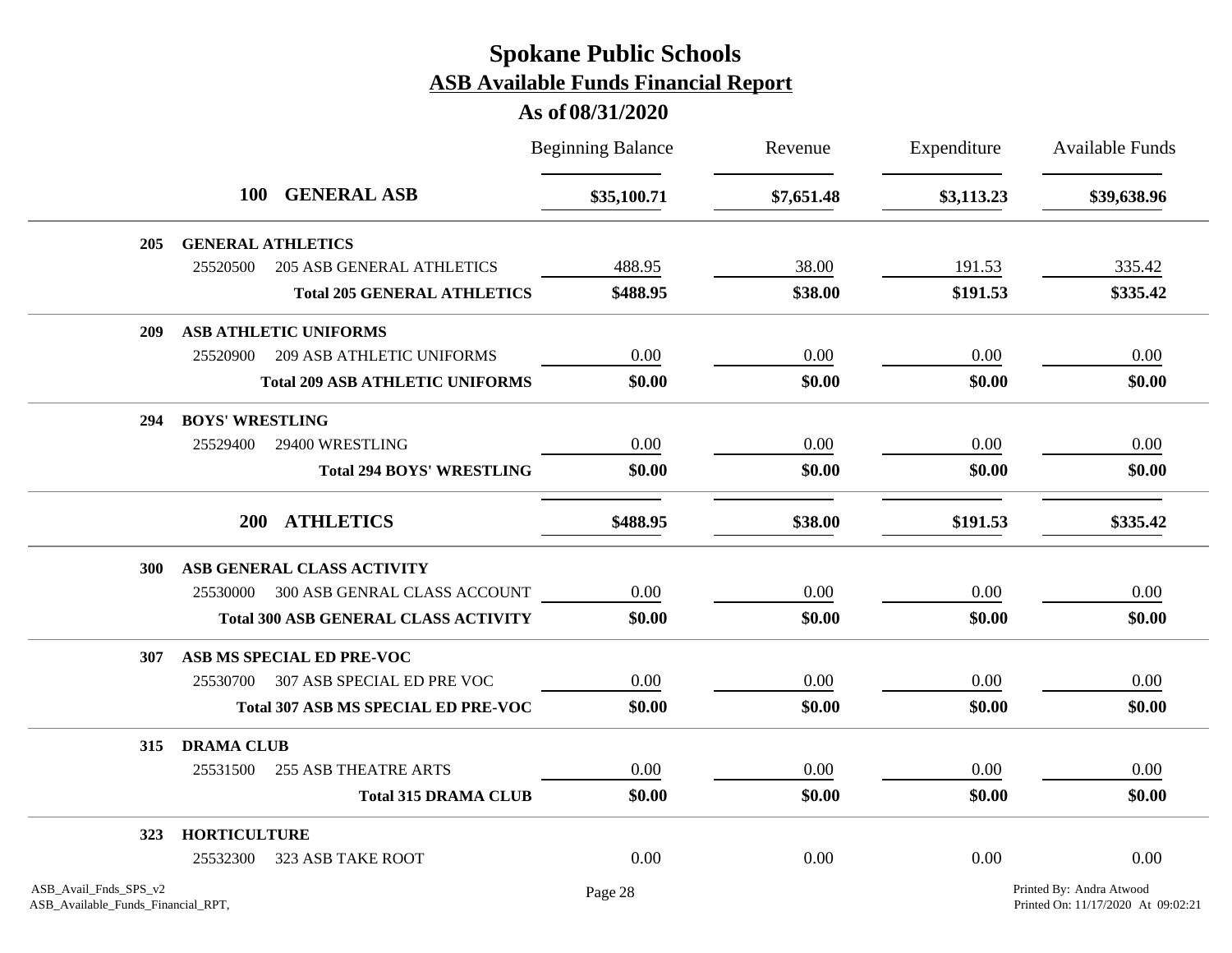|                                                             |                       |                                              | <b>Beginning Balance</b> | Revenue  | Expenditure<br>\$0.00 | Available Funds                                                |
|-------------------------------------------------------------|-----------------------|----------------------------------------------|--------------------------|----------|-----------------------|----------------------------------------------------------------|
|                                                             |                       | <b>Total 323 HORTICULTURE</b>                | \$0.00                   | \$0.00   |                       | \$0.00                                                         |
| 355                                                         |                       | <b>MIDDLE SCHOOL MUSIC CLUB</b>              |                          |          |                       |                                                                |
|                                                             | 25535500              | 355 MIDDLE SCHOOL MUSIC CLUB                 | 0.00                     | 0.00     | 0.00                  | 0.00                                                           |
|                                                             |                       | <b>Total 355 MIDDLE SCHOOL MUSIC CLUB</b>    | \$0.00                   | \$0.00   | \$0.00                | \$0.00                                                         |
| 356                                                         | <b>BAND CLUB</b>      |                                              |                          |          |                       |                                                                |
|                                                             | 25535600              | 356 ASB BAND                                 | 424.99                   | 292.77   | 153.67                | 564.09                                                         |
|                                                             | 25535601              | 35601 BAND UNIFORM CLEANING                  | 2,302.36                 | 383.00   | 2.47                  | 2,682.89                                                       |
|                                                             | 25535602              | 35602 BAND FUNDRAISER                        | 515.94                   | 30.00    | 0.00                  | 545.94                                                         |
|                                                             | 25535603              | 35603 BAND SUPPLIES SOLD                     | 579.03                   | 164.50   | 0.10                  | 743.43                                                         |
|                                                             |                       | <b>Total 356 BAND CLUB</b>                   | \$3,822.32               | \$870.27 | \$156.24              | \$4,536.35                                                     |
| 358                                                         | <b>CHORAL CLUB</b>    |                                              |                          |          |                       |                                                                |
|                                                             | 25535800              | 358 ASB CHORAL                               | $-2,071.64$              | 0.00     | 0.00                  | $-2,071.64$                                                    |
|                                                             | 25535801              | 35801 CHORAL CLEANING FEE                    | 3,078.40                 | 50.00    | 0.63                  | 3,127.77                                                       |
|                                                             | 25535802              | 35802 CHORAL FUNDRAISER                      | 153.15                   | 0.00     | 0.00                  | 153.15                                                         |
|                                                             |                       | <b>Total 358 CHORAL CLUB</b>                 | \$1,159.91               | \$50.00  | \$0.63                | \$1,209.28                                                     |
|                                                             | <b>300</b>            | <b>CLASS</b>                                 | \$4,982.23               | \$920.27 | \$156.87              | \$5,745.63                                                     |
| 401                                                         |                       | ASB MIDDLE SCHOOL HIGH FIVE                  |                          |          |                       |                                                                |
|                                                             | 25540100              | 401 ASB MIDDLE SCHOOL HIGH 5                 | 0.00                     | 0.00     | 0.00                  | 0.00                                                           |
|                                                             |                       | <b>Total 401 ASB MIDDLE SCHOOL HIGH FIVE</b> | \$0.00                   | \$0.00   | \$0.00                | \$0.00                                                         |
| 423                                                         | <b>ASB CHESS CLUB</b> |                                              |                          |          |                       |                                                                |
|                                                             | 25542300              | <b>423 ASB CHESS CLUB</b>                    | 0.66                     | 0.00     | 0.00                  | 0.66                                                           |
|                                                             |                       | <b>Total 423 ASB CHESS CLUB</b>              | \$0.66                   | \$0.00   | \$0.00                | \$0.66                                                         |
| 440                                                         | YOGA CLUB             |                                              |                          |          |                       |                                                                |
|                                                             | 25544000              | 44000 YOGA CLUB                              | 0.00                     | 0.00     | 0.00                  | 0.00                                                           |
| ASB_Avail_Fnds_SPS_v2<br>ASB_Available_Funds_Financial_RPT, |                       |                                              | Page 29                  |          |                       | Printed By: Andra Atwood<br>Printed On: 11/17/2020 At 09:02:21 |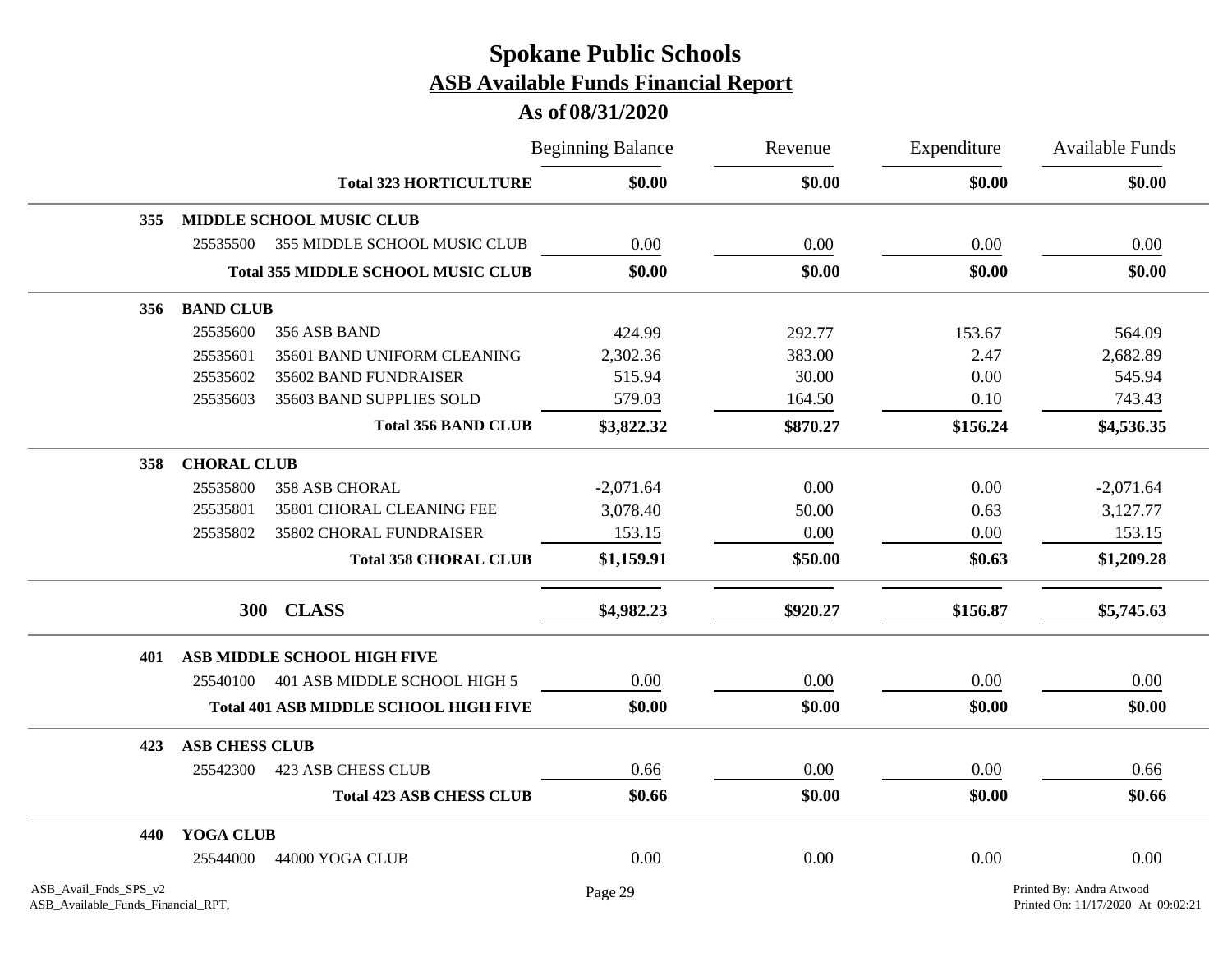|                       |                            |                                    | <b>Beginning Balance</b> | Revenue    | Expenditure<br>\$0.00 | <b>Available Funds</b><br>\$0.00 |
|-----------------------|----------------------------|------------------------------------|--------------------------|------------|-----------------------|----------------------------------|
|                       |                            | <b>Total 440 YOGA CLUB</b>         | \$0.00                   | \$0.00     |                       |                                  |
| 466                   | <b>DRILL TEAM</b>          |                                    |                          |            |                       |                                  |
|                       | 25546600                   | <b>466 ASB DRILL TEAM</b>          | $-6,761.03$              | 0.00       | 2,622.54              | $-9,383.57$                      |
|                       | 25546601                   | <b>46601 DRILL TEAM FUNDRAISER</b> | 901.66                   | 0.00       | 0.00                  | 901.66                           |
|                       | 25546602                   | 46602 UNIFORM/ACCESSORIES          | 5,736.18                 | 2,690.00   | 0.00                  | 8,426.18                         |
|                       | 25546603                   | 46603 SPIRIT SQUAD DUES/FEES       | 320.95                   | 0.00       | 0.00                  | 320.95                           |
|                       |                            | <b>Total 466 DRILL TEAM</b>        | \$197.76                 | \$2,690.00 | \$2,622.54            | \$265.22                         |
|                       |                            | 400 CLUBS                          | \$198.42                 | \$2,690.00 | \$2,622.54            | \$265.88                         |
| 260                   | <b>GARRY MIDDLE SCHOOL</b> |                                    |                          |            |                       |                                  |
| 104                   | <b>ASB GENERAL</b>         |                                    |                          |            |                       |                                  |
|                       | 26010400                   | 104 ASB GENERAL                    | 11,011.99                | 5,454.27   | 3,793.24              | 12,673.02                        |
|                       |                            | <b>Total 104 ASB GENERAL</b>       | \$11,011.99              | \$5,454.27 | \$3,793.24            | \$12,673.02                      |
| 107                   | <b>ASB BOOKROOM</b>        |                                    |                          |            |                       |                                  |
|                       | 26010700                   | 107 ASB BOOKROOM                   | 764.57                   | 1,936.55   | 2,023.53              | 677.59                           |
|                       |                            | <b>Total 107 ASB BOOKROOM</b>      | \$764.57                 | \$1,936.55 | \$2,023.53            | \$677.59                         |
| 131                   | <b>ASB YEARBOOK</b>        |                                    |                          |            |                       |                                  |
|                       | 26013100                   | <b>131 ASB YEARBOOK</b>            | 4,719.46                 | 4,310.00   | $-79.27$              | 9,108.73                         |
|                       |                            | <b>Total 131 ASB YEARBOOK</b>      | \$4,719.46               | \$4,310.00 | $(\$79.27)$           | \$9,108.73                       |
| 140                   | <b>ASB CONCESSIONS</b>     |                                    |                          |            |                       |                                  |
|                       | 26014000                   | 140 ASB CONCESSIONS                | 632.45                   | 932.03     | 640.96                | 923.52                           |
|                       |                            | <b>Total 140 ASB CONCESSIONS</b>   | \$632.45                 | \$932.03   | \$640.96              | \$923.52                         |
| 182                   |                            | <b>ASB SPECIAL PROJECTS</b>        |                          |            |                       |                                  |
|                       | 26018200                   | <b>182 ASB SPECIAL PROJECTS</b>    | 14.76                    | 0.00       | 0.00                  | 14.76                            |
| ASB_Avail_Fnds_SPS_v2 |                            |                                    | Page 30                  |            |                       | Printed By: Andra Atwood         |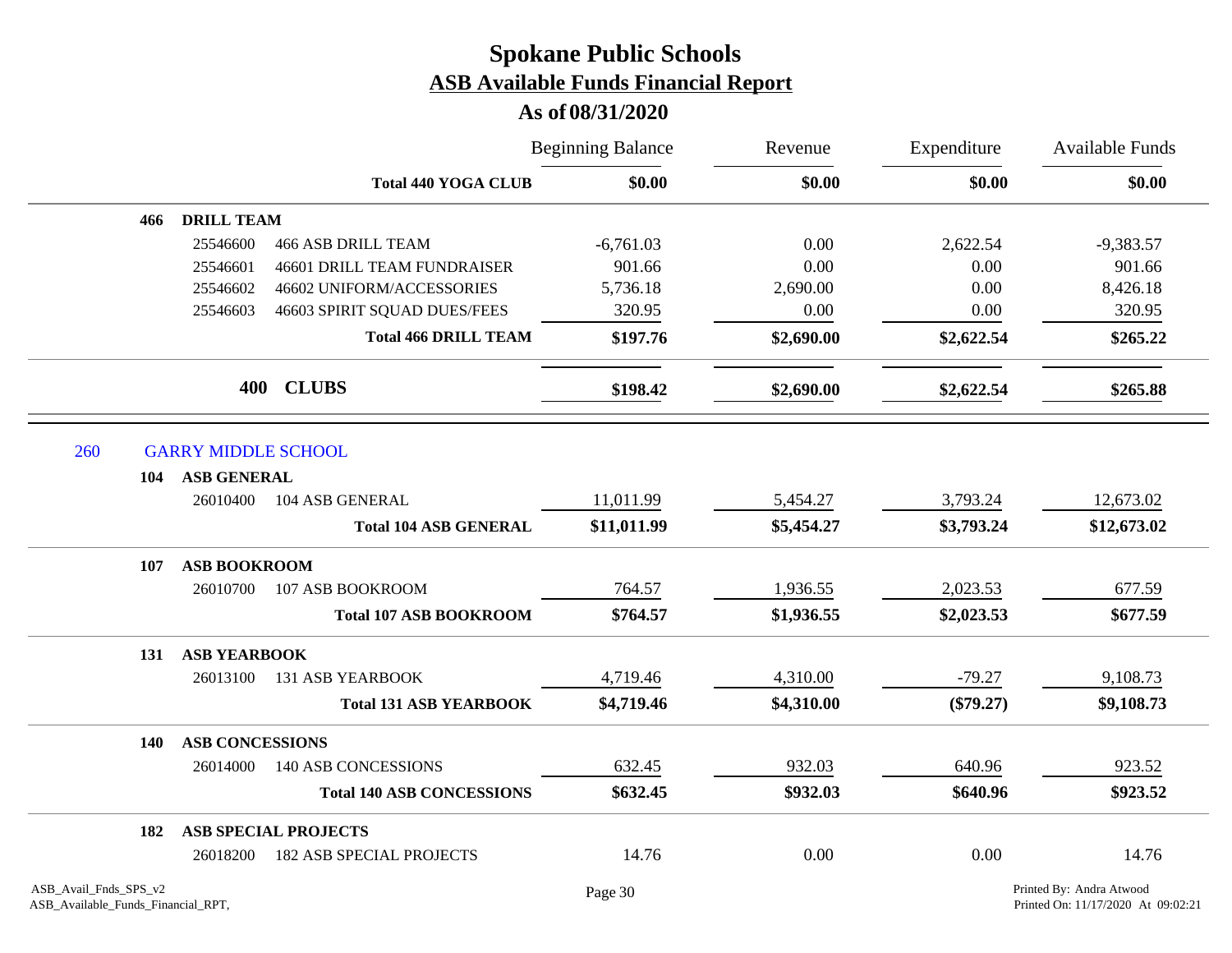|                                              | <b>Beginning Balance</b> | Revenue     | Expenditure | <b>Available Funds</b> |
|----------------------------------------------|--------------------------|-------------|-------------|------------------------|
| <b>Total 182 ASB SPECIAL PROJECTS</b>        | \$14.76                  | \$0.00      | \$0.00      | \$14.76                |
| <b>GENERAL ASB</b><br><b>100</b>             | \$17,143.23              | \$12,632.85 | \$6,378.46  | \$23,397.62            |
| <b>GENERAL ATHLETICS</b><br>205              |                          |             |             |                        |
| 26020500<br><b>205 ASB GENERAL ATHLETICS</b> | 3,492.69                 | 631.06      | 18.78       | 4,104.97               |
| 26020501<br>20501 GNL ATHLETICS DONATIONS    | 0.00                     | 0.00        | 0.00        | 0.00                   |
| 20502 GNL ATHLETICS FUNDRAISER<br>26020502   | 0.00                     | 0.00        | 0.00        | 0.00                   |
| 20503 SPOKALOO<br>26020503                   | 0.00                     | 191.53      | 692.61      | $-501.08$              |
| <b>Total 205 GENERAL ATHLETICS</b>           | \$3,492.69               | \$822.59    | \$711.39    | \$3,603.89             |
| <b>ASB ATHLETIC UNIFORMS</b><br>209          |                          |             |             |                        |
| <b>209 ASB ATHLETIC UNIFORMS</b><br>26020900 | 3,462.06                 | 82.50       | 1,224.58    | 2,319.98               |
| <b>Total 209 ASB ATHLETIC UNIFORMS</b>       | \$3,462.06               | \$82.50     | \$1,224.58  | \$2,319.98             |
| <b>ATHLETICS</b><br><b>200</b>               | \$6,954.75               | \$905.09    | \$1,935.97  | \$5,923.87             |
| <b>MIDDLE SCHOOL MUSIC CLUB</b><br>355       |                          |             |             |                        |
| 355 MIDDLE SCHOOL MUSIC CLUB<br>26035500     | $-4,609.62$              | 0.00        | $-7,292.00$ | 2,682.38               |
| 35501 MUSIC CLUB CANDY SALE<br>26035501      | 6,067.72                 | 4,533.68    | 10,240.66   | 360.74                 |
| 26035503<br>35503 MUSIC CLUB FUNDRAISERS     | 0.00                     | 0.00        | 0.00        | 0.00                   |
| <b>Total 355 MIDDLE SCHOOL MUSIC CLUB</b>    | \$1,458.10               | \$4,533.68  | \$2,948.66  | \$3,043.12             |
| <b>BAND CLUB</b><br>356                      |                          |             |             |                        |
| 26035600<br><b>356 BAND</b>                  | $0.00\,$                 | 0.00        | 0.00        | 0.00                   |
| <b>Total 356 BAND CLUB</b>                   | \$0.00                   | \$0.00      | \$0.00      | \$0.00                 |
| <b>MUSIC ORCHESTRA</b><br>365                |                          |             |             |                        |
| <b>365 ASB MUSIC/ORCHESTRA</b><br>26036500   | 0.00                     | 0.00        | 0.00        | 0.00                   |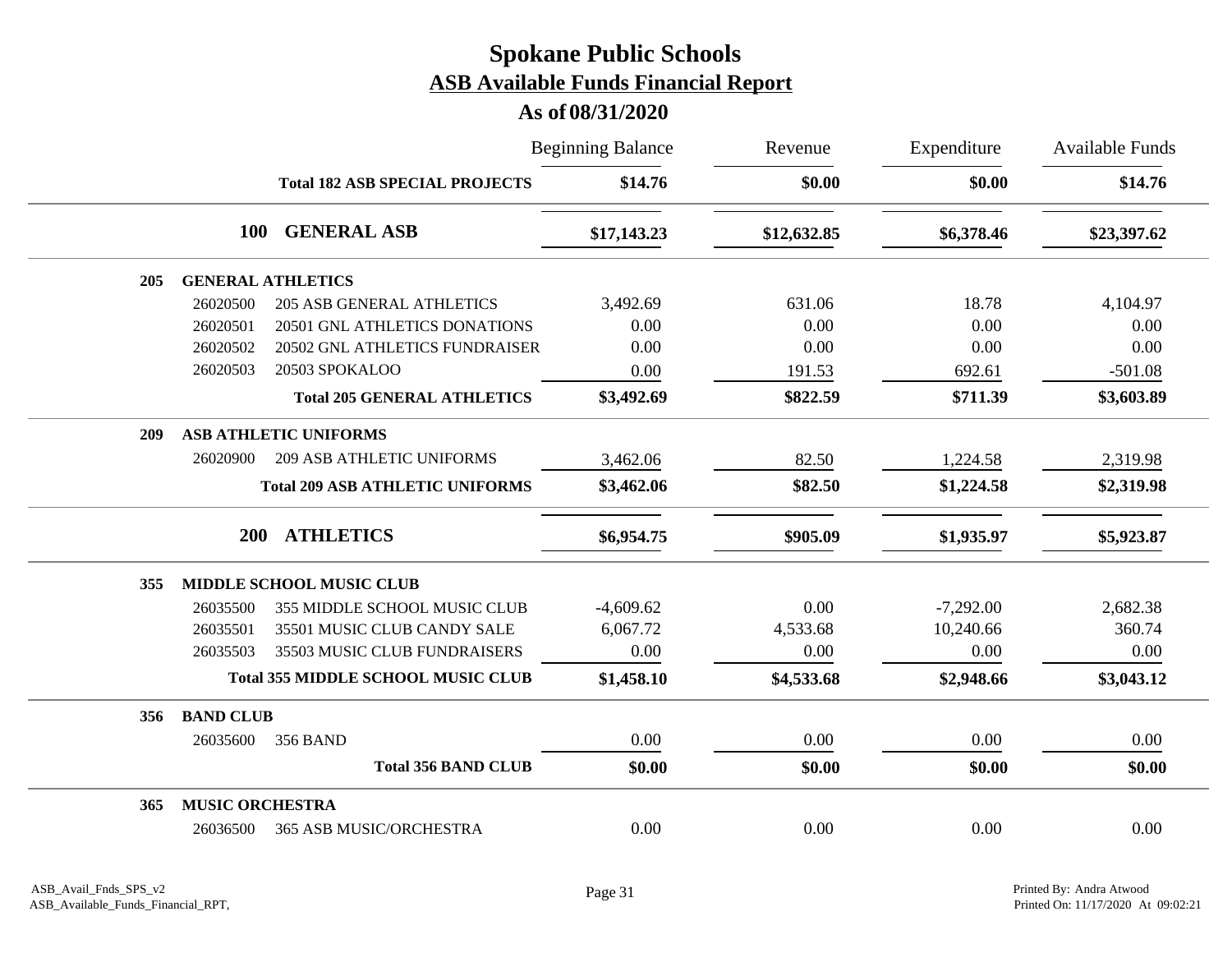|     |     |                           |                                  | <b>Beginning Balance</b> | Revenue    | Expenditure | <b>Available Funds</b><br>\$0.00 |
|-----|-----|---------------------------|----------------------------------|--------------------------|------------|-------------|----------------------------------|
|     |     |                           | <b>Total 365 MUSIC ORCHESTRA</b> | \$0.00                   | \$0.00     | \$0.00      |                                  |
|     |     |                           | 300 CLASS                        | \$1,458.10               | \$4,533.68 | \$2,948.66  | \$3,043.12                       |
|     | 427 | <b>ASB AIM HIGH</b>       |                                  |                          |            |             |                                  |
|     |     | 26042700                  | 427 ASB AIM HIGH                 | 0.00                     | 0.00       | 0.00        | 0.00                             |
|     |     |                           | <b>Total 427 ASB AIM HIGH</b>    | \$0.00                   | \$0.00     | \$0.00      | \$0.00                           |
|     | 466 | <b>DRILL TEAM</b>         |                                  |                          |            |             |                                  |
|     |     | 26046600                  | <b>466 ASB DRILL TEAM</b>        | 0.00                     | 0.00       | 0.00        | 0.00                             |
|     |     |                           | <b>Total 466 DRILL TEAM</b>      | \$0.00                   | \$0.00     | \$0.00      | \$0.00                           |
|     | 470 | <b>HONOR SOCIETY</b>      |                                  |                          |            |             |                                  |
|     |     | 26047000                  | 470 ASB HONOR SOCIETY            | 16.72                    | 0.00       | 0.00        | 16.72                            |
|     |     |                           | <b>Total 470 HONOR SOCIETY</b>   | \$16.72                  | \$0.00     | \$0.00      | \$16.72                          |
|     |     |                           | 400 CLUBS                        | \$16.72                  | \$0.00     | \$0.00      | \$16.72                          |
| 303 |     | <b>FERRIS HIGH SCHOOL</b> |                                  |                          |            |             |                                  |
|     | 102 | <b>ASB RESERVE</b>        |                                  |                          |            |             |                                  |
|     |     | 30310200                  | <b>102 ASB RESERVE</b>           | 0.00                     | 0.00       | 0.00        | 0.00                             |
|     |     |                           | <b>Total 102 ASB RESERVE</b>     | \$0.00                   | \$0.00     | \$0.00      | \$0.00                           |
|     | 104 | <b>ASB GENERAL</b>        |                                  |                          |            |             |                                  |
|     |     | 30310400                  | 104 ASB GENERAL                  | 12,915.04                | 22,322.13  | 15,376.75   | 19,860.42                        |
|     |     | 30310401                  | 10401 GEN ASB BOUTIQUE ITEMS     | 0.00                     | 0.00       | 0.00        | 0.00                             |
|     |     | 30310402                  | 10402 ASB HOMECOMING T-SHIRTS    | 0.00                     | 0.00       | 0.00        | 0.00                             |
|     |     | 30310403                  | 10403 SPIRIT WEAR                | 4,865.00                 | 0.00       | 0.00        | 4,865.00                         |
|     |     | 30310404                  | 10404 DANCE CASINO               | 0.00                     | 0.00       | 0.00        | 0.00                             |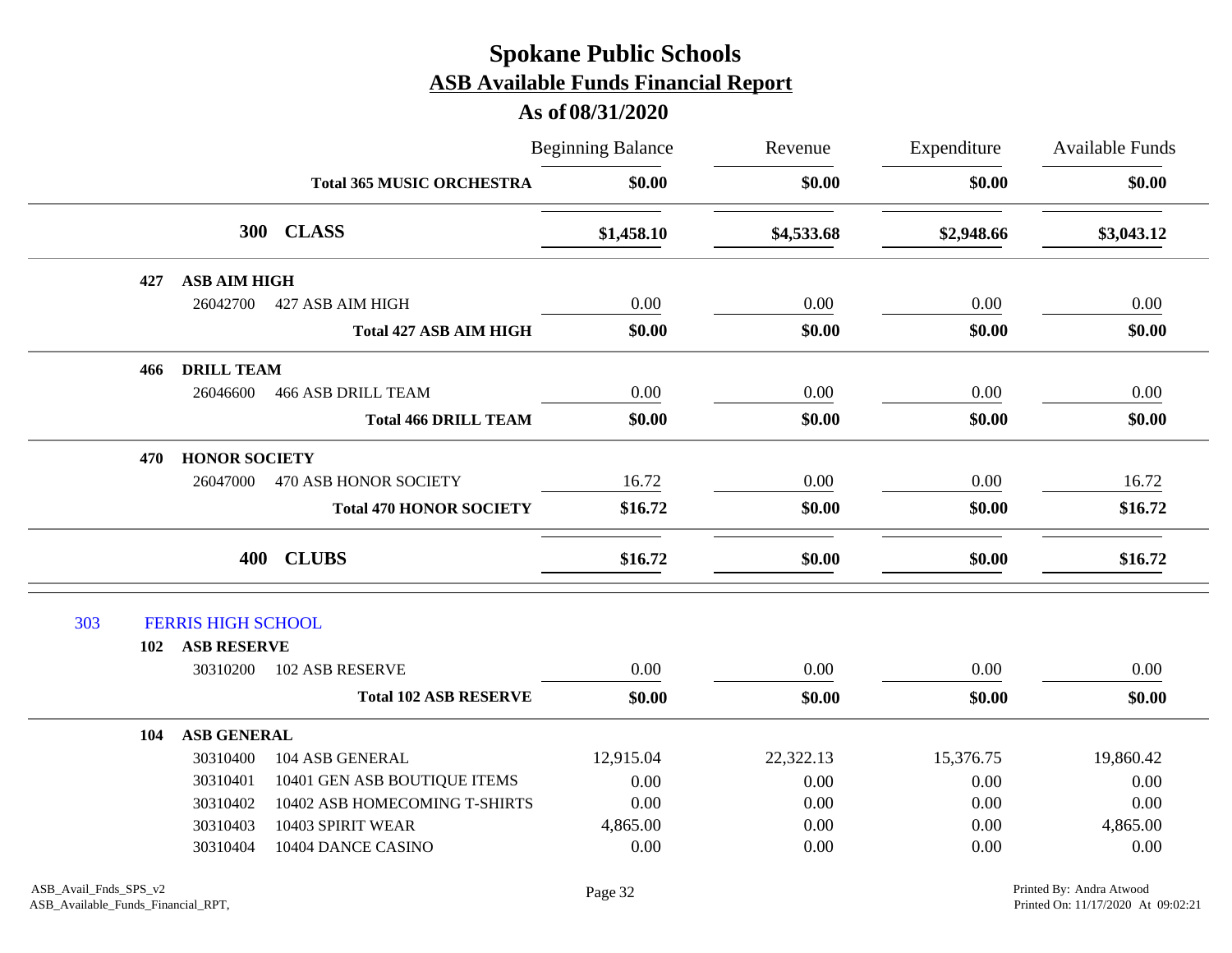|                                   |                                    | <b>Beginning Balance</b> | Revenue     | Expenditure  | <b>Available Funds</b> |
|-----------------------------------|------------------------------------|--------------------------|-------------|--------------|------------------------|
| 30310405                          | 10405 ASB LEADERSHIP CAMP          | 0.00                     | 0.00        | 0.00         | 0.00                   |
| 30310406                          | 10406 LANYARDS                     | 0.00                     | 0.00        | 0.00         | 0.00                   |
| 30310407                          | 10407 RUBBER CHICKEN               | 0.00                     | 0.00        | 0.00         | 0.00                   |
| 30310408                          | 10408 ASB CONCESSIONS              | 0.00                     | 0.00        | 0.00         | 0.00                   |
|                                   | <b>Total 104 ASB GENERAL</b>       | \$17,780.04              | \$22,322.13 | \$15,376.75  | \$24,725.42            |
| <b>ASB GSL CARD</b><br><b>110</b> |                                    |                          |             |              |                        |
| 30311000                          | 110 ASB GSL ACTIVITY CARDS         | $-31,623.00$             | 248.00      | $-32,475.09$ | 1,100.09               |
| 30311007                          | 11007 2007 GSL CARD                | 0.00                     | 0.00        | 0.00         | 0.00                   |
| 30311008                          | 11008 GSL CARD 07-08               | 0.00                     | 0.00        | 0.00         | 0.00                   |
| 30311009                          | 11009 ASB/GSL CARDS 08-09          | 0.00                     | 0.00        | 0.00         | 0.00                   |
| 30311010                          | 11010 2009-2010 GSL CARDS          | 0.00                     | 0.00        | 0.00         | 0.00                   |
| 30311011                          | 11011 GSL CARDS 2010-2011          | 0.00                     | 0.00        | 0.00         | 0.00                   |
| 30311013                          | 11013 GSL CARDS 2012-2013          | 0.00                     | 0.00        | 0.00         | 0.00                   |
| 30311014                          | 11014 GSL CARD 2013-2014           | 0.00                     | 0.00        | 0.00         | 0.00                   |
| 30311015                          | 11015 GSL CARD 2014-2015           | 160.00                   | 0.00        | 0.00         | 160.00                 |
| 30311016                          | 11016 GSL CARD 2015-2016           | 0.00                     | 0.00        | 0.00         | 0.00                   |
| 30311018                          | 110 ASB GSL ACT CARDS 17-18        | 38,842.00                | 388.00      | 38,917.63    | 312.37                 |
| 30311019                          | 110 ASB GSL ACT CARDS 18-19        | 33,461.00                | 2,160.00    | 34,445.40    | 1,175.60               |
| 30311020                          | 110 ASB GSL ACT CARDS 19/20        | 13,252.00                | 20,424.00   | 534.02       | 33,141.98              |
|                                   | <b>Total 110 ASB GSL CARD</b>      | \$54,092.00              | \$23,220.00 | \$41,421.96  | \$35,890.04            |
| <b>ASB YEARBOOK</b><br>131        |                                    |                          |             |              |                        |
| 30313100                          | <b>131 ASB YEARBOOK</b>            | 7,659.15                 | 29,052.00   | 40,707.20    | $-3,996.05$            |
| 30313102                          | <b>131 YEARBOOK SENIOR SALUTES</b> | 21,696.66                | 3,505.96    | 76.03        | 25,126.59              |
| 30313108                          | 13108 YEARBOOK 2008                | 0.00                     | 0.00        | 0.00         | 0.00                   |
| 30313109                          | 13109 YEAR BOOK 08-09              | 0.00                     | 0.00        | 0.00         | 0.00                   |
| 30313110                          | 13110 2009-2010 YEARBOOKS          | 0.00                     | 0.00        | 0.00         | 0.00                   |
| 30313111                          | 13111 YEARBOOK 10-11               | 0.00                     | 0.00        | 0.00         | 0.00                   |
| 30313113                          | 13113 YEARBOOK 12-13               | 0.00                     | 0.00        | 0.00         | 0.00                   |
| 30313114                          | 13114 YEARBOOK 2013-2014           | 135.00                   | 0.00        | 0.00         | 135.00                 |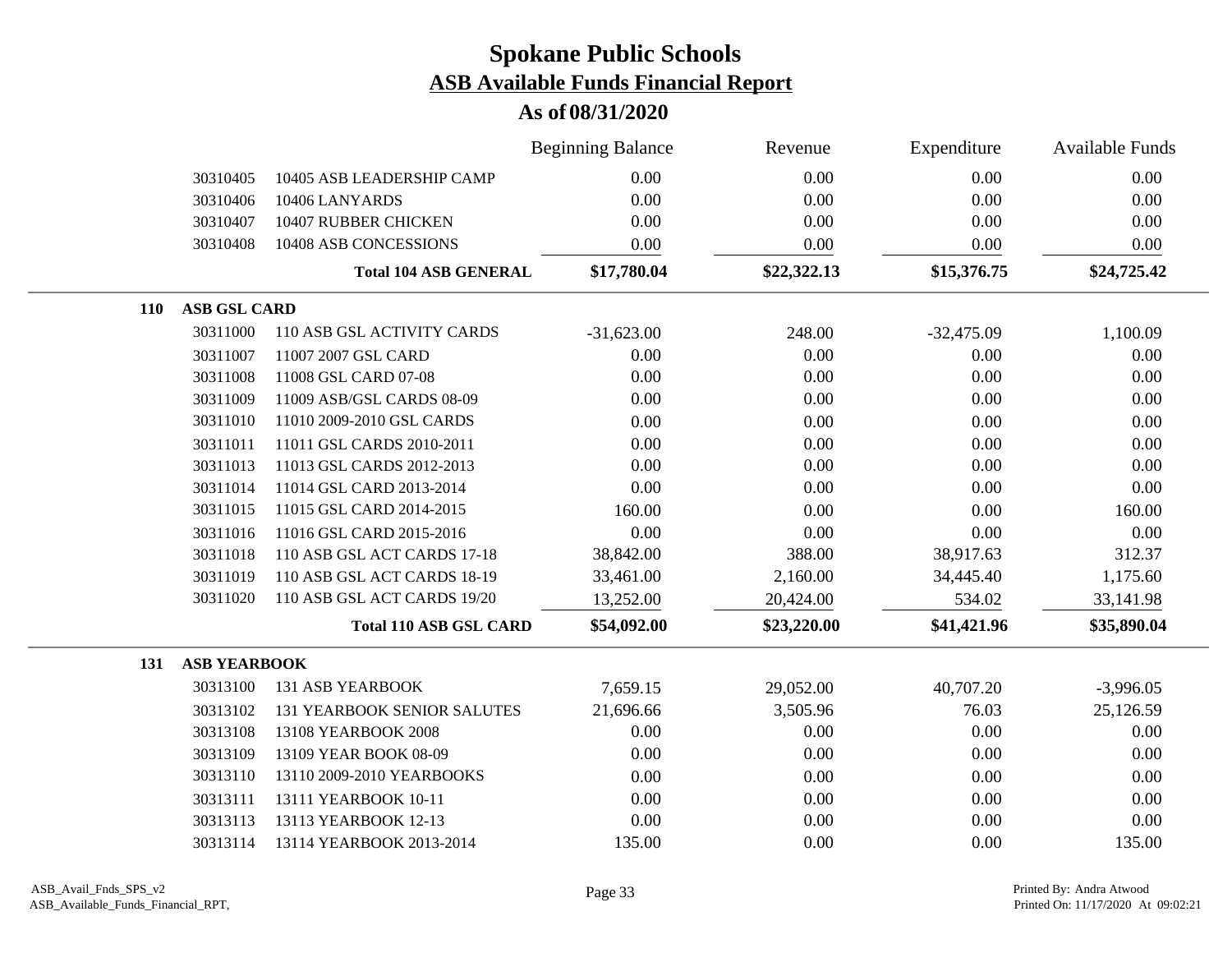|                                                             |                         |                                          | <b>Beginning Balance</b> | Revenue     | Expenditure | <b>Available Funds</b>                                         |
|-------------------------------------------------------------|-------------------------|------------------------------------------|--------------------------|-------------|-------------|----------------------------------------------------------------|
|                                                             | 30313115                | 13115 YEAR BOOK 2014-2015                | $-4,127.59$              | 0.00        | 0.00        | $-4,127.59$                                                    |
|                                                             | 30313116                | 13116 YEAR BOOK 2015-2016                | 38,974.45                | 0.00        | 0.00        | 38,974.45                                                      |
|                                                             | 30313118                | 13118 YEAR BOOK 2017-2018                | $-156.00$                | 0.00        | 0.00        | $-156.00$                                                      |
|                                                             | 30313163                | <b>131 ASB PRIOR YEARBOOKS</b>           | 0.00                     | 0.00        | 0.00        | 0.00                                                           |
|                                                             |                         | <b>Total 131 ASB YEARBOOK</b>            | \$64,181.67              | \$32,557.96 | \$40,783.23 | \$55,956.40                                                    |
| 165                                                         | <b>ASB NEWSPAPER</b>    |                                          |                          |             |             |                                                                |
|                                                             | 30316500                | <b>165 ASB NEWSPAPER</b>                 | 323.85                   | 0.00        | 0.00        | 323.85                                                         |
|                                                             |                         | <b>Total 165 ASB NEWSPAPER</b>           | \$323.85                 | \$0.00      | \$0.00      | \$323.85                                                       |
| 181                                                         | <b>ASB LINK CREW</b>    |                                          |                          |             |             |                                                                |
|                                                             | 30318100                | 181 ASB LINK CREW                        | 463.07                   | 0.00        | 159.18      | 303.89                                                         |
|                                                             |                         | <b>Total 181 ASB LINK CREW</b>           | \$463.07                 | \$0.00      | \$159.18    | \$303.89                                                       |
| 190                                                         |                         | ASB HONOR CORD MEDALION                  |                          |             |             |                                                                |
|                                                             | 30319000                | 190 ASB HONOR CORD MEDALION              | 0.00                     | 0.00        | 0.00        | 0.00                                                           |
|                                                             |                         | <b>Total 190 ASB HONOR CORD MEDALION</b> | \$0.00                   | \$0.00      | \$0.00      | \$0.00                                                         |
|                                                             | <b>100</b>              | <b>GENERAL ASB</b>                       | \$136,840.63             | \$78,100.09 | \$97,741.12 | \$117,199.60                                                   |
| 205                                                         |                         | <b>GENERAL ATHLETICS</b>                 |                          |             |             |                                                                |
|                                                             | 30320500                | <b>205 ASB GENERAL ATHLETICS</b>         | $-57,775.14$             | 2,480.00    | 8,261.67    | $-63,556.81$                                                   |
|                                                             | 30320501                | 20501 TACOMA DOME SALES-POST             | 0.00                     | 0.00        | 0.00        | 0.00                                                           |
|                                                             | 30320506                | 20506 06 GENERAL ATHLETICS               | $-7,471.99$              | 0.00        | 0.00        | $-7,471.99$                                                    |
|                                                             | 30320507                | 20507 07 GENERAL ATHLETICS               | $-19,945.69$             | 0.00        | 0.00        | $-19,945.69$                                                   |
|                                                             | 30320508                | 20508 GENERAL ATHLETICS                  | $-24,992.40$             | 0.00        | 0.00        | $-24,992.40$                                                   |
|                                                             | 30320509                | 20509 09 GENERAL ATHLETICS               | 0.00                     | 0.00        | 0.00        | 0.00                                                           |
|                                                             |                         | <b>Total 205 GENERAL ATHLETICS</b>       | $(\$110, 185.22)$        | \$2,480.00  | \$8,261.67  | $(\$115,966.89)$                                               |
| 206                                                         | <b>LEAGUE ATHLETICS</b> |                                          |                          |             |             |                                                                |
|                                                             | 30320600                | <b>206 ASB LEAGUE ATHLETICS</b>          | $-136,826.21$            | 35,636.99   | 42,293.00   | $-143,482.22$                                                  |
| ASB Avail Fnds SPS v2<br>ASB_Available_Funds_Financial_RPT, |                         |                                          | Page 34                  |             |             | Printed By: Andra Atwood<br>Printed On: 11/17/2020 At 09:02:21 |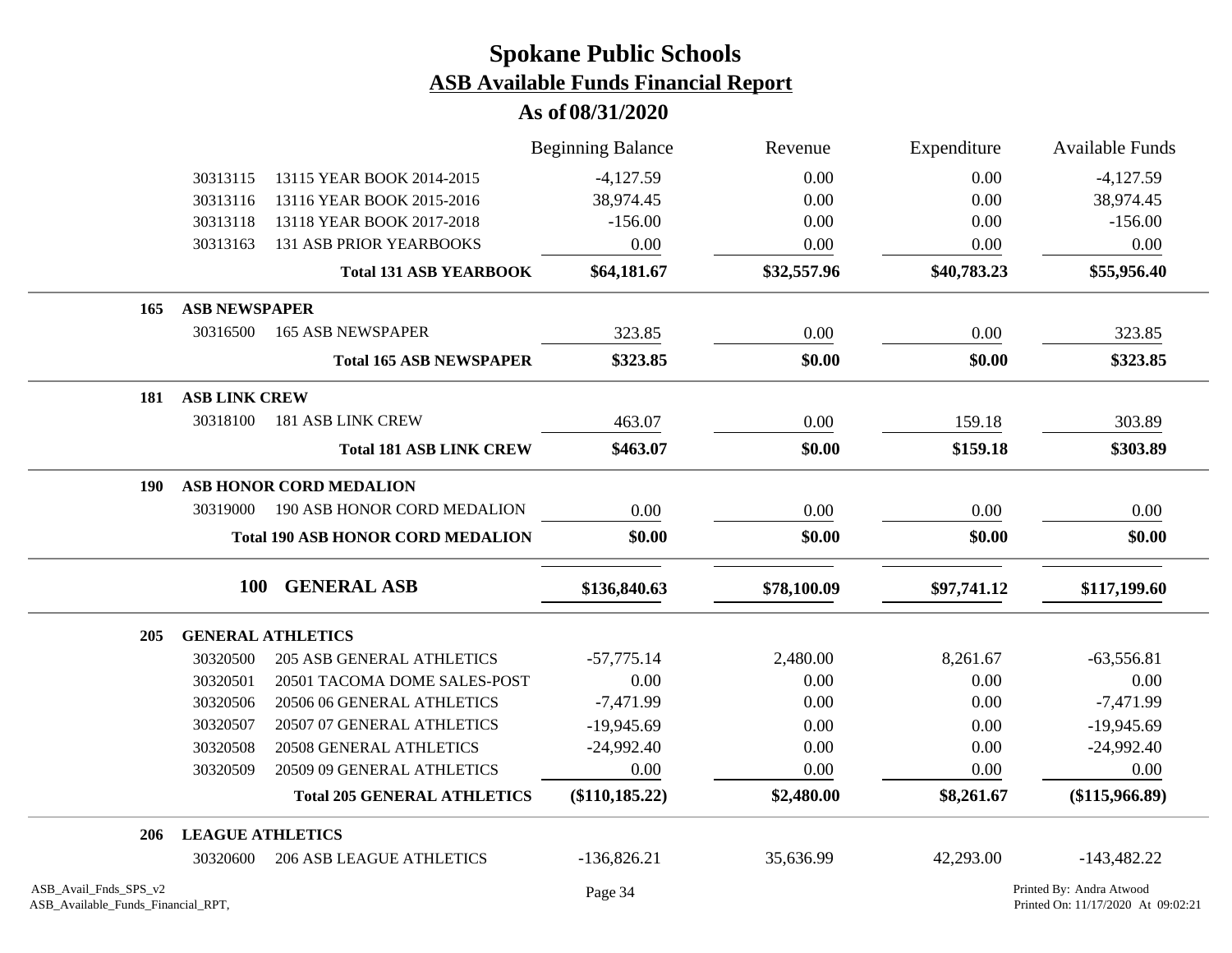|     |                         |                                      | <b>Beginning Balance</b> | Revenue     | Expenditure | <b>Available Funds</b> |
|-----|-------------------------|--------------------------------------|--------------------------|-------------|-------------|------------------------|
|     | 30320601                | 20601 ATHLETICS DONATIONS            | 0.00                     | 0.00        | $-187.60$   | 187.60                 |
|     | 30320602                | 20602 LEAGUE ATHLETICS RAFFLES       | 0.00                     | 0.00        | 0.00        | 0.00                   |
|     | 30320603                | 20603 INTRAMURAL SPORTS              | 0.00                     | 0.00        | 0.00        | 0.00                   |
|     | 30320612                | 20612 RUBBER CHICKEN                 | 1,179.00                 | 1,505.00    | 10.21       | 2,673.79               |
|     | 30320620                | 20620 JEFF ROBINSON DONATION         | 182.81                   | 0.00        | 0.00        | 182.81                 |
|     |                         | <b>Total 206 LEAGUE ATHLETICS</b>    | (\$135,464.40)           | \$37,141.99 | \$42,115.61 | $(\$140,438.02)$       |
| 227 | <b>BASEBALL</b>         |                                      |                          |             |             |                        |
|     | 30322700                | 227 ASB BASEBALL                     | $-851.42$                | 2,919.00    | 2,280.70    | $-213.12$              |
|     |                         | <b>Total 227 BASEBALL</b>            | $(\$851.42)$             | \$2,919.00  | \$2,280.70  | $(\$213.12)$           |
| 230 | <b>BOYS BASKETBALL</b>  |                                      |                          |             |             |                        |
|     | 30323000                | <b>230 ASB BOYS BASKETBALL</b>       | 1,955.16                 | 10,659.55   | 6,636.73    | 5,977.98               |
|     | 30323001                | 23001 NON LEAGUE BASKETBALL          | $-160.00$                | 0.00        | 0.00        | $-160.00$              |
|     |                         | <b>Total 230 BOYS BASKETBALL</b>     | \$1,795.16               | \$10,659.55 | \$6,636.73  | \$5,817.98             |
| 231 | <b>GIRLS BASKETBALL</b> |                                      |                          |             |             |                        |
|     | 30323100                | 231 ASB GIRLS BASKETBALL             | $-62.89$                 | 1,500.00    | 914.99      | 522.12                 |
|     |                         | <b>Total 231 GIRLS BASKETBALL</b>    | $(\$62.89)$              | \$1,500.00  | \$914.99    | \$522.12               |
| 232 | <b>BOWLING</b>          |                                      |                          |             |             |                        |
|     | 30323200                | 23200 BOWLING                        | 55.97                    | 0.00        | 0.00        | 55.97                  |
|     |                         | <b>Total 232 BOWLING</b>             | \$55.97                  | \$0.00      | \$0.00      | \$55.97                |
| 236 |                         | <b>BOYS CROSS COUNTRY</b>            |                          |             |             |                        |
|     | 30323600                | <b>236 ASB BOYS CROSS COUNTRY</b>    | 665.84                   | 3,425.52    | 813.70      | 3,277.66               |
|     |                         | <b>Total 236 BOYS CROSS COUNTRY</b>  | \$665.84                 | \$3,425.52  | \$813.70    | \$3,277.66             |
| 237 |                         | <b>GIRLS CROSS COUNTRY</b>           |                          |             |             |                        |
|     | 30323700                | 237 ASB GIRLS CROSS COUNTRY          | 2,576.28                 | 2,096.81    | 1,477.97    | 3,195.12               |
|     |                         | <b>Total 237 GIRLS CROSS COUNTRY</b> | \$2,576.28               | \$2,096.81  | \$1,477.97  | \$3,195.12             |
|     |                         |                                      |                          |             |             |                        |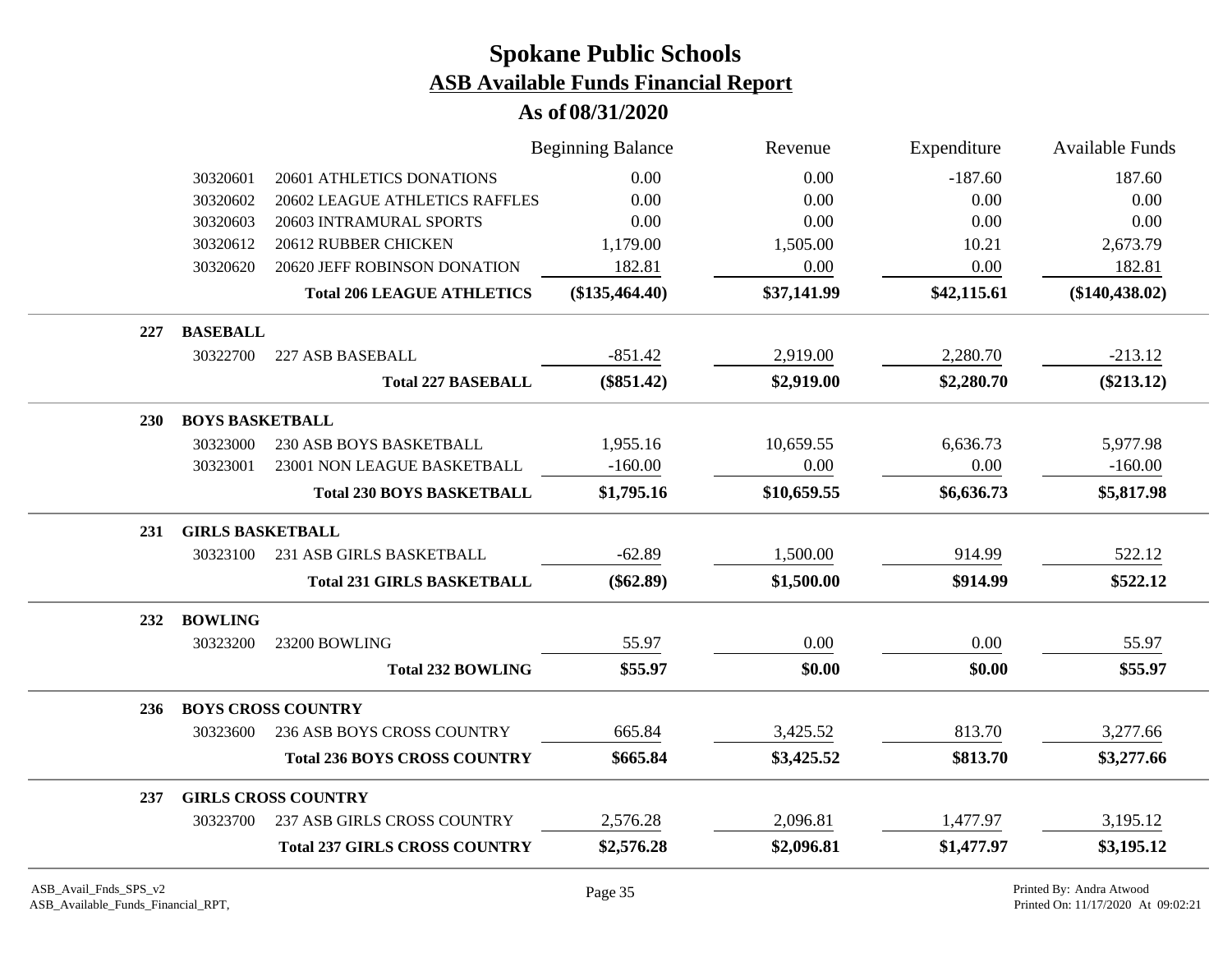### **As of 08/31/2020**

|     |                      |                                | <b>Beginning Balance</b> | Revenue    | Expenditure    | <b>Available Funds</b> |
|-----|----------------------|--------------------------------|--------------------------|------------|----------------|------------------------|
| 240 | <b>FOOTBALL</b>      |                                |                          |            |                |                        |
|     | 30324000             | <b>240 ASB FOOTBALL</b>        | $-966.59$                | 8,048.13   | 5,766.47       | 1,315.07               |
|     | 30324001             | 24001 BORDER LEAGUE FOOTBALL   | $-1,419.59$              | 0.00       | 0.00           | $-1,419.59$            |
|     | 30324002             | 24002 FOOTBALL - ANAHEIM       | 0.00                     | 0.00       | 0.00           | 0.00                   |
|     |                      | <b>Total 240 FOOTBALL</b>      | $(\$2,386.18)$           | \$8,048.13 | \$5,766.47     | $(\$104.52)$           |
| 242 | <b>BOYS GOLF</b>     |                                |                          |            |                |                        |
|     | 30324200             | 242 ASB BOYS GOLF              | 191.96                   | 292.37     | $-1,281.29$    | 1,765.62               |
|     |                      | <b>Total 242 BOYS GOLF</b>     | \$191.96                 | \$292.37   | $(\$1,281.29)$ | \$1,765.62             |
| 243 | <b>GIRLS GOLF</b>    |                                |                          |            |                |                        |
|     | 30324300             | 24300 GIRLS GOLF               | 542.40                   | 2,198.53   | 2,410.81       | 330.12                 |
|     |                      | <b>Total 243 GIRLS GOLF</b>    | \$542.40                 | \$2,198.53 | \$2,410.81     | \$330.12               |
| 248 | <b>GYMNASTICS</b>    |                                |                          |            |                |                        |
|     | 30324800             | <b>248 ASB GYMNASTICS</b>      | 9,182.16                 | 75.00      | $-2,511.58$    | 11,768.74              |
|     |                      | <b>Total 248 GYMNASTICS</b>    | \$9,182.16               | \$75.00    | $(\$2,511.58)$ | \$11,768.74            |
| 264 | <b>SLOW PITCH</b>    |                                |                          |            |                |                        |
|     | 30326400             | 264 ASB SLOW PITCH SOFTBALL    | 105.41                   | 0.00       | $-871.23$      | 976.64                 |
|     |                      | <b>Total 264 SLOW PITCH</b>    | \$105.41                 | \$0.00     | $(\$871.23)$   | \$976.64               |
| 266 | <b>BOYS' SOCCER</b>  |                                |                          |            |                |                        |
|     | 30326600             | <b>266 ASB BOYS SOCCER</b>     | 2,818.22                 | 1,800.46   | 512.72         | 4,105.96               |
|     |                      | <b>Total 266 BOYS' SOCCER</b>  | \$2,818.22               | \$1,800.46 | \$512.72       | \$4,105.96             |
| 267 | <b>GIRLS' SOCCER</b> |                                |                          |            |                |                        |
|     | 30326700             | <b>267 ASB GIRLS SOCCER</b>    | 1,271.52                 | 0.00       | $-443.73$      | 1,715.25               |
|     |                      | <b>Total 267 GIRLS' SOCCER</b> | \$1,271.52               | \$0.00     | $(\$443.73)$   | \$1,715.25             |

**270 GIRLS' SOFTBALL**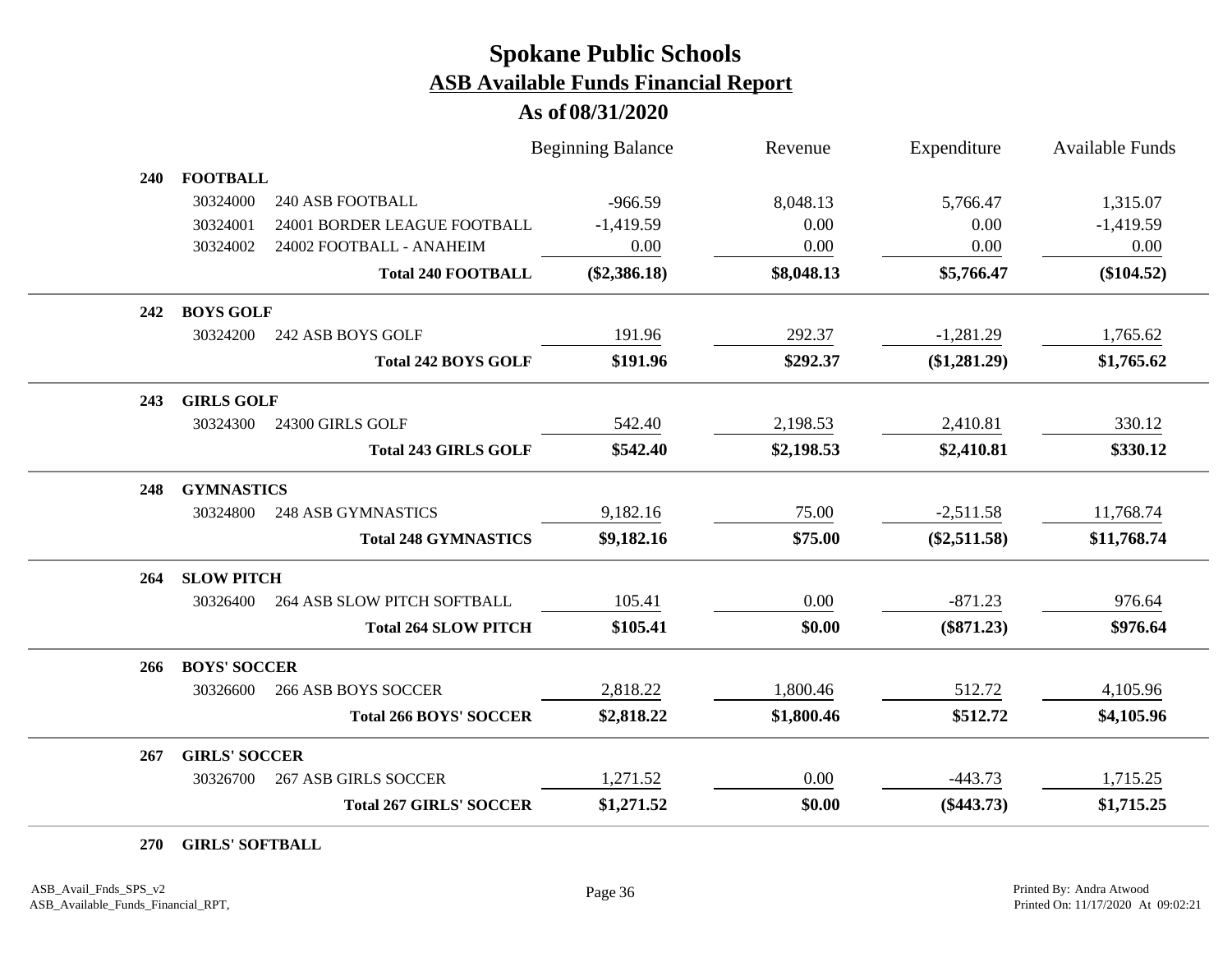|            |                          |                                    | <b>Beginning Balance</b> | Revenue    | Expenditure  | <b>Available Funds</b> |
|------------|--------------------------|------------------------------------|--------------------------|------------|--------------|------------------------|
|            | 30327000                 | 270 ASB GIRLS SOFTBALL             | 1,671.15                 | 2,559.88   | $-275.63$    | 4,506.66               |
|            |                          | <b>Total 270 GIRLS' SOFTBALL</b>   | \$1,671.15               | \$2,559.88 | $(\$275.63)$ | \$4,506.66             |
| 278        | <b>BOYS' TENNIS</b>      |                                    |                          |            |              |                        |
|            | 30327800                 | 278 ASB BOYS TENNIS                | 1,143.90                 | 0.00       | $-1,696.43$  | 2,840.33               |
|            | 30327801                 | 27801 B-TENNIS-A-THON              | 0.00                     | 0.00       | 0.00         | 0.00                   |
|            | 30327802                 | 27802 TENNIS RACKET STRINGING      | 0.00                     | 0.00       | 0.00         | 0.00                   |
|            |                          | <b>Total 278 BOYS' TENNIS</b>      | \$1,143.90               | \$0.00     | (\$1,696.43) | \$2,840.33             |
| 279        | <b>GIRLS' TENNIS</b>     |                                    |                          |            |              |                        |
|            | 30327900                 | 279 ASB GIRLS TENNIS               | 600.78                   | 1,240.16   | $-647.90$    | 2,488.84               |
|            |                          | <b>Total 279 GIRLS' TENNIS</b>     | \$600.78                 | \$1,240.16 | $(\$647.90)$ | \$2,488.84             |
| 284        | <b>BOYS' TRACK</b>       |                                    |                          |            |              |                        |
|            | 30328400                 | <b>284 ASB BOYS TRACK</b>          | $-1,653.57$              | 2,111.00   | 400.67       | 56.76                  |
|            | 30328401                 | 28401 B-TRACK SPIRIT PACKS         | 0.00                     | 0.00       | 0.00         | 0.00                   |
|            |                          | <b>Total 284 BOYS' TRACK</b>       | (\$1,653.57)             | \$2,111.00 | \$400.67     | \$56.76                |
| 285        | <b>GIRLS' TRACK</b>      |                                    |                          |            |              |                        |
|            | 30328500                 | <b>285 ASB GIRLS TRACK</b>         | 3,081.81                 | 158.37     | 1,943.31     | 1,296.87               |
|            | 30328501                 | 30328501 CLOTHING FUNDRAISER       | 0.00                     | 0.00       | 0.00         | $0.00\,$               |
|            |                          | <b>Total 285 GIRLS' TRACK</b>      | \$3,081.81               | \$158.37   | \$1,943.31   | \$1,296.87             |
| <b>290</b> | <b>GIRLS' VOLLEYBALL</b> |                                    |                          |            |              |                        |
|            | 30329000                 | 290 ASB GIRLS VOLLEYBALL           | 743.34                   | 4,580.87   | 2,903.96     | 2,420.25               |
|            | 30329001                 | 29001 G-VB MEDIA GUIDE             | 0.00                     | 0.00       | 0.00         | 0.00                   |
|            | 30329002                 | 29002 08 VOLLEYBALL CROSSOVER      | 0.00                     | 0.00       | 0.00         | 0.00                   |
|            | 30329003                 | 29003 VOLLEYBALL CROSSOVER 09      | 0.00                     | 0.00       | 0.00         | 0.00                   |
|            | 30329004                 | 29004 VLLYBLL EDGE CLASSIC TOU     | 0.00                     | 0.00       | 0.00         | 0.00                   |
|            | 30329005                 | 29005 2010 CROSSOVER CLASSIC       | 0.00                     | 0.00       | 0.00         | 0.00                   |
|            |                          | <b>Total 290 GIRLS' VOLLEYBALL</b> | \$743.34                 | \$4,580.87 | \$2,903.96   | \$2,420.25             |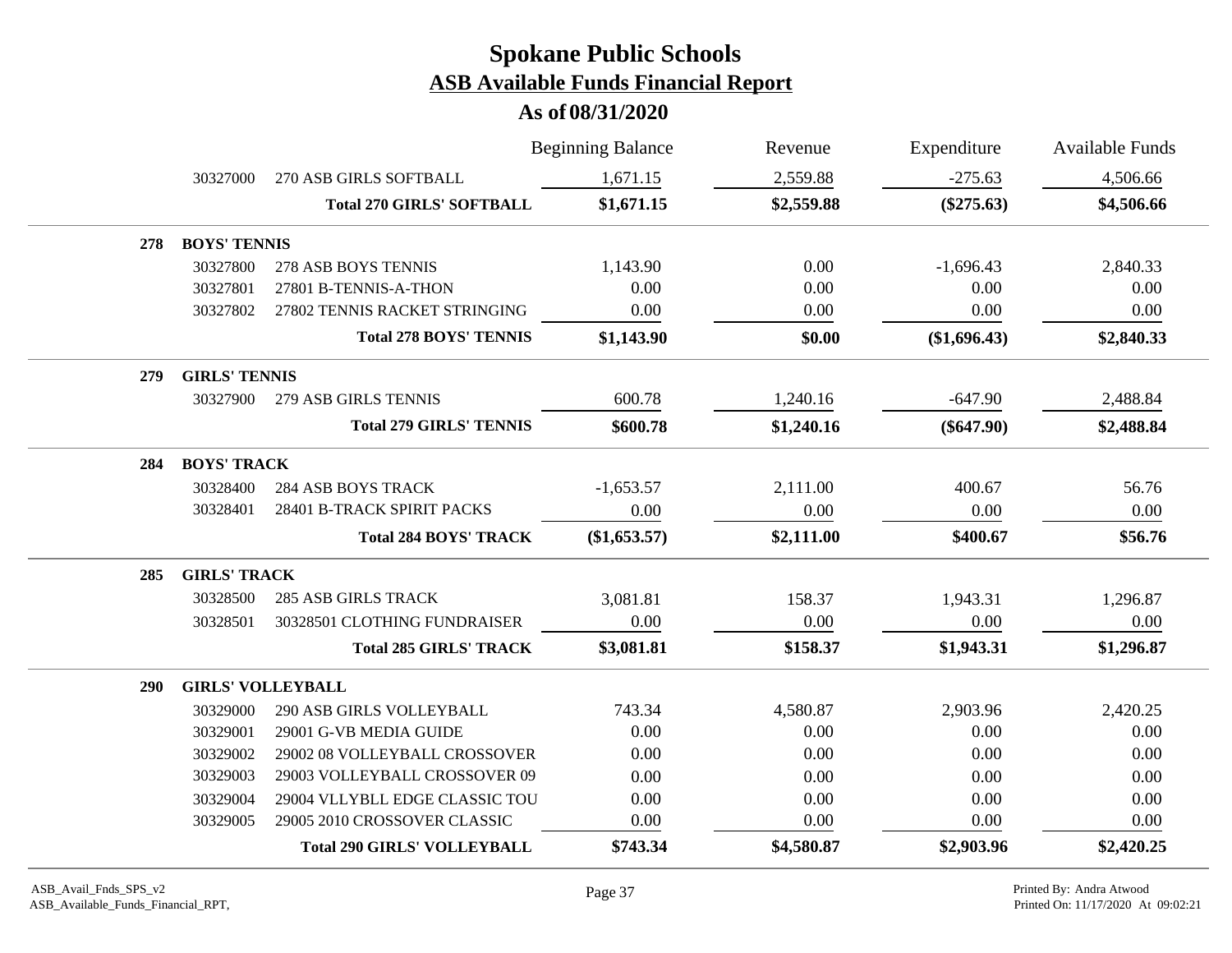|                                                             |                                 |                                           | <b>Beginning Balance</b> | Revenue      | Expenditure | <b>Available Funds</b>                                         |
|-------------------------------------------------------------|---------------------------------|-------------------------------------------|--------------------------|--------------|-------------|----------------------------------------------------------------|
| 291                                                         |                                 | <b>VOLLEY BALL CROSS OVER</b>             |                          |              |             |                                                                |
|                                                             | 30329100                        | 29100 VOLLEY BALL CROSS OVER              | 1,736.82                 | 14,061.00    | 21,915.08   | $-6,117.26$                                                    |
|                                                             | 30329101                        | 29101 COACHES CLINIC                      | 16,453.64                | 0.00         | 576.99      | 15,876.65                                                      |
|                                                             |                                 | <b>Total 291 VOLLEY BALL CROSS OVER</b>   | \$18,190.46              | \$14,061.00  | \$22,492.07 | \$9,759.39                                                     |
| 294                                                         | <b>BOYS' WRESTLING</b>          |                                           |                          |              |             |                                                                |
|                                                             | 30329400                        | <b>294 ASB WRESTLING</b>                  | $-3,275.16$              | 4,241.92     | 4,436.76    | $-3,470.00$                                                    |
|                                                             | 30329401                        | 29401 WRESTLING - FUNDRAISING             | 3,570.00                 | 0.00         | 0.00        | 3,570.00                                                       |
|                                                             |                                 | <b>Total 294 BOYS' WRESTLING</b>          | \$294.84                 | \$4,241.92   | \$4,436.76  | \$100.00                                                       |
|                                                             |                                 | 200 ATHLETICS                             | $(\$205,672.48)$         | \$101,590.56 | \$95,640.35 | $(\$199,722.27)$                                               |
| 308                                                         | <b>VOCATIONAL TRAINING CLUB</b> |                                           |                          |              |             |                                                                |
|                                                             | 30330800                        | 308 ASB VOCATIONAL TRAINING               | 2,407.48                 | 1,223.90     | 1,766.34    | 1,865.04                                                       |
|                                                             | 30330801                        | 30801 POPCORN SALES                       | $-551.45$                | 0.00         | 0.00        | $-551.45$                                                      |
|                                                             | 30330802                        | 30802 PENCIL SALES                        | 0.00                     | 0.00         | 0.00        | 0.00                                                           |
|                                                             |                                 | <b>Total 308 VOCATIONAL TRAINING CLUB</b> | \$1,856.03               | \$1,223.90   | \$1,766.34  | \$1,313.59                                                     |
| 312                                                         | <b>DEBATE CLUB</b>              |                                           |                          |              |             |                                                                |
|                                                             | 30331200                        | 312 ASB DEBATE                            | $-39,900.03$             | 17,223.96    | 14,999.49   | $-37,675.56$                                                   |
|                                                             | 30331201                        | 31201 DEBATE JUDGES                       | 0.00                     | 0.00         | 0.00        | 0.00                                                           |
|                                                             | 30331202                        | 31202 Whitman College WW                  | 0.00                     | 0.00         | 0.00        | 0.00                                                           |
|                                                             | 30331203                        | 31203 DEBATE MEAD TOURNAMENT              | 0.00                     | 0.00         | 0.00        | 0.00                                                           |
|                                                             | 30331204                        | 31204 DEBATE GONZAGA                      | 0.00                     | 0.00         | 0.00        | 0.00                                                           |
|                                                             | 30331205                        | 31205 Berkely Invitational                | 0.00                     | 0.00         | 0.00        | 0.00                                                           |
|                                                             | 30331206                        | 31206 DEBATE T FOLEY TOURNMNT             | 0.00                     | 0.00         | 0.00        | 0.00                                                           |
|                                                             | 30331207                        | 31207 DEBATE SOUTHSIDE INVITE             | 35,797.26                | 4,105.50     | 0.00        | 39,902.76                                                      |
|                                                             |                                 | <b>Total 312 DEBATE CLUB</b>              | $(\$4,102.77)$           | \$21,329.46  | \$14,999.49 | \$2,227.20                                                     |
| 313                                                         | <b>DECA CLUB</b>                |                                           |                          |              |             |                                                                |
|                                                             | 30331300                        | 313 ASB D E C A                           | $-2,723.64$              | 3,271.84     | 2,808.65    | $-2,260.45$                                                    |
| ASB Avail Fnds SPS v2<br>ASB_Available_Funds_Financial_RPT, |                                 |                                           | Page 38                  |              |             | Printed By: Andra Atwood<br>Printed On: 11/17/2020 At 09:02:21 |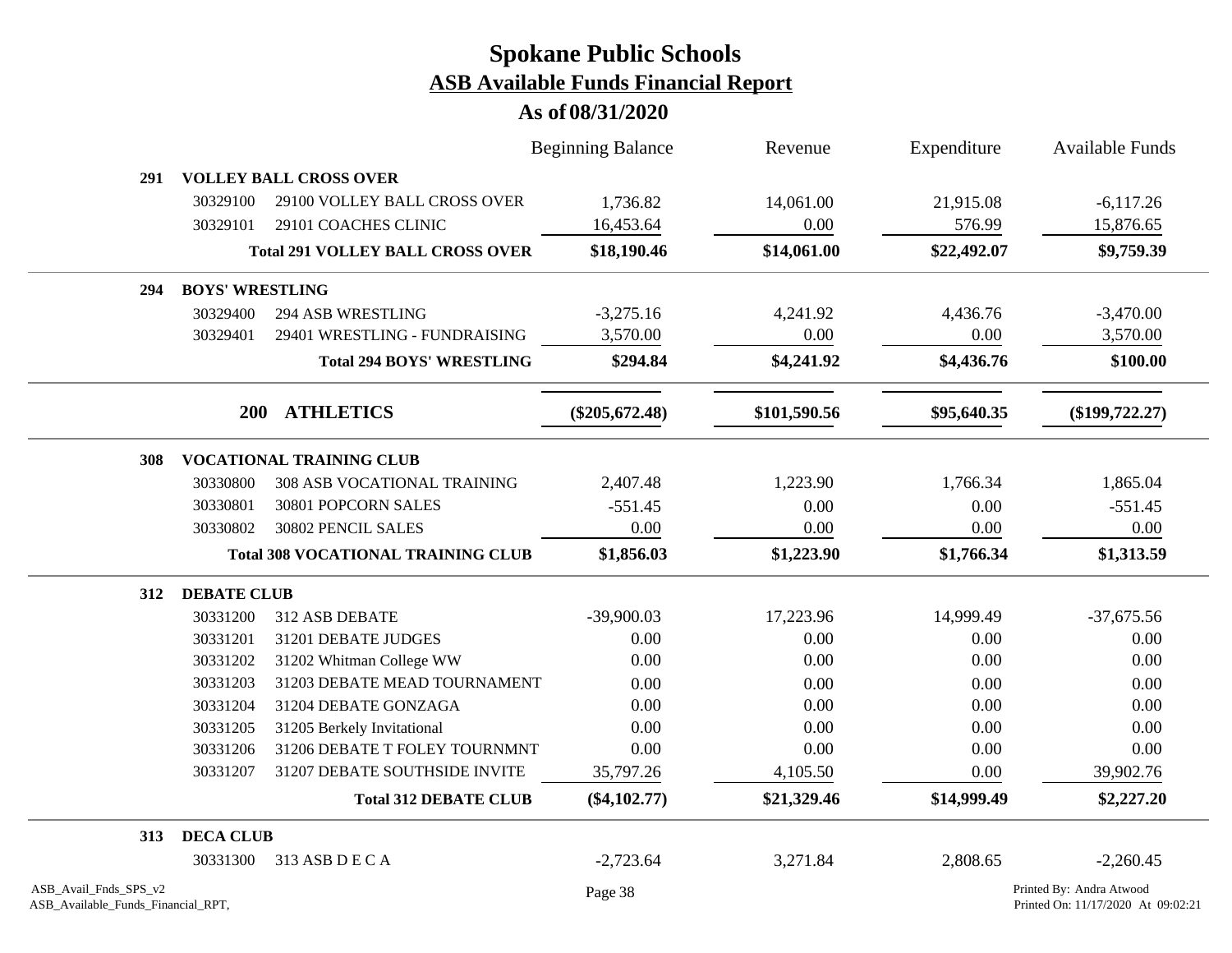|     |                   |                                            | <b>Beginning Balance</b> | Revenue     | Expenditure | <b>Available Funds</b> |
|-----|-------------------|--------------------------------------------|--------------------------|-------------|-------------|------------------------|
|     | 30331301          | 31301 FALL LEADERSHP CONFERNCE             | 0.00                     | 0.00        | 0.00        | 0.00                   |
|     | 30331302          | 31302 ICDC International Conf              | 0.00                     | $0.00\,$    | 0.00        | 0.00                   |
|     | 30331303          | 31303 DECA APPAREL                         | 0.00                     | 0.00        | 0.00        | 0.00                   |
|     | 30331304          | 31304 DECA FIELD TRIPS                     | 0.00                     | 0.00        | 0.00        | 0.00                   |
|     | 30331305          | 31305 DECA WESTERN REGIONALS               | 0.00                     | 0.00        | 0.00        | 0.00                   |
|     | 30331308          | 31308 DECA STATE                           | 0.00                     | 0.00        | 0.00        | 0.00                   |
|     | 30331310          | 31310 DECA NEW YORK CITY                   | $-7,233.97$              | 0.00        | 0.00        | $-7,233.97$            |
|     | 30331311          | 31311 DECA TIES                            | 0.00                     | 0.00        | 0.00        | 0.00                   |
|     |                   | <b>Total 313 DECA CLUB</b>                 | $(\$9,957.61)$           | \$3,271.84  | \$2,808.65  | $(\$9,494.42)$         |
| 314 | <b>DECA STORE</b> |                                            |                          |             |             |                        |
|     | 30331400          | 314 ASB DECA STORE                         | 6,658.13                 | 21,253.24   | 17,065.20   | 10,846.17              |
|     |                   | <b>Total 314 DECA STORE</b>                | \$6,658.13               | \$21,253.24 | \$17,065.20 | \$10,846.17            |
| 315 | <b>DRAMA CLUB</b> |                                            |                          |             |             |                        |
|     | 30331500          | <b>315 ASB THEATRE ARTS</b>                | $-14,356.90$             | 4,881.00    | 13,810.24   | $-23,286.14$           |
|     | 30331501          | 31501 THEATRE ARTS THESPERADOS             | 13.39                    | 0.00        | 0.00        | 13.39                  |
|     | 30331503          | 31503 THEATRE ARTS FESTIVALS               | $-302.60$                | 0.00        | 0.00        | $-302.60$              |
|     |                   | <b>Total 315 DRAMA CLUB</b>                | (\$14,646.11)            | \$4,881.00  | \$13,810.24 | $(\$23,575.35)$        |
| 316 |                   | <b>DRAMATIC PRODUCTIONS CLUB</b>           |                          |             |             |                        |
|     | 30331600          | 316 ASB THEATRE ARTS PRODUCTN              | 43,560.87                | 22,779.33   | 7,971.04    | 58,369.16              |
|     |                   | <b>Total 316 DRAMATIC PRODUCTIONS CLUB</b> | \$43,560.87              | \$22,779.33 | \$7,971.04  | \$58,369.16            |
| 326 |                   | <b>VALUING INDIVIDUAL PEOPLE</b>           |                          |             |             |                        |
|     | 30332600          | 326 VALUING INDIVIDUAL PEOPLE              | $-18.18$                 | 0.00        | 0.00        | $-18.18$               |
|     | 30332601          | 32601 VIP FACT CLUB                        | 0.00                     | 0.00        | 0.00        | 0.00                   |
|     |                   | <b>Total 326 VALUING INDIVIDUAL PEOPLE</b> | (\$18.18)                | \$0.00      | \$0.00      | (\$18.18)              |
| 329 |                   | <b>PRO START - FOOD SERVICES CLUB</b>      |                          |             |             |                        |
|     | 30332900          | 329 ASB FOOD SERVICE CLUB                  | 0.00                     | 0.00        | 0.00        | 0.00                   |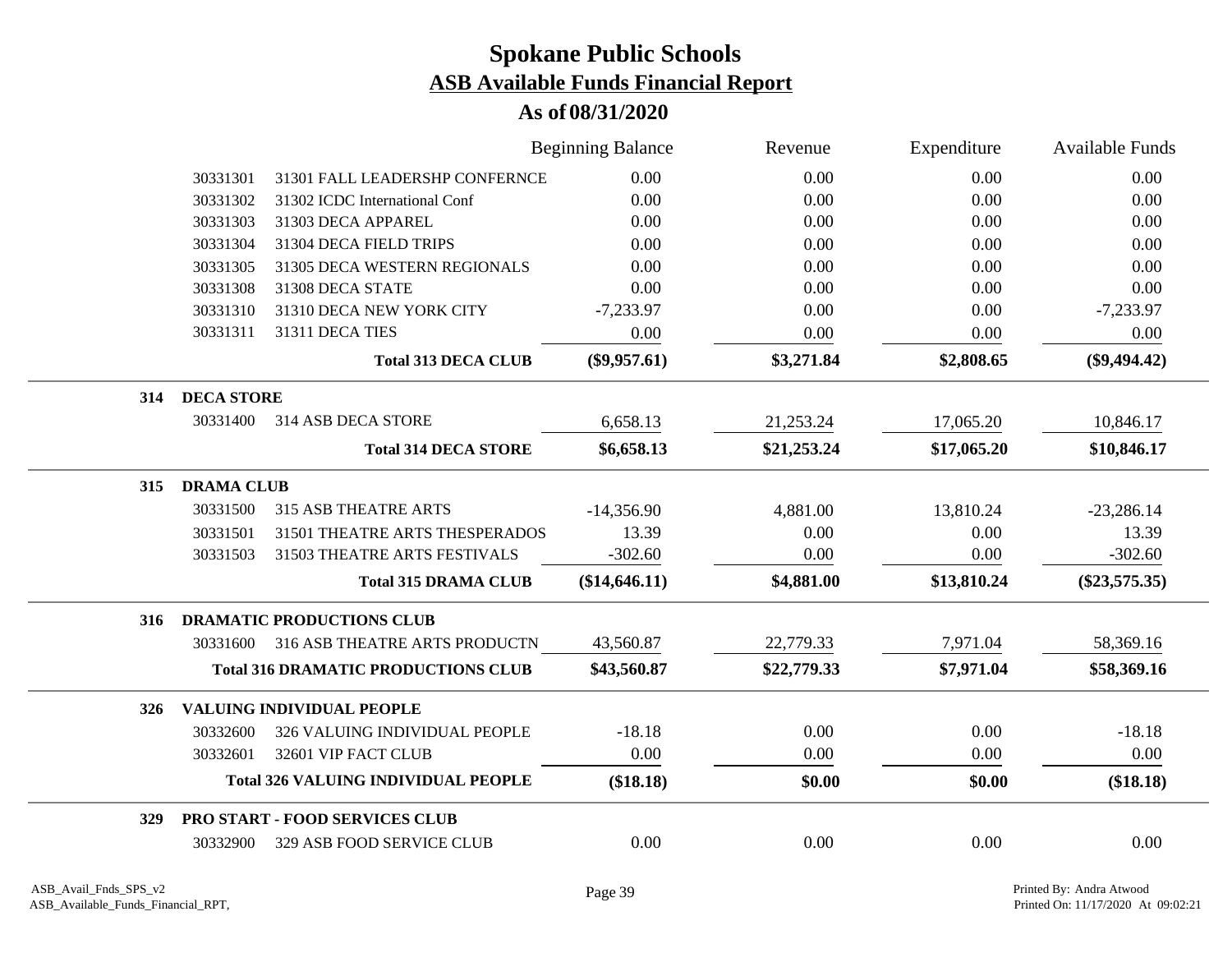|            |                        |                                                 | <b>Beginning Balance</b> | Revenue    | Expenditure  | <b>Available Funds</b> |
|------------|------------------------|-------------------------------------------------|--------------------------|------------|--------------|------------------------|
|            | 30332901               | 32901 FOOD SERVICE ESPRESSO                     | 0.00                     | 0.00       | 0.00         | 0.00                   |
|            |                        | <b>Total 329 PRO START - FOOD SERVICES CLUB</b> | \$0.00                   | \$0.00     | \$0.00       | \$0.00                 |
| <b>332</b> | <b>GERMAN CLUB</b>     |                                                 |                          |            |              |                        |
|            | 30333200               | 332 ASB GERMAN CLUB                             | 111.82                   | 40.00      | 26.70        | 125.12                 |
|            |                        | <b>Total 332 GERMAN CLUB</b>                    | \$111.82                 | \$40.00    | \$26.70      | \$125.12               |
| <b>333</b> | <b>JAPANESE CLUB</b>   |                                                 |                          |            |              |                        |
|            | 30333300               | 33300 JAPANESE CLASS                            | 222.17                   | 0.00       | $-49.65$     | 271.82                 |
|            |                        | <b>Total 333 JAPANESE CLUB</b>                  | \$222.17                 | \$0.00     | $(\$49.65)$  | \$271.82               |
| 334        | <b>SPANISH CLUB</b>    |                                                 |                          |            |              |                        |
|            | 30333400               | 334 ASB SPANISH CLUB                            | 435.99                   | 0.00       | 0.00         | 435.99                 |
|            |                        | <b>Total 334 SPANISH CLUB</b>                   | \$435.99                 | \$0.00     | \$0.00       | \$435.99               |
| <b>335</b> | <b>FRENCH CLUB</b>     |                                                 |                          |            |              |                        |
|            | 30333500               | <b>335 ASB FRENCH CLUB</b>                      | 163.98                   | 63.00      | 546.15       | $-319.17$              |
|            | 30333501               | 33501 FRENCH CLUB CANDY SALE                    | 0.00                     | 0.00       | 0.00         | 0.00                   |
|            |                        | <b>Total 335 FRENCH CLUB</b>                    | \$163.98                 | \$63.00    | \$546.15     | $(\$319.17)$           |
| 356        | <b>BAND CLUB</b>       |                                                 |                          |            |              |                        |
|            | 30335600               | 356 ASB BAND                                    | $-5,417.40$              | 4,831.51   | 507.03       | $-1,092.92$            |
|            | 30335601               | 35601 HOMECOMING DANCE                          | 0.00                     | 0.00       | 0.00         | 0.00                   |
|            |                        | <b>Total 356 BAND CLUB</b>                      | $(\$5,417.40)$           | \$4,831.51 | \$507.03     | (\$1,092.92)           |
| 358        | <b>CHORAL CLUB</b>     |                                                 |                          |            |              |                        |
|            | 30335800               | <b>358 ASB CHORAL</b>                           | 386.79                   | 398.82     | $-900.00$    | 1,685.61               |
|            |                        | <b>Total 358 CHORAL CLUB</b>                    | \$386.79                 | \$398.82   | $(\$900.00)$ | \$1,685.61             |
| 365        | <b>MUSIC ORCHESTRA</b> |                                                 |                          |            |              |                        |
|            | 30336500               | <b>365 ASB ORCHESTRA</b>                        | $-4,340.85$              | 3,702.60   | $-1,258.01$  | 619.76                 |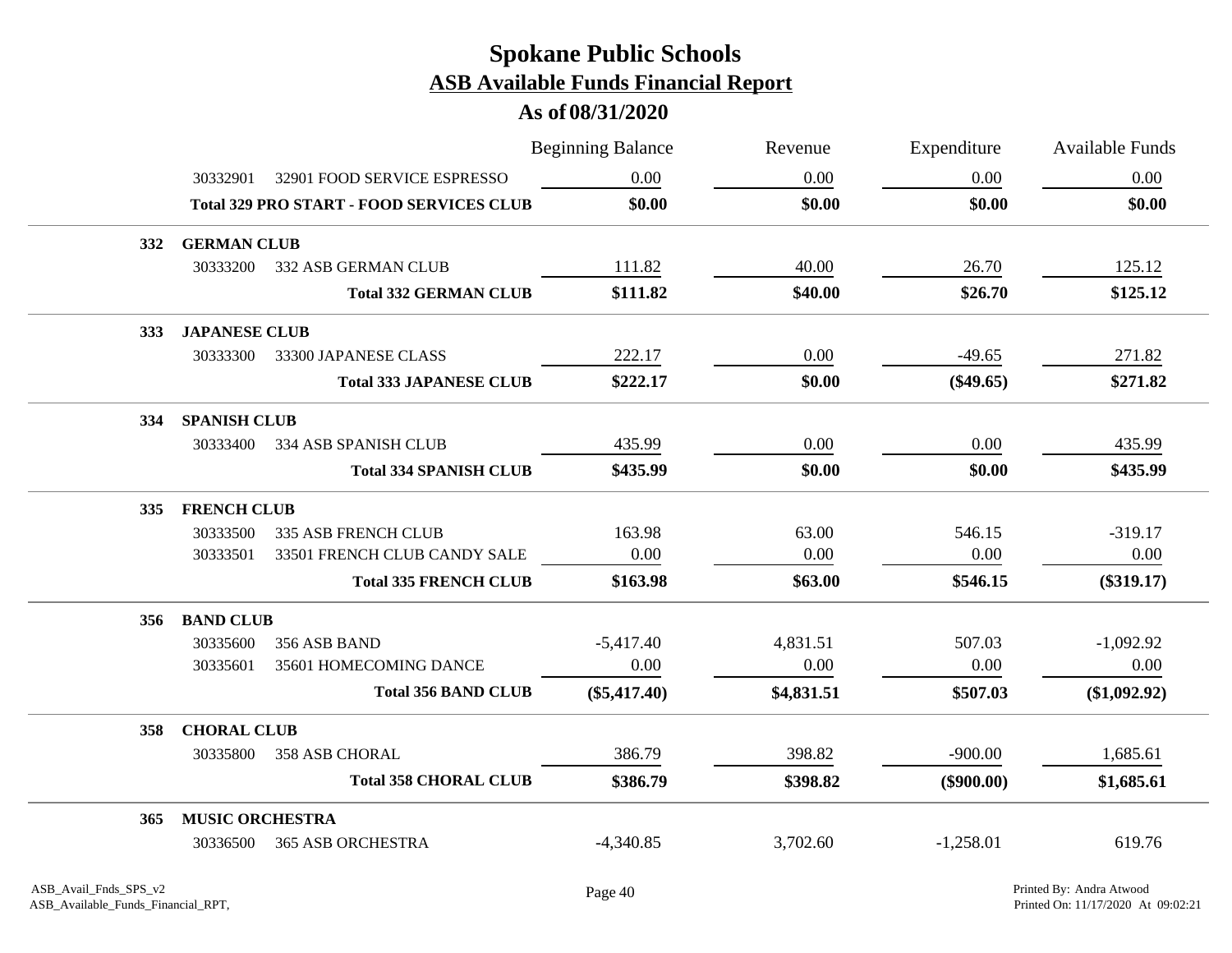|     |                       |                                  | <b>Beginning Balance</b> | Revenue    | Expenditure  | <b>Available Funds</b> |
|-----|-----------------------|----------------------------------|--------------------------|------------|--------------|------------------------|
|     |                       | <b>Total 365 MUSIC ORCHESTRA</b> | $(\$4,340.85)$           | \$3,702.60 | (\$1,258.01) | \$619.76               |
| 382 | <b>ASB COMPUTER</b>   |                                  |                          |            |              |                        |
|     | 30338200              | 38200 ASB CYBER PATRIOTS         | 1,890.33                 | 0.00       | 0.00         | 1,890.33               |
|     |                       | <b>Total 382 ASB COMPUTER</b>    | \$1,890.33               | \$0.00     | \$0.00       | \$1,890.33             |
| 390 | <b>CLASS OF 2020</b>  |                                  |                          |            |              |                        |
|     | 30339000              | 39000 CLASS OF 2020              | 1,545.94                 | 3,041.50   | 1,580.69     | 3,006.75               |
|     | 30339002              | 39002 RUBBER CHICKEN SHIRTS      | 0.00                     | 0.00       | 0.00         | 0.00                   |
|     |                       | <b>Total 390 CLASS OF 2020</b>   | \$1,545.94               | \$3,041.50 | \$1,580.69   | \$3,006.75             |
| 391 | <b>CLASS OF 2021</b>  |                                  |                          |            |              |                        |
|     | 30339100              | 39100 CLASS OF 2021              | 338.89                   | 0.00       | $-100.00$    | 438.89                 |
|     |                       | <b>Total 391 CLASS OF 2021</b>   | \$338.89                 | \$0.00     | $(\$100.00)$ | \$438.89               |
| 392 | <b>CLASS OF 2022</b>  |                                  |                          |            |              |                        |
|     | 30339200              | 39200 CLASS OF 2022              | 245.19                   | 164.99     | $-42.50$     | 452.68                 |
|     | 30339201              | 39201 CLASS 2022 T-SHIRTS        | 0.00                     | 0.00       | 0.00         | 0.00                   |
|     |                       | <b>Total 392 CLASS OF 2022</b>   | \$245.19                 | \$164.99   | $(\$42.50)$  | \$452.68               |
| 396 | ASB CLASS 2026        |                                  |                          |            |              |                        |
|     | 30339600              | 396 ASB CLASS OF 2026            | 0.00                     | 0.00       | 0.00         | 0.00                   |
|     |                       | Total 396 ASB CLASS 2026         | \$0.00                   | \$0.00     | \$0.00       | \$0.00                 |
| 397 | <b>ASB CLASS 2017</b> |                                  |                          |            |              |                        |
|     | 30339700              | 397 CLASS OF 2017                | 0.00                     | 0.00       | 0.00         | 0.00                   |
|     |                       | Total 397 ASB CLASS 2017         | \$0.00                   | \$0.00     | \$0.00       | \$0.00                 |
| 398 | <b>ASB CLASS 2018</b> |                                  |                          |            |              |                        |
|     | 30339800              | 398 CLASS OF 2018                | 1,191.22                 | 0.00       | 0.00         | 1,191.22               |
|     | 30339801              | 39801 ASB 2018SADIE HAWKINS      | 0.00                     | 0.00       | 0.00         | 0.00                   |
|     |                       |                                  |                          |            |              |                        |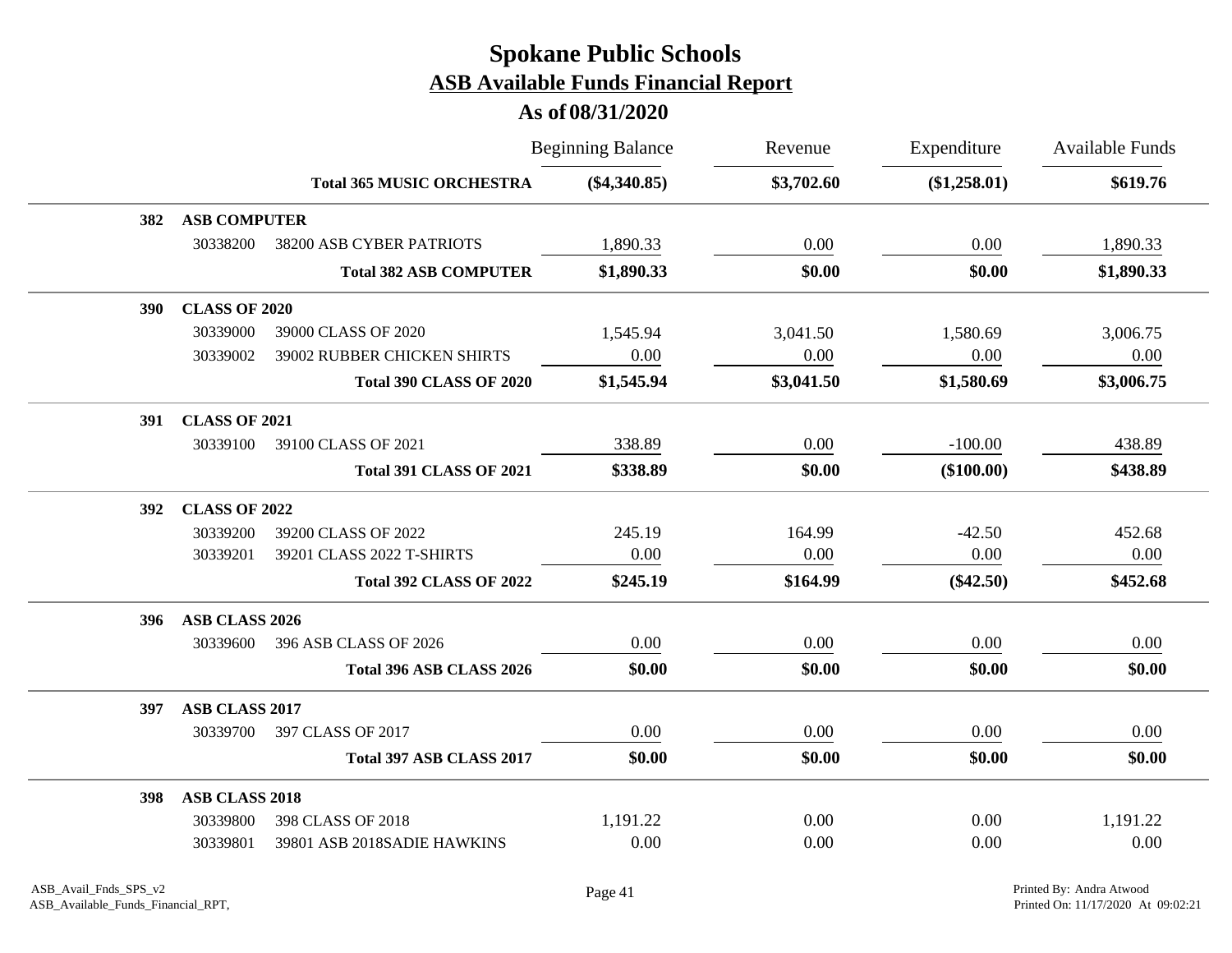|     |                         |                                              | <b>Beginning Balance</b> | Revenue     | Expenditure  | Available Funds |
|-----|-------------------------|----------------------------------------------|--------------------------|-------------|--------------|-----------------|
|     | 30339802                | <b>39802 RUBBER CHICKEN SHIRTS</b>           | 0.00                     | 0.00        | 0.00         | 0.00            |
|     | 30339804                | 39804 CLASS 2018 PROM                        | 0.00                     | 0.00        | 0.00         | 0.00            |
|     |                         | Total 398 ASB CLASS 2018                     | \$1,191.22               | \$0.00      | \$0.00       | \$1,191.22      |
| 399 | ASB CLASS 2019          |                                              |                          |             |              |                 |
|     | 30339900                | 399 CLASS OF 2019                            | 1,472.98                 | 0.00        | $-100.00$    | 1,572.98        |
|     | 30339901                | 39901 CLASS 2019 T-SHIRTS                    | 0.00                     | 0.00        | 0.00         | 0.00            |
|     | 30339902                | 39902 CLASS 2019 RUBBER CHICKN               | 0.00                     | 0.00        | 0.00         | 0.00            |
|     | 30339903                | 39902 CLASS 2019 MR. SAXON                   | 0.00                     | 0.00        | 0.00         | 0.00            |
|     | 30339904                | 39904 CLASS OF 2019 PROM                     | 0.00                     | 0.00        | 0.00         | 0.00            |
|     |                         | Total 399 ASB CLASS 2019                     | \$1,472.98               | \$0.00      | $(\$100.00)$ | \$1,572.98      |
|     |                         | 300 CLASS                                    | \$21,597.41              | \$86,981.19 | \$58,631.37  | \$49,947.23     |
| 415 | <b>ASB CHEERLEADERS</b> |                                              |                          |             |              |                 |
|     | 30341500                | <b>415 ASB CHEERLEADERS</b>                  | 3,330.37                 | 13,991.60   | 18,808.57    | $-1,486.60$     |
|     | 30341502                | 41502 CHEER CLINIC                           | $-347.15$                | 0.00        | 0.00         | $-347.15$       |
|     | 30341503                | 41503 CHEERLEADERS PIE SALE                  | 0.00                     | 0.00        | 0.00         | 0.00            |
|     | 30341504                | <b>41504 FATHER DAUGHTER DANCE</b>           | $-1,035.00$              | 0.00        | 0.00         | $-1,035.00$     |
|     | 30341505                | 41505 SUMMER CHEER CAMP                      | 0.00                     | 0.00        | 0.00         | 0.00            |
|     | 30341508                | 41508 CHEERLEADERS 2008                      | 0.00                     | 0.00        | 0.00         | 0.00            |
|     |                         | <b>Total 415 ASB CHEERLEADERS</b>            | \$1,948.22               | \$13,991.60 | \$18,808.57  | $(\$2,868.75)$  |
| 416 |                         | ASB SENIORS HELPING SENIORS                  |                          |             |              |                 |
|     | 30341600                | 416 ASB SENIORS HELP SENIORS                 | 0.00                     | 0.00        | 0.00         | 0.00            |
|     |                         | <b>Total 416 ASB SENIORS HELPING SENIORS</b> | \$0.00                   | \$0.00      | \$0.00       | \$0.00          |
| 420 | <b>ASB LEADERSHIP</b>   |                                              |                          |             |              |                 |
|     | 30342000                | <b>420 ASB LEADERSHIP</b>                    | 0.00                     | 0.00        | 0.00         | 0.00            |
|     |                         | <b>Total 420 ASB LEADERSHIP</b>              | \$0.00                   | \$0.00      | \$0.00       | \$0.00          |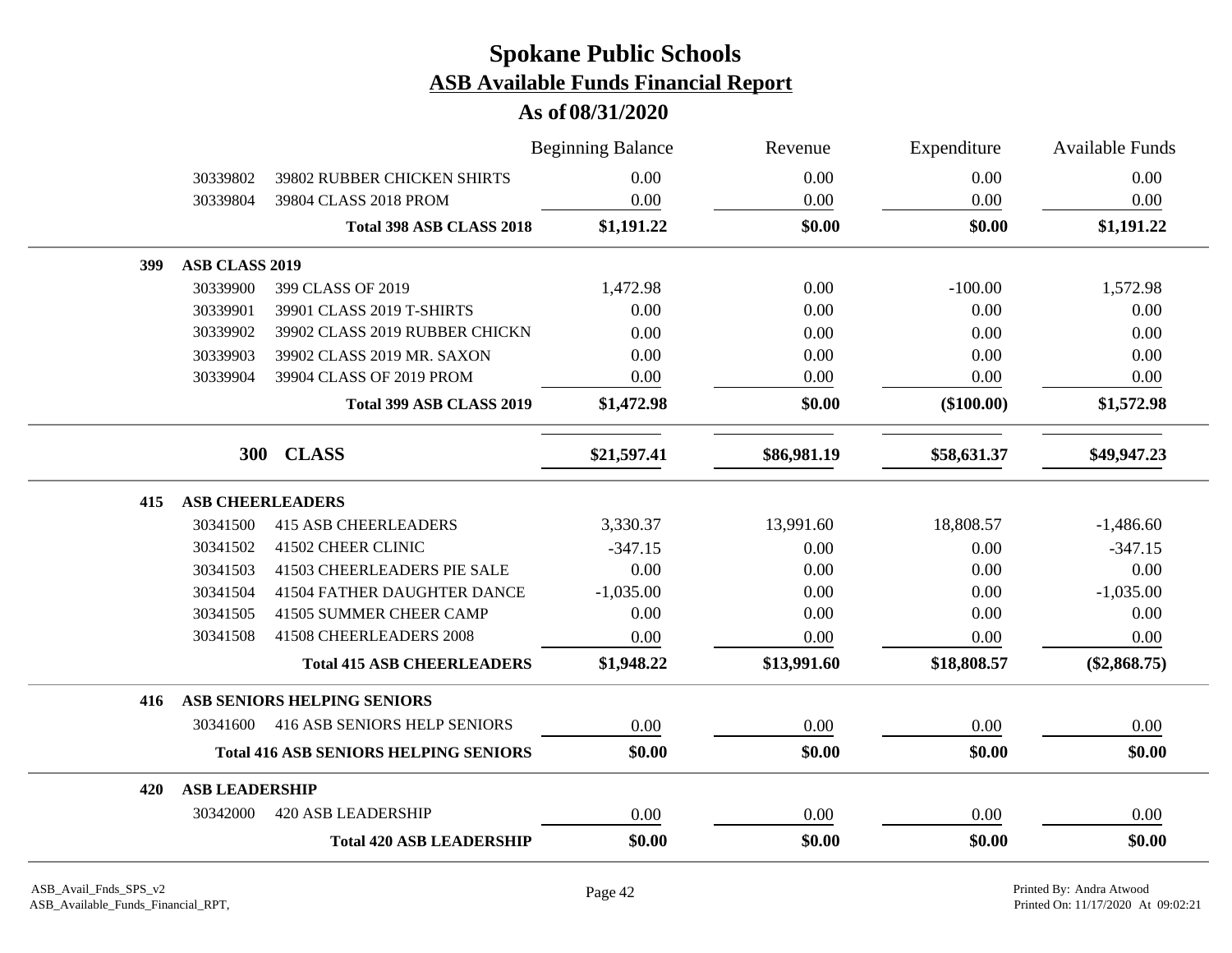|     |                         |                                           | <b>Beginning Balance</b> | Revenue    | Expenditure | Available Funds |
|-----|-------------------------|-------------------------------------------|--------------------------|------------|-------------|-----------------|
| 421 |                         | <b>BLACK STUDENT UNION</b>                |                          |            |             |                 |
|     | 30342100                | <b>421 ASB BLACK STUDENT UNION</b>        | 0.00                     | 0.00       | 0.00        | 0.00            |
|     |                         | <b>Total 421 BLACK STUDENT UNION</b>      | \$0.00                   | \$0.00     | \$0.00      | \$0.00          |
| 423 | <b>ASB CHESS CLUB</b>   |                                           |                          |            |             |                 |
|     | 30342300                | <b>423 ASB CHESS CLUB</b>                 | 200.00                   | 0.00       | 0.00        | 200.00          |
|     |                         | <b>Total 423 ASB CHESS CLUB</b>           | \$200.00                 | \$0.00     | \$0.00      | \$200.00        |
| 426 |                         | <b>WA DRUG FREE YOUTH</b>                 |                          |            |             |                 |
|     | 30342600                | 426 ASB WA DRUG FREE YOUTH                | 528.35                   | 0.00       | 0.00        | 528.35          |
|     |                         | <b>Total 426 WA DRUG FREE YOUTH</b>       | \$528.35                 | \$0.00     | \$0.00      | \$528.35        |
| 429 |                         | <b>CREATIVE WRITING CLUB</b>              |                          |            |             |                 |
|     | 30342900                | <b>42900 CREATIVE WRITING</b>             | 0.00                     | 0.00       | 0.00        | 0.00            |
|     |                         | <b>Total 429 CREATIVE WRITING CLUB</b>    | \$0.00                   | \$0.00     | \$0.00      | \$0.00          |
| 430 | <b>ASB BIRDWATCHING</b> |                                           |                          |            |             |                 |
|     | 30343000                | <b>430 BIRDWATCHING</b>                   | 150.00                   | 0.00       | 0.00        | 150.00          |
|     |                         | <b>Total 430 ASB BIRDWATCHING</b>         | \$150.00                 | \$0.00     | \$0.00      | \$150.00        |
| 431 |                         | ASB SPORTS MEDICINE CLUB                  |                          |            |             |                 |
|     |                         | 30343100 43100 ASB SPORTS MEDICINE        | $-1,805.16$              | 1,337.30   | 1,638.43    | $-2,106.29$     |
|     |                         | <b>Total 431 ASB SPORTS MEDICINE CLUB</b> | (\$1,805.16)             | \$1,337.30 | \$1,638.43  | $(\$2,106.29)$  |
| 433 | <b>ASB SCREAM TEAM</b>  |                                           |                          |            |             |                 |
|     | 30343300                | <b>433 ASB SCREAM TEAM</b>                | 50.00                    | 0.00       | 0.00        | 50.00           |
|     |                         | <b>Total 433 ASB SCREAM TEAM</b>          | \$50.00                  | \$0.00     | \$0.00      | \$50.00         |
| 444 | <b>ASB PHOTO CLUB</b>   |                                           |                          |            |             |                 |
|     | 30344400                | <b>444 PHOTOGRAPHY CLUB</b>               | 26.00                    | 0.00       | 0.00        | 26.00           |
|     |                         | <b>Total 444 ASB PHOTO CLUB</b>           | \$26.00                  | \$0.00     | \$0.00      | \$26.00         |
|     |                         |                                           |                          |            |             |                 |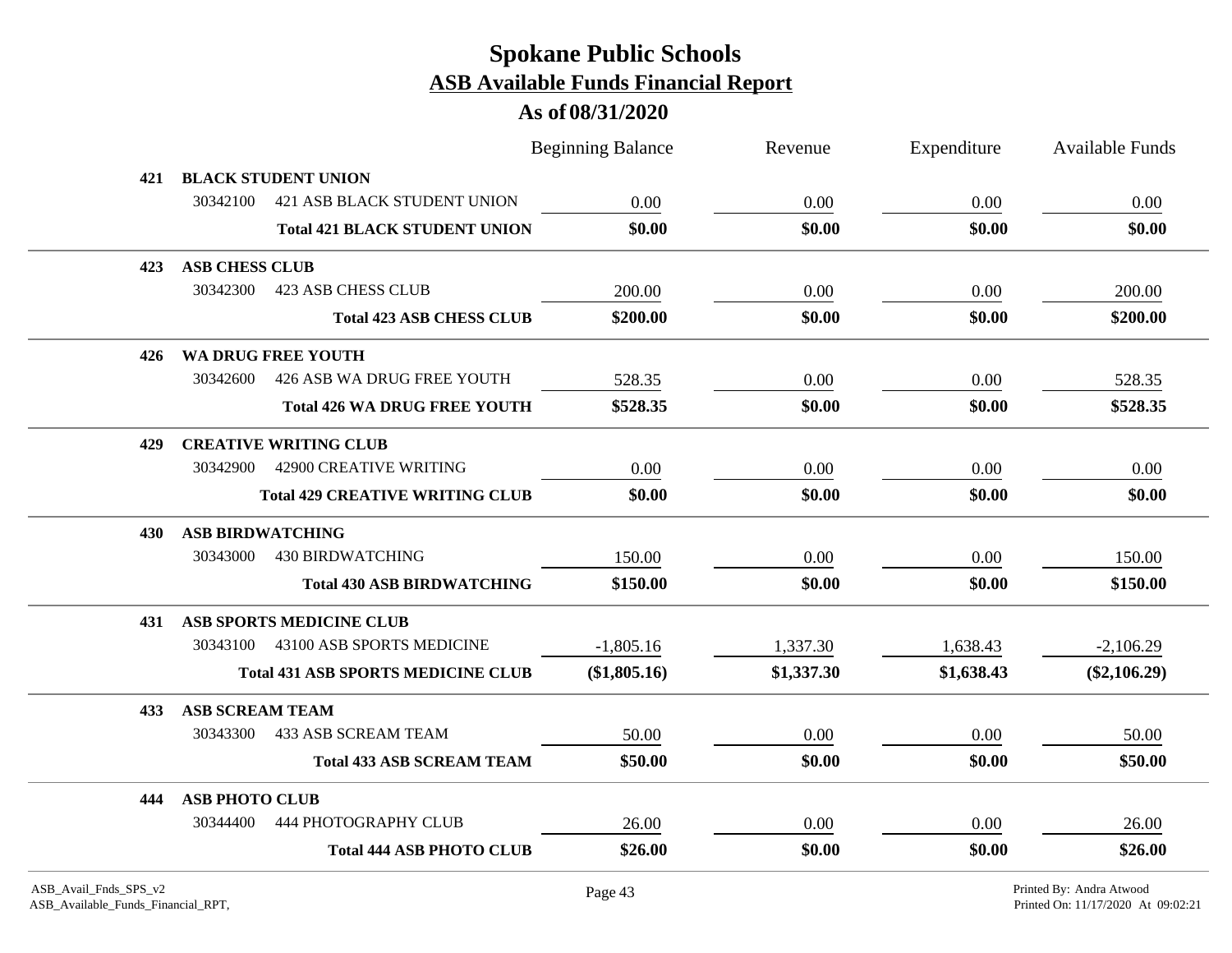|     |                         |                                          | <b>Beginning Balance</b> | Revenue  | Expenditure  | <b>Available Funds</b> |
|-----|-------------------------|------------------------------------------|--------------------------|----------|--------------|------------------------|
| 445 |                         | <b>ENVIRONMENTAL CLUB</b>                |                          |          |              |                        |
|     | 30344500                | 44500 ENVIRONMENTAL CLUB                 | 530.08                   | 0.00     | 0.00         | 530.08                 |
|     |                         | <b>Total 445 ENVIRONMENTAL CLUB</b>      | \$530.08                 | \$0.00   | \$0.00       | \$530.08               |
| 447 | <b>ART CLUB</b>         |                                          |                          |          |              |                        |
|     | 30344700                | 44700 ART CLUB                           | 257.23                   | 100.00   | $-350.00$    | 707.23                 |
|     |                         | <b>Total 447 ART CLUB</b>                | \$257.23                 | \$100.00 | $(\$350.00)$ | \$707.23               |
| 451 |                         | <b>JUNIOR STATE OF AMERICA</b>           |                          |          |              |                        |
|     |                         | 30345100 451 JR STATE OF AMERICA         | 5.25                     | 0.00     | 0.00         | 5.25                   |
|     |                         | <b>Total 451 JUNIOR STATE OF AMERICA</b> | \$5.25                   | \$0.00   | \$0.00       | \$5.25                 |
| 453 | <b>SCIENCE OLYMPIAD</b> |                                          |                          |          |              |                        |
|     | 30345300                | <b>453 ASB SCIENCE CLUB</b>              | 260.00                   | 0.00     | 0.00         | 260.00                 |
|     |                         | <b>Total 453 SCIENCE OLYMPIAD</b>        | \$260.00                 | \$0.00   | \$0.00       | \$260.00               |
| 456 | <b>ASB ARCHERY</b>      |                                          |                          |          |              |                        |
|     | 30345600                | 456 ARCHERY                              | 663.79                   | 0.00     | 412.85       | 250.94                 |
|     |                         | <b>Total 456 ASB ARCHERY</b>             | \$663.79                 | \$0.00   | \$412.85     | \$250.94               |
| 458 | <b>FASHION CLUB</b>     |                                          |                          |          |              |                        |
|     | 30345800                | <b>45800 FASHION CLUB</b>                | 738.02                   | 0.00     | 133.09       | 604.93                 |
|     |                         | <b>Total 458 FASHION CLUB</b>            | \$738.02                 | \$0.00   | \$133.09     | \$604.93               |
| 460 | <b>MATH CLUB</b>        |                                          |                          |          |              |                        |
|     | 30346000                | <b>460 ASB MATH CLUB</b>                 | 90.56                    | 0.00     | 48.00        | 42.56                  |
|     |                         | <b>Total 460 MATH CLUB</b>               | \$90.56                  | \$0.00   | \$48.00      | \$42.56                |
| 461 |                         | <b>HEALTH OCCUPATIONS STUDENTS</b>       |                          |          |              |                        |
|     |                         | 30346100 461 HEALTH OCCUPATION STUDENTS  | 4.41                     | 440.00   | 572.87       | $-128.46$              |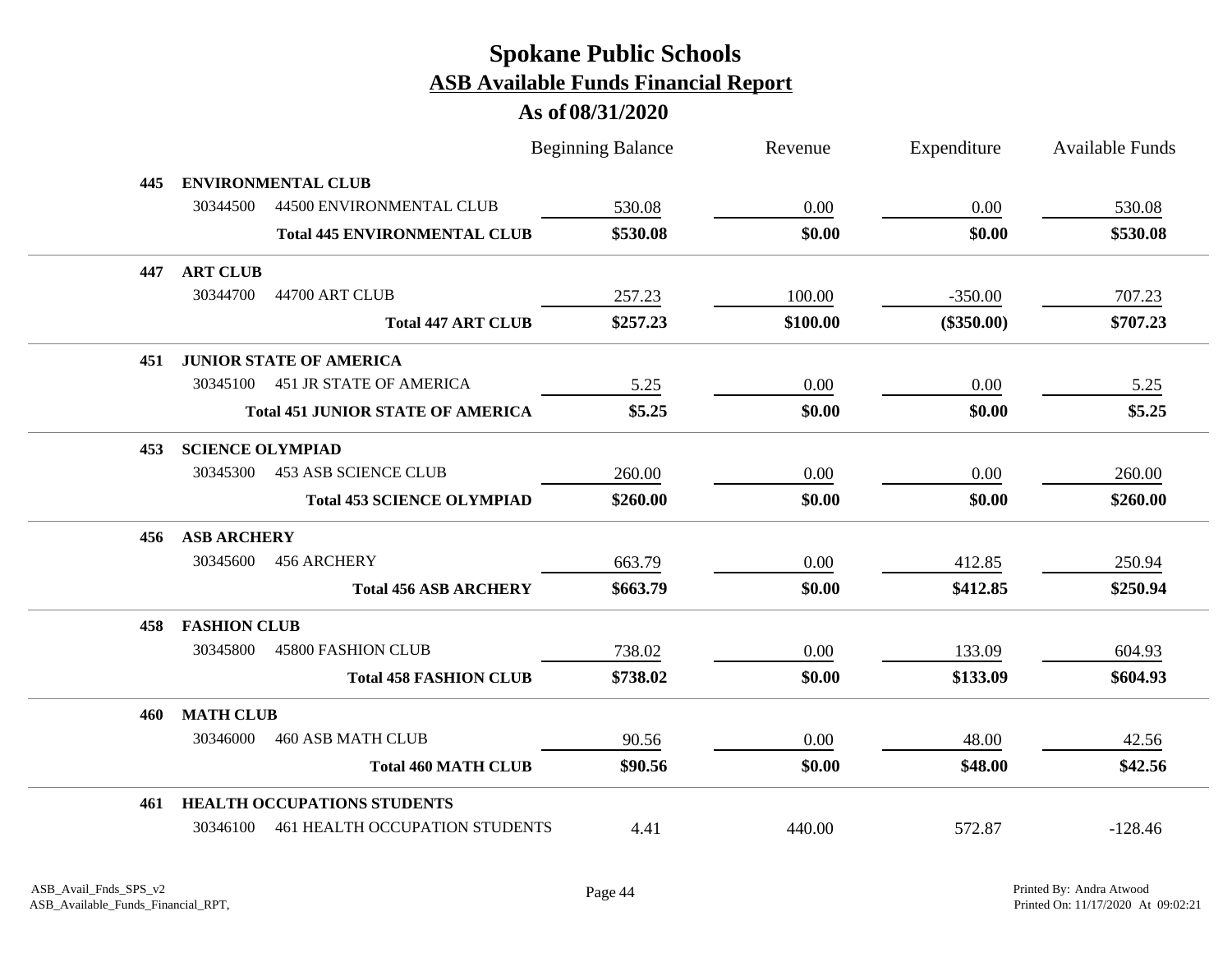|     |                       |                                              | <b>Beginning Balance</b> | Revenue    | Expenditure | <b>Available Funds</b> |
|-----|-----------------------|----------------------------------------------|--------------------------|------------|-------------|------------------------|
|     |                       | <b>Total 461 HEALTH OCCUPATIONS STUDENTS</b> | \$4.41                   | \$440.00   | \$572.87    | $(\$128.46)$           |
| 462 | <b>ROBOTICS CLUB</b>  |                                              |                          |            |             |                        |
|     | 30346200              | <b>46200 ROBOTICS CLUB</b>                   | 1,443.32                 | 784.05     | 784.08      | 1,443.29               |
|     |                       | <b>Total 462 ROBOTICS CLUB</b>               | \$1,443.32               | \$784.05   | \$784.08    | \$1,443.29             |
| 466 | <b>DRILL TEAM</b>     |                                              |                          |            |             |                        |
|     | 30346600              | <b>466 ASB DANCE TEAM</b>                    | 2,979.59                 | 7,245.35   | 7,333.79    | 2,891.15               |
|     | 30346601              | <b>46601 SWEETHEART DANCE</b>                | 0.00                     | 0.00       | 0.00        | 0.00                   |
|     | 30346602              | 46602 DANCE TEAM DANCE CLINIC                | $-27.50$                 | 0.00       | 0.00        | $-27.50$               |
|     | 30346605              | 46605 SUMMER DRILL TEAM CAMP                 | 100.00                   | 0.00       | 0.00        | 100.00                 |
|     |                       | <b>Total 466 DRILL TEAM</b>                  | \$3,052.09               | \$7,245.35 | \$7,333.79  | \$2,963.65             |
| 470 | <b>HONOR SOCIETY</b>  |                                              |                          |            |             |                        |
|     | 30347000              | 470 ASB HONOR SOCIETY                        | 1,198.98                 | 598.97     | 392.45      | 1,405.50               |
|     |                       | <b>Total 470 HONOR SOCIETY</b>               | \$1,198.98               | \$598.97   | \$392.45    | \$1,405.50             |
| 472 |                       | <b>HISPANIC HONOR SOCIETY</b>                |                          |            |             |                        |
|     | 30347200              | 472 ASB HISPANIC HONOR SOCIETY               | 666.06                   | 133.00     | 382.02      | 417.04                 |
|     |                       | <b>Total 472 HISPANIC HONOR SOCIETY</b>      | \$666.06                 | \$133.00   | \$382.02    | \$417.04               |
| 473 |                       | <b>GAY-STRAIGHT ALLIANCE</b>                 |                          |            |             |                        |
|     | 30347300              | 473 GAY STRAIGHT ALLIANCE CLUB               | 21.24                    | 0.00       | 0.00        | 21.24                  |
|     |                       | <b>Total 473 GAY-STRAIGHT ALLIANCE</b>       | \$21.24                  | \$0.00     | \$0.00      | \$21.24                |
| 481 | <b>ASTRONOMY CLUB</b> |                                              |                          |            |             |                        |
|     | 30348100              | <b>481 ASB ASTRONOMY CLUB</b>                | 136.98                   | 0.00       | 0.00        | 136.98                 |
|     |                       | <b>Total 481 ASTRONOMY CLUB</b>              | \$136.98                 | \$0.00     | \$0.00      | \$136.98               |
| 483 |                       | <b>FERRIS ACTION NETWORK</b>                 |                          |            |             |                        |
|     | 30348300              | <b>48300 FERRIS ACTION NETWORK</b>           | $-290.98$                | 100.00     | 0.00        | $-190.98$              |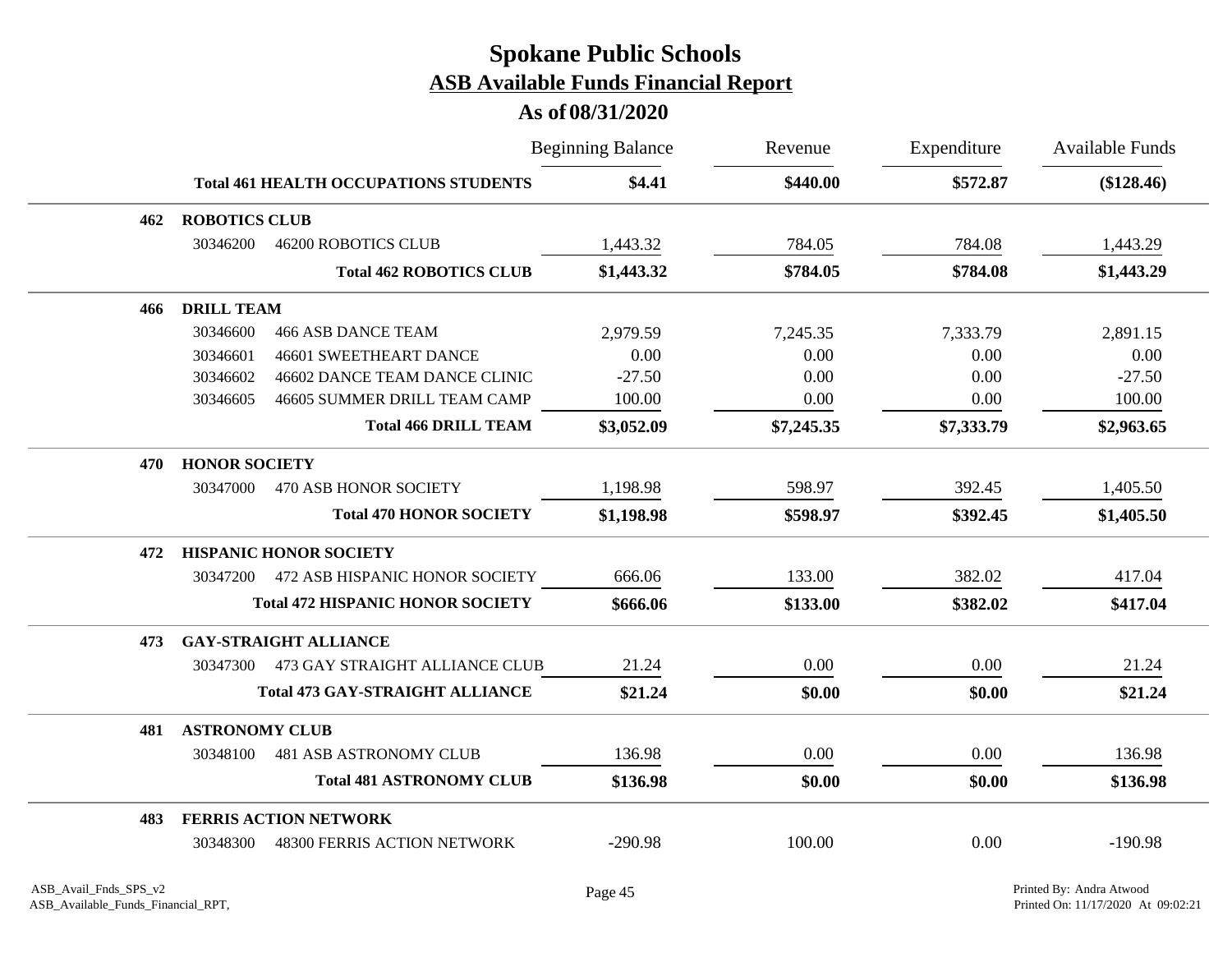|     |            |                     |                                        | <b>Beginning Balance</b> | Revenue     | Expenditure | <b>Available Funds</b><br>$(\$190.98)$ |
|-----|------------|---------------------|----------------------------------------|--------------------------|-------------|-------------|----------------------------------------|
|     |            |                     | <b>Total 483 FERRIS ACTION NETWORK</b> | $(\$290.98)$             | \$100.00    | \$0.00      |                                        |
|     |            | 400                 | <b>CLUBS</b>                           | \$9,874.44               | \$24,730.27 | \$30,156.15 | \$4,448.56                             |
| 305 |            |                     | <b>LEWIS &amp; CLARK HIGH SCHOOL</b>   |                          |             |             |                                        |
|     | 102        | <b>ASB RESERVE</b>  |                                        |                          |             |             |                                        |
|     |            | 30510200            | <b>102 ASB RESERVE</b>                 | 183,837.56               | 0.00        | 0.00        | 183,837.56                             |
|     |            | 30510269            | 10269 ASB RESERVE REPLACEMENT          | 340.00                   | 10.00       | 0.00        | 350.00                                 |
|     |            |                     | <b>Total 102 ASB RESERVE</b>           | \$184,177.56             | \$10.00     | \$0.00      | \$184,187.56                           |
|     | 104        | <b>ASB GENERAL</b>  |                                        |                          |             |             |                                        |
|     |            | 30510400            | 104 ASB GENERAL                        | 31,432.97                | 5,605.70    | 2,175.70    | 34,862.97                              |
|     |            | 30510422            | 10422 RUBBER CHICKEN                   | $-12,328.17$             | 15,444.50   | 15,442.42   | $-12,326.09$                           |
|     |            | 30510442            | 10442 ASB GENERAL MEET-N-GREET         | $-398.42$                | 0.00        | 0.00        | $-398.42$                              |
|     |            |                     | <b>Total 104 ASB GENERAL</b>           | \$18,706.38              | \$21,050.20 | \$17,618.12 | \$22,138.46                            |
|     | 107        | <b>ASB BOOKROOM</b> |                                        |                          |             |             |                                        |
|     |            | 30510772            | 10772 ASB BOOKROOM RESALE ITEM         | 0.00                     | 0.00        | 0.00        | 0.00                                   |
|     |            |                     | <b>Total 107 ASB BOOKROOM</b>          | \$0.00                   | \$0.00      | \$0.00      | \$0.00                                 |
|     | <b>110</b> | <b>ASB GSL CARD</b> |                                        |                          |             |             |                                        |
|     |            | 30511000            | 110 ASB GSL CARDS                      | $-120.00$                | 0.00        | 0.00        | $-120.00$                              |
|     |            | 30511059            | 11059 GSL CARDS PAYMENTS               | 63,799.00                | 24,742.00   | 44,307.09   | 44,233.91                              |
|     |            | 30511069            | 11069 GSL REPLACEMENT CARDS            | 245.00                   | 85.00       | 245.44      | 84.56                                  |
|     |            |                     | <b>Total 110 ASB GSL CARD</b>          | \$63,924.00              | \$24,827.00 | \$44,552.53 | \$44,198.47                            |
|     | 131        | <b>ASB YEARBOOK</b> |                                        |                          |             |             |                                        |
|     |            | 30513100            | <b>131 ASB YEARBOOK</b>                | 76,045.97                | 33,886.00   | 44,552.41   | 65,379.56                              |
|     |            | 30513106            | 13106 YEARBOOK BABY ADS                | 7,510.65                 | 7,205.00    | 102.13      | 14,613.52                              |
|     |            | 30513190            | 13190 ARCHIVE YRBK SALE - WEB          | 122.00                   | 167.00      | 3.03        | 285.97                                 |
|     |            |                     |                                        |                          |             |             |                                        |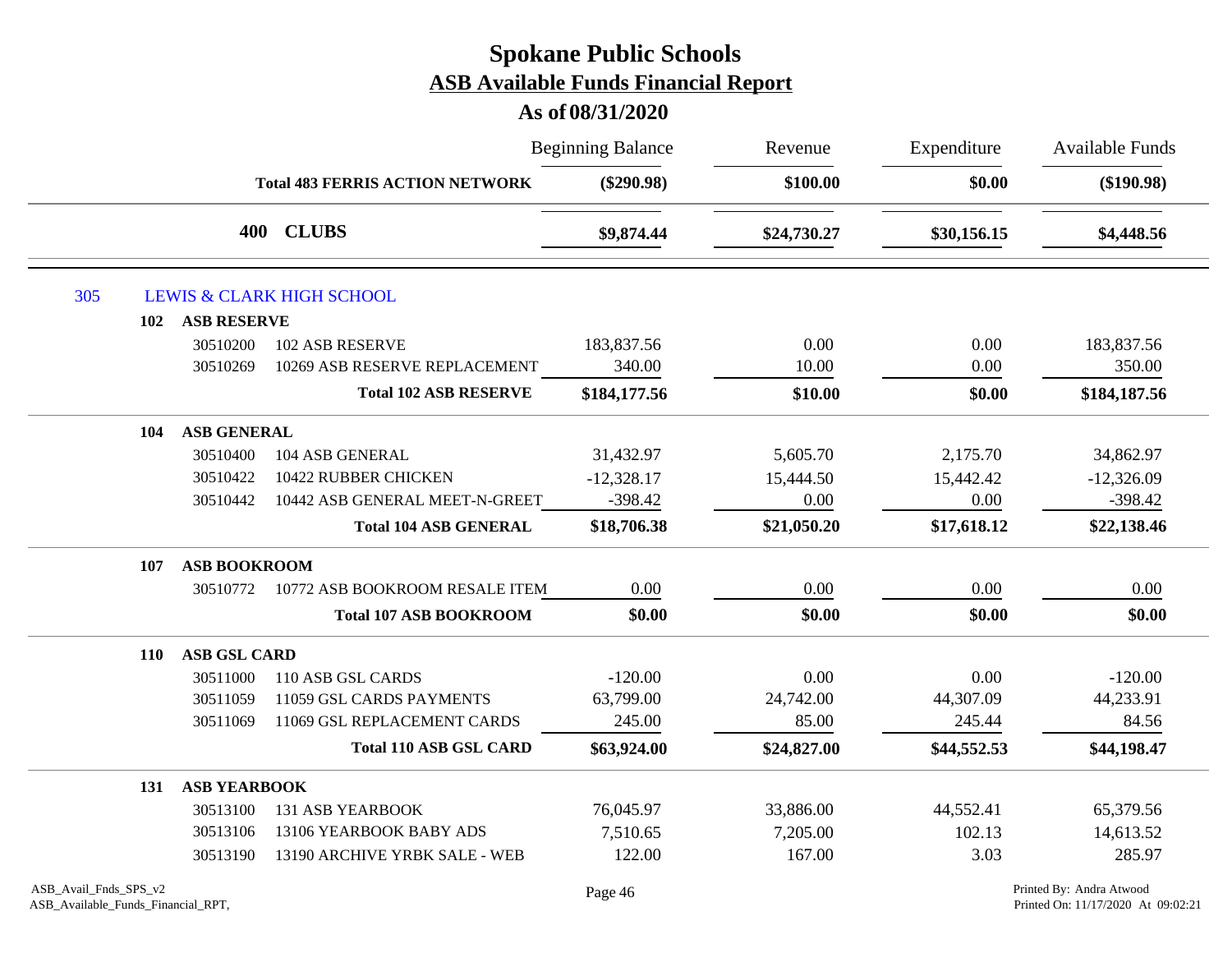#### **As of 08/31/2020**

|            |                        |                                         | <b>Beginning Balance</b> | Revenue     | Expenditure  | Available Funds |
|------------|------------------------|-----------------------------------------|--------------------------|-------------|--------------|-----------------|
|            |                        | <b>Total 131 ASB YEARBOOK</b>           | \$83,678.62              | \$41,258.00 | \$44,657.57  | \$80,279.05     |
| <b>140</b> | <b>ASB CONCESSIONS</b> |                                         |                          |             |              |                 |
|            | 30514000               | <b>140 ASB CONCESSIONS</b>              | 14,984.31                | 3,976.96    | 0.00         | 18,961.27       |
|            |                        | <b>Total 140 ASB CONCESSIONS</b>        | \$14,984.31              | \$3,976.96  | \$0.00       | \$18,961.27     |
| 165        | <b>ASB NEWSPAPER</b>   |                                         |                          |             |              |                 |
|            | 30516500               | <b>165 ASB NEWSPAPER</b>                | 653.71                   | 0.00        | 0.00         | 653.71          |
|            | 30516503               | 16503 NEWPAPER ADS                      | 400.00                   | 0.00        | 0.00         | 400.00          |
|            | 30516522               | 16522 ASB NEWSPAPER DONATION            | 0.00                     | 0.00        | 0.00         | 0.00            |
|            |                        | <b>Total 165 ASB NEWSPAPER</b>          | \$1,053.71               | \$0.00      | \$0.00       | \$1,053.71      |
| 192        | <b>ASB PARKING LOT</b> |                                         |                          |             |              |                 |
|            | 30519200               | <b>192 ASB PARKING LOT</b>              | 6,541.34                 | 650.00      | 611.59       | 6,579.75        |
|            |                        | <b>Total 192 ASB PARKING LOT</b>        | \$6,541.34               | \$650.00    | \$611.59     | \$6,579.75      |
|            | <b>100</b>             | <b>GENERAL ASB</b>                      | \$373,065.92             | \$91,772.16 | \$107,439.81 | \$357,398.27    |
| 202        |                        | <b>ASB ATHLETIC EQUIPMENT</b>           |                          |             |              |                 |
|            | 30520200               | 202 ASB ATHLETIC EQUIPMENT              | 5,850.00                 | 0.00        | 0.00         | 5,850.00        |
|            |                        | <b>Total 202 ASB ATHLETIC EQUIPMENT</b> | \$5,850.00               | \$0.00      | \$0.00       | \$5,850.00      |
| 205        |                        | <b>GENERAL ATHLETICS</b>                |                          |             |              |                 |
|            | 30520500               | <b>205 ASB GENERAL ATHLETICS</b>        | 120,624.27               | 21,919.63   | 7,006.88     | 135,537.02      |
|            | 30520520               | 20520 GENERAL ATH-EQUIPMENT             | $-21,421.37$             | 0.00        | 0.00         | $-21,421.37$    |
|            | 30520544               | 20544 GENERAL ATHLETICS - GATE          | 10,689.00                | 2,701.00    | 0.00         | 13,390.00       |
|            | 30520580               | 20580 GENERAL ATHL-OFFICICIALS          | $-39,886.18$             | 0.00        | 3,779.84     | $-43,666.02$    |
|            | 30520590               | 20590 GENERAL RUBBER CHICKEN            | 0.00                     | 0.00        | 0.00         | 0.00            |
|            |                        | <b>Total 205 GENERAL ATHLETICS</b>      | \$70,005.72              | \$24,620.63 | \$10,786.72  | \$83,839.63     |

**206 LEAGUE ATHLETICS**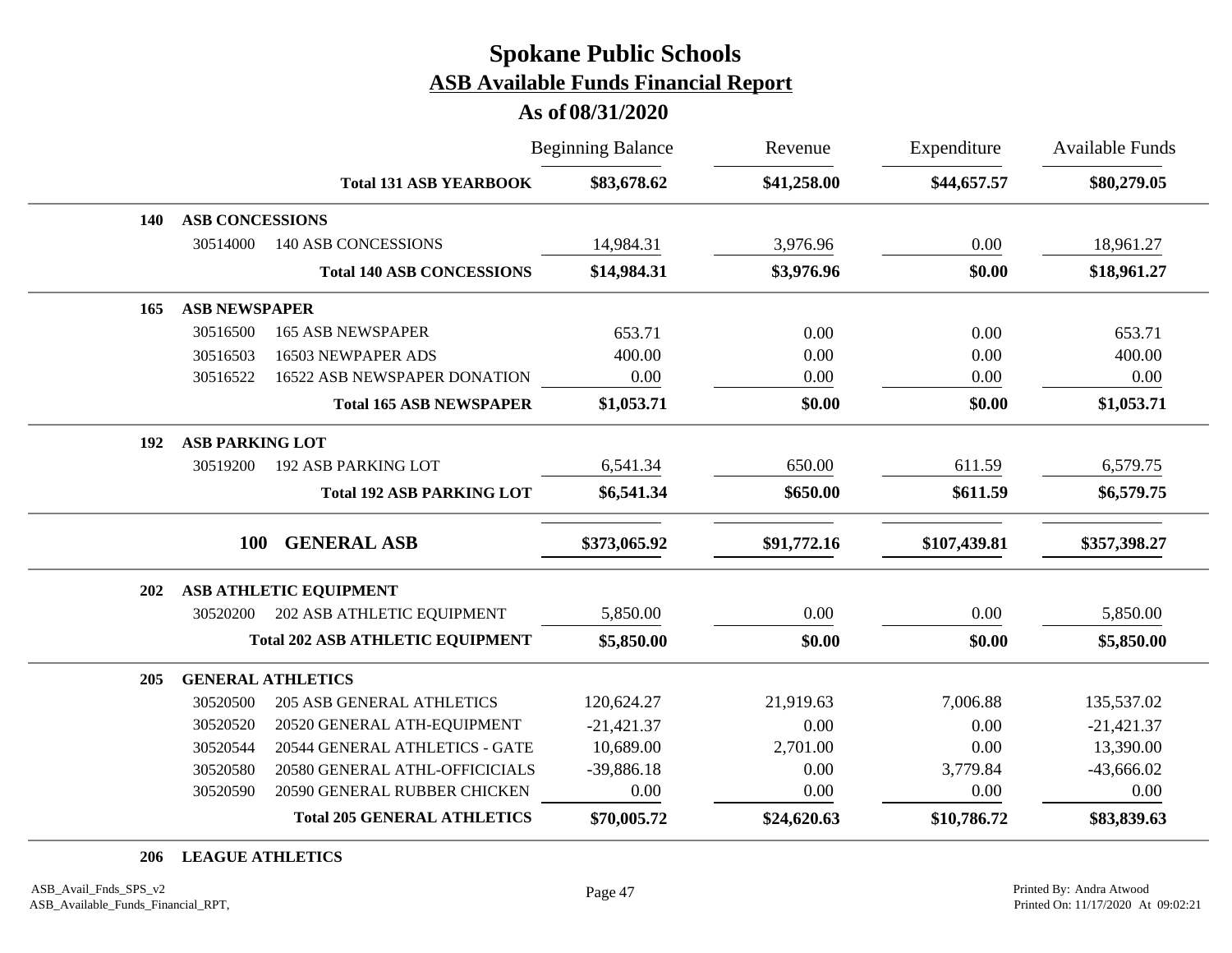|            |                         |                                         | <b>Beginning Balance</b> | Revenue    | Expenditure | <b>Available Funds</b> |
|------------|-------------------------|-----------------------------------------|--------------------------|------------|-------------|------------------------|
|            | 30520600                | <b>206 ASB LEAGUE ATHLETICS</b>         | $-486,737.60$            | 0.00       | 2,914.29    | -489,651.89            |
|            |                         | <b>Total 206 LEAGUE ATHLETICS</b>       | $(\$486,737.60)$         | \$0.00     | \$2,914.29  | $(\$489,651.89)$       |
| 208        |                         | <b>ASB ATHLETIC OFFICIALS</b>           |                          |            |             |                        |
|            | 30520800                | <b>208 ASB ATHLETIC OFFICIALS</b>       | $-350.05$                | 0.00       | 0.00        | $-350.05$              |
|            |                         | <b>Total 208 ASB ATHLETIC OFFICIALS</b> | $(\$350.05)$             | \$0.00     | \$0.00      | $(\$350.05)$           |
| 227        | <b>BASEBALL</b>         |                                         |                          |            |             |                        |
|            | 30522700                | 227 ASB BASEBALL                        | 2,012.18                 | 2,700.00   | 2,807.33    | 1,904.85               |
|            |                         | <b>Total 227 BASEBALL</b>               | \$2,012.18               | \$2,700.00 | \$2,807.33  | \$1,904.85             |
| <b>230</b> | <b>BOYS BASKETBALL</b>  |                                         |                          |            |             |                        |
|            | 30523000                | <b>230 ASB BOYS BASKETBALL</b>          | 635.82                   | 825.00     | 469.58      | 991.24                 |
|            |                         | <b>Total 230 BOYS BASKETBALL</b>        | \$635.82                 | \$825.00   | \$469.58    | \$991.24               |
| 231        | <b>GIRLS BASKETBALL</b> |                                         |                          |            |             |                        |
|            | 30523100                | 231 ASB GIRLS BASKETBALL                | 2,685.97                 | 3,954.00   | 960.50      | 5,679.47               |
|            |                         | <b>Total 231 GIRLS BASKETBALL</b>       | \$2,685.97               | \$3,954.00 | \$960.50    | \$5,679.47             |
| 236        |                         | <b>BOYS CROSS COUNTRY</b>               |                          |            |             |                        |
|            | 30523600                | 236 ASB BOYS CROSS COUNTRY              | 1,096.32                 | 2,810.00   | 2,717.20    | 1,189.12               |
|            |                         | <b>Total 236 BOYS CROSS COUNTRY</b>     | \$1,096.32               | \$2,810.00 | \$2,717.20  | \$1,189.12             |
| 237        |                         | <b>GIRLS CROSS COUNTRY</b>              |                          |            |             |                        |
|            | 30523700                | <b>237 ASB GIRLS CROSS COUNTRY</b>      | 1,505.01                 | 5,200.00   | 4,321.47    | 2,383.54               |
|            |                         | <b>Total 237 GIRLS CROSS COUNTRY</b>    | \$1,505.01               | \$5,200.00 | \$4,321.47  | \$2,383.54             |
| 238        | <b>GIRLS FAST PITCH</b> |                                         |                          |            |             |                        |
|            | 30523800                | <b>238 ASB GIRLS FAST PITCH</b>         | 129.62                   | 2,490.00   | 2,298.88    | 320.74                 |
|            |                         | <b>Total 238 GIRLS FAST PITCH</b>       | \$129.62                 | \$2,490.00 | \$2,298.88  | \$320.74               |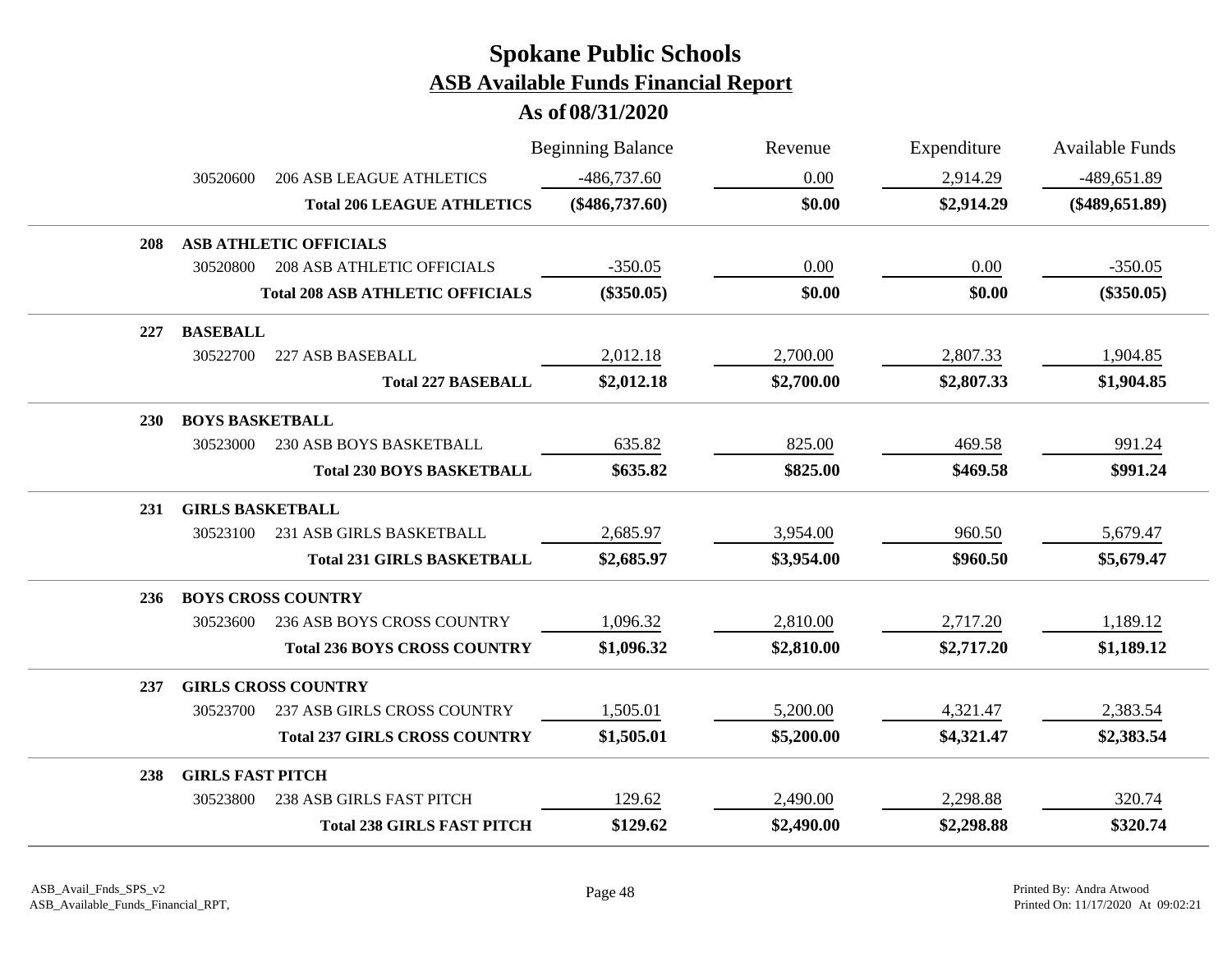|            |                      |                                | <b>Beginning Balance</b> | Revenue    | Expenditure  | <b>Available Funds</b> |
|------------|----------------------|--------------------------------|--------------------------|------------|--------------|------------------------|
| <b>240</b> | <b>FOOTBALL</b>      |                                |                          |            |              |                        |
|            | 30524000             | <b>240 ASB FOOTBALL</b>        | $-4,039.00$              | 5,627.74   | $-1,627.98$  | 3,216.72               |
|            |                      | <b>Total 240 FOOTBALL</b>      | $(\$4,039.00)$           | \$5,627.74 | (\$1,627.98) | \$3,216.72             |
| 242        | <b>BOYS GOLF</b>     |                                |                          |            |              |                        |
|            | 30524200             | 242 ASB BOYS GOLF              | 2,119.64                 | 1,031.00   | 1,055.78     | 2,094.86               |
|            | 30524251             | 24251 B-GOLF I.E. TOURNAMENT   | 330.00                   | 0.00       | 0.00         | 330.00                 |
|            |                      | <b>Total 242 BOYS GOLF</b>     | \$2,449.64               | \$1,031.00 | \$1,055.78   | \$2,424.86             |
| 243        | <b>GIRLS GOLF</b>    |                                |                          |            |              |                        |
|            | 30524300             | 243 ASB GIRLS GOLF             | 1,154.95                 | 1,920.00   | $-41.75$     | 3,116.70               |
|            |                      | <b>Total 243 GIRLS GOLF</b>    | \$1,154.95               | \$1,920.00 | $(\$41.75)$  | \$3,116.70             |
| 248        | <b>GYMNASTICS</b>    |                                |                          |            |              |                        |
|            | 30524800             | <b>248 ASB GYMNASTICS</b>      | 3,190.66                 | 114.00     | $-842.09$    | 4,146.75               |
|            |                      | <b>Total 248 GYMNASTICS</b>    | \$3,190.66               | \$114.00   | $(\$842.09)$ | \$4,146.75             |
| 264        | <b>SLOW PITCH</b>    |                                |                          |            |              |                        |
|            | 30526400             | 264 ASB SLOW PITCH SOFTBALL    | 1,179.50                 | 500.00     | $-571.99$    | 2,251.49               |
|            |                      | <b>Total 264 SLOW PITCH</b>    | \$1,179.50               | \$500.00   | $(\$571.99)$ | \$2,251.49             |
| 266        | <b>BOYS' SOCCER</b>  |                                |                          |            |              |                        |
|            | 30526600             | <b>266 ASB BOYS SOCCER</b>     | 2,835.34                 | 2,436.38   | 2,162.73     | 3,108.99               |
|            |                      | <b>Total 266 BOYS' SOCCER</b>  | \$2,835.34               | \$2,436.38 | \$2,162.73   | \$3,108.99             |
| 267        | <b>GIRLS' SOCCER</b> |                                |                          |            |              |                        |
|            | 30526700             | <b>267 ASB GIRLS SOCCER</b>    | 4,864.18                 | 1,725.00   | 1,296.34     | 5,292.84               |
|            |                      | <b>Total 267 GIRLS' SOCCER</b> | \$4,864.18               | \$1,725.00 | \$1,296.34   | \$5,292.84             |
| 278        | <b>BOYS' TENNIS</b>  |                                |                          |            |              |                        |
|            | 30527800             | 278 ASB BOYS TENNIS            | 6,075.83                 | 0.00       | $-1,000.00$  | 7,075.83               |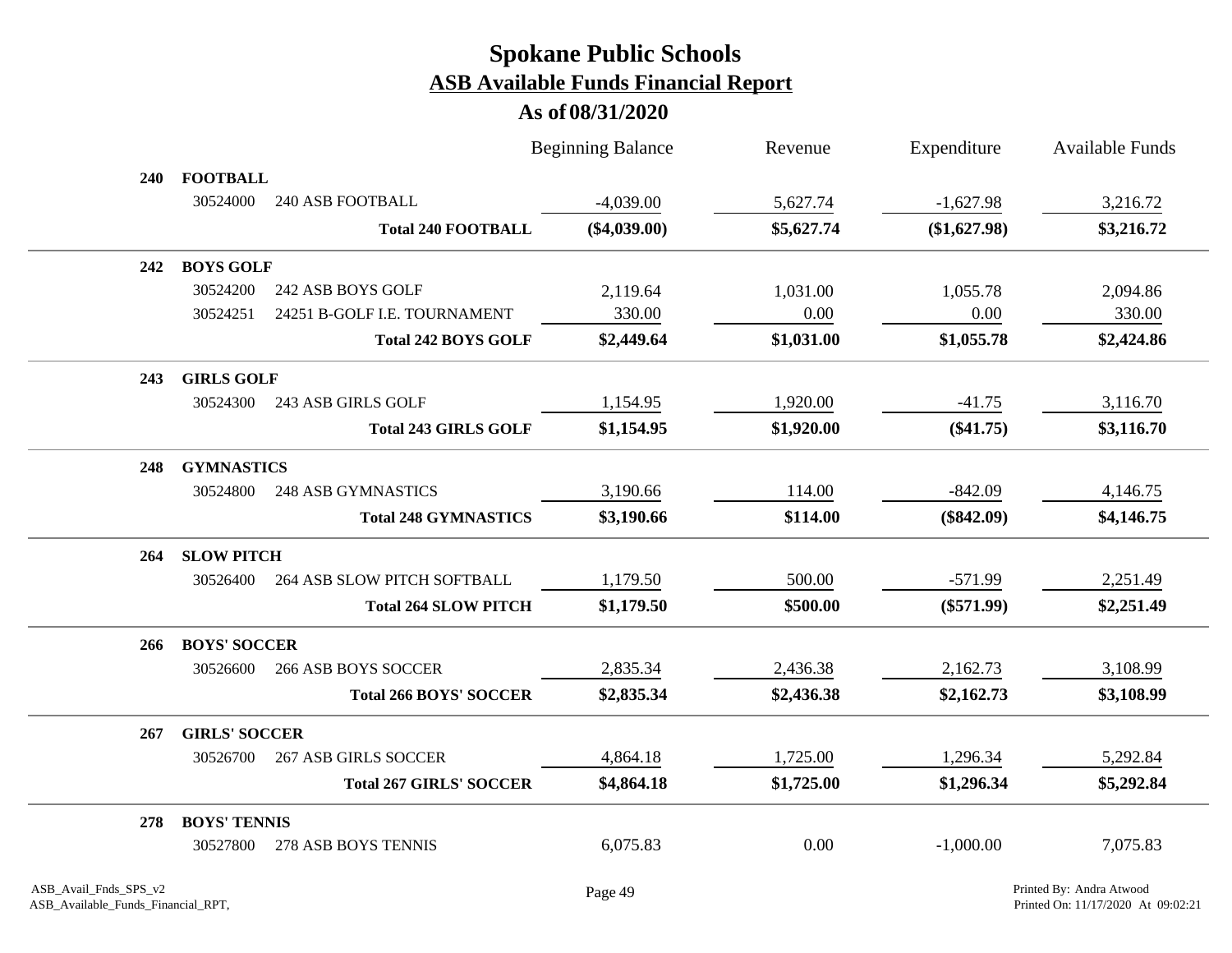|     |                          |                                    | <b>Beginning Balance</b> | Revenue     | Expenditure  | Available Funds  |
|-----|--------------------------|------------------------------------|--------------------------|-------------|--------------|------------------|
|     |                          | <b>Total 278 BOYS' TENNIS</b>      | \$6,075.83               | \$0.00      | (\$1,000.00) | \$7,075.83       |
| 279 | <b>GIRLS' TENNIS</b>     |                                    |                          |             |              |                  |
|     | 30527900                 | 279 ASB GIRLS TENNIS               | 2,942.75                 | 0.00        | -939.73      | 3,882.48         |
|     |                          | <b>Total 279 GIRLS' TENNIS</b>     | \$2,942.75               | \$0.00      | $(\$939.73)$ | \$3,882.48       |
| 284 | <b>BOYS' TRACK</b>       |                                    |                          |             |              |                  |
|     | 30528400                 | <b>284 ASB BOYS TRACK</b>          | $-1.52$                  | 1,270.00    | 121.14       | 1,147.34         |
|     |                          | <b>Total 284 BOYS' TRACK</b>       | (\$1.52)                 | \$1,270.00  | \$121.14     | \$1,147.34       |
| 285 | <b>GIRLS' TRACK</b>      |                                    |                          |             |              |                  |
|     | 30528500                 | <b>285 ASB GIRLS TRACK</b>         | $-212.66$                | 840.00      | $-495.23$    | 1,122.57         |
|     |                          | <b>Total 285 GIRLS' TRACK</b>      | $(\$212.66)$             | \$840.00    | $(\$495.23)$ | \$1,122.57       |
| 290 | <b>GIRLS' VOLLEYBALL</b> |                                    |                          |             |              |                  |
|     | 30529000                 | <b>290 ASB VOLLEYBALL</b>          | 3,254.72                 | 6,949.00    | 1,584.50     | 8,619.22         |
|     |                          | <b>Total 290 GIRLS' VOLLEYBALL</b> | \$3,254.72               | \$6,949.00  | \$1,584.50   | \$8,619.22       |
| 294 | <b>BOYS' WRESTLING</b>   |                                    |                          |             |              |                  |
|     | 30529400                 | <b>294 ASB WRESTLING</b>           | $-302.20$                | 5,507.00    | 5,617.10     | $-412.30$        |
|     |                          | <b>Total 294 BOYS' WRESTLING</b>   | $(\$302.20)$             | \$5,507.00  | \$5,617.10   | $(\$412.30)$     |
|     | <b>200</b>               | <b>ATHLETICS</b>                   | $(\$379,774.82)$         | \$70,519.75 | \$33,594.79  | $(\$342,849.86)$ |
| 312 | <b>DEBATE CLUB</b>       |                                    |                          |             |              |                  |
|     | 30531200                 | 312 ASB DEBATE                     | 7,087.98                 | 13,321.58   | 20,446.01    | $-36.45$         |
|     |                          | <b>Total 312 DEBATE CLUB</b>       | \$7,087.98               | \$13,321.58 | \$20,446.01  | $(\$36.45)$      |
| 313 | <b>DECA CLUB</b>         |                                    |                          |             |              |                  |
|     | 30531300                 | 313 ASB DECA                       | $-164.19$                | 7,490.00    | 1,022.62     | 6,303.19         |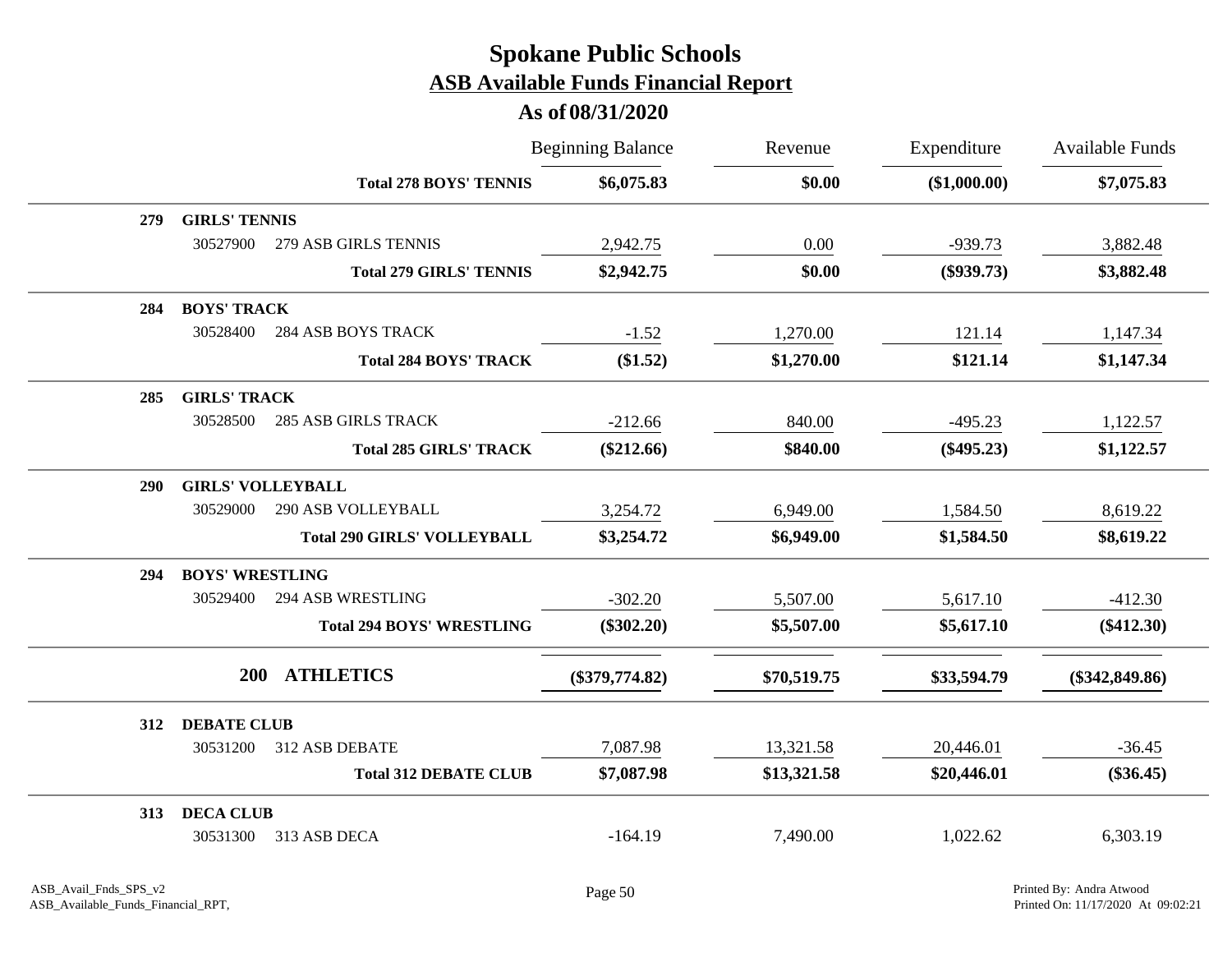|     |                    |                                                 | <b>Beginning Balance</b> | Revenue     | Expenditure | <b>Available Funds</b> |
|-----|--------------------|-------------------------------------------------|--------------------------|-------------|-------------|------------------------|
|     |                    | <b>Total 313 DECA CLUB</b>                      | (\$164.19)               | \$7,490.00  | \$1,022.62  | \$6,303.19             |
| 314 | <b>DECA STORE</b>  |                                                 |                          |             |             |                        |
|     | 30531400           | 314 ASB DECA STORE                              | 0.00                     | 0.00        | 429.71      | $-429.71$              |
|     | 30531481           | 31481 ASB DECA STORE SALES                      | 1,902.66                 | 6,332.32    | 7,851.51    | 383.47                 |
|     |                    | <b>Total 314 DECA STORE</b>                     | \$1,902.66               | \$6,332.32  | \$8,281.22  | $(\$46.24)$            |
| 315 | <b>DRAMA CLUB</b>  |                                                 |                          |             |             |                        |
|     | 30531500           | 315 ASB DRAMA                                   | 58,083.22                | 43,975.27   | 36,571.55   | 65,486.94              |
|     |                    | <b>Total 315 DRAMA CLUB</b>                     | \$58,083.22              | \$43,975.27 | \$36,571.55 | \$65,486.94            |
| 329 |                    | PRO START - FOOD SERVICES CLUB                  |                          |             |             |                        |
|     | 30532900           | 329 ASB FOOD SERVICE                            | 27.07                    | 0.00        | 0.00        | 27.07                  |
|     | 30532981           | 32981 ASB FOOD SVC STORE SALES                  | 0.00                     | 0.00        | 0.00        | 0.00                   |
|     |                    | <b>Total 329 PRO START - FOOD SERVICES CLUB</b> | \$27.07                  | \$0.00      | \$0.00      | \$27.07                |
| 356 | <b>BAND CLUB</b>   |                                                 |                          |             |             |                        |
|     | 30535600           | 356 ASB BAND                                    | 7,373.80                 | 1,183.50    | 7,071.47    | 1,485.83               |
|     | 30535622           | 35622 ASB BAND DONATIONS                        | 420.96                   | 2,375.00    | 3,004.17    | $-208.21$              |
|     | 30535659           | 35659 ASB BAND PAYMENTS                         | 8,277.57                 | 26,970.05   | 13,928.49   | 21,319.13              |
|     |                    | <b>Total 356 BAND CLUB</b>                      | \$16,072.33              | \$30,528.55 | \$24,004.13 | \$22,596.75            |
| 358 | <b>CHORAL CLUB</b> |                                                 |                          |             |             |                        |
|     | 30535800           | <b>358 ASB CHORAL</b>                           | 4,961.64                 | 8,065.75    | 9,155.87    | 3,871.52               |
|     |                    | <b>Total 358 CHORAL CLUB</b>                    | \$4,961.64               | \$8,065.75  | \$9,155.87  | \$3,871.52             |
| 368 |                    | <b>CO-OPERATIVE CLUB</b>                        |                          |             |             |                        |
|     | 30536800           | 368 ASB CO-OP                                   | 3,958.42                 | 0.00        | 0.00        | 3,958.42               |
|     | 30536881           | 36881 ASB CO-OP STORE SALES                     | 490.74                   | 1,186.40    | 268.71      | 1,408.43               |
|     |                    | <b>Total 368 CO-OPERATIVE CLUB</b>              | \$4,449.16               | \$1,186.40  | \$268.71    | \$5,366.85             |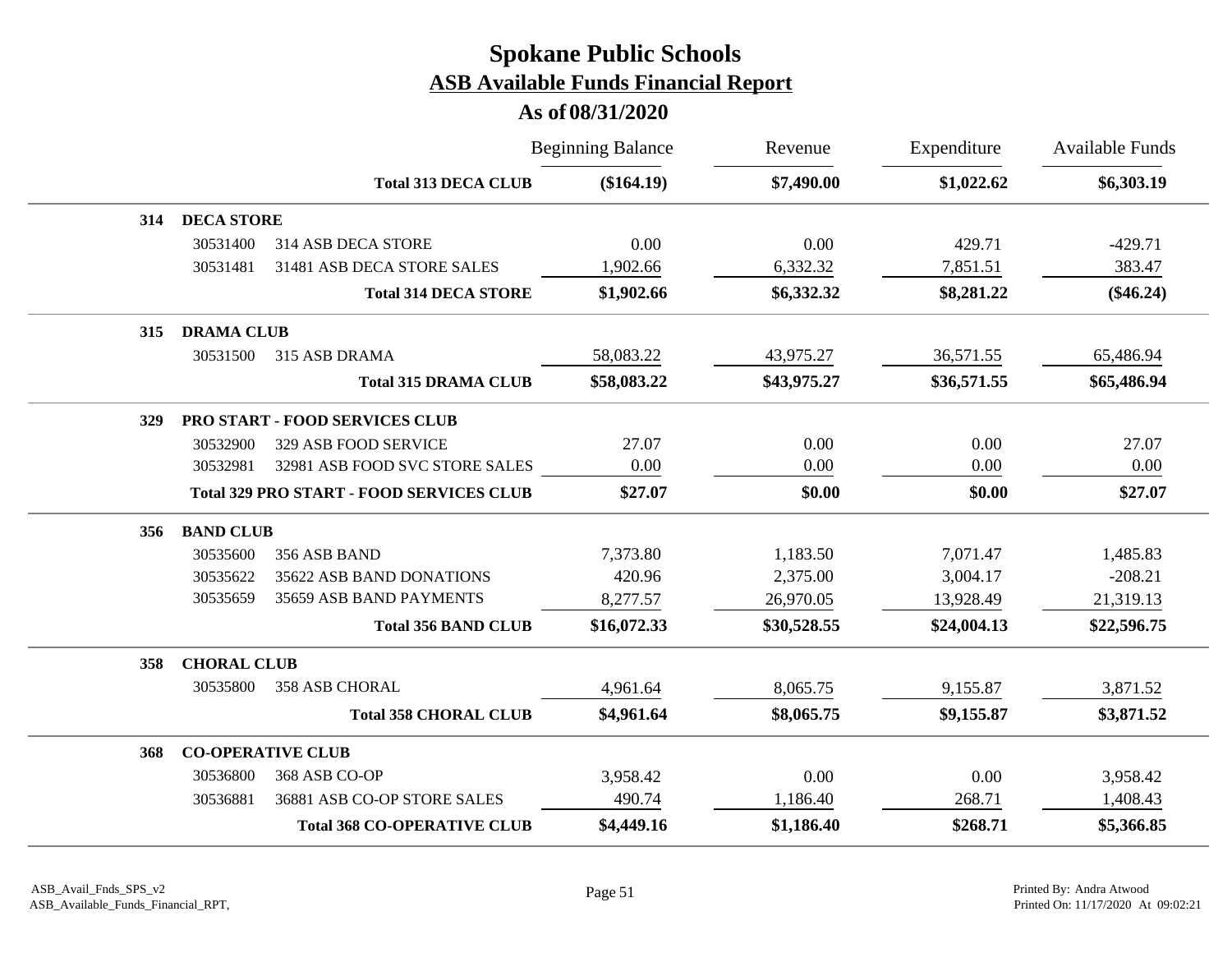#### **As of 08/31/2020**

|      |                      |                                | <b>Beginning Balance</b> | Revenue     | Expenditure | <b>Available Funds</b> |
|------|----------------------|--------------------------------|--------------------------|-------------|-------------|------------------------|
| 390- | <b>CLASS OF 2020</b> |                                |                          |             |             |                        |
|      | 30539000             | 39000 CLASS OF 2020            | 206.93                   | 15,846.30   | 858.59      | 15,194.64              |
|      |                      | <b>Total 390 CLASS OF 2020</b> | \$206.93                 | \$15,846.30 | \$858.59    | \$15,194.64            |
| 391  | <b>CLASS OF 2021</b> |                                |                          |             |             |                        |
|      | 30539100             | 391 ASB CLASS OF 2021          | 0.00                     | 0.00        | 0.00        | 0.00                   |
|      |                      | <b>Total 391 CLASS OF 2021</b> | \$0.00                   | \$0.00      | \$0.00      | \$0.00                 |
| 392  | <b>CLASS OF 2022</b> |                                |                          |             |             |                        |
|      | 30539200             | 392 ASB CLASS OF 2022          | 0.00                     | 0.00        | 0.00        | 0.00                   |
|      |                      | <b>Total 392 CLASS OF 2022</b> | \$0.00                   | \$0.00      | \$0.00      | \$0.00                 |
| 393  | ASB CLASS 2023       |                                |                          |             |             |                        |
|      | 30539300             | 393 ASB CLASS OF 2023          | 0.00                     | 0.00        | 0.00        | 0.00                   |
|      |                      | Total 393 ASB CLASS 2023       | \$0.00                   | \$0.00      | \$0.00      | \$0.00                 |
| 395  | ASB CLASS 2025       |                                |                          |             |             |                        |
|      | 30539500             | 395 ASB CLASS OF 2025          | 0.00                     | 0.00        | 0.00        | 0.00                   |
|      | 30539589             | 39589 ASB CLASS 2015 ARTWORK   | 5,981.35                 | 0.00        | 0.00        | 5,981.35               |
|      |                      | Total 395 ASB CLASS 2025       | \$5,981.35               | \$0.00      | \$0.00      | \$5,981.35             |
| 396  | ASB CLASS 2026       |                                |                          |             |             |                        |
|      | 30539600             | 396 ASB CLASS OF 2016          | 7,872.67                 | 0.00        | 7,872.67    | 0.00                   |
|      | 30539699             | 39699 ASB CLASS OF 2016        | 0.00                     | 0.00        | $-7,872.67$ | 7,872.67               |
|      |                      | Total 396 ASB CLASS 2026       | \$7,872.67               | \$0.00      | \$0.00      | \$7,872.67             |
| 397  | ASB CLASS 2017       |                                |                          |             |             |                        |
|      | 30539700             | 305 ASB CLASS OF 2017          | 0.00                     | 0.00        | 0.00        | 0.00                   |
|      |                      | Total 397 ASB CLASS 2017       | \$0.00                   | \$0.00      | \$0.00      | \$0.00                 |

**398 ASB CLASS 2018**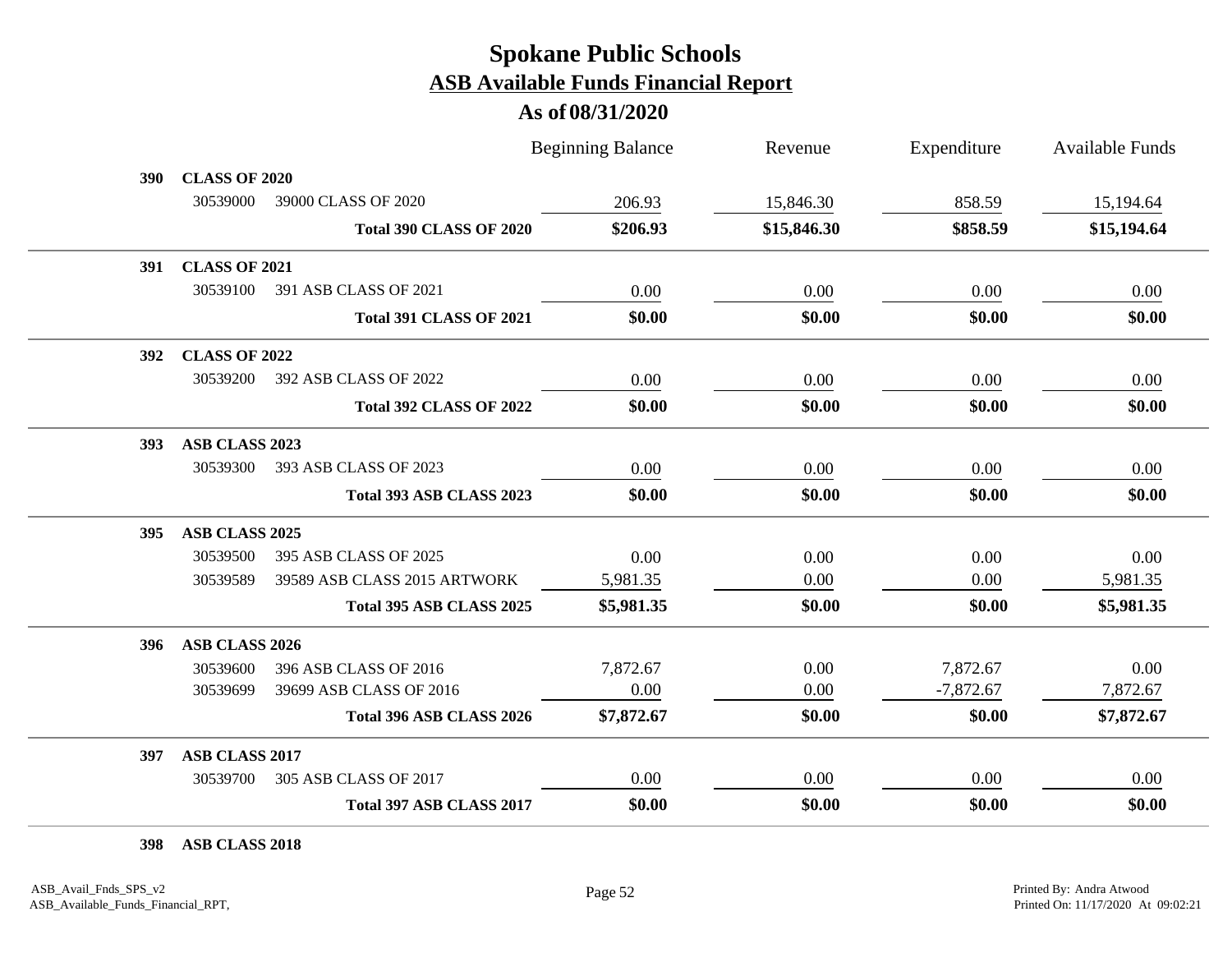**As of 08/31/2020**

|     |                         |                                       | <b>Beginning Balance</b> | Revenue      | Expenditure  | <b>Available Funds</b> |
|-----|-------------------------|---------------------------------------|--------------------------|--------------|--------------|------------------------|
|     | 30539800                | 305 ASB CLASS OF 2018                 | 1,936.61                 | 0.00         | 0.00         | 1,936.61               |
|     |                         | Total 398 ASB CLASS 2018              | \$1,936.61               | \$0.00       | \$0.00       | \$1,936.61             |
| 399 | ASB CLASS 2019          |                                       |                          |              |              |                        |
|     | 30539900                | 399 CLASS OF 2019                     | 11,077.22                | 0.00         | 0.00         | 11,077.22              |
|     |                         | Total 399 ASB CLASS 2019              | \$11,077.22              | \$0.00       | \$0.00       | \$11,077.22            |
|     | <b>300</b>              | <b>CLASS</b>                          | \$119,494.65             | \$126,746.17 | \$100,608.70 | \$145,632.12           |
| 410 |                         | <b>ASB SPECIAL OLYMPICS</b>           |                          |              |              |                        |
|     | 30541000                | <b>410 ASB SPECIAL OLYMPICS</b>       | 3,090.52                 | 0.00         | 0.00         | 3,090.52               |
|     | 30541066                | 41066 ASB SPL OLYMP -RECYCLING        | 0.00                     | 0.00         | 0.00         | 0.00                   |
|     |                         | <b>Total 410 ASB SPECIAL OLYMPICS</b> | \$3,090.52               | \$0.00       | \$0.00       | \$3,090.52             |
| 413 |                         | <b>ASB WASTE REDUCTION</b>            |                          |              |              |                        |
|     | 30541300                | 413 ASB CLUB REPRODUCE 81             | 0.00                     | 0.00         | 0.00         | 0.00                   |
|     |                         | <b>Total 413 ASB WASTE REDUCTION</b>  | \$0.00                   | \$0.00       | \$0.00       | \$0.00                 |
| 415 | <b>ASB CHEERLEADERS</b> |                                       |                          |              |              |                        |
|     | 30541500                | <b>415 ASB CHEERLEADERS</b>           | $-18,971.90$             | 16,115.12    | 4,725.30     | $-7,582.08$            |
|     |                         | <b>Total 415 ASB CHEERLEADERS</b>     | $(\$18,971.90)$          | \$16,115.12  | \$4,725.30   | $(\$7,582.08)$         |
| 434 |                         | <b>ASB KNOWLEDGE BOWL</b>             |                          |              |              |                        |
|     | 30543400                | <b>305 KNOWLEDGE BOWL</b>             | $-195.29$                | 2,668.51     | 2,064.47     | 408.75                 |
|     |                         | <b>Total 434 ASB KNOWLEDGE BOWL</b>   | $(\$195.29)$             | \$2,668.51   | \$2,064.47   | \$408.75               |
| 441 | <b>KEY CLUB</b>         |                                       |                          |              |              |                        |
|     | 30544100                | <b>441 ASB KEY CLUB</b>               | 2,294.62                 | 1,050.00     | 1,047.21     | 2,297.41               |
|     |                         | <b>Total 441 KEY CLUB</b>             | \$2,294.62               | \$1,050.00   | \$1,047.21   | \$2,297.41             |

**447 ART CLUB**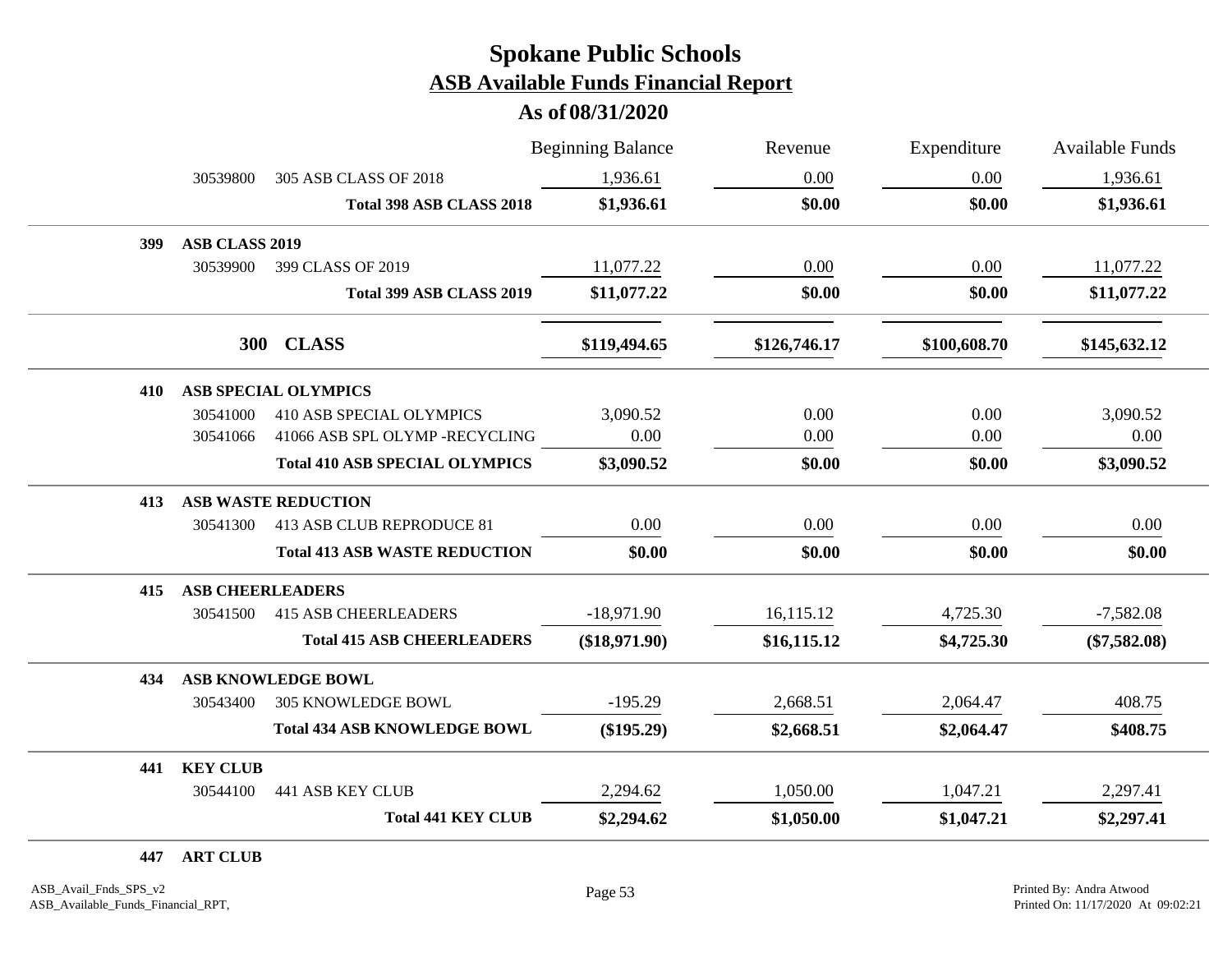|     |                       |                                            | <b>Beginning Balance</b> | Revenue     | Expenditure | <b>Available Funds</b> |
|-----|-----------------------|--------------------------------------------|--------------------------|-------------|-------------|------------------------|
|     | 30544700              | 447 ASB FINE ARTS                          | 512.76                   | 0.00        | 0.00        | 512.76                 |
|     |                       | <b>Total 447 ART CLUB</b>                  | \$512.76                 | \$0.00      | \$0.00      | \$512.76               |
| 462 | <b>ROBOTICS CLUB</b>  |                                            |                          |             |             |                        |
|     | 30546200              | <b>46200 ROBOTICS CLUB</b>                 | 12,677.68                | 240.00      | 199.66      | 12,718.02              |
|     |                       | <b>Total 462 ROBOTICS CLUB</b>             | \$12,677.68              | \$240.00    | \$199.66    | \$12,718.02            |
| 464 |                       | <b>FAMILY CAREER N COMMUNITY LDRS</b>      |                          |             |             |                        |
|     |                       | 30546400 464 ASB FCCLA                     | 0.00                     | 0.00        | 0.00        | 0.00                   |
|     |                       | <b>Total 464 FAMILY CAREER N COMMUNITY</b> | \$0.00                   | \$0.00      | \$0.00      | \$0.00                 |
| 466 | <b>DRILL TEAM</b>     |                                            |                          |             |             |                        |
|     | 30546600              | <b>466 ASB DRILL TEAM</b>                  | 1,262.25                 | 11,696.13   | 10,803.91   | 2,154.47               |
|     |                       | <b>Total 466 DRILL TEAM</b>                | \$1,262.25               | \$11,696.13 | \$10,803.91 | \$2,154.47             |
| 470 | <b>HONOR SOCIETY</b>  |                                            |                          |             |             |                        |
|     | 30547000              | 470 ASB HONOR SOCIETY                      | 3,677.07                 | 910.00      | 307.62      | 4,279.45               |
|     |                       | <b>Total 470 HONOR SOCIETY</b>             | \$3,677.07               | \$910.00    | \$307.62    | \$4,279.45             |
| 476 | <b>MULTI CULTURAL</b> |                                            |                          |             |             |                        |
|     | 30547600              | 476 ASB NET INTERCULTURAL ED               | 0.00                     | 0.00        | 0.00        | 0.00                   |
|     |                       | <b>Total 476 MULTI CULTURAL</b>            | \$0.00                   | \$0.00      | \$0.00      | \$0.00                 |
| 482 | <b>RACE/ASB FORUM</b> |                                            |                          |             |             |                        |
|     | 30548200              | <b>482 RACE/ASB FORUM</b>                  | 34.63                    | 0.00        | 0.00        | 34.63                  |
|     |                       | Total 482 R A C E / ASB FORUM              | \$34.63                  | \$0.00      | \$0.00      | \$34.63                |
| 484 |                       | <b>ASB MUSCIAL PRODUCTION</b>              |                          |             |             |                        |
|     | 30548400              | <b>484 ASB MUSICAL PRODUCTIONS</b>         | 9,283.39                 | 0.00        | 0.00        | 9,283.39               |
|     |                       | <b>Total 484 ASB MUSCIAL PRODUCTION</b>    | \$9,283.39               | \$0.00      | \$0.00      | \$9,283.39             |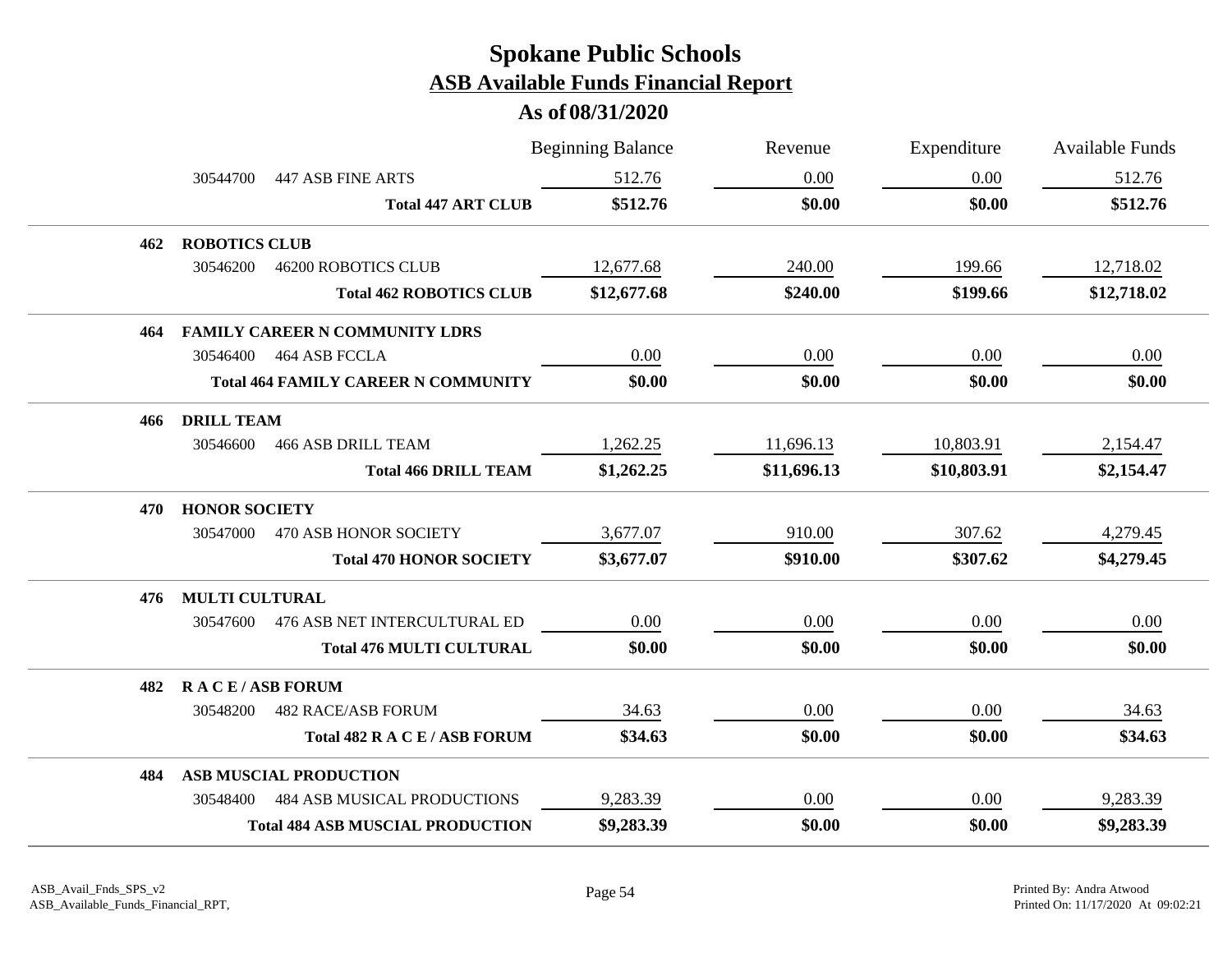|     |            |                        |                                      | <b>Beginning Balance</b> | Revenue     | Expenditure    | <b>Available Funds</b> |
|-----|------------|------------------------|--------------------------------------|--------------------------|-------------|----------------|------------------------|
|     | 492        |                        | <b>TIGER LUNCH BUDDIES</b>           |                          |             |                |                        |
|     |            | 30549200               | <b>492 TIGER LUNCH BUDDIES</b>       | 685.57                   | 0.00        | 0.00           | 685.57                 |
|     |            |                        | <b>Total 492 TIGER LUNCH BUDDIES</b> | \$685.57                 | \$0.00      | \$0.00         | \$685.57               |
|     | 495        | <b>ASB TIGER GROWL</b> |                                      |                          |             |                |                        |
|     |            | 30549500               | <b>495 ASB TIGER GROWL</b>           | 0.00                     | 0.00        | 0.00           | 0.00                   |
|     |            |                        | <b>Total 495 ASB TIGER GROWL</b>     | \$0.00                   | \$0.00      | \$0.00         | \$0.00                 |
|     |            | 400                    | <b>CLUBS</b>                         | \$14,351.30              | \$32,679.76 | \$19,148.17    | \$27,882.89            |
| 310 |            |                        | NORTH CENTRAL HIGH SCHOOL            |                          |             |                |                        |
|     | 102        | <b>ASB RESERVE</b>     |                                      |                          |             |                |                        |
|     |            | 31010200               | 102 ASB RESERVE                      | $-14,114.38$             | 0.00        | $-3,000.00$    | $-11, 114.38$          |
|     |            |                        | <b>Total 102 ASB RESERVE</b>         | $(\$14,114.38)$          | \$0.00      | $(\$3,000.00)$ | (\$11,114.38)          |
|     | 104        | <b>ASB GENERAL</b>     |                                      |                          |             |                |                        |
|     |            | 31010400               | 104 ASB GENERAL                      | 27,031.92                | 6,701.09    | 153.66         | 33,579.35              |
|     |            | 31010402               | 10402 PLAQUES/G-SHOES/SR PLAQ        | 203.16                   | 0.00        | 0.00           | 203.16                 |
|     |            | 31010403               | 10403 GEN ASB-GROOVY SHOES           | 6,639.54                 | 6,835.00    | 13,474.54      | 0.00                   |
|     |            | 31010404               | 10404 GEN ASB-GROOVY SH EVENT        | 0.00                     | 11,395.00   | 10,969.00      | 426.00                 |
|     |            | 31010410               | 104 ASB GENERAL STUDENT STORE        | $-1,489.08$              | 610.00      | 2.14           | $-881.22$              |
|     |            |                        | <b>Total 104 ASB GENERAL</b>         | \$32,385.54              | \$25,541.09 | \$24,599.34    | \$33,327.29            |
|     | 108        |                        | <b>ASB MISCELLANEOUS</b>             |                          |             |                |                        |
|     |            | 31010800               | <b>108 ASB MISCELLANEOUS</b>         | 0.00                     | 0.00        | 0.00           | 0.00                   |
|     |            |                        | <b>Total 108 ASB MISCELLANEOUS</b>   | \$0.00                   | \$0.00      | \$0.00         | \$0.00                 |
|     | <b>110</b> | <b>ASB GSL CARD</b>    |                                      |                          |             |                |                        |
|     |            | 31011000               | 110 ASB GSL CARD                     | 12,373.34                | 16,463.00   | 20,132.99      | 8,703.35               |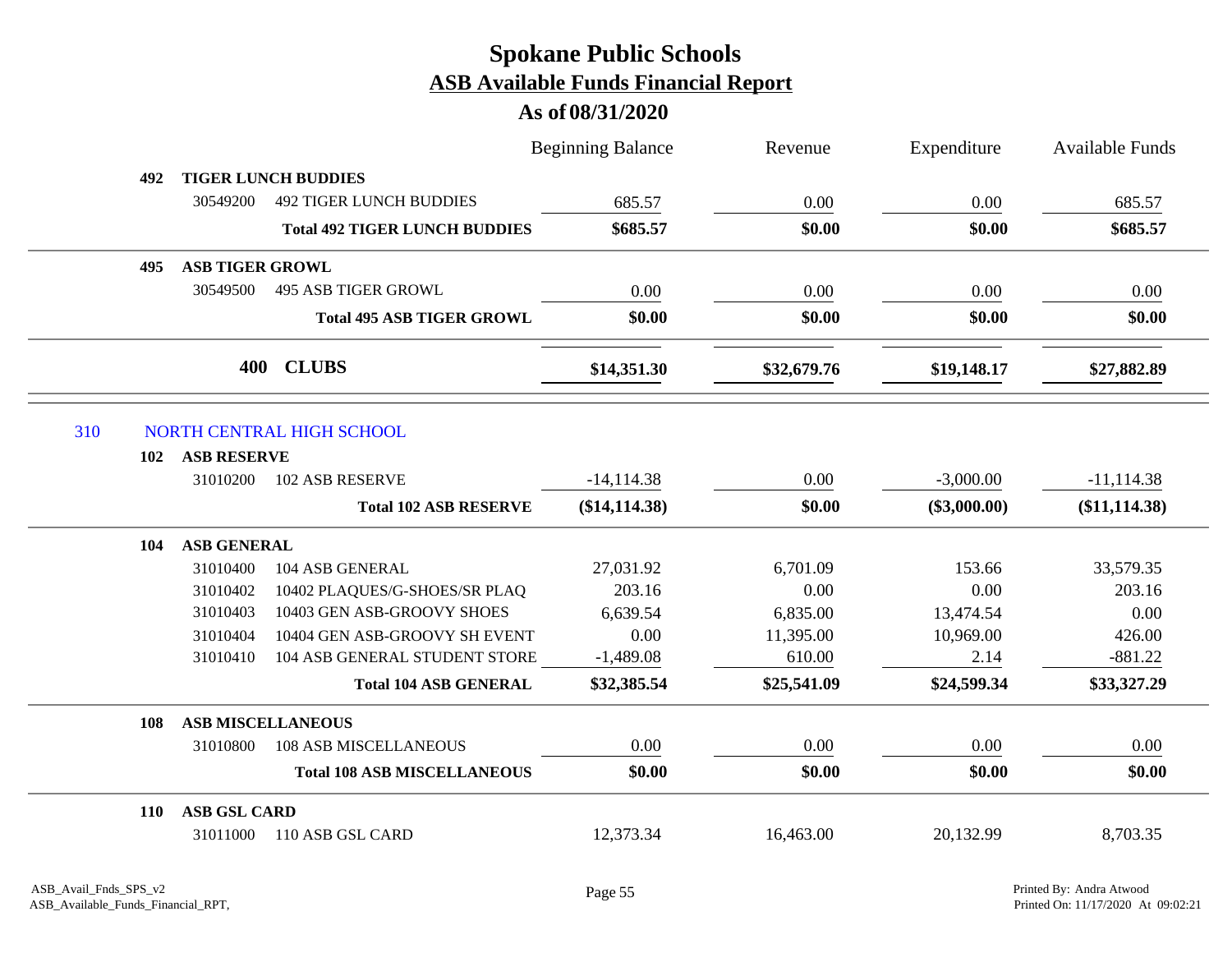|            |                         |                                            | <b>Beginning Balance</b> | Revenue     | Expenditure     | Available Funds |
|------------|-------------------------|--------------------------------------------|--------------------------|-------------|-----------------|-----------------|
|            |                         | <b>Total 110 ASB GSL CARD</b>              | \$12,373.34              | \$16,463.00 | \$20,132.99     | \$8,703.35      |
| 111        |                         | <b>ASB STUDENT TRAINERS</b>                |                          |             |                 |                 |
|            | 31011100                | <b>111 ASB STUDENT TRAINER</b>             | 222.36                   | 0.00        | 0.00            | 222.36          |
|            |                         | <b>Total 111 ASB STUDENT TRAINERS</b>      | \$222.36                 | \$0.00      | \$0.00          | \$222.36        |
| 131        | <b>ASB YEARBOOK</b>     |                                            |                          |             |                 |                 |
|            | 31013100                | <b>131 ASB YEARBOOK</b>                    | 38,516.49                | 27,121.00   | 33,571.10       | 32,066.39       |
|            | 31013101                | 13101 YEARBOOK SENIOR SALUTES              | 0.00                     | 0.00        | $0.00\,$        | 0.00            |
|            |                         | <b>Total 131 ASB YEARBOOK</b>              | \$38,516.49              | \$27,121.00 | \$33,571.10     | \$32,066.39     |
| 182        |                         | <b>ASB SPECIAL PROJECTS</b>                |                          |             |                 |                 |
|            | 31018200                | 182 ASB POP INCOME                         | 8,584.46                 | 1,943.69    | 1,450.00        | 9,078.15        |
|            |                         | <b>Total 182 ASB SPECIAL PROJECTS</b>      | \$8,584.46               | \$1,943.69  | \$1,450.00      | \$9,078.15      |
|            | 100                     | <b>GENERAL ASB</b>                         | \$77,967.81              | \$71,068.78 | \$76,753.43     | \$72,283.16     |
| 204        |                         | ASB ATHLETIC EQUALIZATION                  |                          |             |                 |                 |
|            | 31020400                | 204 EQUALIZATION                           | 29,932.81                | 22,000.59   | 18,867.46       | 33,065.94       |
|            |                         | <b>Total 204 ASB ATHLETIC EQUALIZATION</b> | \$29,932.81              | \$22,000.59 | \$18,867.46     | \$33,065.94     |
| 205        |                         | <b>GENERAL ATHLETICS</b>                   |                          |             |                 |                 |
|            | 31020500                | <b>205 ASB ATHLETICS GENERAL</b>           | 11,460.71                | 2,878.00    | 2,013.92        | 12,324.79       |
|            | 31020502                | 20502 ASB SPORTS FUNDRAISERS               | 0.00                     | 0.00        | 0.00            | 0.00            |
|            | 31020560                | <b>205 ASB ATHLETICS CONCESSIONS</b>       | 856.18                   | 720.80      | 0.00            | 1,576.98        |
|            |                         | <b>Total 205 GENERAL ATHLETICS</b>         | \$12,316.89              | \$3,598.80  | \$2,013.92      | \$13,901.77     |
| <b>206</b> | <b>LEAGUE ATHLETICS</b> |                                            |                          |             |                 |                 |
|            | 31020600                | <b>206 STATE TRAVEL</b>                    | $-15,867.46$             | 2,486.00    | $-25,904.89$    | 12,523.43       |
|            |                         | <b>Total 206 LEAGUE ATHLETICS</b>          | $(\$15,867.46)$          | \$2,486.00  | $(\$25,904.89)$ | \$12,523.43     |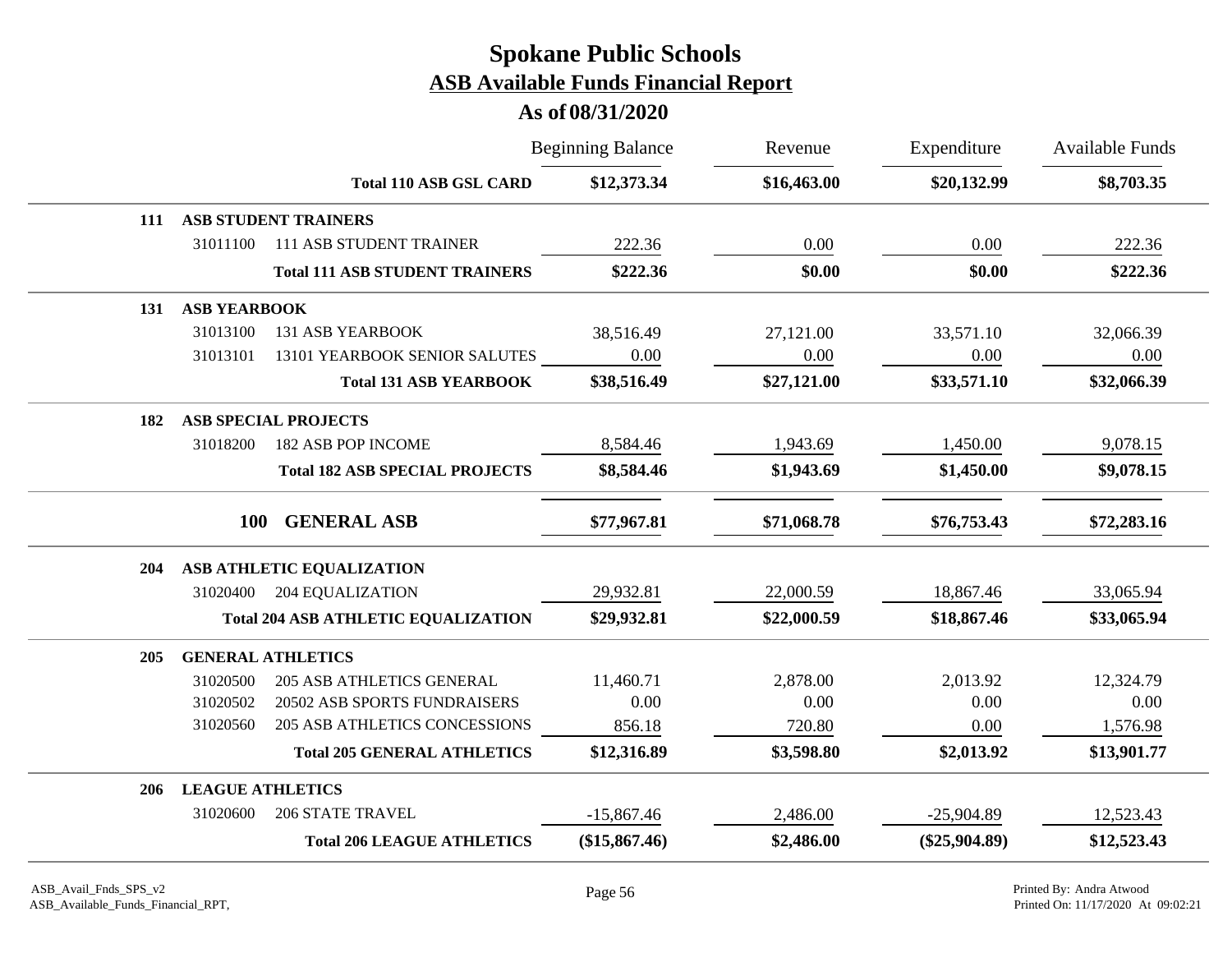|            |                         |                                         | <b>Beginning Balance</b> | Revenue     | Expenditure | <b>Available Funds</b> |
|------------|-------------------------|-----------------------------------------|--------------------------|-------------|-------------|------------------------|
| 208        |                         | <b>ASB ATHLETIC OFFICIALS</b>           |                          |             |             |                        |
|            | 31020800                | <b>208 GSL OFFICIALS</b>                | 1,129.12                 | 0.00        | 0.00        | 1,129.12               |
|            |                         | <b>Total 208 ASB ATHLETIC OFFICIALS</b> | \$1,129.12               | \$0.00      | \$0.00      | \$1,129.12             |
| 227        | <b>BASEBALL</b>         |                                         |                          |             |             |                        |
|            | 31022700                | 227 ASB BASEBALL                        | 95.51                    | 683.00      | 327.98      | 450.53                 |
|            |                         | <b>Total 227 BASEBALL</b>               | \$95.51                  | \$683.00    | \$327.98    | \$450.53               |
| <b>230</b> | <b>BOYS BASKETBALL</b>  |                                         |                          |             |             |                        |
|            | 31023000                | 230 ASB BASKETBALL BOYS                 | 2,443.00                 | 0.00        | 655.17      | 1,787.83               |
|            |                         | <b>Total 230 BOYS BASKETBALL</b>        | \$2,443.00               | \$0.00      | \$655.17    | \$1,787.83             |
| 231        | <b>GIRLS BASKETBALL</b> |                                         |                          |             |             |                        |
|            | 31023100                | 231 ASB GIRLS BASKETBALL                | 1,234.11                 | 4,200.00    | $-93.72$    | 5,527.83               |
|            |                         | <b>Total 231 GIRLS BASKETBALL</b>       | \$1,234.11               | \$4,200.00  | $(\$93.72)$ | \$5,527.83             |
| 232        | <b>BOWLING</b>          |                                         |                          |             |             |                        |
|            | 31023200                | 23200 BOWLING                           | 733.63                   | 0.00        | 450.00      | 283.63                 |
|            |                         | <b>Total 232 BOWLING</b>                | \$733.63                 | \$0.00      | \$450.00    | \$283.63               |
| 236        |                         | <b>BOYS CROSS COUNTRY</b>               |                          |             |             |                        |
|            | 31023600                | 236 ASB BOYS CROSS COUNTRY              | 2,491.74                 | 2,361.54    | $-419.60$   | 5,272.88               |
|            | 31023601                | 23601 BOYS XC DONATION LETTERS          | 0.00                     | 6,128.00    | 6,128.00    | 0.00                   |
|            | 31023602                | 23602 BOYS XC TEAM SHIRTS               | 0.00                     | 1,826.00    | 1,826.00    | 0.00                   |
|            | 31023603                | 23603 BOYS XC SUMMER CAMP               | 2,673.95                 | 710.00      | $-16.88$    | 3,400.83               |
|            |                         | <b>Total 236 BOYS CROSS COUNTRY</b>     | \$5,165.69               | \$11,025.54 | \$7,517.52  | \$8,673.71             |
| 237        |                         | <b>GIRLS CROSS COUNTRY</b>              |                          |             |             |                        |
|            | 31023700                | 237 ASB GIRLS CROSS COUNTRY             | 3,701.25                 | 0.00        | 3,619.92    | 81.33                  |
|            | 31023701                | 23701 GIRLS XC-NATIONALS                | 50.00                    | 1,808.35    | 1,858.35    | 0.00                   |
|            |                         | <b>Total 237 GIRLS CROSS COUNTRY</b>    | \$3,751.25               | \$1,808.35  | \$5,478.27  | \$81.33                |
|            |                         |                                         |                          |             |             |                        |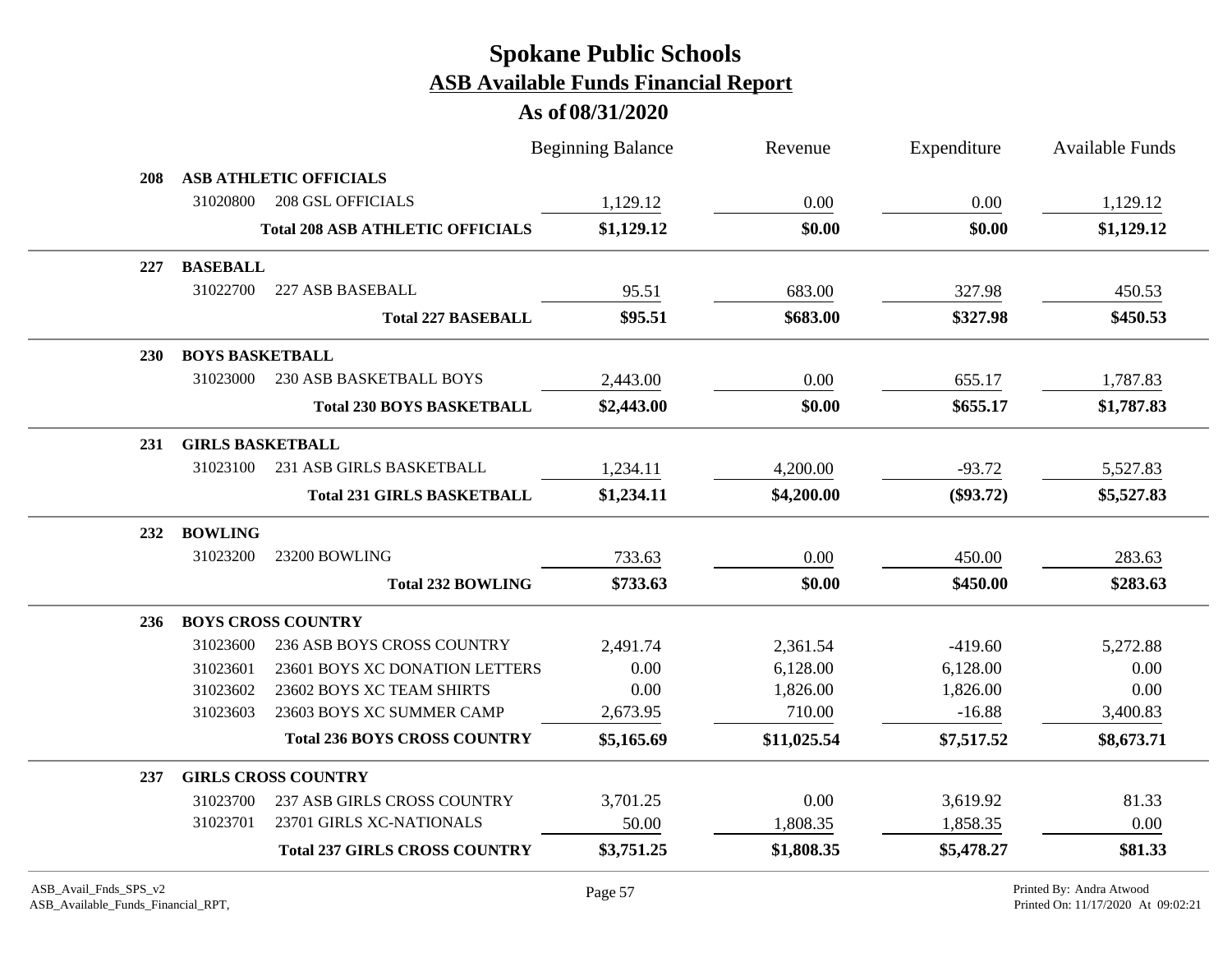|     |                      |                                | <b>Beginning Balance</b> | Revenue     | Expenditure    | <b>Available Funds</b> |
|-----|----------------------|--------------------------------|--------------------------|-------------|----------------|------------------------|
| 240 | <b>FOOTBALL</b>      |                                |                          |             |                |                        |
|     | 31024000             | <b>240 ASB FOOTBALL</b>        | $-2,091.17$              | 12,688.00   | 11,052.43      | $-455.60$              |
|     | 31024003             | 24003 FOOTBALL WEIGHTLIFTING   | 278.90                   | 250.00      | 0.00           | 528.90                 |
|     |                      | <b>Total 240 FOOTBALL</b>      | (\$1,812.27)             | \$12,938.00 | \$11,052.43    | \$73.30                |
| 242 | <b>BOYS GOLF</b>     |                                |                          |             |                |                        |
|     | 31024200             | 242 ASB BOYS GOLF              | 4,720.05                 | 0.00        | $-363.87$      | 5,083.92               |
|     | 31024201             | 24201 BOYS/GIRLS MISSELHORN FN | 550.72                   | 0.00        | 0.00           | 550.72                 |
|     | 31024202             | 24202 NC GOLF TOURNAMENT       | 8,235.00                 | 14,738.00   | 22,973.00      | 0.00                   |
|     |                      | <b>Total 242 BOYS GOLF</b>     | \$13,505.77              | \$14,738.00 | \$22,609.13    | \$5,634.64             |
| 243 | <b>GIRLS GOLF</b>    |                                |                          |             |                |                        |
|     | 31024300             | 243 ASB GIRLS GOLF             | 2,920.13                 | 0.00        | $-1,328.41$    | 4,248.54               |
|     |                      | <b>Total 243 GIRLS GOLF</b>    | \$2,920.13               | \$0.00      | $(\$1,328.41)$ | \$4,248.54             |
| 248 | <b>GYMNASTICS</b>    |                                |                          |             |                |                        |
|     | 31024800             | <b>248 ASB GYMNASTICS</b>      | 2,332.93                 | 125.00      | 1,013.47       | 1,444.46               |
|     |                      | <b>Total 248 GYMNASTICS</b>    | \$2,332.93               | \$125.00    | \$1,013.47     | \$1,444.46             |
| 264 | <b>SLOW PITCH</b>    |                                |                          |             |                |                        |
|     | 31026400             | 264 ASB SLOW PITCH SOFTBALL    | 289.88                   | 458.98      | 399.83         | 349.03                 |
|     |                      | <b>Total 264 SLOW PITCH</b>    | \$289.88                 | \$458.98    | \$399.83       | \$349.03               |
| 266 | <b>BOYS' SOCCER</b>  |                                |                          |             |                |                        |
|     | 31026600             | <b>266 ASB BOYS SOCCER</b>     | 6,699.09                 | 2,798.00    | 5,998.16       | 3,498.93               |
|     |                      | <b>Total 266 BOYS' SOCCER</b>  | \$6,699.09               | \$2,798.00  | \$5,998.16     | \$3,498.93             |
| 267 | <b>GIRLS' SOCCER</b> |                                |                          |             |                |                        |
|     | 31026700             | <b>267 ASB GIRLS SOCCER</b>    | 4,218.79                 | 12,760.08   | 9,677.73       | 7,301.14               |
|     |                      | <b>Total 267 GIRLS' SOCCER</b> | \$4,218.79               | \$12,760.08 | \$9,677.73     | \$7,301.14             |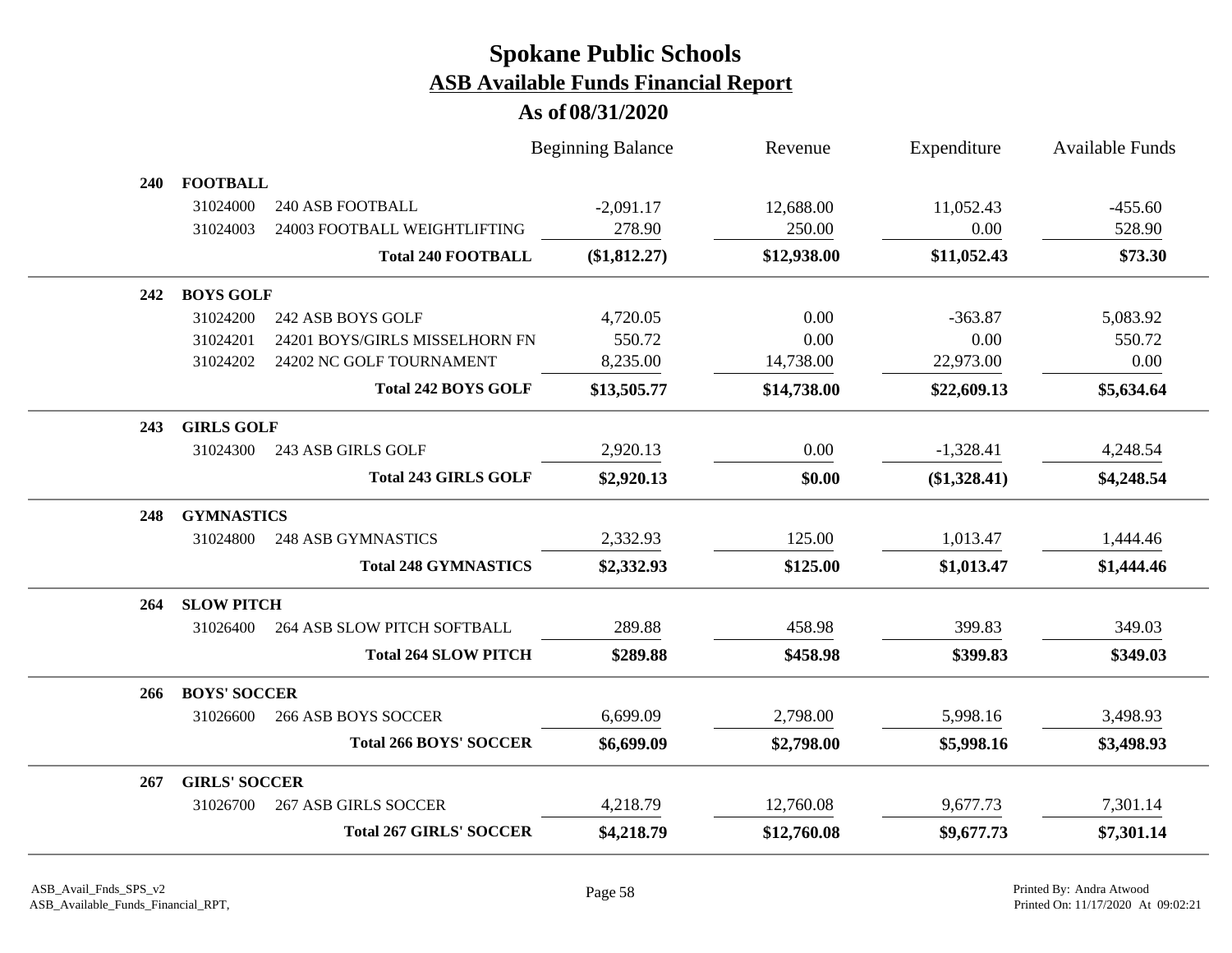#### **As of 08/31/2020**

|     |                          |                                    | <b>Beginning Balance</b> | Revenue      | Expenditure    | <b>Available Funds</b> |
|-----|--------------------------|------------------------------------|--------------------------|--------------|----------------|------------------------|
| 270 | <b>GIRLS' SOFTBALL</b>   |                                    |                          |              |                |                        |
|     | 31027000                 | 270 ASB GIRLS SOFTBALL             | $-289.91$                | 30.00        | $-367.44$      | 107.53                 |
|     |                          | <b>Total 270 GIRLS' SOFTBALL</b>   | $(\$289.91)$             | \$30.00      | $(\$367.44)$   | \$107.53               |
| 278 | <b>BOYS' TENNIS</b>      |                                    |                          |              |                |                        |
|     | 31027800                 | 278 ASB BOYS TENNIS                | 67.94                    | 0.00         | 12.78          | 55.16                  |
|     |                          | <b>Total 278 BOYS' TENNIS</b>      | \$67.94                  | \$0.00       | \$12.78        | \$55.16                |
| 279 | <b>GIRLS' TENNIS</b>     |                                    |                          |              |                |                        |
|     | 31027900                 | 279 ASB GIRLS TENNIS               | 2,339.79                 | 0.00         | 518.74         | 1,821.05               |
|     |                          | <b>Total 279 GIRLS' TENNIS</b>     | \$2,339.79               | \$0.00       | \$518.74       | \$1,821.05             |
| 284 | <b>BOYS' TRACK</b>       |                                    |                          |              |                |                        |
|     | 31028400                 | <b>284 ASB BOYS TRACK</b>          | 3,876.98                 | 2,018.84     | $-4,501.88$    | 10,397.70              |
|     |                          | <b>Total 284 BOYS' TRACK</b>       | \$3,876.98               | \$2,018.84   | $(\$4,501.88)$ | \$10,397.70            |
| 285 | <b>GIRLS' TRACK</b>      |                                    |                          |              |                |                        |
|     | 31028500                 | <b>285 ASB GIRLS TRACK</b>         | 930.64                   | 822.50       | $-494.73$      | 2,247.87               |
|     |                          | <b>Total 285 GIRLS' TRACK</b>      | \$930.64                 | \$822.50     | $(\$494.73)$   | \$2,247.87             |
| 290 | <b>GIRLS' VOLLEYBALL</b> |                                    |                          |              |                |                        |
|     | 31029000                 | 290 ASB GIRLS VOLLEYBALL           | 2,980.09                 | 6,517.00     | 6,403.22       | 3,093.87               |
|     |                          | <b>Total 290 GIRLS' VOLLEYBALL</b> | \$2,980.09               | \$6,517.00   | \$6,403.22     | \$3,093.87             |
| 294 | <b>BOYS' WRESTLING</b>   |                                    |                          |              |                |                        |
|     | 31029400                 | 294 ASB BOYS WRESTLING             | 694.40                   | 10,227.04    | 10,622.50      | 298.94                 |
|     |                          | <b>Total 294 BOYS' WRESTLING</b>   | \$694.40                 | \$10,227.04  | \$10,622.50    | \$298.94               |
|     | <b>200</b>               | <b>ATHLETICS</b>                   | \$79,688.80              | \$109,235.72 | \$70,927.24    | \$117,997.28           |

**312 DEBATE CLUB**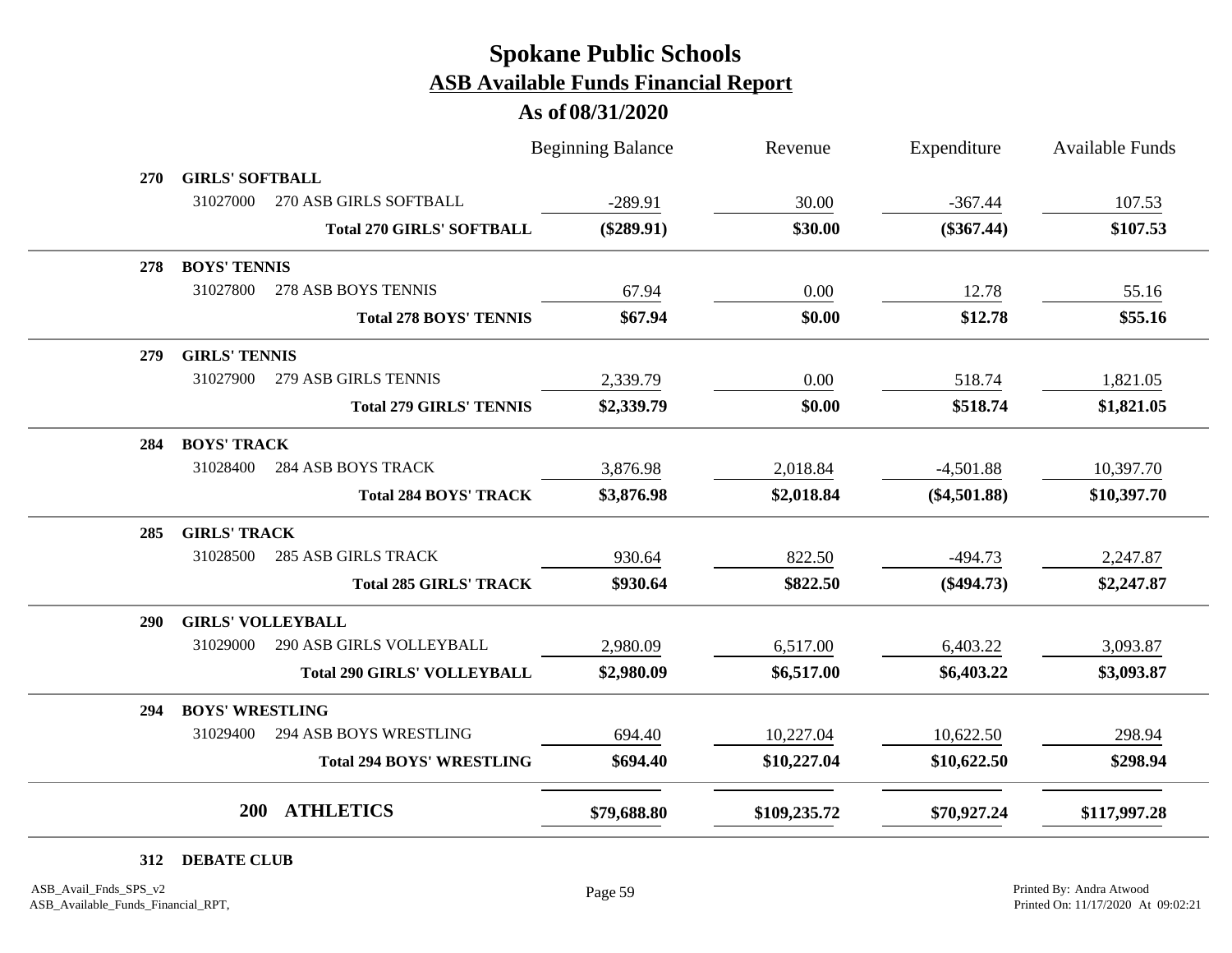|     |                    |                                            | <b>Beginning Balance</b> | Revenue     | Expenditure    | <b>Available Funds</b> |
|-----|--------------------|--------------------------------------------|--------------------------|-------------|----------------|------------------------|
|     | 31031200           | 312 ASB DEBATE                             | 168.79                   | 160.72      | $-759.97$      | 1,089.48               |
|     | 31031204           | 31204 ASB DEBATE MIDDLE SCHOOL             | 0.00                     | 0.00        | 0.00           | 0.00                   |
|     |                    | <b>Total 312 DEBATE CLUB</b>               | \$168.79                 | \$160.72    | $(\$759.97)$   | \$1,089.48             |
|     | 313 DECA CLUB      |                                            |                          |             |                |                        |
|     | 31031300           | 313 ASB DECA CHAPTER                       | 7,530.73                 | 14.95       | $-4,980.00$    | 12,525.68              |
|     |                    | <b>Total 313 DECA CLUB</b>                 | \$7,530.73               | \$14.95     | $(\$4,980.00)$ | \$12,525.68            |
| 314 | <b>DECA STORE</b>  |                                            |                          |             |                |                        |
|     | 31031400           | 314 ASB DECA STORE                         | $-1,295.71$              | 19,187.10   | 16,904.45      | 986.94                 |
|     |                    | <b>Total 314 DECA STORE</b>                | $(\$1,295.71)$           | \$19,187.10 | \$16,904.45    | \$986.94               |
| 315 | <b>DRAMA CLUB</b>  |                                            |                          |             |                |                        |
|     | 31031500           | 315 ASB DRAMA                              | 9,744.40                 | 7,529.00    | 6,563.29       | 10,710.11              |
|     | 31031501           | 31501 ASB DRAMA PLAYS                      | $-411.09$                | 3,314.11    | 3,203.02       | $-300.00$              |
|     | 31031502           | 31502 ASB DRAMA DOLL SHOP                  | 0.00                     | 0.00        | 0.00           | 0.00                   |
|     | 31031503           | 31503 DRAMA - SPRING ONE ACT               | 0.00                     | 0.00        | 0.00           | 0.00                   |
|     | 31031504           | 31504 DRAMA - NATIONALS                    | 0.00                     | 0.00        | 0.00           | 0.00                   |
|     |                    | <b>Total 315 DRAMA CLUB</b>                | \$9,333.31               | \$10,843.11 | \$9,766.31     | \$10,410.11            |
| 316 |                    | <b>DRAMATIC PRODUCTIONS CLUB</b>           |                          |             |                |                        |
|     |                    | 31031600 316 ASB DRAMA PRODUCTIONS         | 855.54                   | 0.00        | 0.00           | 855.54                 |
|     |                    | <b>Total 316 DRAMATIC PRODUCTIONS CLUB</b> | \$855.54                 | \$0.00      | \$0.00         | \$855.54               |
| 335 | <b>FRENCH CLUB</b> |                                            |                          |             |                |                        |
|     | 31033500           | <b>335 ASB FRENCH CLUB</b>                 | 51.01                    | 0.00        | $-26.05$       | 77.06                  |
|     |                    | <b>Total 335 FRENCH CLUB</b>               | \$51.01                  | \$0.00      | $(\$26.05)$    | \$77.06                |
|     | 356 BAND CLUB      |                                            |                          |             |                |                        |
|     | 31035600           | 356 ASB BAND                               | 15,139.45                | 6,207.00    | 5,570.76       | 15,775.69              |
|     | 31035601           | 35601 BAND CLEANING ACCOUNT                | 2,996.26                 | 0.00        | 0.00           | 2,996.26               |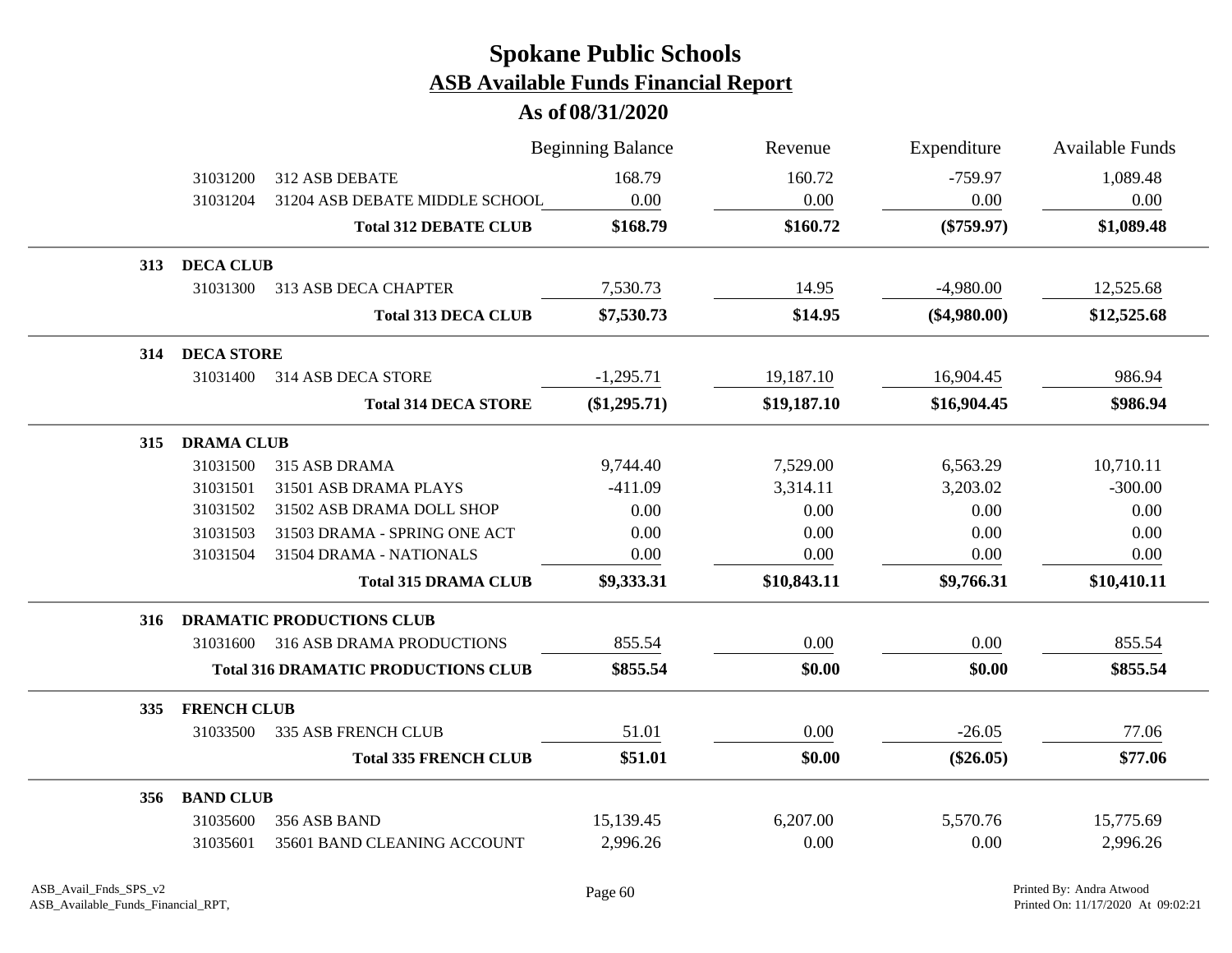#### **As of 08/31/2020**

|            |                      |                                    | <b>Beginning Balance</b> | Revenue     | Expenditure | <b>Available Funds</b> |
|------------|----------------------|------------------------------------|--------------------------|-------------|-------------|------------------------|
|            |                      | <b>Total 356 BAND CLUB</b>         | \$18,135.71              | \$6,207.00  | \$5,570.76  | \$18,771.95            |
| 358        | <b>CHORAL CLUB</b>   |                                    |                          |             |             |                        |
|            | 31035800             | <b>358 ASB CHORAL</b>              | 7,813.43                 | 2,725.99    | 2,602.45    | 7,936.97               |
|            | 31035801             | 35801 CHORAL ROBE FEES             | 70.00                    | 0.00        | 0.00        | 70.00                  |
|            | 31035802             | 35802 NATIONAL HONOR CHOIR         | 0.00                     | 0.00        | 0.00        | 0.00                   |
|            |                      | <b>Total 358 CHORAL CLUB</b>       | \$7,883.43               | \$2,725.99  | \$2,602.45  | \$8,006.97             |
| 368        |                      | <b>CO-OPERATIVE CLUB</b>           |                          |             |             |                        |
|            | 31036800             | 368 ASB CO OP                      | 317.34                   | 0.00        | 0.00        | 317.34                 |
|            |                      | <b>Total 368 CO-OPERATIVE CLUB</b> | \$317.34                 | \$0.00      | \$0.00      | \$317.34               |
| <b>390</b> | <b>CLASS OF 2020</b> |                                    |                          |             |             |                        |
|            | 31039000             | 39000 CLASS OF 2020                | 935.27                   | 14,680.94   | 3,843.11    | 11,773.10              |
|            |                      | <b>Total 390 CLASS OF 2020</b>     | \$935.27                 | \$14,680.94 | \$3,843.11  | \$11,773.10            |
| 391        | <b>CLASS OF 2021</b> |                                    |                          |             |             |                        |
|            | 31039100             | 39100 CLASS OF 2021                | 558.43                   | 0.00        | 0.00        | 558.43                 |
|            |                      | <b>Total 391 CLASS OF 2021</b>     | \$558.43                 | \$0.00      | \$0.00      | \$558.43               |
| 392        | <b>CLASS OF 2022</b> |                                    |                          |             |             |                        |
|            | 31039200             | 392 ASB CLASS OF 2022              | 702.77                   | 220.50      | 98.72       | 824.55                 |
|            | 31039201             | 39201 CLASS 2022 PROM              | 0.00                     | 0.00        | 0.00        | 0.00                   |
|            | 31039202             | 39202 CLASS 2022 HOMECOMING        | 0.00                     | 0.00        | 0.00        | 0.00                   |
|            |                      | <b>Total 392 CLASS OF 2022</b>     | \$702.77                 | \$220.50    | \$98.72     | \$824.55               |
| 393        | ASB CLASS 2023       |                                    |                          |             |             |                        |
|            | 31039300             | 393 ASB CLASS OF 2023              | 445.31                   | 0.00        | 0.00        | 445.31                 |
|            |                      | Total 393 ASB CLASS 2023           | \$445.31                 | \$0.00      | \$0.00      | \$445.31               |

**394 ASB CLASS 2024**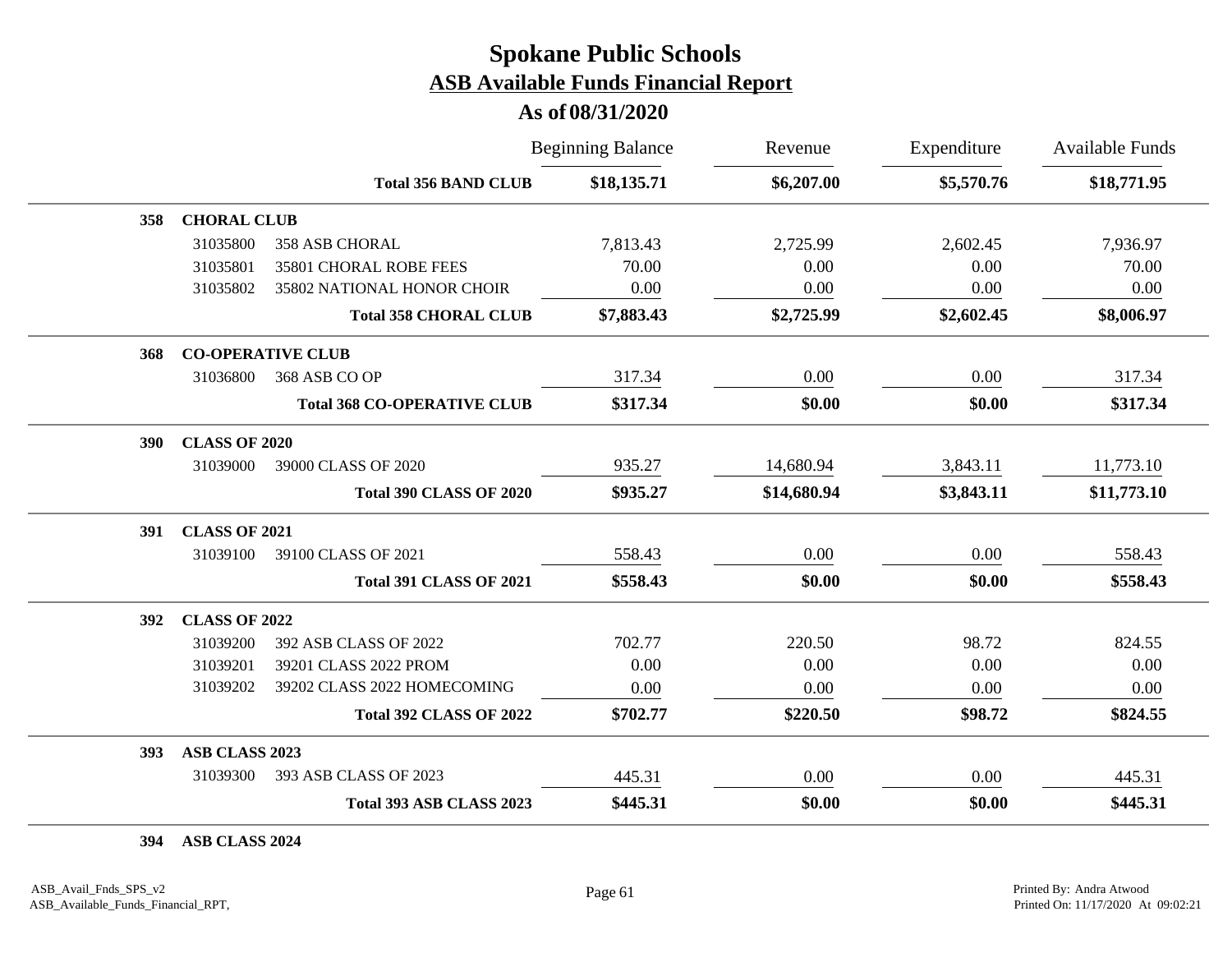|     |                          |                                    | <b>Beginning Balance</b> | Revenue     | Expenditure | <b>Available Funds</b> |
|-----|--------------------------|------------------------------------|--------------------------|-------------|-------------|------------------------|
|     | 31039400                 | 394 ASB CLASS OF 2024              | 167.50                   | 236.93      | 0.00        | 404.43                 |
|     |                          | Total 394 ASB CLASS 2024           | \$167.50                 | \$236.93    | \$0.00      | \$404.43               |
| 395 | ASB CLASS 2025           |                                    |                          |             |             |                        |
|     | 31039500                 | 395 ASB CLASS OF 2025              | 0.00                     | 236.93      | 0.00        | 236.93                 |
|     |                          | Total 395 ASB CLASS 2025           | \$0.00                   | \$236.93    | \$0.00      | \$236.93               |
| 397 | ASB CLASS 2017           |                                    |                          |             |             |                        |
|     | 31039700                 | 397 ASB CLASS OF 2017              | 0.00                     | 0.00        | 0.00        | 0.00                   |
|     | 31039701                 | 39701 CLASS 2017 PROM              | 0.00                     | 0.00        | 0.00        | 0.00                   |
|     | 31039702                 | 39702 CLASS 2017 HOMECOMING        | 0.00                     | 0.00        | 0.00        | 0.00                   |
|     |                          | Total 397 ASB CLASS 2017           | \$0.00                   | \$0.00      | \$0.00      | \$0.00                 |
| 398 | ASB CLASS 2018           |                                    |                          |             |             |                        |
|     | 31039800                 | 398 ASB CLASS OF 2018              | 0.00                     | 0.00        | 0.00        | 0.00                   |
|     |                          | <b>Total 398 ASB CLASS 2018</b>    | \$0.00                   | \$0.00      | \$0.00      | \$0.00                 |
| 399 | ASB CLASS 2019           |                                    |                          |             |             |                        |
|     | 31039900                 | 39900 CLASS OF 2019                | 1,270.89                 | 0.00        | 0.00        | 1,270.89               |
|     |                          | Total 399 ASB CLASS 2019           | \$1,270.89               | \$0.00      | \$0.00      | \$1,270.89             |
|     |                          | 300 CLASS                          | \$47,060.32              | \$54,514.17 | \$33,019.78 | \$68,554.71            |
| 402 | <b>ASB LITERARY CLUB</b> |                                    |                          |             |             |                        |
|     | 31040200                 | <b>402 ASB KNOWLEDGE BOWL</b>      | 120.95                   | 0.00        | 0.00        | 120.95                 |
|     |                          | <b>Total 402 ASB LITERARY CLUB</b> | \$120.95                 | \$0.00      | \$0.00      | \$120.95               |
| 403 | <b>ASB ASL CLUB</b>      |                                    |                          |             |             |                        |
|     | 31040300                 | 403 ASB ASL CLUB                   | 200.00                   | 0.00        | 0.00        | 200.00                 |
|     |                          | <b>Total 403 ASB ASL CLUB</b>      | \$200.00                 | \$0.00      | \$0.00      | \$200.00               |
|     |                          |                                    |                          |             |             |                        |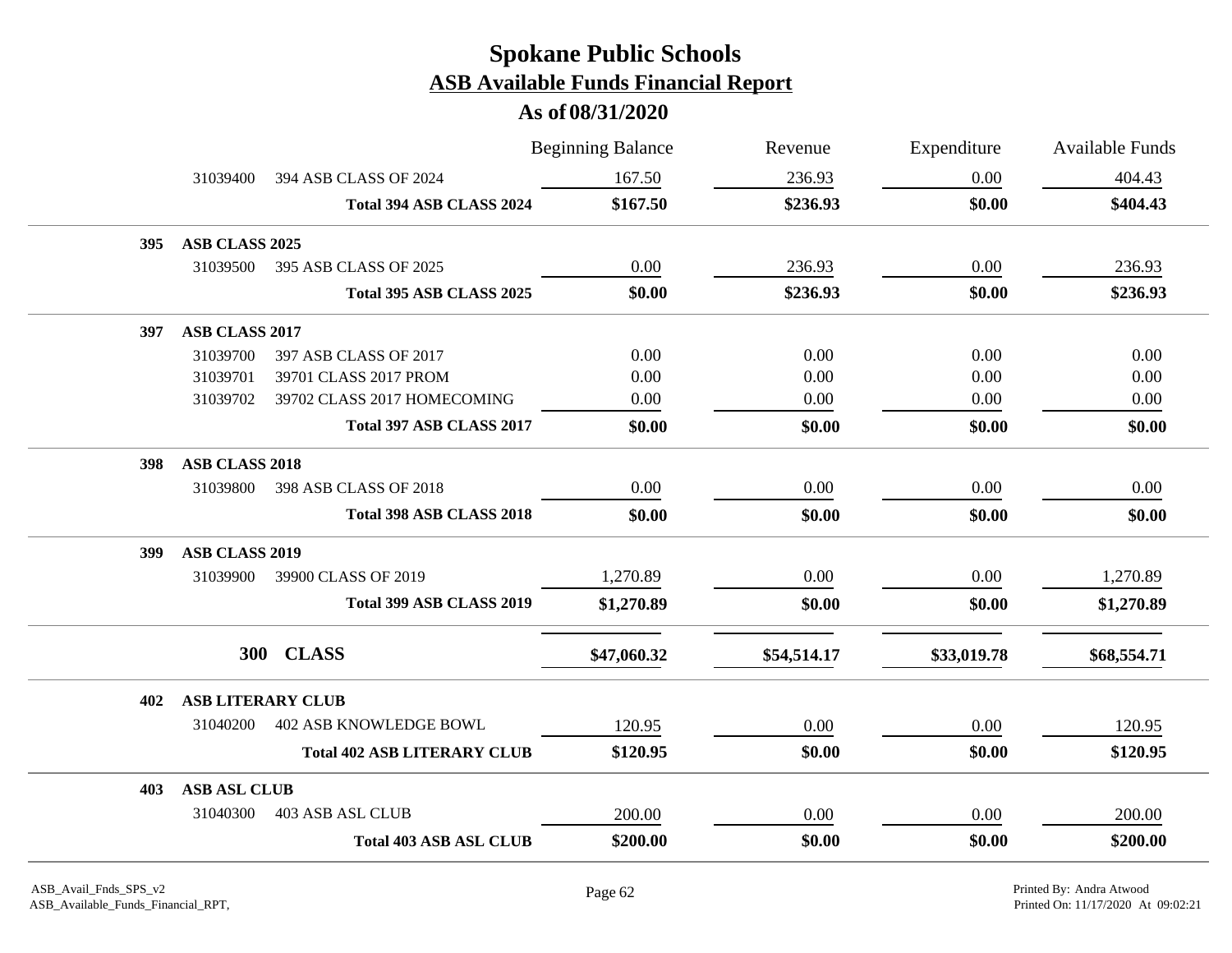|     |                                                 |                                              | <b>Beginning Balance</b> | Revenue     | Expenditure | <b>Available Funds</b> |
|-----|-------------------------------------------------|----------------------------------------------|--------------------------|-------------|-------------|------------------------|
| 404 | <b>ASB GAME CLUB</b>                            |                                              |                          |             |             |                        |
|     | 31040400                                        | <b>404 ASB INDOOR RECREATION</b>             | 26.21                    | 0.00        | 0.00        | 26.21                  |
|     |                                                 | <b>Total 404 ASB GAME CLUB</b>               | \$26.21                  | \$0.00      | \$0.00      | \$26.21                |
| 407 | <b>ASB SCIENCE CLUB</b>                         |                                              |                          |             |             |                        |
|     | 31040700<br>40700 SCIENCE BOWL                  |                                              | 58.85                    | 0.00        | 0.00        | 58.85                  |
|     |                                                 | <b>Total 407 ASB SCIENCE CLUB</b>            | \$58.85                  | \$0.00      | \$0.00      | \$58.85                |
| 409 | PRIDE TRIBE - SCHOOL SPIRIT                     |                                              |                          |             |             |                        |
|     | 31040900<br>40900 PRIDE TRIBE                   |                                              | 527.24                   | 800.00      | 583.16      | 744.08                 |
|     |                                                 | <b>Total 409 PRIDE TRIBE - SCHOOL SPIRIT</b> | \$527.24                 | \$800.00    | \$583.16    | \$744.08               |
| 415 | <b>ASB CHEERLEADERS</b>                         |                                              |                          |             |             |                        |
|     | <b>415 ASB CHEERLEADER</b><br>31041500          |                                              | 2,319.71                 | 11,672.00   | 13,493.98   | 497.73                 |
|     | <b>41506 CHEER NATIONALS</b><br>31041506        |                                              | 0.00                     | 6,714.00    | 6,714.00    | 0.00                   |
|     |                                                 | <b>Total 415 ASB CHEERLEADERS</b>            | \$2,319.71               | \$18,386.00 | \$20,207.98 | \$497.73               |
| 416 | ASB SENIORS HELPING SENIORS                     |                                              |                          |             |             |                        |
|     | 31041600                                        | 41600 JV SENIORS HELPING SEN                 | 0.00                     | 0.00        | 0.00        | 0.00                   |
|     |                                                 | <b>Total 416 ASB SENIORS HELPING SENIORS</b> | \$0.00                   | \$0.00      | \$0.00      | \$0.00                 |
| 441 | <b>KEY CLUB</b>                                 |                                              |                          |             |             |                        |
|     | 44100 KEY CLUB<br>31044100                      |                                              | $0.00\,$                 | 0.00        | $0.00\,$    | 0.00                   |
|     |                                                 | <b>Total 441 KEY CLUB</b>                    | \$0.00                   | \$0.00      | \$0.00      | \$0.00                 |
| 442 | ASB INLAND NW THEATER ART/FEST                  |                                              |                          |             |             |                        |
|     | 31044200 442 ASB INTAF                          |                                              | 0.00                     | 0.00        | 0.00        | 0.00                   |
|     | <b>Total 442 ASB INLAND NW THEATER ART/FEST</b> |                                              | \$0.00                   | \$0.00      | \$0.00      | \$0.00                 |
| 452 | <b>INTERNATIONAL CLUB</b>                       |                                              |                          |             |             |                        |
|     | 31045200                                        | <b>452 ASB INTERNATIONAL CLUB</b>            | 3.87                     | 0.00        | 0.00        | 3.87                   |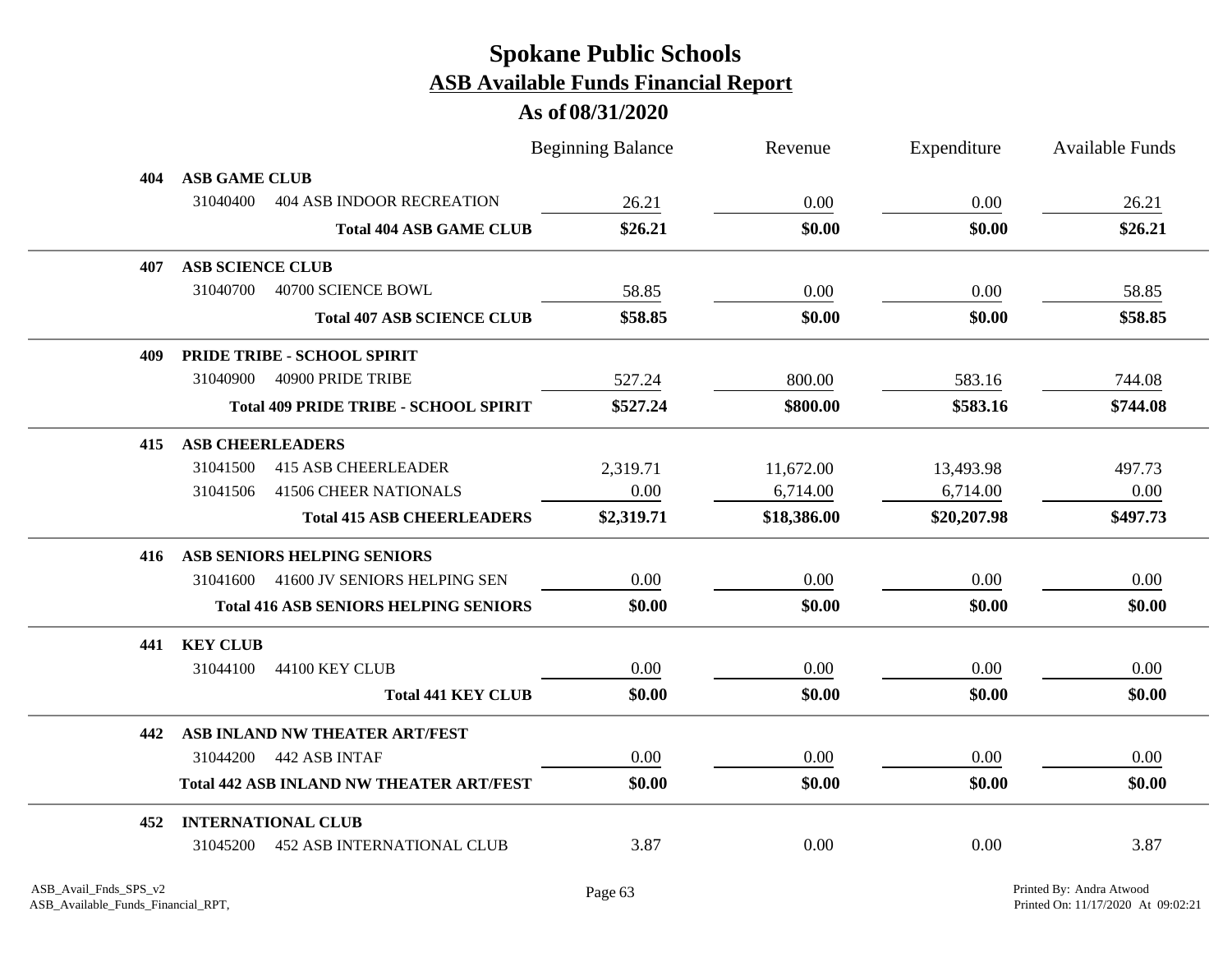|     |                         |                                              | <b>Beginning Balance</b> | Revenue     | Expenditure | Available Funds |
|-----|-------------------------|----------------------------------------------|--------------------------|-------------|-------------|-----------------|
|     |                         | <b>Total 452 INTERNATIONAL CLUB</b>          | \$3.87                   | \$0.00      | \$0.00      | \$3.87          |
| 455 | <b>SAFETY-SADD</b>      |                                              |                          |             |             |                 |
|     | 31045500                | <b>455 ASB SAFETY/SADD</b>                   | 29.05                    | 0.00        | 0.00        | 29.05           |
|     | 31045501                | 45501 SAFETY/SADD PIE SALE                   | 0.00                     | 0.00        | 0.00        | 0.00            |
|     |                         | <b>Total 455 SAFETY-SADD</b>                 | \$29.05                  | \$0.00      | \$0.00      | \$29.05         |
| 459 |                         | <b>AUTISM AWARENESS CLUB</b>                 |                          |             |             |                 |
|     | 31045900                | <b>310 ASB AUTISM AWARENESS</b>              | 0.00                     | 0.00        | 0.00        | 0.00            |
|     |                         | <b>Total 459 AUTISM AWARENESS CLUB</b>       | \$0.00                   | \$0.00      | \$0.00      | \$0.00          |
| 461 |                         | <b>HEALTH OCCUPATIONS STUDENTS</b>           |                          |             |             |                 |
|     | 31046100                | 461 HEALTH OCCUPATION STUDENTS               | 914.87                   | 0.00        | 200.00      | 714.87          |
|     |                         | <b>Total 461 HEALTH OCCUPATIONS STUDENTS</b> | \$914.87                 | \$0.00      | \$200.00    | \$714.87        |
| 463 | <b>LILAC CORONATION</b> |                                              |                          |             |             |                 |
|     | 31046300                | <b>463 ASB LILAC CORONATION</b>              | 0.00                     | 0.00        | 0.00        | 0.00            |
|     |                         | <b>Total 463 LILAC CORONATION</b>            | \$0.00                   | \$0.00      | \$0.00      | \$0.00          |
| 466 | <b>DRILL TEAM</b>       |                                              |                          |             |             |                 |
|     | 31046600                | <b>466 ASB DRILL TEAM</b>                    | 2,067.55                 | 10,558.01   | 8,725.36    | 3,900.20        |
|     |                         | <b>Total 466 DRILL TEAM</b>                  | \$2,067.55               | \$10,558.01 | \$8,725.36  | \$3,900.20      |
| 470 | <b>HONOR SOCIETY</b>    |                                              |                          |             |             |                 |
|     | 31047000                | 470 ASB HONOR SOCIETY                        | 464.62                   | 175.00      | 368.89      | 270.73          |
|     |                         | <b>Total 470 HONOR SOCIETY</b>               | \$464.62                 | \$175.00    | \$368.89    | \$270.73        |
| 473 |                         | <b>GAY-STRAIGHT ALLIANCE</b>                 |                          |             |             |                 |
|     | 31047300                | 473 GAY STRAIGHT ALLIANCE CLUB               | 403.87                   | 0.00        | $-50.00$    | 453.87          |
|     |                         | <b>Total 473 GAY-STRAIGHT ALLIANCE</b>       | \$403.87                 | \$0.00      | $(\$50.00)$ | \$453.87        |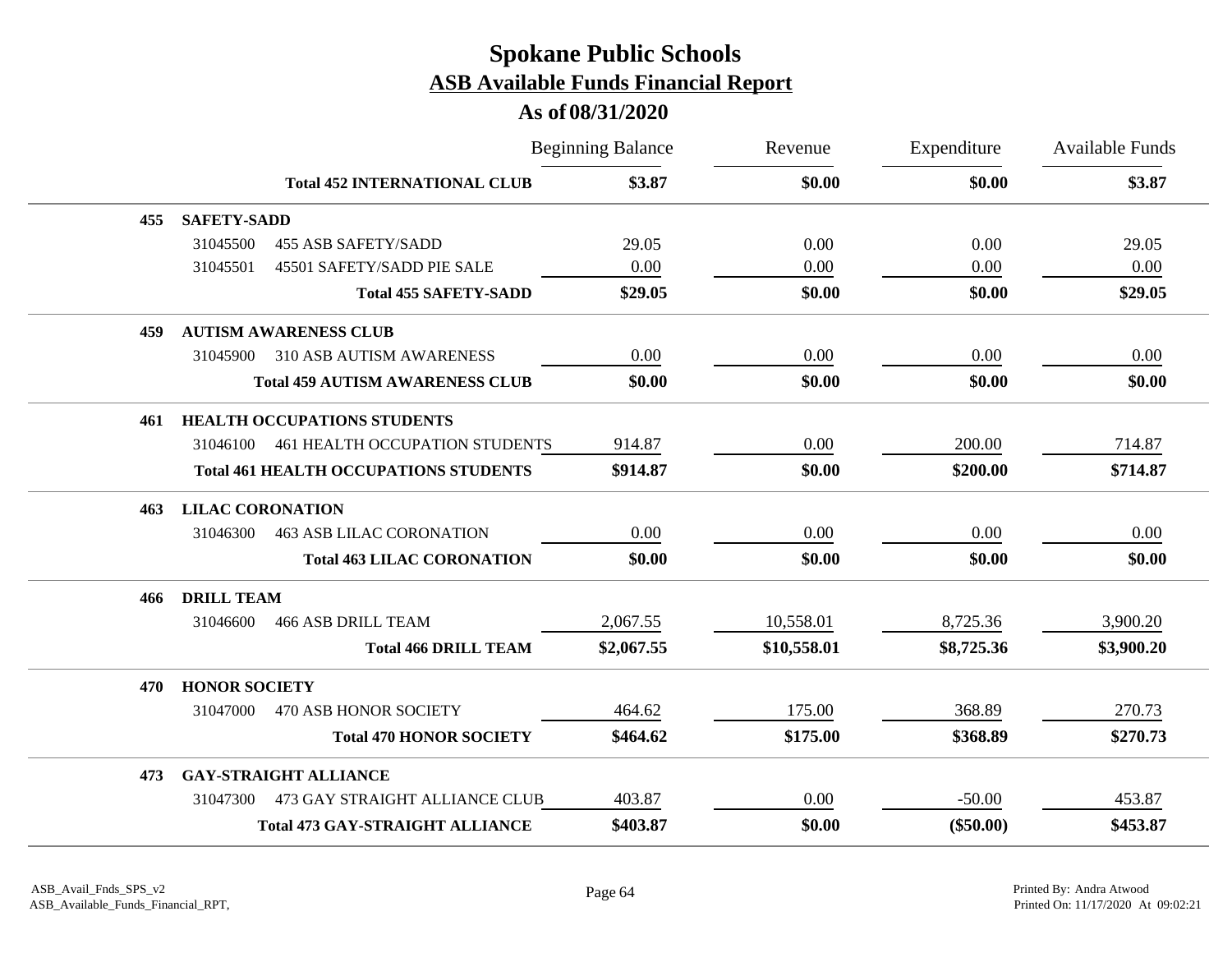|     |            |                           |                                    | <b>Beginning Balance</b> | Revenue     | Expenditure  | <b>Available Funds</b> |
|-----|------------|---------------------------|------------------------------------|--------------------------|-------------|--------------|------------------------|
|     | 475        | <b>ASB UNITY CLUB</b>     |                                    |                          |             |              |                        |
|     |            | 31047500                  | 47500 ASB SHADES CLUB              | 170.18                   | 0.00        | $-300.00$    | 470.18                 |
|     |            |                           | <b>Total 475 ASB UNITY CLUB</b>    | \$170.18                 | \$0.00      | $(\$300.00)$ | \$470.18               |
|     |            | 400                       | <b>CLUBS</b>                       | \$7,306.97               | \$29,919.01 | \$29,735.39  | \$7,490.59             |
| 315 |            | <b>ROGERS HIGH SCHOOL</b> |                                    |                          |             |              |                        |
|     | 104        | <b>ASB GENERAL</b>        |                                    |                          |             |              |                        |
|     |            | 31510400                  | 104 ASB GENERAL                    | 66,427.34                | 8,669.12    | 923.31       | 74,173.15              |
|     |            |                           | <b>Total 104 ASB GENERAL</b>       | \$66,427.34              | \$8,669.12  | \$923.31     | \$74,173.15            |
|     | 108        |                           | <b>ASB MISCELLANEOUS</b>           |                          |             |              |                        |
|     |            | 31510800                  | <b>108 ASB MISCELLANEOUS</b>       | 3,801.02                 | 11,554.00   | 5,866.93     | 9,488.09               |
|     |            | 31510810                  | 10810 SCHOOL DANCES                | 660.88                   | 0.00        | 0.00         | 660.88                 |
|     |            |                           | <b>Total 108 ASB MISCELLANEOUS</b> | \$4,461.90               | \$11,554.00 | \$5,866.93   | \$10,148.97            |
|     | <b>110</b> | <b>ASB GSL CARD</b>       |                                    |                          |             |              |                        |
|     |            | 31511000                  | 110 ASB GSL CARD                   | 31,625.00                | 14,272.00   | 105.32       | 45,791.68              |
|     |            | 31511001                  | 11001 REPLACEMENT GSL CARDS        | 655.00                   | 0.00        | 0.00         | 655.00                 |
|     |            | 31511002                  | 11002 REPLACEMENT ID CARDS         | 12.24                    | 0.00        | 0.00         | 12.24                  |
|     |            |                           | <b>Total 110 ASB GSL CARD</b>      | \$32,292.24              | \$14,272.00 | \$105.32     | \$46,458.92            |
|     | 131        | <b>ASB YEARBOOK</b>       |                                    |                          |             |              |                        |
|     |            | 31513100                  | <b>131 ASB YEARBOOK</b>            | $-4,673.68$              | 4,317.50    | 3,686.12     | $-4,042.30$            |
|     |            | 31513111                  | 13111 YEARBOOK FUNDRAISING         | 11,474.89                | 5,459.00    | 395.05       | 16,538.84              |
|     |            |                           | <b>Total 131 ASB YEARBOOK</b>      | \$6,801.21               | \$9,776.50  | \$4,081.17   | \$12,496.54            |
|     | 181        | <b>ASB LINK CREW</b>      |                                    |                          |             |              |                        |
|     |            | 31518100                  | 315 ASB LINK CREW                  | 1,317.77                 | 604.00      | $-631.30$    | 2,553.07               |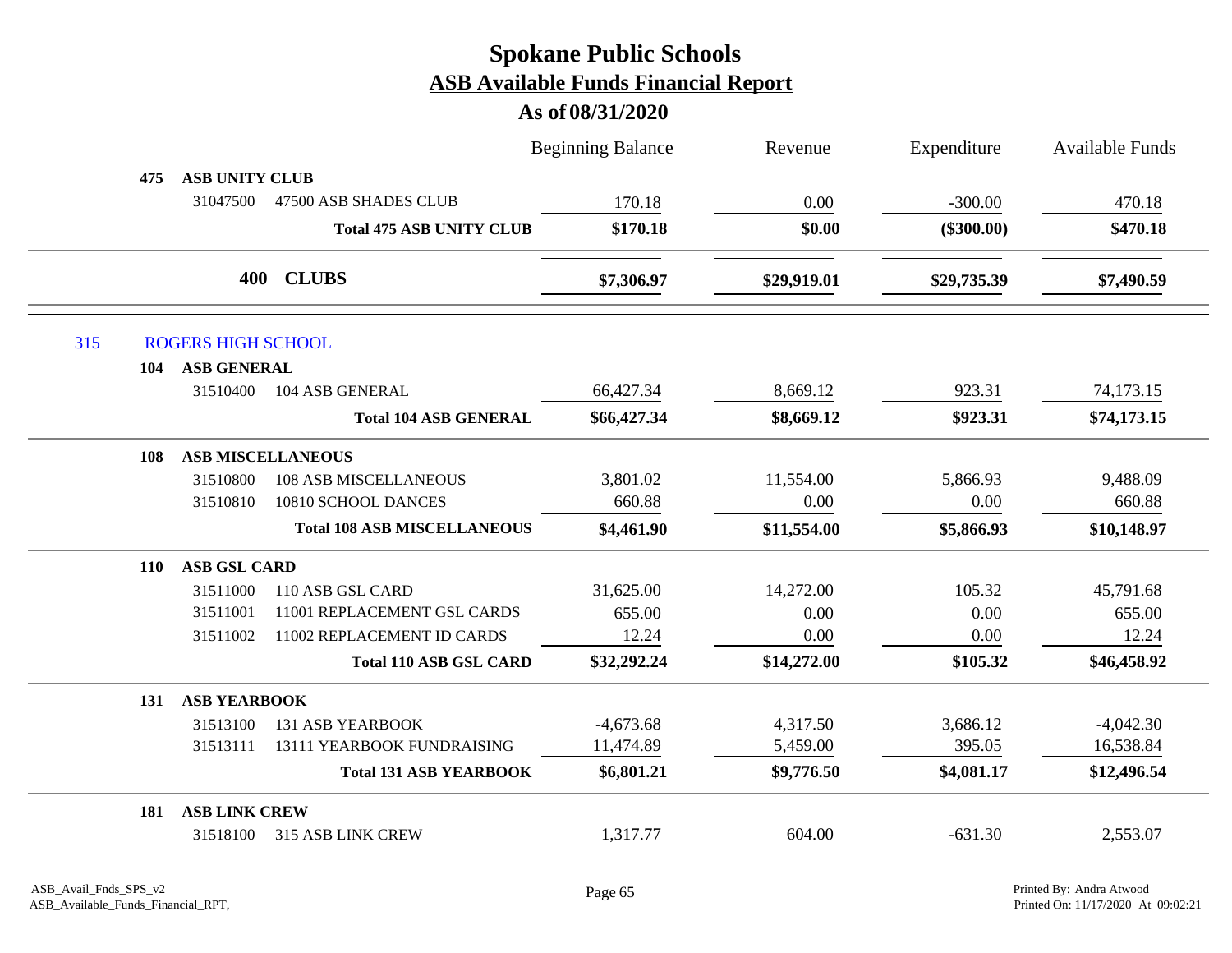|     |                         |                                    | <b>Beginning Balance</b> | Revenue     | Expenditure  | <b>Available Funds</b> |
|-----|-------------------------|------------------------------------|--------------------------|-------------|--------------|------------------------|
|     |                         | <b>Total 181 ASB LINK CREW</b>     | \$1,317.77               | \$604.00    | $(\$631.30)$ | \$2,553.07             |
|     | <b>100</b>              | <b>GENERAL ASB</b>                 | \$111,300.46             | \$44,875.62 | \$10,345.43  | \$145,830.65           |
| 205 |                         | <b>GENERAL ATHLETICS</b>           |                          |             |              |                        |
|     | 31520500                | <b>205 ASB GENERAL ATHLETICS</b>   | 67,650.73                | 38,575.18   | 44,806.20    | 61,419.71              |
|     |                         | <b>Total 205 GENERAL ATHLETICS</b> | \$67,650.73              | \$38,575.18 | \$44,806.20  | \$61,419.71            |
| 206 | <b>LEAGUE ATHLETICS</b> |                                    |                          |             |              |                        |
|     | 31520600                | <b>206 ASB LEAGUE ATHLETICS</b>    | 28,101.07                | 2,813.00    | 9,869.55     | 21,044.52              |
|     |                         | <b>Total 206 LEAGUE ATHLETICS</b>  | \$28,101.07              | \$2,813.00  | \$9,869.55   | \$21,044.52            |
| 227 | <b>BASEBALL</b>         |                                    |                          |             |              |                        |
|     | 31522700                | 227 ASB BASEBALL                   | 1,020.51                 | 1,510.00    | $-934.47$    | 3,464.98               |
|     | 31522710                | 22710 BASEBALL ALLOCATION          | 0.00                     | 0.00        | 0.00         | 0.00                   |
|     |                         | <b>Total 227 BASEBALL</b>          | \$1,020.51               | \$1,510.00  | $(\$934.47)$ | \$3,464.98             |
| 230 | <b>BOYS BASKETBALL</b>  |                                    |                          |             |              |                        |
|     | 31523000                | 230 ASB BOYS BASKETBALL            | 4,191.87                 | 0.00        | 1,838.97     | 2,352.90               |
|     | 31523010                | 23010 B-BASKETBALL ALLOCATION      | $-55.00$                 | 0.00        | 0.00         | $-55.00$               |
|     |                         | <b>Total 230 BOYS BASKETBALL</b>   | \$4,136.87               | \$0.00      | \$1,838.97   | \$2,297.90             |
| 231 | <b>GIRLS BASKETBALL</b> |                                    |                          |             |              |                        |
|     | 31523100                | 231 ASB GIRLS BASKETBALL           | 2,910.40                 | 1,214.58    | $-363.89$    | 4,488.87               |
|     | 31523110                | 23110 G-BASKETBALL ALLOCATION      | 0.00                     | 0.00        | 0.00         | 0.00                   |
|     |                         | <b>Total 231 GIRLS BASKETBALL</b>  | \$2,910.40               | \$1,214.58  | $(\$363.89)$ | \$4,488.87             |
| 236 |                         | <b>BOYS CROSS COUNTRY</b>          |                          |             |              |                        |
|     | 31523600                | <b>236 ASB BOYS CROSS COUNTRY</b>  | 1,106.77                 | 2,362.50    | 1,337.80     | 2,131.47               |
|     | 31523610                | 23610 B-XCOUNTRY ALLOCATION        | 0.00                     | 0.00        | 0.00         | 0.00                   |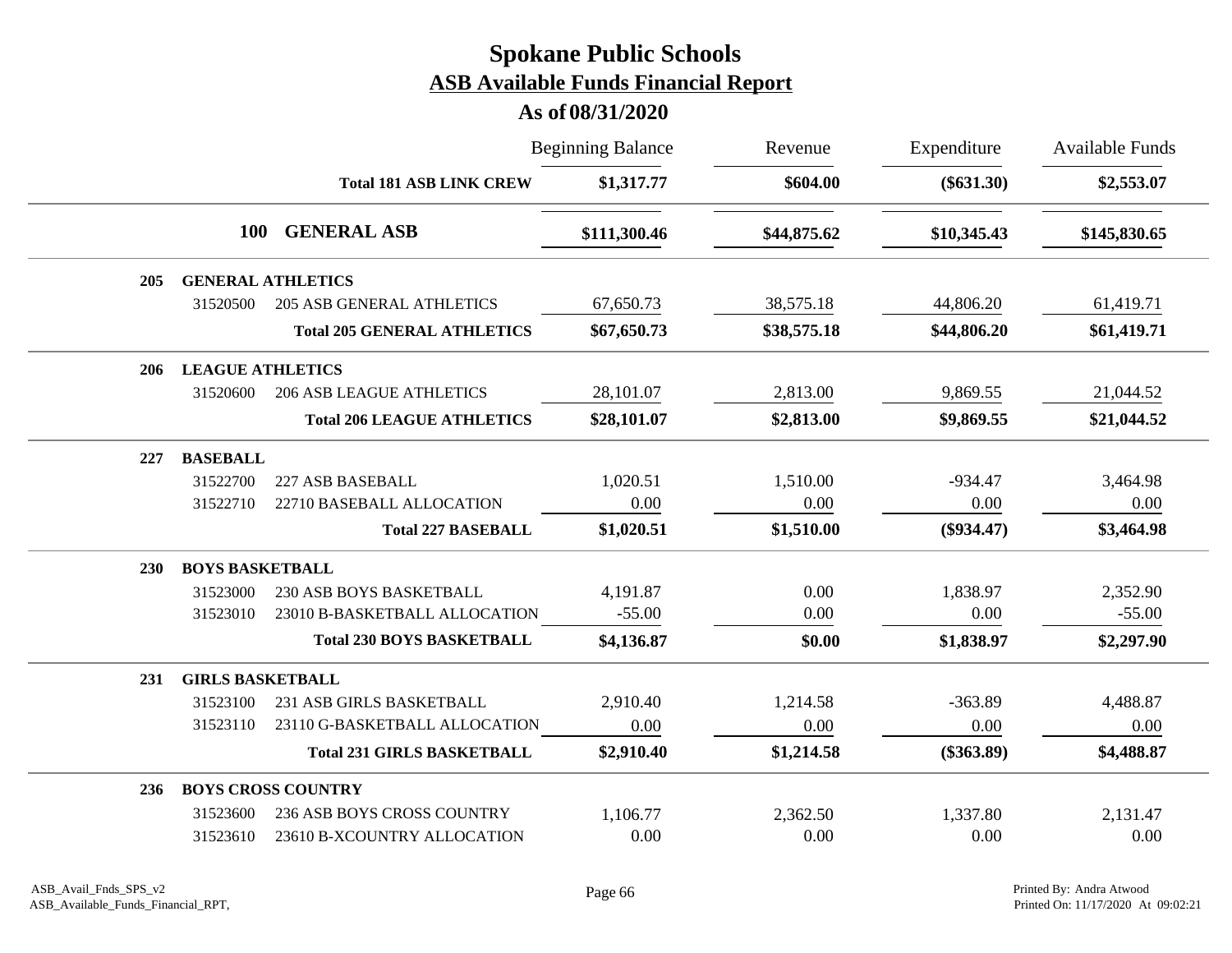|            |                   |                                      | <b>Beginning Balance</b> | Revenue    | Expenditure  | <b>Available Funds</b> |
|------------|-------------------|--------------------------------------|--------------------------|------------|--------------|------------------------|
|            |                   | <b>Total 236 BOYS CROSS COUNTRY</b>  | \$1,106.77               | \$2,362.50 | \$1,337.80   | \$2,131.47             |
| 237        |                   | <b>GIRLS CROSS COUNTRY</b>           |                          |            |              |                        |
|            | 31523700          | <b>237 ASB GIRLS CROSS COUNTRY</b>   | 3,038.32                 | 1,800.89   | 2,356.43     | 2,482.78               |
|            | 31523710          | 23710 G-XCOUNTRY ALLOCATION          | 0.00                     | 0.00       | 0.00         | 0.00                   |
|            |                   | <b>Total 237 GIRLS CROSS COUNTRY</b> | \$3,038.32               | \$1,800.89 | \$2,356.43   | \$2,482.78             |
| <b>240</b> | <b>FOOTBALL</b>   |                                      |                          |            |              |                        |
|            | 31524000          | 240 ASB FOOTBALL                     | 8,785.91                 | 2,965.00   | $-103.48$    | 11,854.39              |
|            | 31524010          | 24010 FOOTBALL ALLOCATION            | 0.00                     | 0.00       | 0.00         | 0.00                   |
|            |                   | <b>Total 240 FOOTBALL</b>            | \$8,785.91               | \$2,965.00 | $(\$103.48)$ | \$11,854.39            |
| 242        | <b>BOYS GOLF</b>  |                                      |                          |            |              |                        |
|            | 31524200          | 242 ASB BOYS GOLF                    | 2,935.39                 | 5,351.00   | 2,220.92     | 6,065.47               |
|            | 31524210          | 24210 B-GOLF ALLOCATION              | 0.00                     | 0.00       | 0.00         | 0.00                   |
|            |                   | <b>Total 242 BOYS GOLF</b>           | \$2,935.39               | \$5,351.00 | \$2,220.92   | \$6,065.47             |
| 243        | <b>GIRLS GOLF</b> |                                      |                          |            |              |                        |
|            | 31524300          | 243 ASB GIRLS GOLF                   | 0.00                     | 0.00       | 0.00         | 0.00                   |
|            | 31524310          | 24310 G-GOLF ALLOCATION              | 0.00                     | 0.00       | 0.00         | 0.00                   |
|            |                   | <b>Total 243 GIRLS GOLF</b>          | \$0.00                   | \$0.00     | \$0.00       | \$0.00                 |
| 248        | <b>GYMNASTICS</b> |                                      |                          |            |              |                        |
|            | 31524800          | <b>248 ASB GYMNASTICS</b>            | 4,366.24                 | 1,920.00   | 2,298.21     | 3,988.03               |
|            | 31524810          | 24810 GYMNASTICS ALLOCATION          | 0.00                     | 0.00       | 0.00         | 0.00                   |
|            |                   | <b>Total 248 GYMNASTICS</b>          | \$4,366.24               | \$1,920.00 | \$2,298.21   | \$3,988.03             |
| 250        | <b>MOOBERRY</b>   |                                      |                          |            |              |                        |
|            | 31525000          | <b>250 ASB MOOBERRY</b>              | 17,354.29                | 0.00       | 2,181.98     | 15,172.31              |
|            |                   | <b>Total 250 MOOBERRY</b>            | \$17,354.29              | \$0.00     | \$2,181.98   | \$15,172.31            |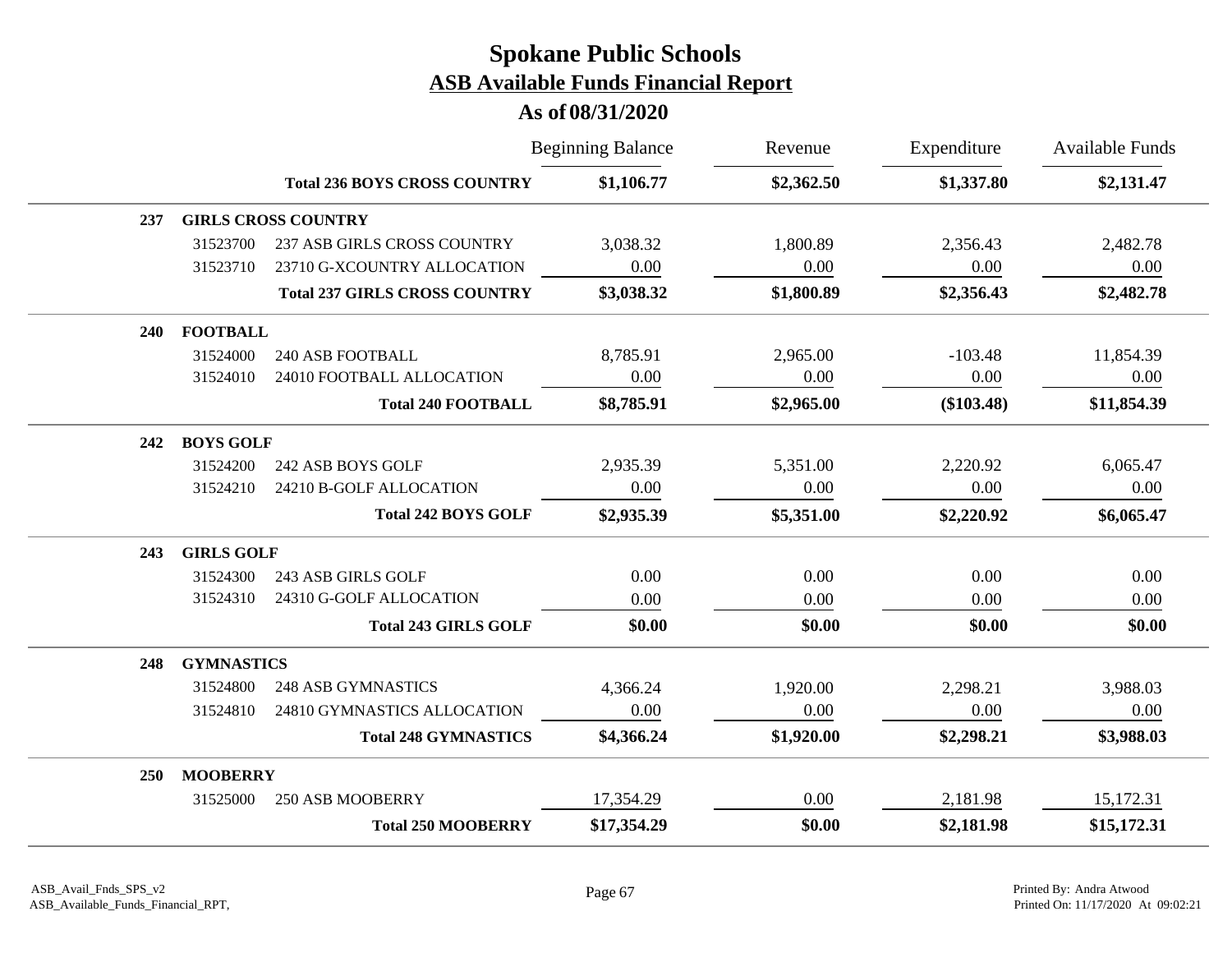#### **As of 08/31/2020**

|            |                        |                                  | <b>Beginning Balance</b> | Revenue    | Expenditure  | <b>Available Funds</b> |
|------------|------------------------|----------------------------------|--------------------------|------------|--------------|------------------------|
| 264        | <b>SLOW PITCH</b>      |                                  |                          |            |              |                        |
|            | 31526400               | <b>264 ASB SLOW PITCH</b>        | 2,344.72                 | 50.00      | $-681.91$    | 3,076.63               |
|            | 31526410               | 26410 SLOW PITCH ALLOCATION      | 0.00                     | 0.00       | 0.00         | 0.00                   |
|            |                        | <b>Total 264 SLOW PITCH</b>      | \$2,344.72               | \$50.00    | $(\$681.91)$ | \$3,076.63             |
| 266        | <b>BOYS' SOCCER</b>    |                                  |                          |            |              |                        |
|            | 31526600               | <b>266 ASB BOYS SOCCER</b>       | 2,632.82                 | 538.00     | 617.67       | 2,553.15               |
|            | 31526610               | 26610 B-SOCCER ALLOCATION        | 0.00                     | 0.00       | 0.00         | 0.00                   |
|            |                        | <b>Total 266 BOYS' SOCCER</b>    | \$2,632.82               | \$538.00   | \$617.67     | \$2,553.15             |
| 267        | <b>GIRLS' SOCCER</b>   |                                  |                          |            |              |                        |
|            | 31526700               | <b>267 ASB GIRLS SOCCER</b>      | 2,996.81                 | 5,832.81   | 1,043.66     | 7,785.96               |
|            | 31526710               | 26710 G-SOCCER ALLOCATION        | 0.00                     | 0.00       | 0.00         | 0.00                   |
|            |                        | <b>Total 267 GIRLS' SOCCER</b>   | \$2,996.81               | \$5,832.81 | \$1,043.66   | \$7,785.96             |
| <b>270</b> | <b>GIRLS' SOFTBALL</b> |                                  |                          |            |              |                        |
|            | 31527000               | 270 ASB GIRLS SOFTBALL           | 1,019.44                 | 2,170.00   | 173.95       | 3,015.49               |
|            | 31527010               | 27010 G-SOFTBALL ALLOCATION      | 0.00                     | 0.00       | 0.00         | 0.00                   |
|            |                        | <b>Total 270 GIRLS' SOFTBALL</b> | \$1,019.44               | \$2,170.00 | \$173.95     | \$3,015.49             |
| 278        | <b>BOYS' TENNIS</b>    |                                  |                          |            |              |                        |
|            | 31527800               | 278 ASB BOYS TENNIS              | 2,523.07                 | 190.00     | $-384.19$    | 3,097.26               |
|            | 31527810               | 27810 B-TENNIS ALLOCATION        | 0.00                     | 0.00       | 0.00         | 0.00                   |
|            |                        | <b>Total 278 BOYS' TENNIS</b>    | \$2,523.07               | \$190.00   | $(\$384.19)$ | \$3,097.26             |
| 279        | <b>GIRLS' TENNIS</b>   |                                  |                          |            |              |                        |
|            | 31527900               | 279 ASB GIRLS TENNIS             | 3,119.13                 | 590.00     | $-992.89$    | 4,702.02               |
|            | 31527910               | 27910 G-TENNIS ALLOCATION        | 0.00                     | 0.00       | 0.00         | 0.00                   |
|            |                        | <b>Total 279 GIRLS' TENNIS</b>   | \$3,119.13               | \$590.00   | $(\$992.89)$ | \$4,702.02             |

**284 BOYS' TRACK**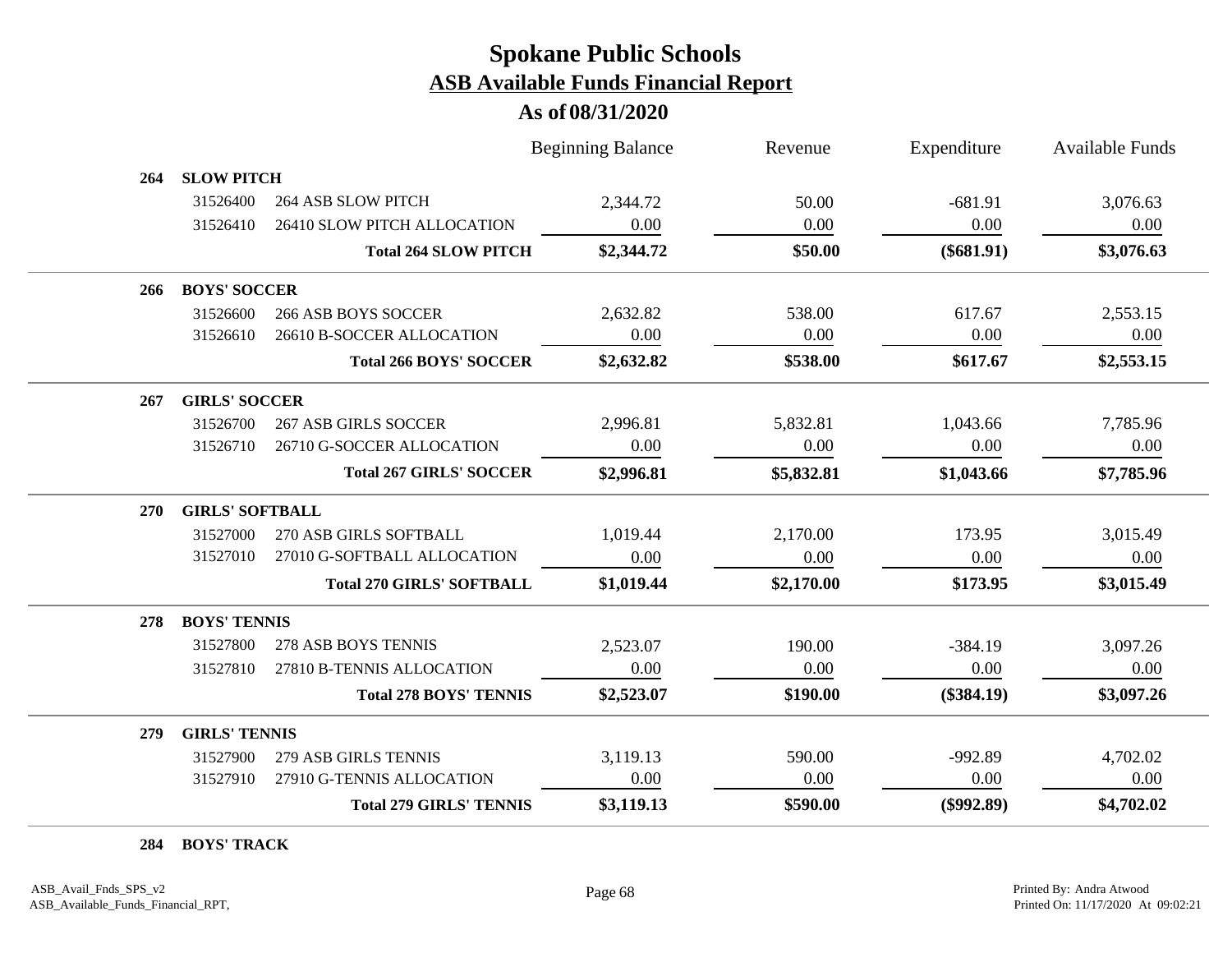|                                                             |                          |                                    | <b>Beginning Balance</b> | Revenue     | Expenditure         | <b>Available Funds</b>                                         |
|-------------------------------------------------------------|--------------------------|------------------------------------|--------------------------|-------------|---------------------|----------------------------------------------------------------|
|                                                             | 31528400                 | <b>284 ASB BOYS TRACK</b>          | 8,781.74                 | 290.00      | $-47.55$            | 9,119.29                                                       |
|                                                             | 31528410                 | 28410 B-TRACK ALLOCATION           | 0.00                     | 0.00        | 0.00<br>$(\$47.55)$ | 0.00<br>\$9,119.29                                             |
|                                                             |                          | <b>Total 284 BOYS' TRACK</b>       | \$8,781.74               | \$290.00    |                     |                                                                |
| 285                                                         | <b>GIRLS' TRACK</b>      |                                    |                          |             |                     |                                                                |
|                                                             | 31528500                 | <b>285 ASB GIRLS TRACK</b>         | 3,279.83                 | 160.00      | 1,682.34            | 1,757.49                                                       |
|                                                             | 31528510                 | 28510 G-TRACK ALLOCATION           | 0.00                     | 0.00        | 0.00                | 0.00                                                           |
|                                                             |                          | <b>Total 285 GIRLS' TRACK</b>      | \$3,279.83               | \$160.00    | \$1,682.34          | \$1,757.49                                                     |
| 287                                                         | <b>HS TRACK</b>          |                                    |                          |             |                     |                                                                |
|                                                             | 31528700                 | 28700 HS TRACK                     | 328.02                   | 30.00       | 318.62              | 39.40                                                          |
|                                                             |                          | <b>Total 287 HS TRACK</b>          | \$328.02                 | \$30.00     | \$318.62            | \$39.40                                                        |
| <b>290</b>                                                  | <b>GIRLS' VOLLEYBALL</b> |                                    |                          |             |                     |                                                                |
|                                                             | 31529000                 | 290 ASB GIRLS VOLLEYBALL           | 5,950.99                 | 3,440.00    | 1,980.12            | 7,410.87                                                       |
|                                                             | 31529010                 | 29010 G-VOLLEYBALL ALLOCATION      | $-409.77$                | 0.00        | 0.00                | $-409.77$                                                      |
|                                                             |                          | <b>Total 290 GIRLS' VOLLEYBALL</b> | \$5,541.22               | \$3,440.00  | \$1,980.12          | \$7,001.10                                                     |
| 294                                                         | <b>BOYS' WRESTLING</b>   |                                    |                          |             |                     |                                                                |
|                                                             | 31529400                 | 294 WRESTLING                      | 9,087.41                 | 10,984.72   | 5,886.40            | 14,185.73                                                      |
|                                                             | 31529410                 | 29410 WRESTLING ALLOCATION         | 0.00                     | 0.00        | 0.00                | 0.00                                                           |
|                                                             |                          | <b>Total 294 BOYS' WRESTLING</b>   | \$9,087.41               | \$10,984.72 | \$5,886.40          | \$14,185.73                                                    |
|                                                             |                          | 200 ATHLETICS                      | \$183,060.71             | \$82,787.68 | \$75,104.44         | \$190,743.95                                                   |
| 312                                                         | <b>DEBATE CLUB</b>       |                                    |                          |             |                     |                                                                |
|                                                             | 31531200                 | 31200 DEBATE CLUB                  | 2,126.85                 | 220.00      | 259.13              | 2,087.72                                                       |
|                                                             |                          | <b>Total 312 DEBATE CLUB</b>       | \$2,126.85               | \$220.00    | \$259.13            | \$2,087.72                                                     |
| 313                                                         | <b>DECA CLUB</b>         |                                    |                          |             |                     |                                                                |
|                                                             | 31531300                 | 313 ASB DECA CLUB                  | 9,500.84                 | 4,141.00    | 904.71              | 12,737.13                                                      |
| ASB_Avail_Fnds_SPS_v2<br>ASB_Available_Funds_Financial_RPT, |                          |                                    | Page 69                  |             |                     | Printed By: Andra Atwood<br>Printed On: 11/17/2020 At 09:02:21 |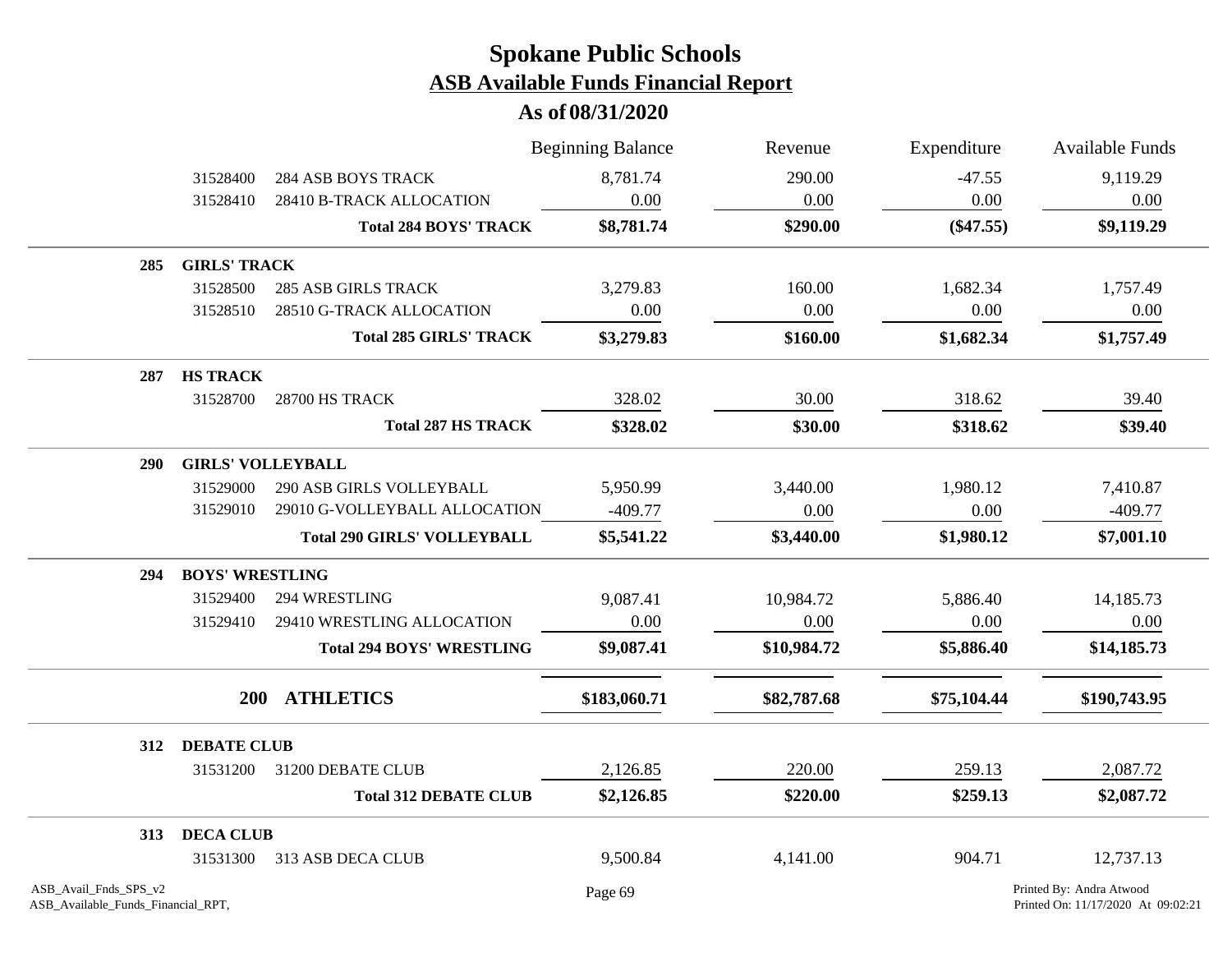**As of 08/31/2020**

|                          |                                                 | <b>Beginning Balance</b> | Revenue     | Expenditure | <b>Available Funds</b> |
|--------------------------|-------------------------------------------------|--------------------------|-------------|-------------|------------------------|
| 31531310                 | 31310 DECA AREA PRESIDENT                       | 100.87                   | 0.00        | 0.00        | 100.87                 |
| 31531344                 | 31344 DECA AREA TRAVEL                          | 0.68                     | 0.00        | 0.00        | 0.68                   |
|                          | <b>Total 313 DECA CLUB</b>                      | \$9,602.39               | \$4,141.00  | \$904.71    | \$12,838.68            |
| <b>DECA STORE</b><br>314 |                                                 |                          |             |             |                        |
| 31531400                 | 314 ASB DECA STORE                              | 2,711.57                 | 10,727.14   | 6,448.16    | 6,990.55               |
|                          | <b>Total 314 DECA STORE</b>                     | \$2,711.57               | \$10,727.14 | \$6,448.16  | \$6,990.55             |
| <b>DRAMA CLUB</b><br>315 |                                                 |                          |             |             |                        |
| 31531500                 | 315 ASB DRAMA                                   | 1,053.74                 | 1,021.01    | 1,326.81    | 747.94                 |
| 31531501                 | 31501 DRAMA FUNDRAISER                          | 6,246.79                 | 3,371.50    | 6,539.43    | 3,078.86               |
|                          | <b>Total 315 DRAMA CLUB</b>                     | \$7,300.53               | \$4,392.51  | \$7,866.24  | \$3,826.80             |
| 322                      | <b>EXPLORING CHILDHOOD CLUB</b>                 |                          |             |             |                        |
| 31532200                 | 322 ASB EXPLORING CHILDHOOD                     | 10.75                    | 0.00        | 0.00        | 10.75                  |
|                          | <b>Total 322 EXPLORING CHILDHOOD CLUB</b>       | \$10.75                  | \$0.00      | \$0.00      | \$10.75                |
| <b>329</b>               | <b>PRO START - FOOD SERVICES CLUB</b>           |                          |             |             |                        |
| 31532900                 | 329 ASB FOOD SERVICES                           | 300.00                   | 0.00        | 0.00        | 300.00                 |
| 31532910                 | 32910 PIRATES FOOD                              | 27.00                    | 0.00        | 0.00        | 27.00                  |
|                          | <b>Total 329 PRO START - FOOD SERVICES CLUB</b> | \$327.00                 | \$0.00      | \$0.00      | \$327.00               |
| 358                      | <b>CHORAL CLUB</b>                              |                          |             |             |                        |
| 31535800                 | 358 ASB CHORAL                                  | 165.62                   | 0.00        | 0.00        | 165.62                 |
|                          | <b>Total 358 CHORAL CLUB</b>                    | \$165.62                 | \$0.00      | \$0.00      | \$165.62               |
| <b>SPORTS MED</b><br>367 |                                                 |                          |             |             |                        |
| 31536700                 | <b>367 ASB SPORTS MED CLUB</b>                  | 0.00                     | 0.00        | 0.00        | 0.00                   |
|                          | <b>Total 367 SPORTS MED</b>                     | \$0.00                   | \$0.00      | \$0.00      | \$0.00                 |

**389 ASB GRADUATED CLASSES**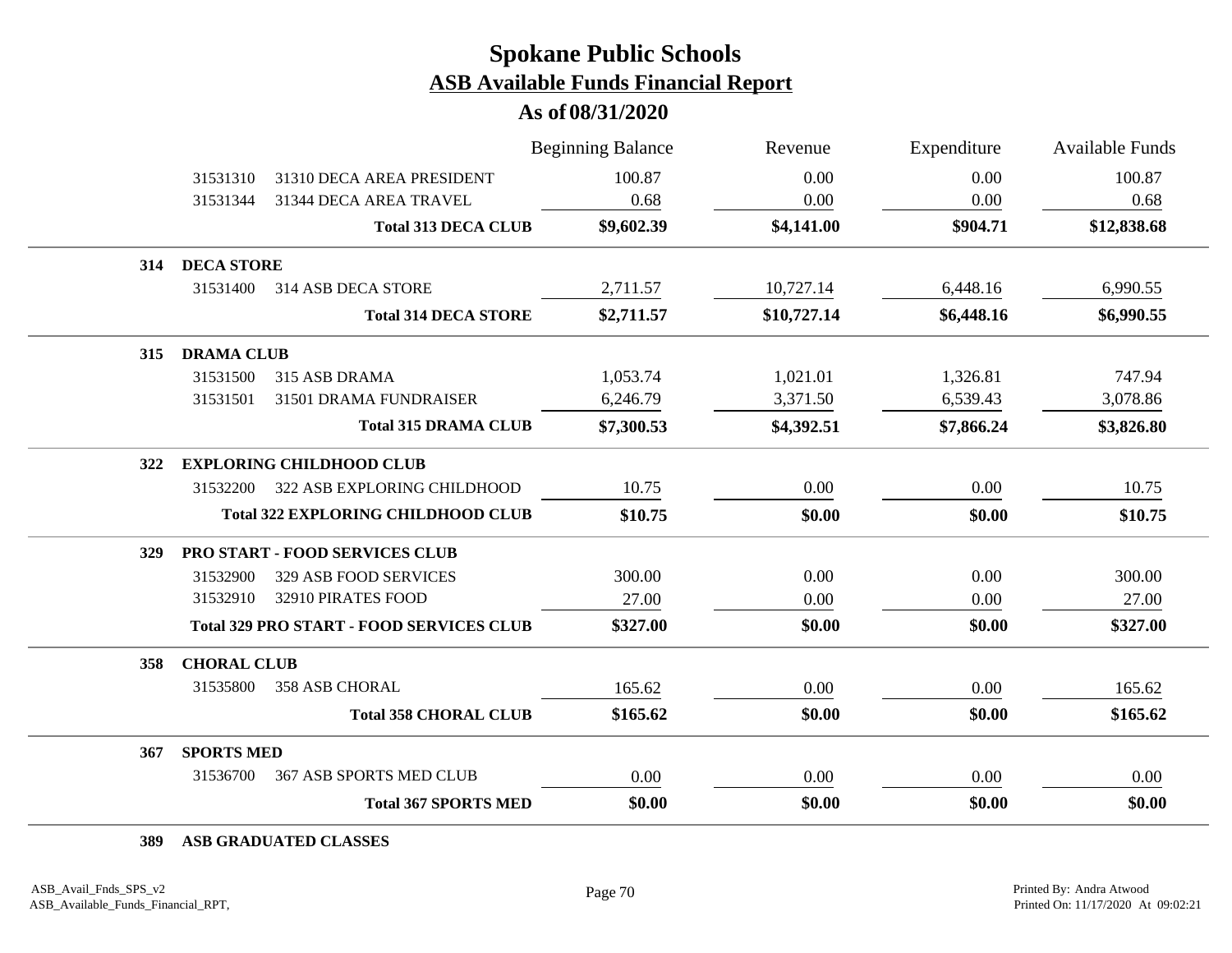|            |                      |                                        | <b>Beginning Balance</b> | Revenue    | Expenditure  | <b>Available Funds</b> |
|------------|----------------------|----------------------------------------|--------------------------|------------|--------------|------------------------|
|            | 31538900             | <b>389 ASB GRADUATED CLASSES</b>       | 66.19                    | 0.00       | 0.00         | 66.19                  |
|            |                      | <b>Total 389 ASB GRADUATED CLASSES</b> | \$66.19                  | \$0.00     | \$0.00       | \$66.19                |
| <b>390</b> | <b>CLASS OF 2020</b> |                                        |                          |            |              |                        |
|            | 31539000             | 39000 CLASS OF 2020                    | 3,489.16                 | 3,100.00   | 1,907.79     | 4,681.37               |
|            |                      | <b>Total 390 CLASS OF 2020</b>         | \$3,489.16               | \$3,100.00 | \$1,907.79   | \$4,681.37             |
| 391        | <b>CLASS OF 2021</b> |                                        |                          |            |              |                        |
|            | 31539100             | 39100 CLASS OF 2021                    | 4,074.09                 | 294.57     | $-1,915.35$  | 6,284.01               |
|            |                      | <b>Total 391 CLASS OF 2021</b>         | \$4,074.09               | \$294.57   | (\$1,915.35) | \$6,284.01             |
| <b>392</b> | <b>CLASS OF 2022</b> |                                        |                          |            |              |                        |
|            | 31539200             | 315 ASB CLASS OF 2022                  | 689.16                   | 1,524.95   | 424.70       | 1,789.41               |
|            |                      | <b>Total 392 CLASS OF 2022</b>         | \$689.16                 | \$1,524.95 | \$424.70     | \$1,789.41             |
| 393        | ASB CLASS 2023       |                                        |                          |            |              |                        |
|            |                      | 31539300 393 ASB CLASS OF 2023         | 0.00                     | 0.00       | $-665.35$    | 665.35                 |
|            |                      | Total 393 ASB CLASS 2023               | \$0.00                   | \$0.00     | $(\$665.35)$ | \$665.35               |
| 394        | ASB CLASS 2024       |                                        |                          |            |              |                        |
|            |                      | 31539400 394 ASB CLASS OF 2024         | 0.03                     | 0.00       | 0.00         | 0.03                   |
|            |                      | Total 394 ASB CLASS 2024               | \$0.03                   | \$0.00     | \$0.00       | \$0.03                 |
| 397        | ASB CLASS 2017       |                                        |                          |            |              |                        |
|            |                      | 31539700 397 ASB CLASS OF 2017         | $0.00\,$                 | 0.00       | 0.00         | 0.00                   |
|            |                      | Total 397 ASB CLASS 2017               | \$0.00                   | \$0.00     | \$0.00       | \$0.00                 |
| <b>398</b> | ASB CLASS 2018       |                                        |                          |            |              |                        |
|            | 31539800             | 39800 ASB CLASS OF 2018                | 0.00                     | 0.00       | 0.00         | 0.00                   |
|            | 31539801             | 39801 ASB 2018                         | 0.00                     | 0.00       | 0.00         | 0.00                   |
|            |                      | <b>Total 398 ASB CLASS 2018</b>        | \$0.00                   | \$0.00     | \$0.00       | \$0.00                 |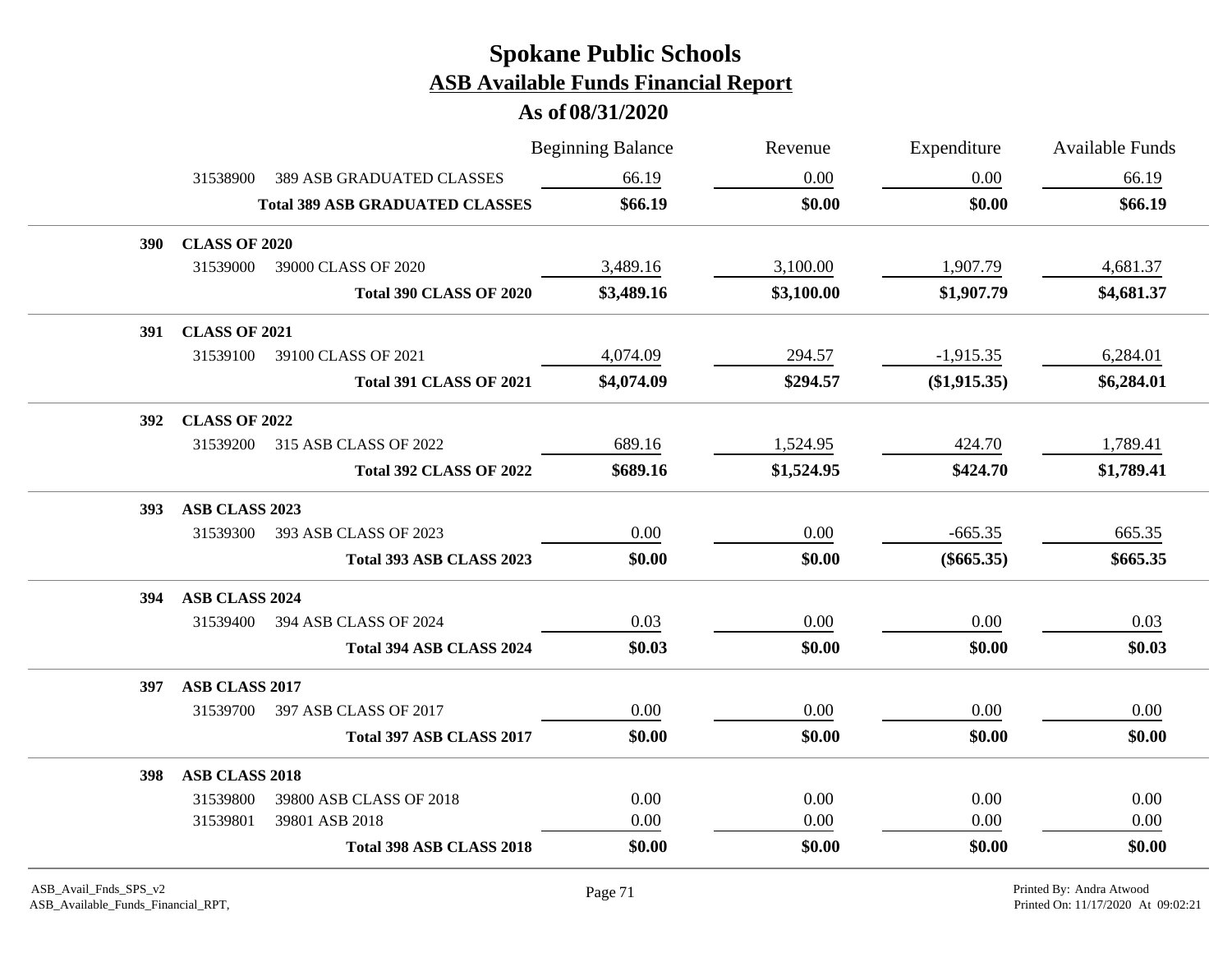#### **As of 08/31/2020**

| <b>Beginning Balance</b>                         | Revenue     | Expenditure  | <b>Available Funds</b> |
|--------------------------------------------------|-------------|--------------|------------------------|
|                                                  |             |              |                        |
| 3,992.11                                         | 0.00        | 3,992.11     | 0.00                   |
| \$3,992.11<br>Total 399 ASB CLASS 2019           | \$0.00      | \$3,992.11   | \$0.00                 |
| \$34,555.45                                      | \$24,400.17 | \$19,222.14  | \$39,733.48            |
|                                                  |             |              |                        |
| 0.00<br>412 ASB SNOWBOARD CLUB                   | 1,640.00    | 773.92       | 866.08                 |
| \$0.00<br><b>Total 412 SNOWBOARD CLUB</b>        | \$1,640.00  | \$773.92     | \$866.08               |
|                                                  |             |              |                        |
| 7,407.43                                         | 2,840.00    | 1,348.87     | 8,898.56               |
| \$7,407.43<br><b>Total 415 ASB CHEERLEADERS</b>  | \$2,840.00  | \$1,348.87   | \$8,898.56             |
|                                                  |             |              |                        |
| <b>417 ASB NATIVE AMERICAN</b><br>855.30         | 980.00      | 164.28       | 1,671.02               |
| \$855.30<br><b>Total 417 ASB NATIVE AMERICAN</b> | \$980.00    | \$164.28     | \$1,671.02             |
|                                                  |             |              |                        |
| 0.00<br><b>421 ASB BLACK STUDENT UNION</b>       | 3,260.00    | 2,356.10     | 903.90                 |
| \$0.00<br><b>Total 421 BLACK STUDENT UNION</b>   | \$3,260.00  | \$2,356.10   | \$903.90               |
|                                                  |             |              |                        |
| 0.00<br>422 ASB PROJECT LIT BOOK CLUB            | 10.00       | $-903.89$    | 913.89                 |
| <b>Total 422 PROJECT LIT BOOK CLUB</b><br>\$0.00 | \$10.00     | $(\$903.89)$ | \$913.89               |
|                                                  |             |              |                        |
| 367.91                                           | 0.00        | 14.80        | 353.11                 |
| \$367.91<br><b>Total 423 ASB CHESS CLUB</b>      | \$0.00      | \$14.80      | \$353.11               |
|                                                  |             |              |                        |

#### **429 CREATIVE WRITING CLUB**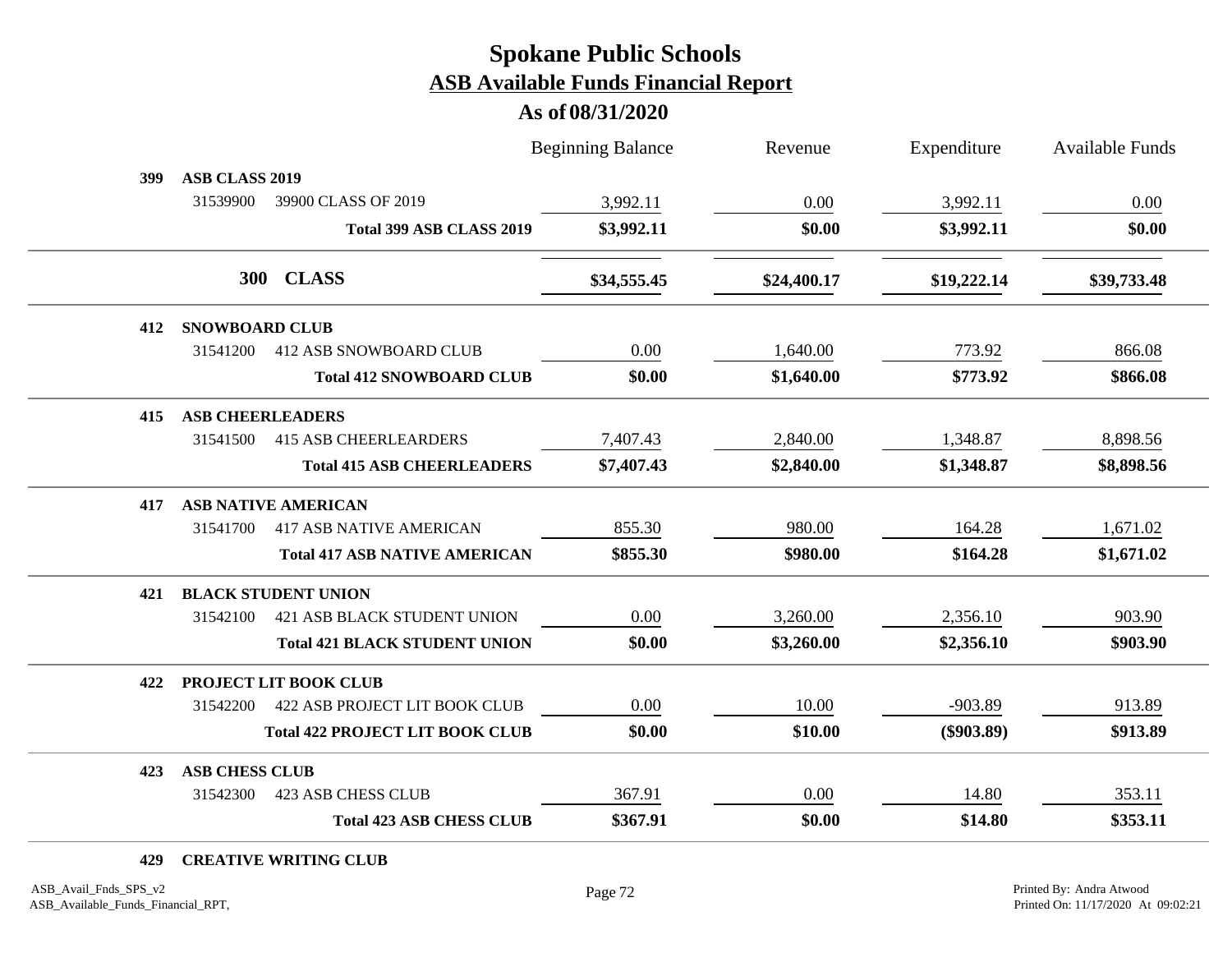|     |                        |                                         | <b>Beginning Balance</b> | Revenue    | Expenditure | Available Funds |
|-----|------------------------|-----------------------------------------|--------------------------|------------|-------------|-----------------|
|     | 31542900               | 42900 WRITERS UNITED                    | 55.18                    | 0.00       | 0.00        | 55.18           |
|     |                        | <b>Total 429 CREATIVE WRITING CLUB</b>  | \$55.18                  | \$0.00     | \$0.00      | \$55.18         |
| 452 |                        | <b>INTERNATIONAL CLUB</b>               |                          |            |             |                 |
|     | 31545200               | <b>452 ASB INTERNATIONAL CLUB</b>       | 2,137.23                 | 0.00       | 0.00        | 2,137.23        |
|     |                        | <b>Total 452 INTERNATIONAL CLUB</b>     | \$2,137.23               | \$0.00     | \$0.00      | \$2,137.23      |
| 468 | <b>PERCUSSION CLUB</b> |                                         |                          |            |             |                 |
|     | 31546800               | <b>468 ASB PERCUSSION CLUB</b>          | 975.39                   | 0.00       | 14.16       | 961.23          |
|     |                        | <b>Total 468 PERCUSSION CLUB</b>        | \$975.39                 | \$0.00     | \$14.16     | \$961.23        |
| 469 | <b>ASB MECHA CLUB</b>  |                                         |                          |            |             |                 |
|     | 31546900               | 469 ASB MECHA                           | 336.99                   | 0.00       | $0.00\,$    | 336.99          |
|     |                        | <b>Total 469 ASB MECHA CLUB</b>         | \$336.99                 | \$0.00     | \$0.00      | \$336.99        |
| 470 | <b>HONOR SOCIETY</b>   |                                         |                          |            |             |                 |
|     | 31547000               | 470 ASB HONOR SOCIEITY                  | 1,055.82                 | 0.00       | 0.00        | 1,055.82        |
|     |                        | <b>Total 470 HONOR SOCIETY</b>          | \$1,055.82               | \$0.00     | \$0.00      | \$1,055.82      |
| 473 |                        | <b>GAY-STRAIGHT ALLIANCE</b>            |                          |            |             |                 |
|     |                        | 31547300 473 GAY STRAIGHT ALLIANCE CLUB | 1,865.17                 | 714.83     | 55.97       | 2,524.03        |
|     |                        | <b>Total 473 GAY-STRAIGHT ALLIANCE</b>  | \$1,865.17               | \$714.83   | \$55.97     | \$2,524.03      |
| 476 | <b>MULTI CULTURAL</b>  |                                         |                          |            |             |                 |
|     | 31547600               | <b>476 ASB MULTICULTURAL</b>            | 0.00                     | 0.00       | $0.00\,$    | 0.00            |
|     |                        | <b>Total 476 MULTI CULTURAL</b>         | \$0.00                   | \$0.00     | \$0.00      | \$0.00          |
| 477 | <b>ASB DANCE</b>       |                                         |                          |            |             |                 |
|     | 31547700               | 477 ASB DANCE                           | 5,347.91                 | 8,390.32   | 12,825.22   | 913.01          |
|     |                        | <b>Total 477 ASB DANCE</b>              | \$5,347.91               | \$8,390.32 | \$12,825.22 | \$913.01        |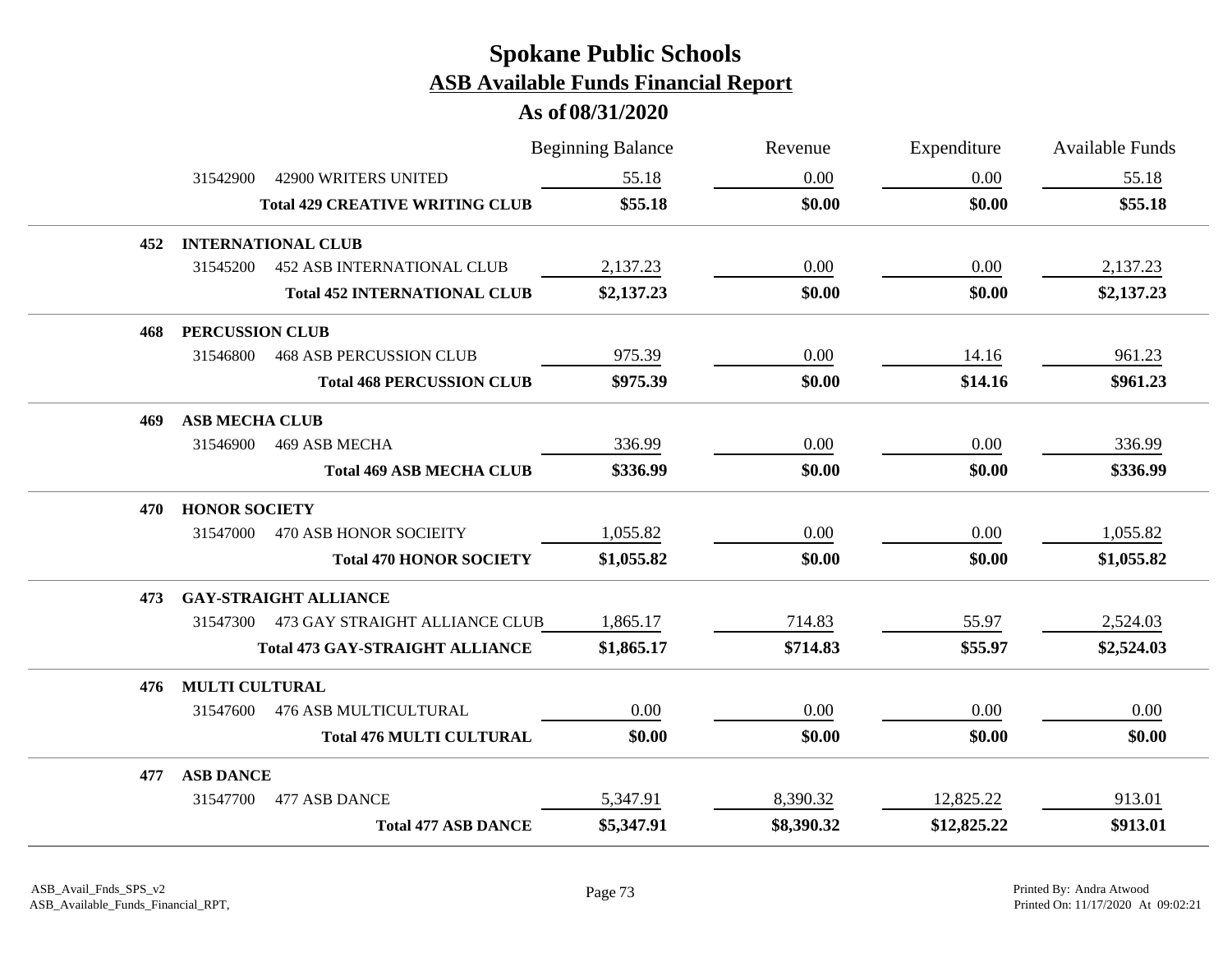|                                                             |                          |                                    | <b>Beginning Balance</b> | Revenue     | Expenditure | <b>Available Funds</b>                                         |
|-------------------------------------------------------------|--------------------------|------------------------------------|--------------------------|-------------|-------------|----------------------------------------------------------------|
| 488                                                         | <b>HIGH SCHOOL ROTC</b>  |                                    |                          |             |             |                                                                |
|                                                             | 31548800                 | 488 ASB R O T C                    | 3,481.31                 | 1,517.07    | 1,751.79    | 3,246.59                                                       |
|                                                             |                          | <b>Total 488 HIGH SCHOOL ROTC</b>  | \$3,481.31               | \$1,517.07  | \$1,751.79  | \$3,246.59                                                     |
| 494                                                         | <b>ASB ANTI-BULLYING</b> |                                    |                          |             |             |                                                                |
|                                                             | 31549400                 | 494 ASB ANTI-BULLYING              | 235.00                   | 0.00        | 0.00        | 235.00                                                         |
|                                                             |                          | <b>Total 494 ASB ANTI-BULLYING</b> | \$235.00                 | \$0.00      | \$0.00      | \$235.00                                                       |
|                                                             |                          | 400 CLUBS                          | \$24,120.64              | \$19,352.22 | \$18,401.22 | \$25,071.64                                                    |
| 320                                                         |                          | <b>SHADLE PARK HIGH SCHOOL</b>     |                          |             |             |                                                                |
| 102                                                         | <b>ASB RESERVE</b>       |                                    |                          |             |             |                                                                |
|                                                             | 32010200                 | <b>102 ASB RESERVE</b>             | 5,354.37                 | 0.00        | 0.00        | 5,354.37                                                       |
|                                                             |                          | <b>Total 102 ASB RESERVE</b>       | \$5,354.37               | \$0.00      | \$0.00      | \$5,354.37                                                     |
| 104                                                         | <b>ASB GENERAL</b>       |                                    |                          |             |             |                                                                |
|                                                             | 32010400                 | 104 ASB GENERAL                    | 8,261.43                 | 9,702.62    | 9,174.90    | 8,789.15                                                       |
|                                                             | 32010401                 | 10401 ASB GENERAL GROOVY SHOES     | 1,210.23                 | 10,035.00   | 9,746.12    | 1,499.11                                                       |
|                                                             |                          | <b>Total 104 ASB GENERAL</b>       | \$9,471.66               | \$19,737.62 | \$18,921.02 | \$10,288.26                                                    |
| 107                                                         | <b>ASB BOOKROOM</b>      |                                    |                          |             |             |                                                                |
|                                                             | 32010700                 | 107 ASB BOOKROOM                   | 0.00                     | 0.00        | 0.00        | 0.00                                                           |
|                                                             |                          | <b>Total 107 ASB BOOKROOM</b>      | \$0.00                   | \$0.00      | \$0.00      | \$0.00                                                         |
| 109                                                         | <b>ASB MEMBERSHIP</b>    |                                    |                          |             |             |                                                                |
|                                                             | 32010900                 | 109 ASB MEMBERSHIP                 | 230.00                   | 0.00        | 0.00        | 230.00                                                         |
|                                                             |                          | <b>Total 109 ASB MEMBERSHIP</b>    | \$230.00                 | \$0.00      | \$0.00      | \$230.00                                                       |
| <b>110</b>                                                  | <b>ASB GSL CARD</b>      |                                    |                          |             |             |                                                                |
|                                                             | 32011000                 | 110 ASB GSL CARD                   | 31,482.00                | 14,033.00   | 21,814.38   | 23,700.62                                                      |
| ASB_Avail_Fnds_SPS_v2<br>ASB_Available_Funds_Financial_RPT, |                          |                                    | Page 74                  |             |             | Printed By: Andra Atwood<br>Printed On: 11/17/2020 At 09:02:21 |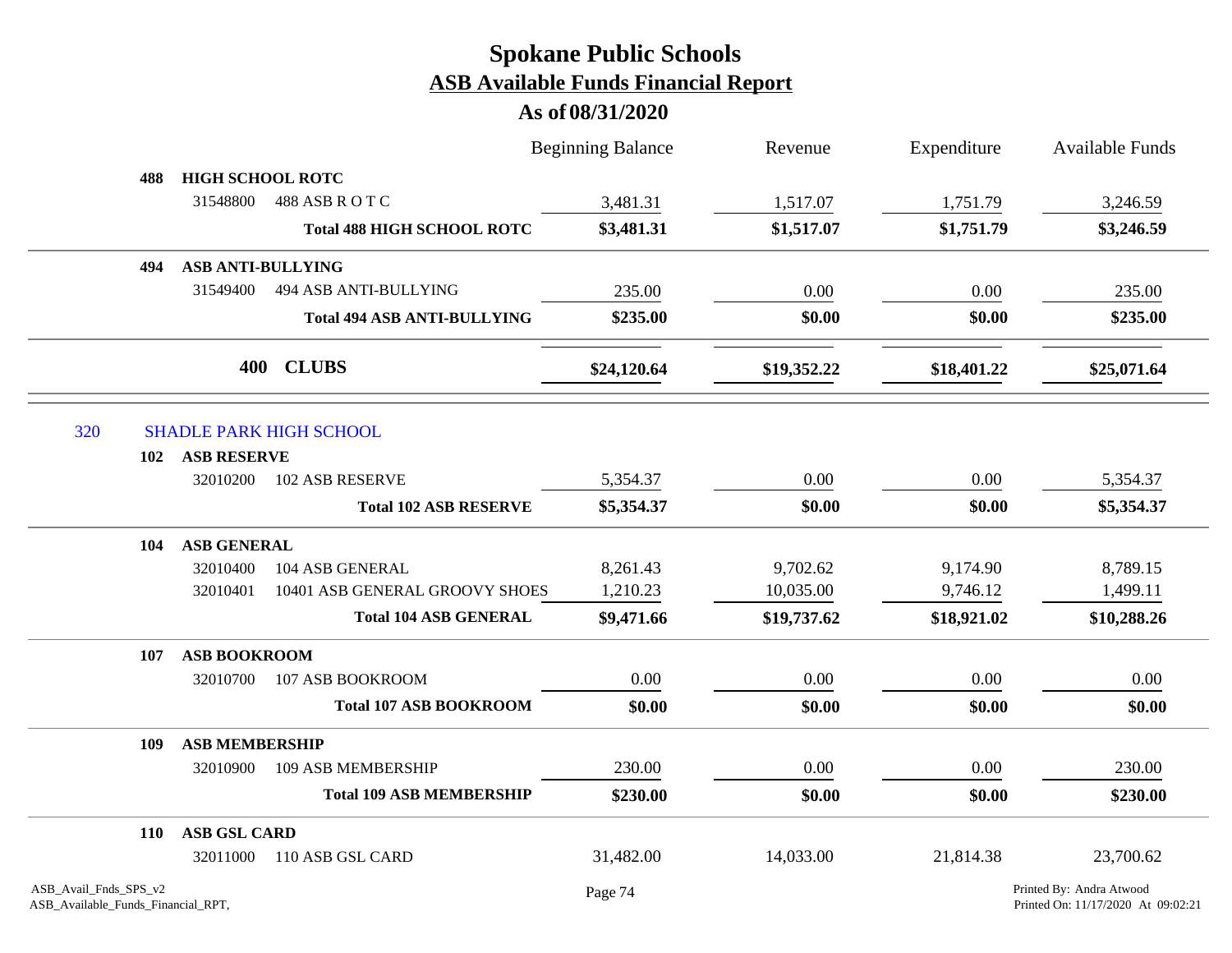|     |                        |                                       | <b>Beginning Balance</b> | Revenue     | Expenditure | <b>Available Funds</b> |
|-----|------------------------|---------------------------------------|--------------------------|-------------|-------------|------------------------|
|     |                        | <b>Total 110 ASB GSL CARD</b>         | \$31,482.00              | \$14,033.00 | \$21,814.38 | \$23,700.62            |
| 120 | <b>ASB GUIDANCE</b>    |                                       |                          |             |             |                        |
|     | 32012000               | <b>120 ASB GUIDANCE</b>               | 1,018.13                 | 0.00        | 0.00        | 1,018.13               |
|     |                        | <b>Total 120 ASB GUIDANCE</b>         | \$1,018.13               | \$0.00      | \$0.00      | \$1,018.13             |
| 131 | <b>ASB YEARBOOK</b>    |                                       |                          |             |             |                        |
|     | 32013100               | <b>131 ASB YEARBOOK</b>               | 40,153.13                | 14,874.00   | 20,246.33   | 34,780.80              |
|     | 32013101               | 131 ASB YEARBOOK BABY ADS             | 18,397.76                | 2,190.00    | 50.70       | 20,537.06              |
|     | 32013102               | 13102 ASB YEARBOOK ADS                | 190.00                   | 0.00        | 0.00        | 190.00                 |
|     | 32013103               | 13103 ASB YEARBOOK NONCURRENT         | 400.00                   | 25.00       | 0.71        | 424.29                 |
|     |                        | <b>Total 131 ASB YEARBOOK</b>         | \$59,140.89              | \$17,089.00 | \$20,297.74 | \$55,932.15            |
| 135 | <b>ASB UNIFORMS</b>    |                                       |                          |             |             |                        |
|     | 32013500               | <b>135 ASB UNIFORMS</b>               | 8,580.99                 | 0.00        | 8,583.44    | $-2.45$                |
|     |                        | <b>Total 135 ASB UNIFORMS</b>         | \$8,580.99               | \$0.00      | \$8,583.44  | $(\$2.45)$             |
| 140 | <b>ASB CONCESSIONS</b> |                                       |                          |             |             |                        |
|     | 32014000               | <b>140 ASB CONCESSIONS</b>            | 1,800.00                 | 0.00        | 0.00        | 1,800.00               |
|     |                        | <b>Total 140 ASB CONCESSIONS</b>      | \$1,800.00               | \$0.00      | \$0.00      | \$1,800.00             |
| 181 | <b>ASB LINK CREW</b>   |                                       |                          |             |             |                        |
|     | 32018100               | <b>181 ASB LINK CREW</b>              | 0.00                     | 0.00        | 0.00        | 0.00                   |
|     |                        | <b>Total 181 ASB LINK CREW</b>        | \$0.00                   | \$0.00      | \$0.00      | \$0.00                 |
| 182 |                        | <b>ASB SPECIAL PROJECTS</b>           |                          |             |             |                        |
|     | 32018200               | <b>182 ASB SPECIAL PROJECTS</b>       | 4,772.93                 | 0.00        | 0.00        | 4,772.93               |
|     |                        | <b>Total 182 ASB SPECIAL PROJECTS</b> | \$4,772.93               | \$0.00      | \$0.00      | \$4,772.93             |
| 191 | <b>ASB AWARDS</b>      |                                       |                          |             |             |                        |
|     | 32019100               | 191 ASB AWARDS                        | 3,321.63                 | 0.00        | $-868.69$   | 4,190.32               |
|     |                        |                                       |                          |             |             |                        |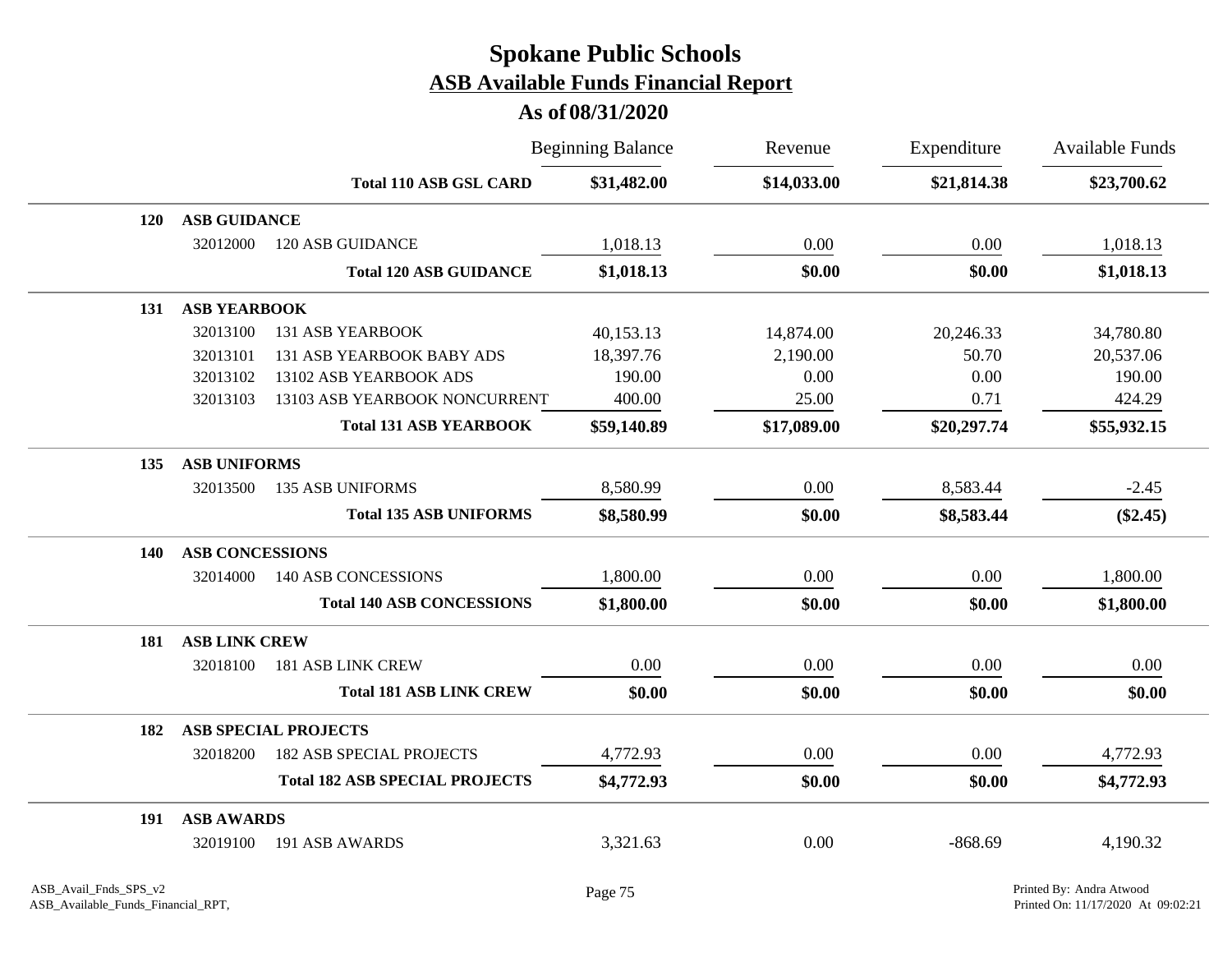|            |                          | <b>Beginning Balance</b>                        |              | Revenue     | Expenditure    | Available Funds |
|------------|--------------------------|-------------------------------------------------|--------------|-------------|----------------|-----------------|
|            |                          | <b>Total 191 ASB AWARDS</b>                     | \$3,321.63   | \$0.00      | $(\$868.69)$   | \$4,190.32      |
|            | 100                      | <b>GENERAL ASB</b>                              | \$125,172.60 | \$50,859.62 | \$68,747.89    | \$107,284.33    |
| <b>202</b> |                          | <b>ASB ATHLETIC EQUIPMENT</b>                   |              |             |                |                 |
|            | 32020200                 | 202 ASB ATHLETIC EQUIPMENT                      | 465.63       | 0.00        | 0.00           | 465.63          |
|            |                          | <b>Total 202 ASB ATHLETIC EQUIPMENT</b>         | \$465.63     | \$0.00      | \$0.00         | \$465.63        |
| 203        |                          | <b>ATHLETIC DONATIONS SPECIAL PUR</b>           |              |             |                |                 |
|            | 32020300                 | 203 ATHLETIC DONATION SPL PURP                  | 1,060.30     | 0.00        | 0.00           | 1,060.30        |
|            |                          | <b>Total 203 ATHLETIC DONATIONS SPECIAL PUR</b> | \$1,060.30   | \$0.00      | \$0.00         | \$1,060.30      |
| 205        | <b>GENERAL ATHLETICS</b> |                                                 |              |             |                |                 |
|            | 32020500                 | <b>205 ASB GENERAL ATHLETICS</b>                | 116,671.30   | 35,510.58   | $-6,004.40$    | 158,186.28      |
|            |                          | <b>Total 205 GENERAL ATHLETICS</b>              | \$116,671.30 | \$35,510.58 | $(\$6,004.40)$ | \$158,186.28    |
| 206        | <b>LEAGUE ATHLETICS</b>  |                                                 |              |             |                |                 |
|            | 32020600                 | <b>206 ASB LEAGUE ATHLETICS</b>                 | 34,078.13    | 2,002.00    | 10,993.48      | 25,086.65       |
|            |                          | <b>Total 206 LEAGUE ATHLETICS</b>               | \$34,078.13  | \$2,002.00  | \$10,993.48    | \$25,086.65     |
| 208        |                          | <b>ASB ATHLETIC OFFICIALS</b>                   |              |             |                |                 |
|            | 32020800                 | <b>208 ASB ATHLETIC OFFICIALS</b>               | 34,073.95    | 0.00        | 0.00           | 34,073.95       |
|            |                          | <b>Total 208 ASB ATHLETIC OFFICIALS</b>         | \$34,073.95  | \$0.00      | \$0.00         | \$34,073.95     |
| 227        | <b>BASEBALL</b>          |                                                 |              |             |                |                 |
|            | 32022700                 | 227 ASB BASEBALL                                | 546.93       | 0.00        | $-1,053.31$    | 1,600.24        |
|            |                          | <b>Total 227 BASEBALL</b>                       | \$546.93     | \$0.00      | $(\$1,053.31)$ | \$1,600.24      |
| 230        | <b>BOYS BASKETBALL</b>   |                                                 |              |             |                |                 |
|            | 32023000                 | 230 ASB BOYS BASKETBALL                         | 150.41       | 1,560.00    | 996.90         | 713.51          |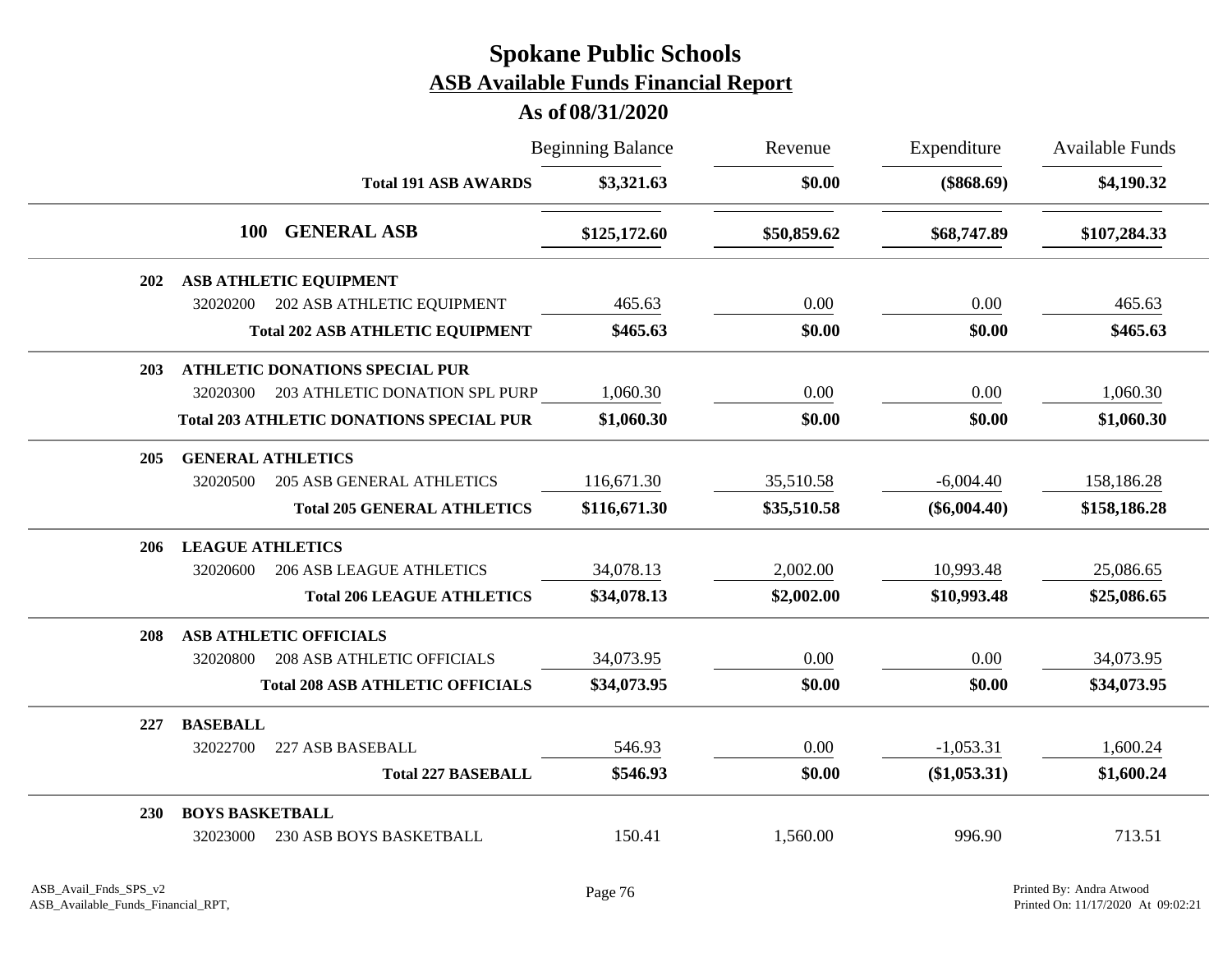#### **As of 08/31/2020**

|     |                         |                                      | <b>Beginning Balance</b> | Revenue    | Expenditure  | <b>Available Funds</b> |
|-----|-------------------------|--------------------------------------|--------------------------|------------|--------------|------------------------|
|     |                         | <b>Total 230 BOYS BASKETBALL</b>     | \$150.41                 | \$1,560.00 | \$996.90     | \$713.51               |
| 231 | <b>GIRLS BASKETBALL</b> |                                      |                          |            |              |                        |
|     | 32023100                | 231 ASB GIRLS BASKETBALL             | 4,641.38                 | 5,188.00   | 8,635.49     | 1,193.89               |
|     |                         | <b>Total 231 GIRLS BASKETBALL</b>    | \$4,641.38               | \$5,188.00 | \$8,635.49   | \$1,193.89             |
| 236 |                         | <b>BOYS CROSS COUNTRY</b>            |                          |            |              |                        |
|     | 32023600                | 236 ASB BOYS CROSS COUNRY            | 8,050.37                 | 2,185.00   | 1,486.97     | 8,748.40               |
|     |                         | <b>Total 236 BOYS CROSS COUNTRY</b>  | \$8,050.37               | \$2,185.00 | \$1,486.97   | \$8,748.40             |
| 237 |                         | <b>GIRLS CROSS COUNTRY</b>           |                          |            |              |                        |
|     | 32023700                | 237 ASB GIRLS CROSS COUNTRY          | 7,862.72                 | 2,185.00   | 2,340.89     | 7,706.83               |
|     |                         | <b>Total 237 GIRLS CROSS COUNTRY</b> | \$7,862.72               | \$2,185.00 | \$2,340.89   | \$7,706.83             |
| 240 | <b>FOOTBALL</b>         |                                      |                          |            |              |                        |
|     | 32024000                | <b>240 ASB FOOTBALL</b>              | 25,286.13                | 5,911.00   | 9,018.84     | 22,178.29              |
|     |                         | <b>Total 240 FOOTBALL</b>            | \$25,286.13              | \$5,911.00 | \$9,018.84   | \$22,178.29            |
| 242 | <b>BOYS GOLF</b>        |                                      |                          |            |              |                        |
|     | 32024200                | 242 ASB GOLF                         | 1,332.37                 | 385.00     | $-463.03$    | 2,180.40               |
|     |                         | <b>Total 242 BOYS GOLF</b>           | \$1,332.37               | \$385.00   | $(\$463.03)$ | \$2,180.40             |
| 243 | <b>GIRLS GOLF</b>       |                                      |                          |            |              |                        |
|     | 32024300                | 243 ASB GIRLS GOLF                   | 220.77                   | 2,202.18   | 1,192.36     | 1,230.59               |
|     |                         | <b>Total 243 GIRLS GOLF</b>          | \$220.77                 | \$2,202.18 | \$1,192.36   | \$1,230.59             |
| 248 | <b>GYMNASTICS</b>       |                                      |                          |            |              |                        |
|     | 32024800                | <b>248 ASB GYMNASTICS</b>            | 4.54                     | 0.00       | $-327.73$    | 332.27                 |
|     |                         | <b>Total 248 GYMNASTICS</b>          | \$4.54                   | \$0.00     | $(\$327.73)$ | \$332.27               |

**264 SLOW PITCH**

÷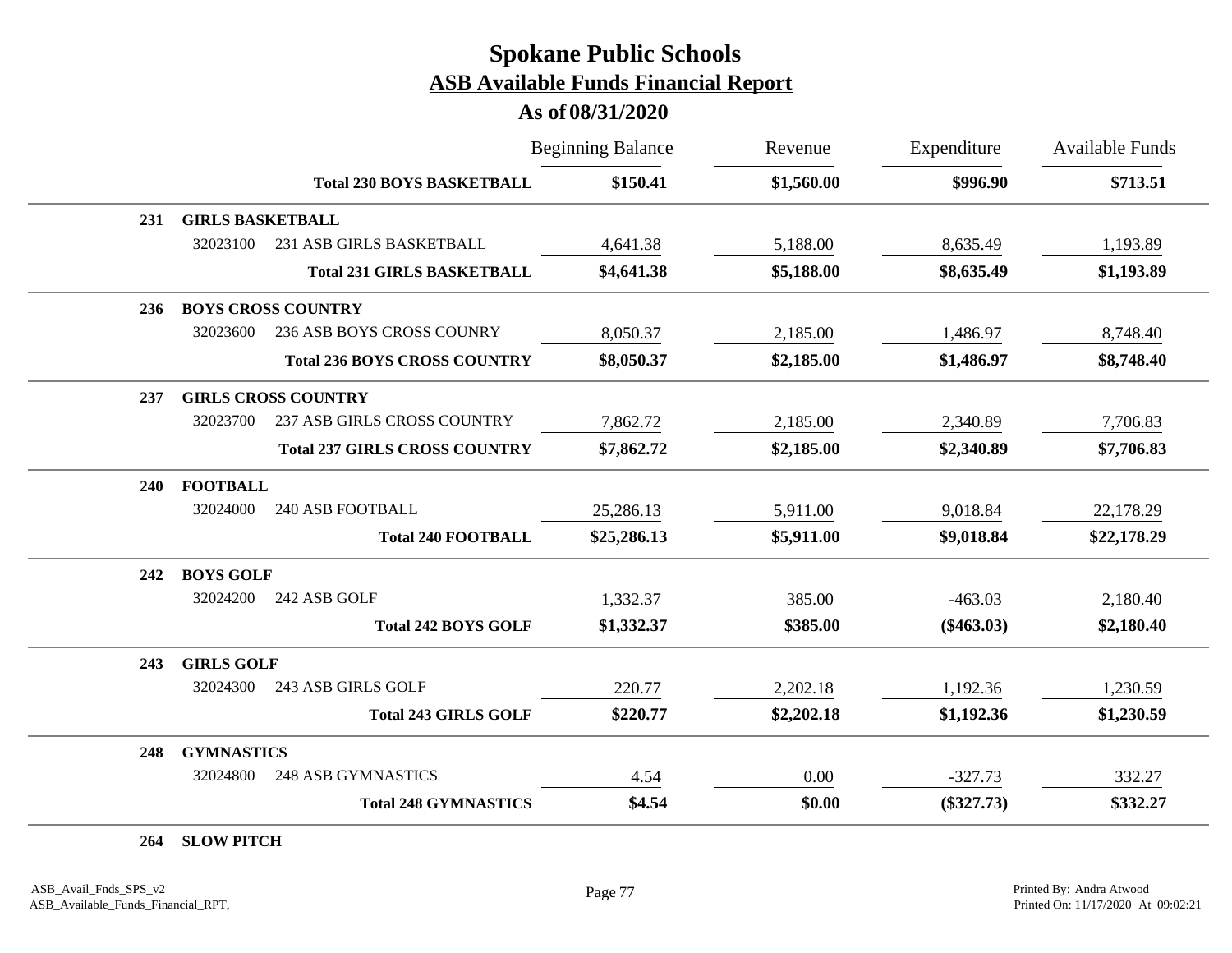|     |                        |                                  | <b>Beginning Balance</b> | Revenue  | Expenditure    | <b>Available Funds</b> |
|-----|------------------------|----------------------------------|--------------------------|----------|----------------|------------------------|
|     | 32026400               | 264 ASB SLOW PITCH SOFTBALL      | 989.42                   | 0.00     | 73.42          | 916.00                 |
|     |                        | <b>Total 264 SLOW PITCH</b>      | \$989.42                 | \$0.00   | \$73.42        | \$916.00               |
| 266 | <b>BOYS' SOCCER</b>    |                                  |                          |          |                |                        |
|     | 32026600               | <b>266 ASB BOYS SOCCER</b>       | 3,431.46                 | 300.00   | 62.63          | 3,668.83               |
|     |                        | <b>Total 266 BOYS' SOCCER</b>    | \$3,431.46               | \$300.00 | \$62.63        | \$3,668.83             |
| 267 | <b>GIRLS' SOCCER</b>   |                                  |                          |          |                |                        |
|     | 32026700               | <b>267 ASB GIRLS SOCCER</b>      | 1,795.36                 | 507.25   | $-377.70$      | 2,680.31               |
|     |                        | <b>Total 267 GIRLS' SOCCER</b>   | \$1,795.36               | \$507.25 | $(\$377.70)$   | \$2,680.31             |
| 270 | <b>GIRLS' SOFTBALL</b> |                                  |                          |          |                |                        |
|     | 32027000               | 270 ASB SOFTBALL                 | 7,064.28                 | 837.74   | $-43.34$       | 7,945.36               |
|     |                        | <b>Total 270 GIRLS' SOFTBALL</b> | \$7,064.28               | \$837.74 | $(\$43.34)$    | \$7,945.36             |
| 278 | <b>BOYS' TENNIS</b>    |                                  |                          |          |                |                        |
|     | 32027800               | 278 ASB BOYS TENNIS              | 2,894.96                 | 0.00     | 246.33         | 2,648.63               |
|     |                        | <b>Total 278 BOYS' TENNIS</b>    | \$2,894.96               | \$0.00   | \$246.33       | \$2,648.63             |
| 279 | <b>GIRLS' TENNIS</b>   |                                  |                          |          |                |                        |
|     | 32027900               | 279 ASB GIRLS TENNIS             | 3,709.90                 | 600.00   | 893.21         | 3,416.69               |
|     |                        | <b>Total 279 GIRLS' TENNIS</b>   | \$3,709.90               | \$600.00 | \$893.21       | \$3,416.69             |
| 284 | <b>BOYS' TRACK</b>     |                                  |                          |          |                |                        |
|     | 32028400               | <b>284 ASB BOYS TRACK</b>        | 661.01                   | 160.00   | $-1,609.11$    | 2,430.12               |
|     |                        | <b>Total 284 BOYS' TRACK</b>     | \$661.01                 | \$160.00 | (\$1,609.11)   | \$2,430.12             |
| 285 | <b>GIRLS' TRACK</b>    |                                  |                          |          |                |                        |
|     | 32028500               | <b>285 ASB GIRLS TRACK</b>       | 396.78                   | 40.00    | $-1,570.94$    | 2,007.72               |
|     |                        | <b>Total 285 GIRLS' TRACK</b>    | \$396.78                 | \$40.00  | $(\$1,570.94)$ | \$2,007.72             |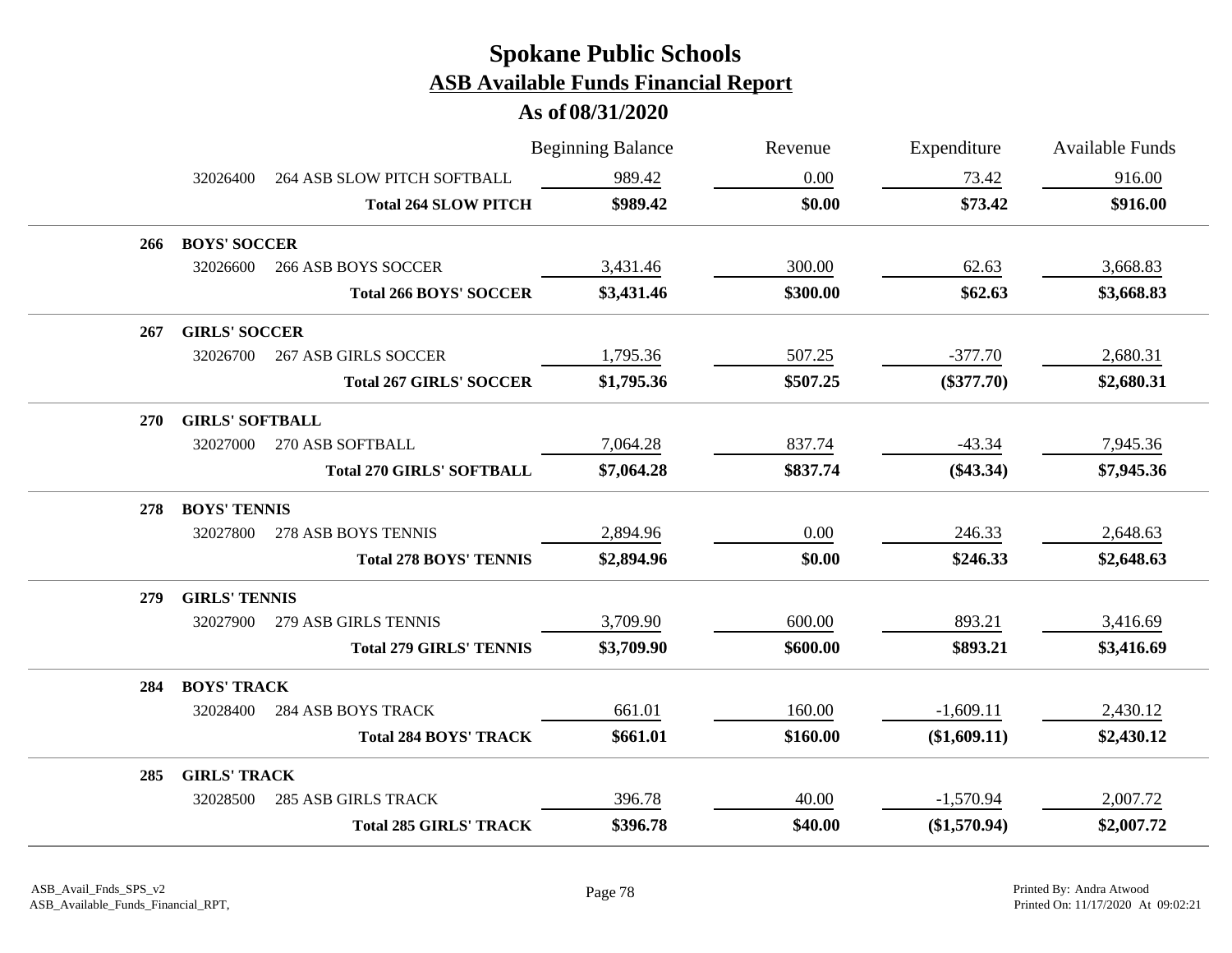|     |                          |                                    | <b>Beginning Balance</b> | Revenue     | Expenditure | <b>Available Funds</b> |
|-----|--------------------------|------------------------------------|--------------------------|-------------|-------------|------------------------|
| 290 | <b>GIRLS' VOLLEYBALL</b> |                                    |                          |             |             |                        |
|     | 32029000                 | 290 ASB VOLLEYBALL                 | 4,761.56                 | 9,801.98    | 8,868.86    | 5,694.68               |
|     |                          | <b>Total 290 GIRLS' VOLLEYBALL</b> | \$4,761.56               | \$9,801.98  | \$8,868.86  | \$5,694.68             |
| 294 | <b>BOYS' WRESTLING</b>   |                                    |                          |             |             |                        |
|     | 32029400                 | <b>294 ASB WRESTLING</b>           | 3.00                     | 915.50      | 835.50      | 83.00                  |
|     |                          | <b>Total 294 BOYS' WRESTLING</b>   | \$3.00                   | \$915.50    | \$835.50    | \$83.00                |
|     | <b>200</b>               | <b>ATHLETICS</b>                   | \$260,152.66             | \$70,291.23 | \$34,195.32 | \$296,248.57           |
| 312 | <b>DEBATE CLUB</b>       |                                    |                          |             |             |                        |
|     | 32031200                 | 312 ASB DEBATE                     | 0.00                     | 0.00        | 0.00        | 0.00                   |
|     |                          | <b>Total 312 DEBATE CLUB</b>       | \$0.00                   | \$0.00      | \$0.00      | \$0.00                 |
| 313 | <b>DECA CLUB</b>         |                                    |                          |             |             |                        |
|     | 32031300                 | 313 ASB DECA                       | 1,581.24                 | 8,093.24    | 4,089.74    | 5,584.74               |
|     |                          | <b>Total 313 DECA CLUB</b>         | \$1,581.24               | \$8,093.24  | \$4,089.74  | \$5,584.74             |
| 314 | <b>DECA STORE</b>        |                                    |                          |             |             |                        |
|     | 32031400                 | 314 ASB DECA STORE                 | 1,995.09                 | 9,685.01    | 9,537.77    | 2,142.33               |
|     |                          | <b>Total 314 DECA STORE</b>        | \$1,995.09               | \$9,685.01  | \$9,537.77  | \$2,142.33             |
| 315 | <b>DRAMA CLUB</b>        |                                    |                          |             |             |                        |
|     | 32031500                 | 315 ASB DRAMA                      | 4,017.22                 | 2,496.00    | 2,966.84    | 3,546.38               |
|     |                          | <b>Total 315 DRAMA CLUB</b>        | \$4,017.22               | \$2,496.00  | \$2,966.84  | \$3,546.38             |
| 323 | <b>HORTICULTURE</b>      |                                    |                          |             |             |                        |
|     | 32032300                 | 323 ASB HORTICULTURE               | 4,617.14                 | 92.00       | 624.85      | 4,084.29               |
|     |                          | <b>Total 323 HORTICULTURE</b>      | \$4,617.14               | \$92.00     | \$624.85    | \$4,084.29             |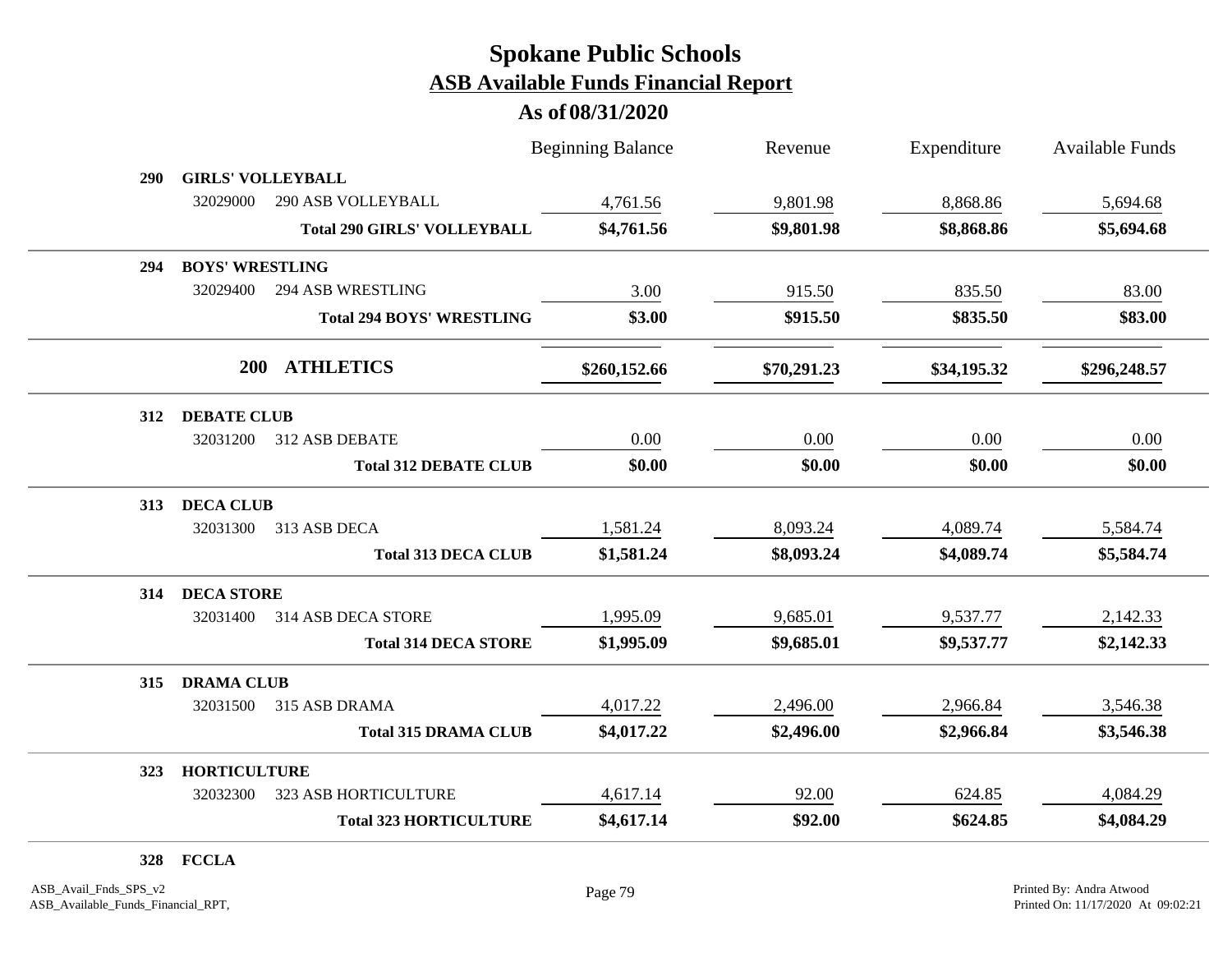|            |                     |                                                 | <b>Beginning Balance</b> | Revenue    | Expenditure  | <b>Available Funds</b> |
|------------|---------------------|-------------------------------------------------|--------------------------|------------|--------------|------------------------|
|            | 32032800            | 328 FCCLA CLUB                                  | 0.00                     | 420.00     | $-1,616.90$  | 2,036.90               |
|            |                     | <b>Total 328 FCCLA</b>                          | \$0.00                   | \$420.00   | (\$1,616.90) | \$2,036.90             |
| <b>329</b> |                     | <b>PRO START - FOOD SERVICES CLUB</b>           |                          |            |              |                        |
|            | 32032900            | 329 ASB FOOD SERVICE CLUB                       | 1,621.25                 | 0.00       | 1,621.25     | 0.00                   |
|            |                     | <b>Total 329 PRO START - FOOD SERVICES CLUB</b> | \$1,621.25               | \$0.00     | \$1,621.25   | \$0.00                 |
| 334        | <b>SPANISH CLUB</b> |                                                 |                          |            |              |                        |
|            | 32033400            | 334 ASB SPANISH CLUB                            | 0.00                     | 0.00       | 0.00         | 0.00                   |
|            |                     | <b>Total 334 SPANISH CLUB</b>                   | \$0.00                   | \$0.00     | \$0.00       | \$0.00                 |
| 335        | <b>FRENCH CLUB</b>  |                                                 |                          |            |              |                        |
|            | 32033500            | 335 ASB WORLD LANGUAGES CLUB                    | 381.03                   | 0.00       | 56.35        | 324.68                 |
|            |                     | <b>Total 335 FRENCH CLUB</b>                    | \$381.03                 | \$0.00     | \$56.35      | \$324.68               |
| 354        |                     | <b>BAGPIPE/DRUM CORP</b>                        |                          |            |              |                        |
|            | 32035400            | 35400 BAGPIPE/DRUM CORP                         | 6,450.00                 | 400.00     | 587.55       | 6,262.45               |
|            |                     | <b>Total 354 BAGPIPE/DRUM CORP</b>              | \$6,450.00               | \$400.00   | \$587.55     | \$6,262.45             |
| 356        | <b>BAND CLUB</b>    |                                                 |                          |            |              |                        |
|            | 32035600            | 356 ASB BAND                                    | 79.06                    | 1,372.50   | 1,400.39     | 51.17                  |
|            |                     | <b>Total 356 BAND CLUB</b>                      | \$79.06                  | \$1,372.50 | \$1,400.39   | \$51.17                |
| 358        | <b>CHORAL CLUB</b>  |                                                 |                          |            |              |                        |
|            | 32035800            | 358 ASB CHORAL                                  | 1,255.36                 | 9,007.37   | 5,399.51     | 4,863.22               |
|            |                     | <b>Total 358 CHORAL CLUB</b>                    | \$1,255.36               | \$9,007.37 | \$5,399.51   | \$4,863.22             |
| 367        | <b>SPORTS MED</b>   |                                                 |                          |            |              |                        |
|            | 32036700            | <b>367 ASB SPORTS MED CLUB</b>                  | 0.00                     | 0.62       | 0.62         | 0.00                   |
|            |                     | <b>Total 367 SPORTS MED</b>                     | \$0.00                   | \$0.62     | \$0.62       | \$0.00                 |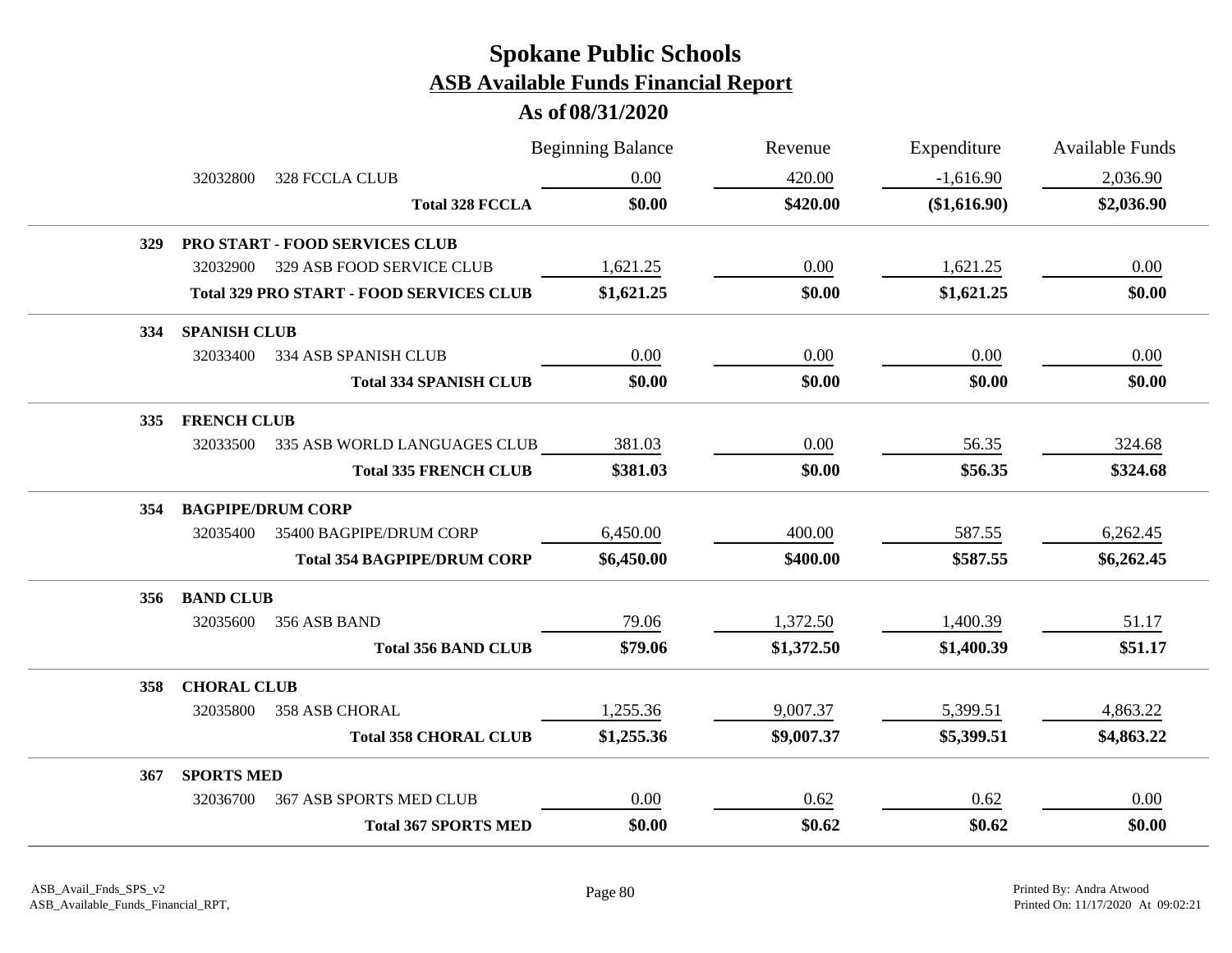|            |                                         | <b>Beginning Balance</b> | Revenue    | Expenditure | Available Funds |
|------------|-----------------------------------------|--------------------------|------------|-------------|-----------------|
| 368        | <b>CO-OPERATIVE CLUB</b>                |                          |            |             |                 |
|            | 32036800<br>368 ASB CO-OP               | 0.00                     | 0.00       | 0.00        | 0.00            |
|            | <b>Total 368 CO-OPERATIVE CLUB</b>      | \$0.00                   | \$0.00     | \$0.00      | \$0.00          |
| 378        | <b>CHEFS/HOSPITALITY CLUB</b>           |                          |            |             |                 |
|            | 32037800 378 COOKING                    | 288.56                   | 130.00     | 95.46       | 323.10          |
|            | <b>Total 378 CHEFS/HOSPITALITY CLUB</b> | \$288.56                 | \$130.00   | \$95.46     | \$323.10        |
| <b>390</b> | <b>CLASS OF 2020</b>                    |                          |            |             |                 |
|            | 32039000<br>39000 CLASS OF 2020         | 402.25                   | 9,360.00   | 5,895.92    | 3,866.33        |
|            | <b>Total 390 CLASS OF 2020</b>          | \$402.25                 | \$9,360.00 | \$5,895.92  | \$3,866.33      |
|            | 391 CLASS OF 2021                       |                          |            |             |                 |
|            | 32039100<br>39100 CLASS OF 2021         | 175.00                   | 0.00       | 0.00        | 175.00          |
|            | <b>Total 391 CLASS OF 2021</b>          | \$175.00                 | \$0.00     | \$0.00      | \$175.00        |
| <b>392</b> | <b>CLASS OF 2022</b>                    |                          |            |             |                 |
|            | 32039200<br>392 ASB CLASS OF 2022       | 44.27                    | 1,603.00   | 217.45      | 1,429.82        |
|            | <b>Total 392 CLASS OF 2022</b>          | \$44.27                  | \$1,603.00 | \$217.45    | \$1,429.82      |
| 397        | ASB CLASS 2017                          |                          |            |             |                 |
|            | 32039700<br>397 ASB CLASS OF 2017       | 0.00                     | 0.00       | 0.00        | 0.00            |
|            | Total 397 ASB CLASS 2017                | \$0.00                   | \$0.00     | \$0.00      | \$0.00          |
| <b>398</b> | <b>ASB CLASS 2018</b>                   |                          |            |             |                 |
|            | 32039800<br>398 ASB CLASS OF 2018       | 0.00                     | 0.00       | 0.00        | 0.00            |
|            | Total 398 ASB CLASS 2018                | \$0.00                   | \$0.00     | \$0.00      | \$0.00          |
| <b>399</b> | ASB CLASS 2019                          |                          |            |             |                 |
|            | 39900 CLASS OF 2019<br>32039900         | 583.17                   | 0.00       | 583.17      | 0.00            |
|            | Total 399 ASB CLASS 2019                | \$583.17                 | \$0.00     | \$583.17    | \$0.00          |
|            |                                         |                          |            |             |                 |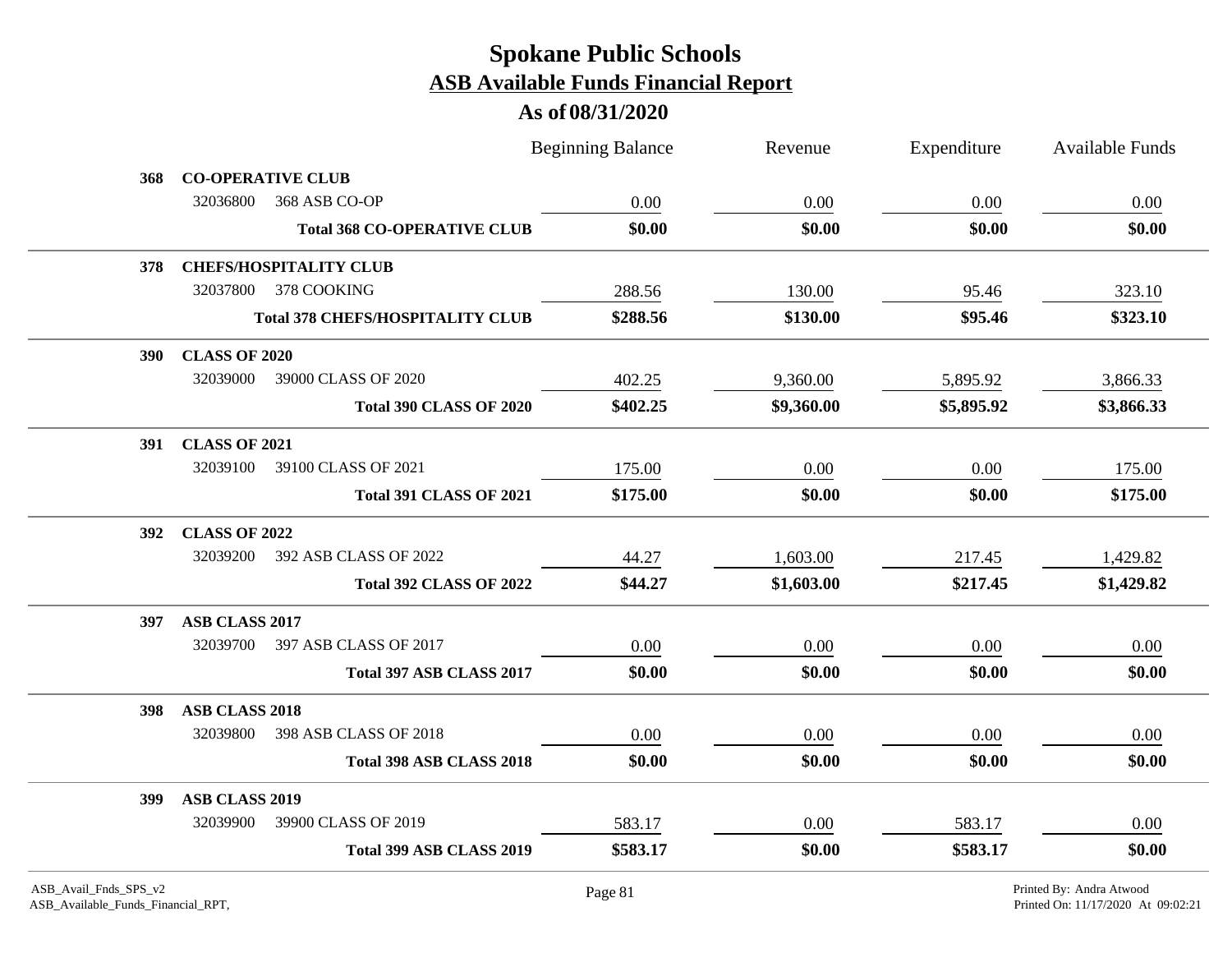|     |                          |                                     | <b>Beginning Balance</b> | Revenue     | Expenditure | <b>Available Funds</b> |
|-----|--------------------------|-------------------------------------|--------------------------|-------------|-------------|------------------------|
|     |                          | 300 CLASS                           | \$23,490.64              | \$42,659.74 | \$31,459.97 | \$34,690.41            |
| 402 | <b>ASB LITERARY CLUB</b> |                                     |                          |             |             |                        |
|     | 32040200                 | <b>402 DUMBLEDORES ARMY</b>         | 3.70                     | 0.00        | 0.00        | 3.70                   |
|     |                          | <b>Total 402 ASB LITERARY CLUB</b>  | \$3.70                   | \$0.00      | \$0.00      | \$3.70                 |
| 404 | <b>ASB GAME CLUB</b>     |                                     |                          |             |             |                        |
|     | 32040400                 | <b>404 HIGHLAND GAMING SOCIETY</b>  | 0.73                     | 0.00        | 0.00        | 0.73                   |
|     |                          | <b>Total 404 ASB GAME CLUB</b>      | \$0.73                   | \$0.00      | \$0.00      | \$0.73                 |
| 405 | <b>ASB DIY CLUB</b>      |                                     |                          |             |             |                        |
|     | 32040500                 | 40500 DIY CLUB                      | 22.32                    | 0.00        | 0.00        | 22.32                  |
|     |                          | <b>Total 405 ASB DIY CLUB</b>       | \$22.32                  | \$0.00      | \$0.00      | \$22.32                |
| 407 | <b>ASB SCIENCE CLUB</b>  |                                     |                          |             |             |                        |
|     | 32040700                 | <b>407 ASB SCIENCE CLUB</b>         | 0.00                     | 0.00        | 0.00        | 0.00                   |
|     |                          | <b>Total 407 ASB SCIENCE CLUB</b>   | \$0.00                   | \$0.00      | \$0.00      | \$0.00                 |
| 415 | <b>ASB CHEERLEADERS</b>  |                                     |                          |             |             |                        |
|     | 32041500                 | <b>415 ASB CHEERLEADERS</b>         | 4,701.60                 | 7,994.08    | 12,535.93   | 159.75                 |
|     |                          | <b>Total 415 ASB CHEERLEADERS</b>   | \$4,701.60               | \$7,994.08  | \$12,535.93 | \$159.75               |
| 426 |                          | WA DRUG FREE YOUTH                  |                          |             |             |                        |
|     | 32042600                 | 426 SP DRUG-FREE                    | 30.62                    | 500.00      | 109.90      | 420.72                 |
|     |                          | <b>Total 426 WA DRUG FREE YOUTH</b> | \$30.62                  | \$500.00    | \$109.90    | \$420.72               |
| 434 |                          | ASB KNOWLEDGE BOWL                  |                          |             |             |                        |
|     | 32043400                 | 434 ASB KNOWLEDGE BOWL              | 0.00                     | 0.00        | 0.00        | 0.00                   |
|     |                          | <b>Total 434 ASB KNOWLEDGE BOWL</b> | \$0.00                   | \$0.00      | \$0.00      | \$0.00                 |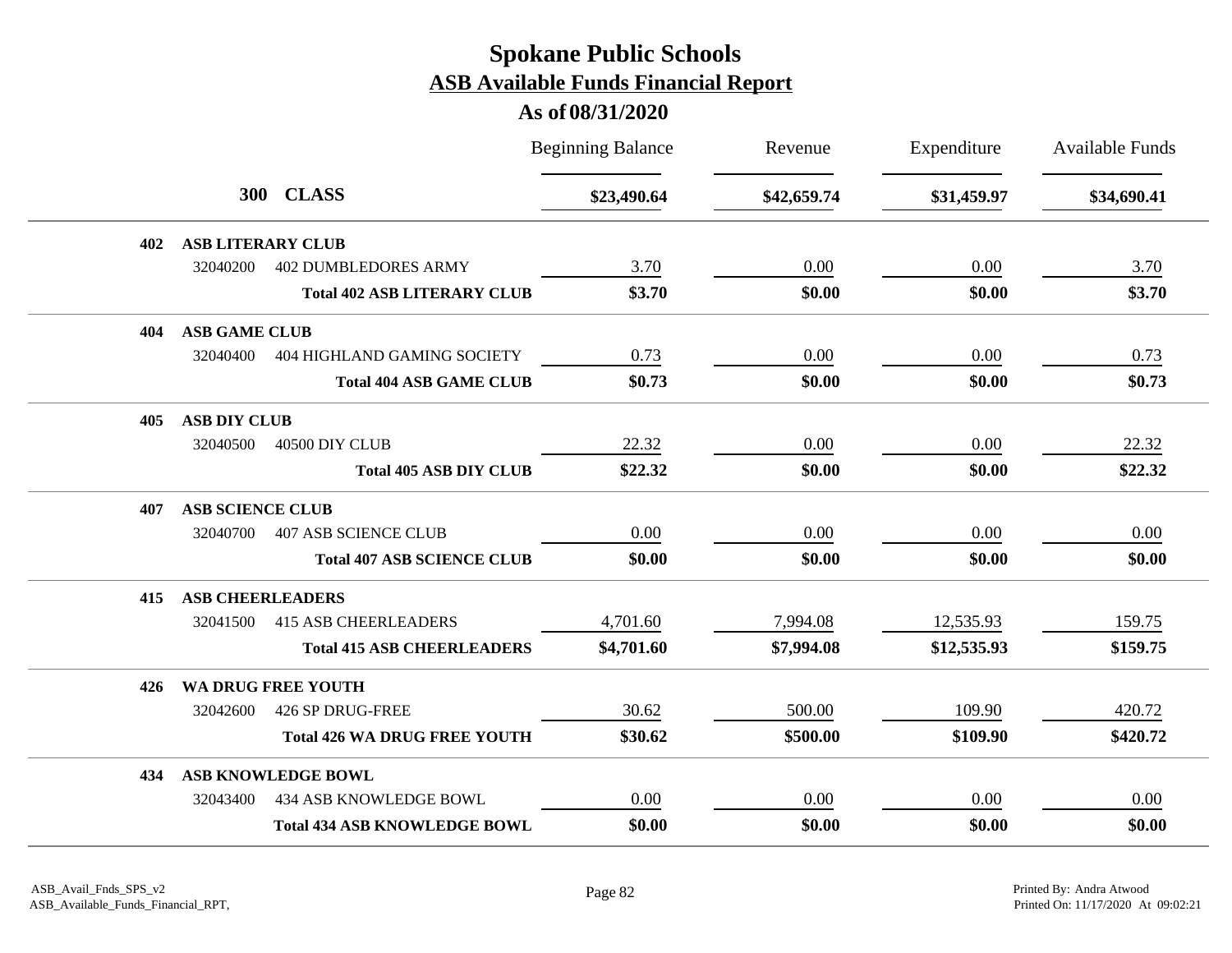|     |                         |                                        | <b>Beginning Balance</b> | Revenue    | Expenditure | <b>Available Funds</b> |
|-----|-------------------------|----------------------------------------|--------------------------|------------|-------------|------------------------|
| 435 | <b>ASB SPAM</b>         |                                        |                          |            |             |                        |
|     | 32043500                | 435 ASB SPAM                           | 38.34                    | 0.00       | 0.00        | 38.34                  |
|     |                         | <b>Total 435 ASB SPAM</b>              | \$38.34                  | \$0.00     | \$0.00      | \$38.34                |
| 437 | <b>ASB LETTER CLUB</b>  |                                        |                          |            |             |                        |
|     | 32043700                | <b>437 ASB LETTER CLUB ACCOUNT</b>     | 146.89                   | 20.00      | 163.35      | 3.54                   |
|     |                         | <b>Total 437 ASB LETTER CLUB</b>       | \$146.89                 | \$20.00    | \$163.35    | \$3.54                 |
| 444 | <b>ASB PHOTO CLUB</b>   |                                        |                          |            |             |                        |
|     | 32044400                | 444 ASB PHOTO CLUB                     | 0.07                     | 0.00       | 0.00        | 0.07                   |
|     |                         | <b>Total 444 ASB PHOTO CLUB</b>        | \$0.07                   | \$0.00     | \$0.00      | \$0.07                 |
| 448 | <b>WOOD CLUB</b>        |                                        |                          |            |             |                        |
|     | 32044800                | 44800 WORLD WIDE WOODWORKING           | 0.00                     | 0.00       | 0.00        | 0.00                   |
|     |                         | <b>Total 448 WOOD CLUB</b>             | \$0.00                   | \$0.00     | \$0.00      | \$0.00                 |
| 462 | <b>ROBOTICS CLUB</b>    |                                        |                          |            |             |                        |
|     | 32046200                | <b>46200 ROBOTICS CLUB</b>             | 0.00                     | 0.00       | 0.00        | 0.00                   |
|     |                         | <b>Total 462 ROBOTICS CLUB</b>         | \$0.00                   | \$0.00     | \$0.00      | \$0.00                 |
| 463 | <b>LILAC CORONATION</b> |                                        |                          |            |             |                        |
|     | 32046300                | <b>463 ASB LILAC CORONATION</b>        | 0.00                     | 0.00       | 0.00        | 0.00                   |
|     |                         | <b>Total 463 LILAC CORONATION</b>      | \$0.00                   | \$0.00     | \$0.00      | \$0.00                 |
| 470 | <b>HONOR SOCIETY</b>    |                                        |                          |            |             |                        |
|     | 32047000                | 470 ASB HONOR SOCIETY                  | 384.13                   | 2,950.00   | 2,206.58    | 1,127.55               |
|     |                         | <b>Total 470 HONOR SOCIETY</b>         | \$384.13                 | \$2,950.00 | \$2,206.58  | \$1,127.55             |
| 473 |                         | <b>GAY-STRAIGHT ALLIANCE</b>           |                          |            |             |                        |
|     | 32047300                | 47300 GAY-STRAIGHT ALLIANCE            | 9.08                     | 0.00       | 0.00        | 9.08                   |
|     |                         | <b>Total 473 GAY-STRAIGHT ALLIANCE</b> | \$9.08                   | \$0.00     | \$0.00      | \$9.08                 |
|     |                         |                                        |                          |            |             |                        |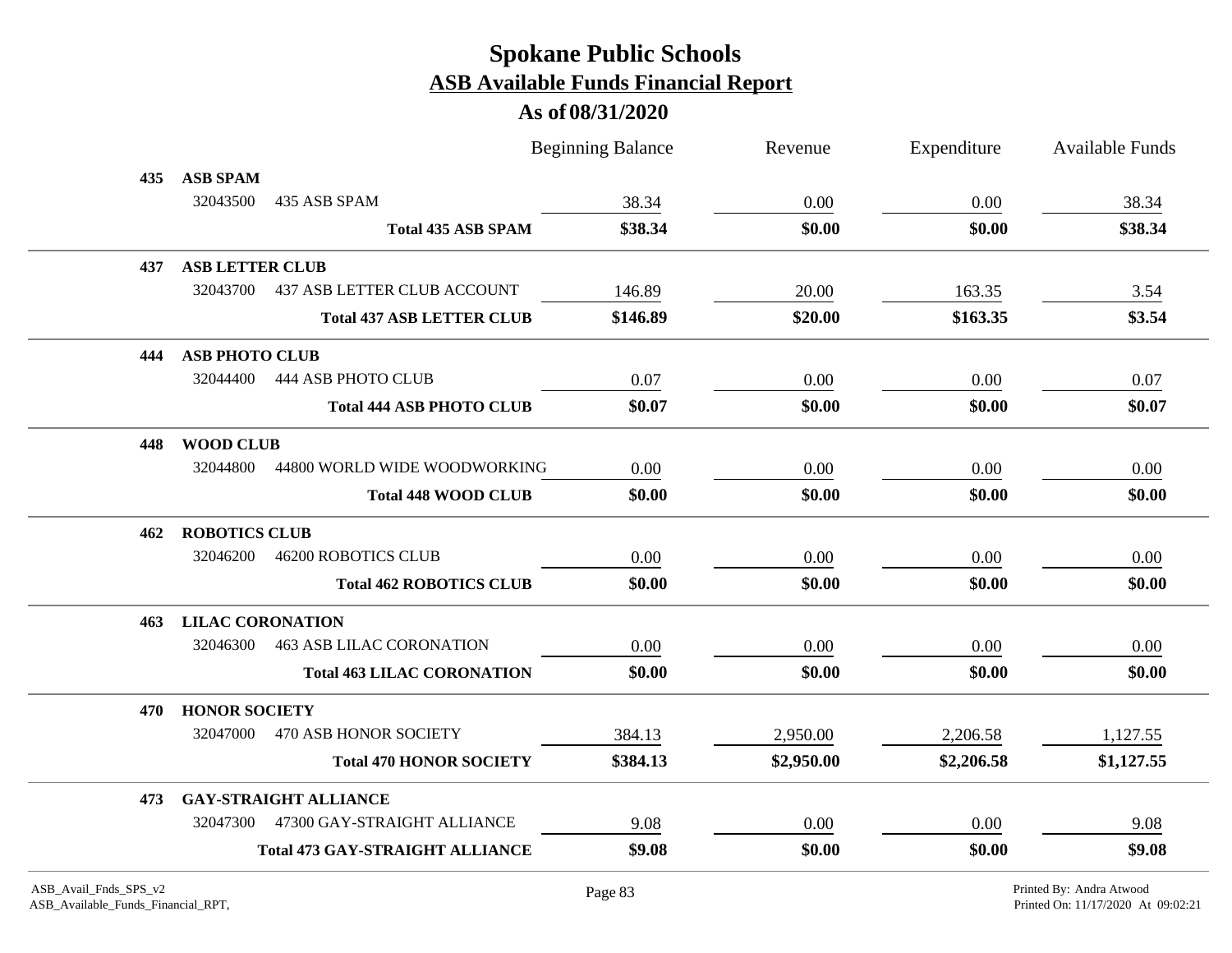|     |                       |                                            | <b>Beginning Balance</b> | Revenue     | Expenditure | Available Funds |
|-----|-----------------------|--------------------------------------------|--------------------------|-------------|-------------|-----------------|
| 474 |                       | <b>SERVICE LEARNING CLUB</b>               |                          |             |             |                 |
|     | 32047400              | 47400 SERVICE LEARNING CLUB                | 88.00                    | 0.00        | 0.00        | 88.00           |
|     |                       | <b>Total 474 SERVICE LEARNING CLUB</b>     | \$88.00                  | \$0.00      | \$0.00      | \$88.00         |
| 476 | <b>MULTI CULTURAL</b> |                                            |                          |             |             |                 |
|     | 32047600              | <b>476 ASB GENSHIKEN CLUB</b>              | 0.00                     | 0.00        | 0.00        | 0.00            |
|     |                       | <b>Total 476 MULTI CULTURAL</b>            | \$0.00                   | \$0.00      | \$0.00      | \$0.00          |
| 477 | <b>ASB DANCE</b>      |                                            |                          |             |             |                 |
|     | 32047700              | 477 ASB DANCE                              | 7,832.89                 | 7,601.00    | 7,208.34    | 8,225.55        |
|     |                       | <b>Total 477 ASB DANCE</b>                 | \$7,832.89               | \$7,601.00  | \$7,208.34  | \$8,225.55      |
| 485 | <b>ASB BOOK CLUB</b>  |                                            |                          |             |             |                 |
|     | 32048500              | <b>485 ASB BOOKCLUB</b>                    | 0.00                     | 0.00        | 0.00        | 0.00            |
|     |                       | <b>Total 485 ASB BOOK CLUB</b>             | \$0.00                   | \$0.00      | \$0.00      | \$0.00          |
|     |                       | 400 CLUBS                                  | \$13,258.37              | \$19,065.08 | \$22,224.10 | \$10,099.35     |
| 408 | THE COMMUNITY SCHOOL  |                                            |                          |             |             |                 |
| 104 | ASB GENERAL           |                                            |                          |             |             |                 |
|     | 40810400              | 104 ASB GENERAL                            | 20,041.66                | 1,542.67    | 2,620.31    | 18,964.02       |
|     |                       | <b>Total 104 ASB GENERAL</b>               | \$20,041.66              | \$1,542.67  | \$2,620.31  | \$18,964.02     |
| 170 |                       | ASB ALL SCHOOL FUNDRAISER                  |                          |             |             |                 |
|     |                       | 40817000  408 ASB ALL SCHOOL FUNDRAISER    | 0.00                     | 396.00      | 0.00        | 396.00          |
|     |                       | <b>Total 170 ASB ALL SCHOOL FUNDRAISER</b> | \$0.00                   | \$396.00    | \$0.00      | \$396.00        |
|     | <b>100</b>            | <b>GENERAL ASB</b>                         | \$20,041.66              | \$1,938.67  | \$2,620.31  | \$19,360.02     |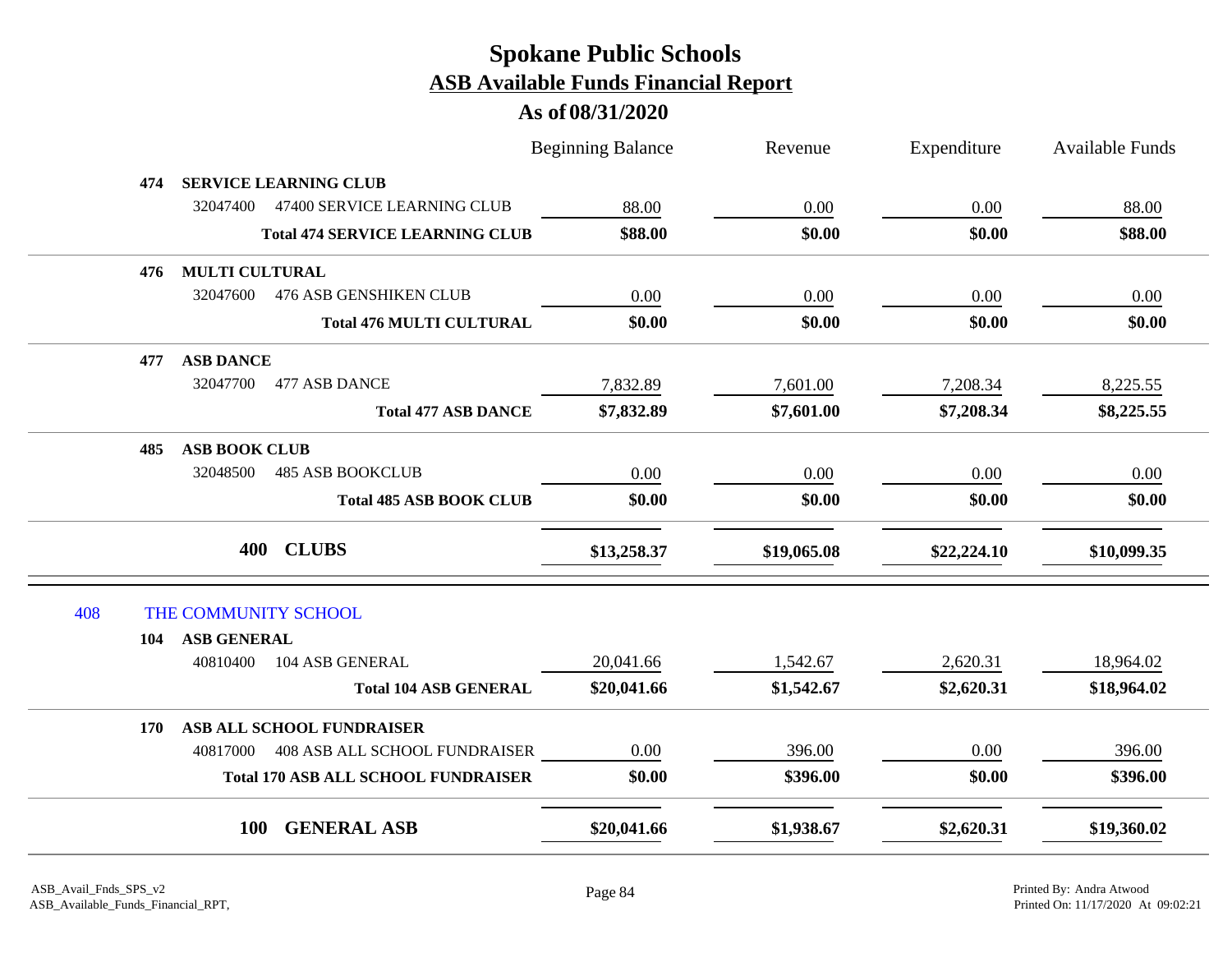|     |                              |                                    | <b>Beginning Balance</b> | Revenue  | Expenditure | Available Funds |
|-----|------------------------------|------------------------------------|--------------------------|----------|-------------|-----------------|
|     | <b>CLASS OF 2020</b><br>390  |                                    |                          |          |             |                 |
|     | 40839000                     | 39000 CLASS OF 2020                | 0.00                     | 220.00   | 42.64       | 177.36          |
|     |                              | <b>Total 390 CLASS OF 2020</b>     | \$0.00                   | \$220.00 | \$42.64     | \$177.36        |
|     | <b>ASB CLASS 2019</b><br>399 |                                    |                          |          |             |                 |
|     |                              | 40839900 39900 CLASS OF 2019       | 323.04                   | 0.00     | 0.00        | 323.04          |
|     |                              | Total 399 ASB CLASS 2019           | \$323.04                 | \$0.00   | \$0.00      | \$323.04        |
|     |                              | 300 CLASS                          | \$323.04                 | \$220.00 | \$42.64     | \$500.40        |
|     | <b>ASB CHESS CLUB</b><br>423 |                                    |                          |          |             |                 |
|     | 40842300                     | <b>408 ASB CHESS CLUB</b>          | 192.19                   | 0.00     | 20.00       | 172.19          |
|     |                              | <b>Total 423 ASB CHESS CLUB</b>    | \$192.19                 | \$0.00   | \$20.00     | \$172.19        |
|     | <b>STEM CLUB</b><br>424      |                                    |                          |          |             |                 |
|     |                              | 40842400 424 DISCOVERY CLUB (STEM) | 177.23                   | 203.00   | 0.00        | 380.23          |
|     |                              | <b>Total 424 STEM CLUB</b>         | \$177.23                 | \$203.00 | \$0.00      | \$380.23        |
|     |                              | 400 CLUBS                          | \$369.42                 | \$203.00 | \$20.00     | \$552.42        |
| 470 | <b>SKILLS CENTER</b>         |                                    |                          |          |             |                 |
|     | <b>ASB RESERVE</b><br>102    |                                    |                          |          |             |                 |
|     | 47010200                     | 102 ASB RESERVE                    | 0.00                     | 0.00     | 0.00        | 0.00            |
|     |                              | <b>Total 102 ASB RESERVE</b>       | \$0.00                   | \$0.00   | \$0.00      | \$0.00          |
|     | <b>ASB GENERAL</b><br>104    |                                    |                          |          |             |                 |
|     | 47010400                     | 104 ASB GENERAL                    | 2,904.96                 | 77.73    | 24.84       | 2,957.85        |
|     |                              | <b>Total 104 ASB GENERAL</b>       | \$2,904.96               | \$77.73  | \$24.84     | \$2,957.85      |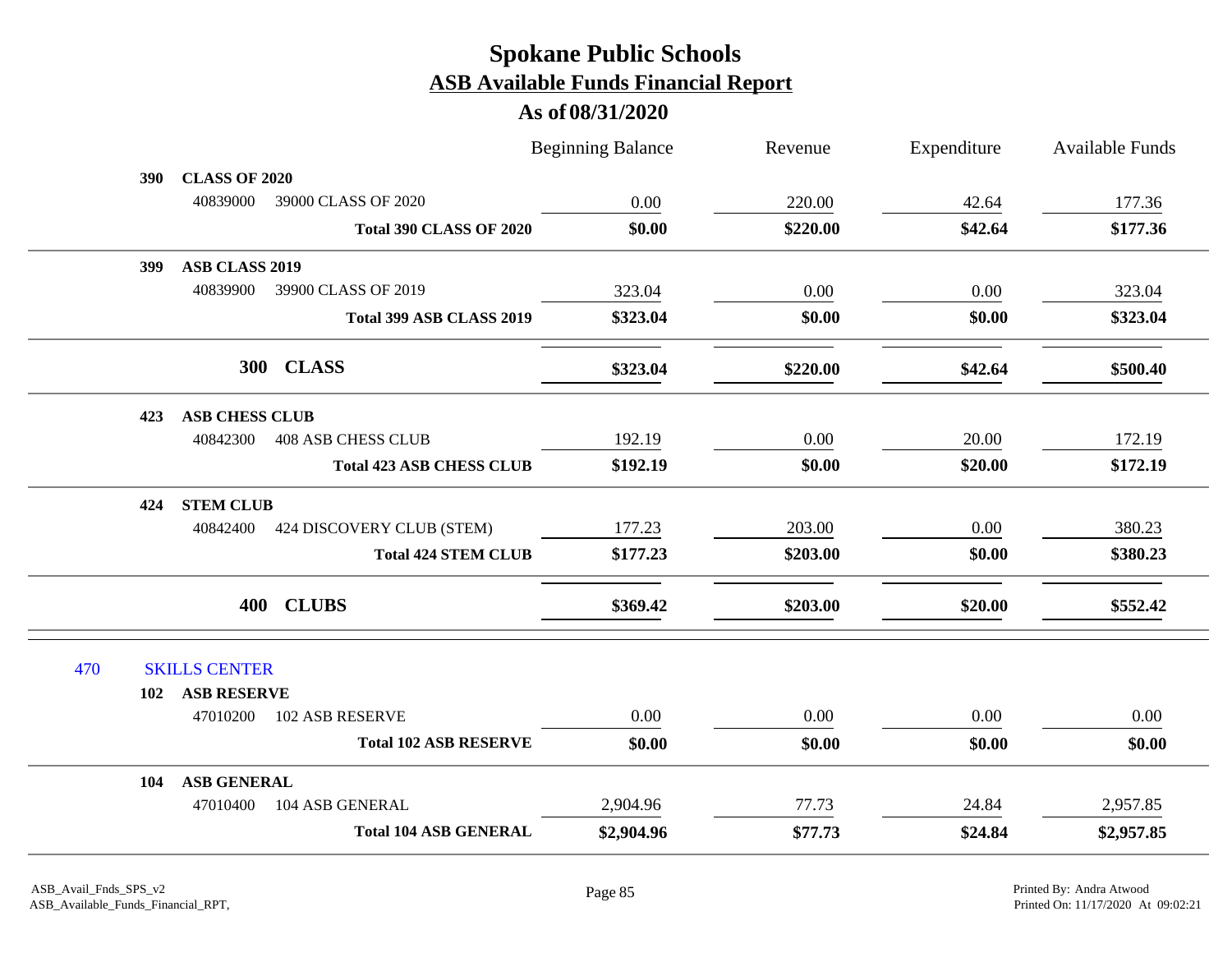#### **As of 08/31/2020**

|     |                                  |                                          | <b>Beginning Balance</b> | Revenue  | Expenditure | <b>Available Funds</b> |
|-----|----------------------------------|------------------------------------------|--------------------------|----------|-------------|------------------------|
|     | <b>GENERAL ASB</b><br><b>100</b> | \$2,904.96                               | \$77.73                  | \$24.84  | \$2,957.85  |                        |
| 369 |                                  | <b>HEALTH OCCUPATIONS</b>                |                          |          |             |                        |
|     | 47036900                         | 369 HEALTH OCCUPATIONS STUDENT           | 0.00                     | 0.00     | 0.00        | 0.00                   |
|     |                                  | <b>Total 369 HEALTH OCCUPATIONS</b>      | \$0.00                   | \$0.00   | \$0.00      | \$0.00                 |
| 371 | <b>COSMETOLOGY</b>               |                                          |                          |          |             |                        |
|     | 47037100                         | 371 COSMETOLOGY                          | 0.00                     | 0.00     | 0.00        | 0.00                   |
|     |                                  | <b>Total 371 COSMETOLOGY</b>             | \$0.00                   | \$0.00   | \$0.00      | \$0.00                 |
| 372 |                                  | PROJECT MANAGEMENT                       |                          |          |             |                        |
|     | 47037200                         | 372 PROJECT MANAGEMENT                   | 0.00                     | 103.00   | 0.00        | 103.00                 |
|     |                                  | <b>Total 372 PROJECT MANAGEMENT</b>      | \$0.00                   | \$103.00 | \$0.00      | \$103.00               |
| 374 |                                  | <b>ASB CRIMINAL JUSTICE</b>              |                          |          |             |                        |
|     | 47037400                         | <b>470 ASB CRIMINAL JUSTICE</b>          | 0.00                     | 0.00     | 0.00        | 0.00                   |
|     |                                  | <b>Total 374 ASB CRIMINAL JUSTICE</b>    | \$0.00                   | \$0.00   | \$0.00      | \$0.00                 |
| 375 | <b>ASB MEDICAL</b>               |                                          |                          |          |             |                        |
|     | 47037500                         | 375 ASB MEDICAL                          | 0.00                     | 0.00     | 0.00        | 0.00                   |
|     |                                  | <b>Total 375 ASB MEDICAL</b>             | \$0.00                   | \$0.00   | \$0.00      | \$0.00                 |
| 376 |                                  | TV ANIMATION TECHNOLOGY                  |                          |          |             |                        |
|     | 47037600                         | 376 ASB TV/ANIMATION TECHNOLOG           | 0.00                     | 0.00     | 0.00        | 0.00                   |
|     |                                  | <b>Total 376 TV ANIMATION TECHNOLOGY</b> | \$0.00                   | \$0.00   | \$0.00      | \$0.00                 |
| 377 | <b>SKILLS USA</b>                |                                          |                          |          |             |                        |
|     | 47037700                         | 377 ASB SKILLS USA                       | 323.84                   | 0.00     | 0.00        | 323.84                 |
|     |                                  | <b>Total 377 SKILLS USA</b>              | \$323.84                 | \$0.00   | \$0.00      | \$323.84               |

#### **378 CHEFS/HOSPITALITY CLUB**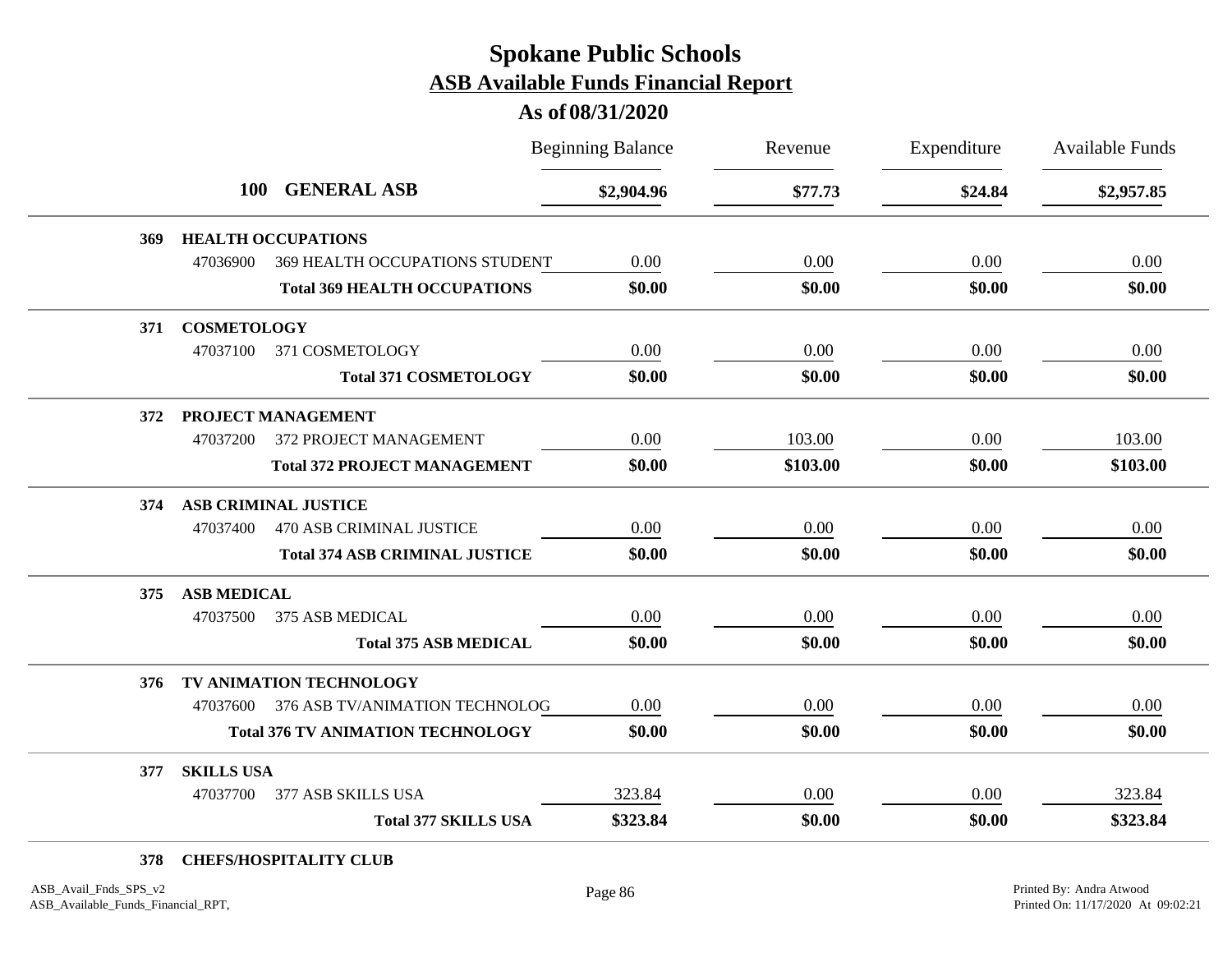|     |                        |                                         | <b>Beginning Balance</b> | Revenue | Expenditure | <b>Available Funds</b> |
|-----|------------------------|-----------------------------------------|--------------------------|---------|-------------|------------------------|
|     | 47037800               | 378 ASB CULINARY ARTS                   | 0.00                     | 0.00    | 0.00        | 0.00                   |
|     |                        | <b>Total 378 CHEFS/HOSPITALITY CLUB</b> | \$0.00                   | \$0.00  | \$0.00      | \$0.00                 |
| 379 |                        | <b>CONSTRUCTION CLUB</b>                |                          |         |             |                        |
|     | 47037900               | <b>379 ASB CONSTRUCTION</b>             | 0.00                     | 0.00    | 0.00        | 0.00                   |
|     |                        | <b>Total 379 CONSTRUCTION CLUB</b>      | \$0.00                   | \$0.00  | \$0.00      | \$0.00                 |
| 381 | <b>WELDING CLUB</b>    |                                         |                          |         |             |                        |
|     |                        | 47038100 381 ASB WELDING                | 0.00                     | 0.00    | 0.00        | 0.00                   |
|     |                        | <b>Total 381 WELDING CLUB</b>           | \$0.00                   | \$0.00  | \$0.00      | \$0.00                 |
| 382 | <b>ASB COMPUTER</b>    |                                         |                          |         |             |                        |
|     |                        | 47038200 382 ASB DIGITAL GAME/WEB DESIG | 0.00                     | 0.00    | 0.00        | 0.00                   |
|     |                        | <b>Total 382 ASB COMPUTER</b>           | \$0.00                   | \$0.00  | \$0.00      | \$0.00                 |
| 383 |                        | <b>ASB COLLISION REPAIR</b>             |                          |         |             |                        |
|     | 47038300               | <b>383 ASB COLLISION REPAIR</b>         | 0.00                     | 0.00    | 0.00        | 0.00                   |
|     |                        | <b>Total 383 ASB COLLISION REPAIR</b>   | \$0.00                   | \$0.00  | \$0.00      | \$0.00                 |
| 384 | <b>ASB DENTAL</b>      |                                         |                          |         |             |                        |
|     | 47038400               | 384 ASB DENTAL                          | 0.00                     | 0.00    | 0.00        | 0.00                   |
|     |                        | <b>Total 384 ASB DENTAL</b>             | \$0.00                   | \$0.00  | \$0.00      | \$0.00                 |
| 385 | <b>ASB GRAPHICS</b>    |                                         |                          |         |             |                        |
|     | 47038500               | 385 ASB GRAPHICS                        | 110.00                   | 0.00    | 0.00        | 110.00                 |
|     |                        | <b>Total 385 ASB GRAPHICS</b>           | \$110.00                 | \$0.00  | \$0.00      | \$110.00               |
| 386 | <b>ASB PRE-NURSING</b> |                                         |                          |         |             |                        |
|     | 47038600               | 386 ASB PRE-NURSING                     | 0.00                     | 0.00    | 0.00        | 0.00                   |
|     |                        | <b>Total 386 ASB PRE-NURSING</b>        | \$0.00                   | \$0.00  | \$0.00      | \$0.00                 |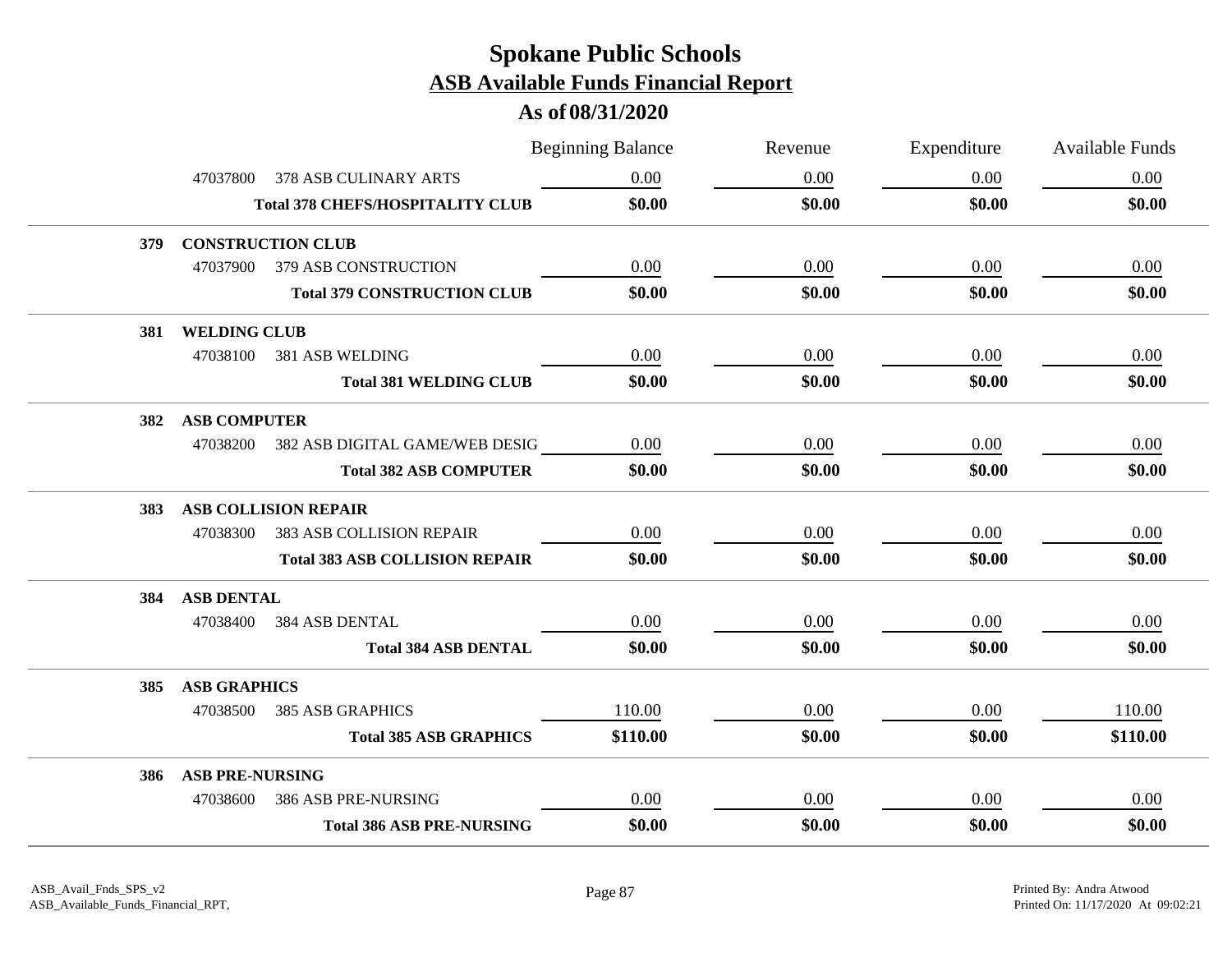|     |                           |                                       | <b>Beginning Balance</b> | Revenue    | Expenditure | Available Funds |
|-----|---------------------------|---------------------------------------|--------------------------|------------|-------------|-----------------|
|     | 387                       | <b>AUTO TECHNOLOGY</b>                |                          |            |             |                 |
|     | 47038700                  | 387 ASB TECHNOLOGY                    | 0.00                     | 0.00       | 0.00        | $0.00\,$        |
|     |                           | <b>Total 387 AUTO TECHNOLOGY</b>      | \$0.00                   | \$0.00     | \$0.00      | \$0.00          |
|     | 388                       | <b>VETERINARY ASST</b>                |                          |            |             |                 |
|     | 47038800                  | <b>388 VETERINARY ASST</b>            | 0.00                     | 0.00       | 0.00        | 0.00            |
|     |                           | <b>Total 388 VETERINARY ASST</b>      | \$0.00                   | \$0.00     | \$0.00      | \$0.00          |
|     |                           | 300 CLASS                             | \$433.84                 | \$103.00   | \$0.00      | \$536.84        |
| 485 |                           | <b>LIBBY COMMUNITY CENTER</b>         |                          |            |             |                 |
|     | 104 ASB GENERAL           |                                       |                          |            |             |                 |
|     | 48510400                  | <b>485 LIBBY CTR ASB GENERAL</b>      | 43,609.50                | 3,035.07   | 46.31       | 46,598.26       |
|     |                           | <b>Total 104 ASB GENERAL</b>          | \$43,609.50              | \$3,035.07 | \$46.31     | \$46,598.26     |
|     |                           | <b>GENERAL ASB</b><br><b>100</b>      | \$43,609.50              | \$3,035.07 | \$46.31     | \$46,598.26     |
| 541 | <b>ELEMENTARY MUSIC</b>   |                                       |                          |            |             |                 |
|     | 356 BAND CLUB             |                                       |                          |            |             |                 |
|     |                           | 54135600 541 ELEMENTARY BAND ASB      | 7.34                     | 0.00       | 0.00        | 7.34            |
|     |                           | <b>Total 356 BAND CLUB</b>            | \$7.34                   | \$0.00     | \$0.00      | \$7.34          |
|     | 357                       | <b>ORCHESTRA CLUB</b>                 |                          |            |             |                 |
|     |                           | 54135700 541 ELEMENTARY ORCHESTRA ASB | 107.29                   | 0.00       | 0.00        | 107.29          |
|     |                           | <b>Total 357 ORCHESTRA CLUB</b>       | \$107.29                 | \$0.00     | \$0.00      | \$107.29        |
|     | <b>CHORAL CLUB</b><br>358 |                                       |                          |            |             |                 |
|     |                           | 54135800 541 ELEMENTARY CHORAL ASB    | 1,606.32                 | 0.00       | 0.00        | 1,606.32        |